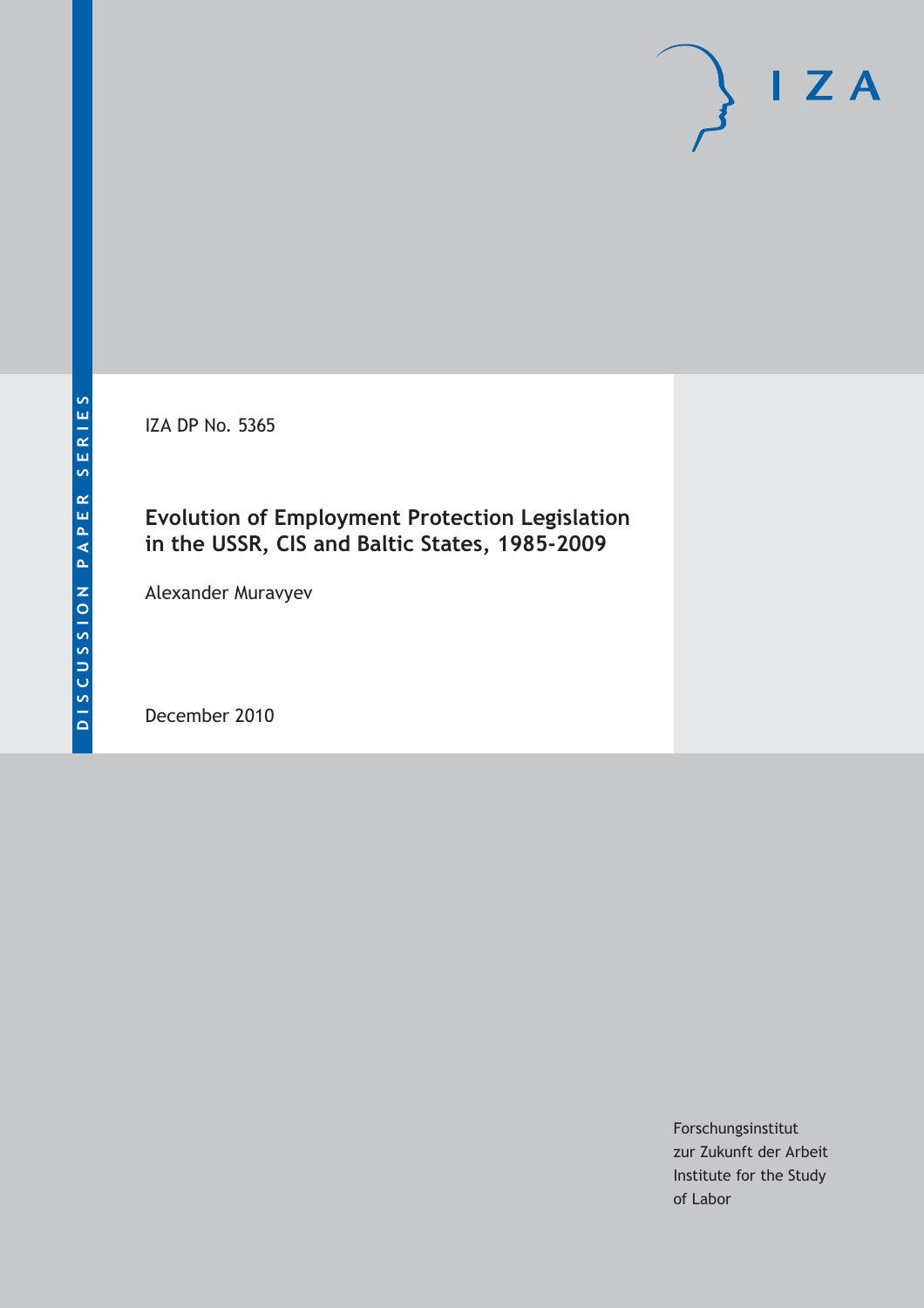# **Evolution of Employment Protection Legislation in the USSR, CIS and Baltic States, 1985-2009**

# **Alexander Muravyev**

*IZA, DIW Berlin and St. Petersburg University* 

Discussion Paper No. 5365 December 2010

IZA

P.O. Box 7240 53072 Bonn **Germany** 

Phone: +49-228-3894-0 Fax: +49-228-3894-180 E-mail: iza@iza.org

Any opinions expressed here are those of the author(s) and not those of IZA. Research published in this series may include views on policy, but the institute itself takes no institutional policy positions.

The Institute for the Study of Labor (IZA) in Bonn is a local and virtual international research center and a place of communication between science, politics and business. IZA is an independent nonprofit organization supported by Deutsche Post Foundation. The center is associated with the University of Bonn and offers a stimulating research environment through its international network, workshops and conferences, data service, project support, research visits and doctoral program. IZA engages in (i) original and internationally competitive research in all fields of labor economics, (ii) development of policy concepts, and (iii) dissemination of research results and concepts to the interested public.

IZA Discussion Papers often represent preliminary work and are circulated to encourage discussion. Citation of such a paper should account for its provisional character. A revised version may be available directly from the author.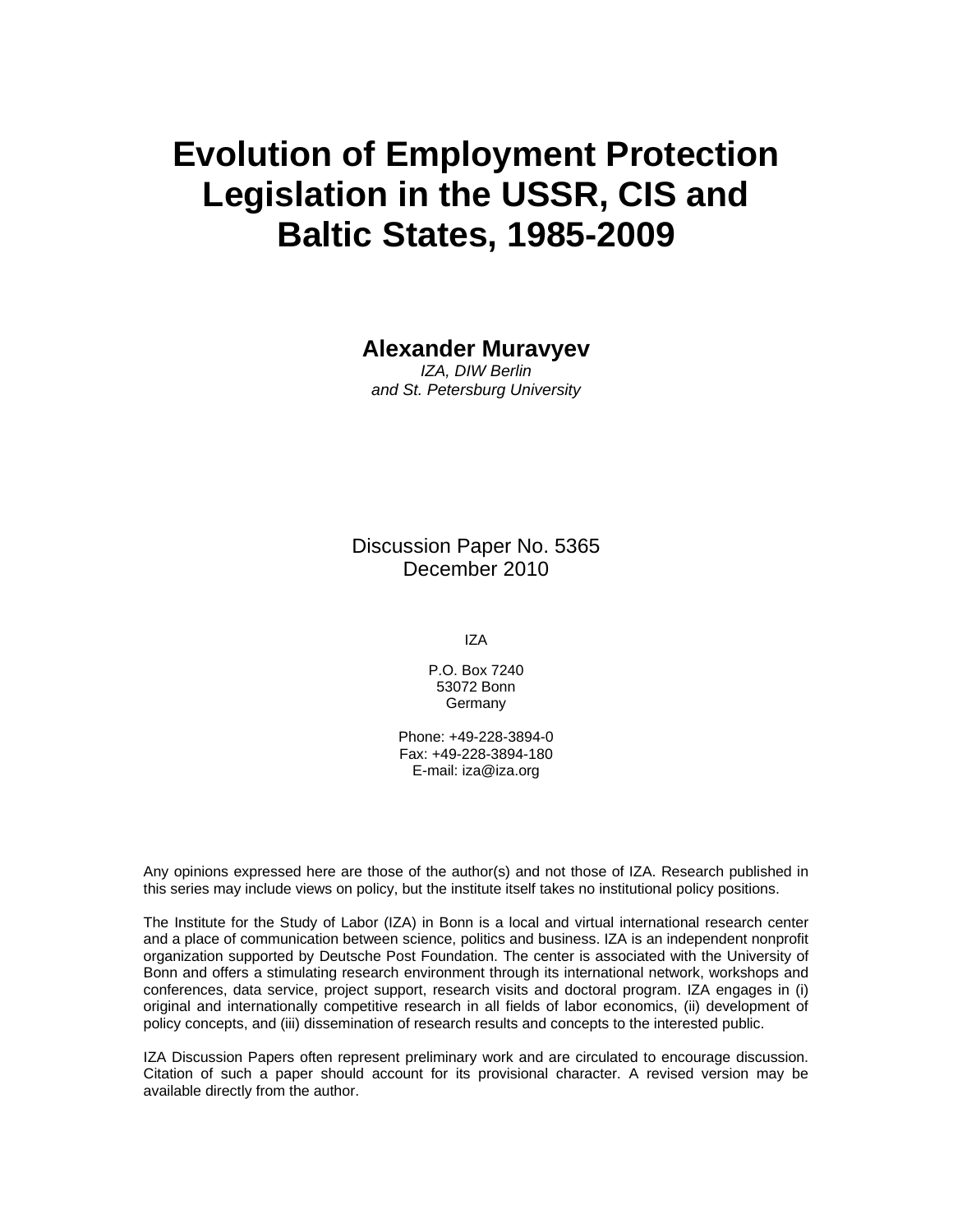IZA Discussion Paper No. 5365 December 2010

# **ABSTRACT**

# **Evolution of Employment Protection Legislation in the USSR, CIS and Baltic States, 1985-2009\***

This paper presents and discusses new data on employment protection legislation (EPL) in the successor states of the former USSR – the CIS and Baltic states – over 25 years from 1985 to 2009. We use the OECD methodology (OECD EPL, version II) for assessing the strictness of national labor laws with respect to employers' firing costs. In addition to the overall OECD EPL index, we present detailed statistics for 18(22) sub-indicators used for its computation. The new data allow us to make several important observations. In particular, the data do not support the widely held view that labor regulations in the former USSR with respect to firing costs were extremely rigid and were subsequently liberalized by the 15 successor states over the course of transition to a market economy. Rather, the dynamics of the EPL index in the region resembles an inverted U-shaped pattern with the peak of labor market rigidity occurring in the mid-1990s in the CIS countries and a decade later in the Baltic States. In terms of major sub-indicators, we observe a rather unusual pattern: gradual liberalization of permanent contracts on the background of increasing regulation of temporary contracts and collective dismissals. This is in sharp contrast with the OECD economies, where liberalization of temporary contracts has been the major trend in the recent decades. By now, the ex-USSR states as a group do not differ that much from the EU-15 and OECD countries in terms of the overall EPL index, although they differ considerably in terms of contributions to the overall EPL of its thee major components, namely, regulation of permanent contracts, temporary contracts, and collective dismissals. We also show that our EPL data are correlated with a number of variables characterizing economic development, progress in market-oriented reforms, and political regimes prevailing in the countries studied, which suggests potential of using the new dataset in further politico-economic research.

JEL Classification: J68, K31, P20

Keywords: labor market institutions, employment protection, transition countries

Corresponding author:

Alexander Muravyev IZA P.O. Box 7240 53072 Bonn **Germany** E-mail: muravyev@iza.org

-

<sup>\*</sup> The author is grateful to the Volkswagen Foundation for financial support within the project "The Political Economy of Labor Market Reform in Transition Countries." This work has greatly benefited from extensive discussions with Hartmut Lehmann. Contributions from Asel Almanbetova, Irina Berezinets, Diana Digol, Raul Eamets, Damir Esenaliev, Norberto Pignatti, Sergey Pshenitsyn, Yulia Rodionova, Oleksandr Talavera, Aija Tuna, and Anzelika Zaiceva are gratefully acknowledged. Sebastian Lebig and Florian Plum provided excellent research assistance at various stages of work on this project. The usual caveat applies.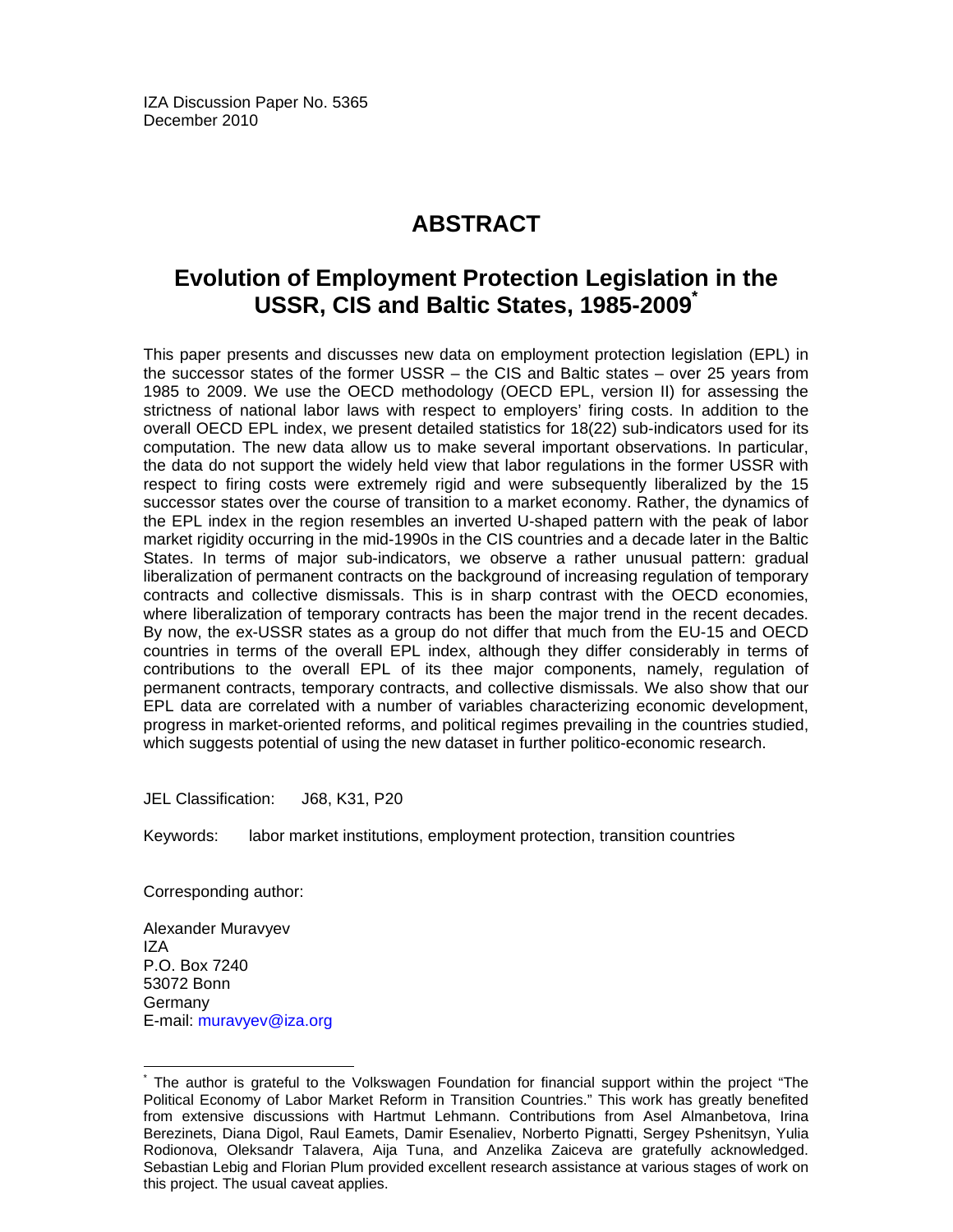## **1. Introduction**

In the last decades, there has been a lively debate among both researchers and policy-makers concerning the role of labor market institutions and policies in shaping labor market outcomes. In this debate, employment protection legislation (EPL) appears as one of the most controversial and complex institutions. It is usually introduced with economic and social purposes of increasing the volume of employment and ensuring decent work, but its actual effects on employment, productivity, and welfare remain theoretically ambiguous. The theoretical literature suggests, for example, that employment protection can promote productivity-enhancing investment in firm-specific human capital. At the same time, employment protection may also slow down the reallocation of labor from old and unproductive sectors to new and dynamic ones, thus impeding macro-level productivity improvements (e.g., Hopenhayn and Rogerson 1993; Lagos 2006; Belot, Boone, and van Ours 2007).

Ambiguities in the theoretical literature concerning economic effects of employment protection emphasize the importance of empirical work in this field. Not surprisingly, ever since the value of empirical work was realized in the early 1990s, data issues have remained at the forefront. For example, the lack of satisfactory indicators of employment protection was mentioned as a key issue in Bertola, Boeri, and Cazes (2000). The key role of high-quality data in spurring empirical research in the field is also highlighted in Eichhorst, Feil, and Braun (2008). Since the mid-1990s, much of the progress on the empirical side has been achieved owing to OECD, which developed and widely disseminated its own measure of the strictness of EPL for the member countries. Indeed, the publication of the first OECD dataset in 1994 and regular updates thereafter gave a strong impetus to the empirical literature. Even now most of the empirical work on employment protection are based on the OECD EPL index. However, as noted by Freeman (2004, p.17), data from the small number of OECD countries with "highly correlated outcomes and infrequent changes in institutions" used in these papers make cross-country analysis neither particularly conclusive nor convincing.

More recently, there have been several initiatives to collect data on regulation of labor from other regions, based on the OECD methodology or alternative ones (Botero et al., 2004; Heckman and Pages 2004; the World Bank's *Doing Business* project, Campos and Nugent 2010). Potential payoffs of such data collection efforts have long been understood. As emphasized in Lehmann and Muravyev (2010), additional data can help reveal whether the previously obtained conclusions for the OECD economies can be generalized to other regions of the world or, instead, are specific to this particular group of countries. Also, there is a much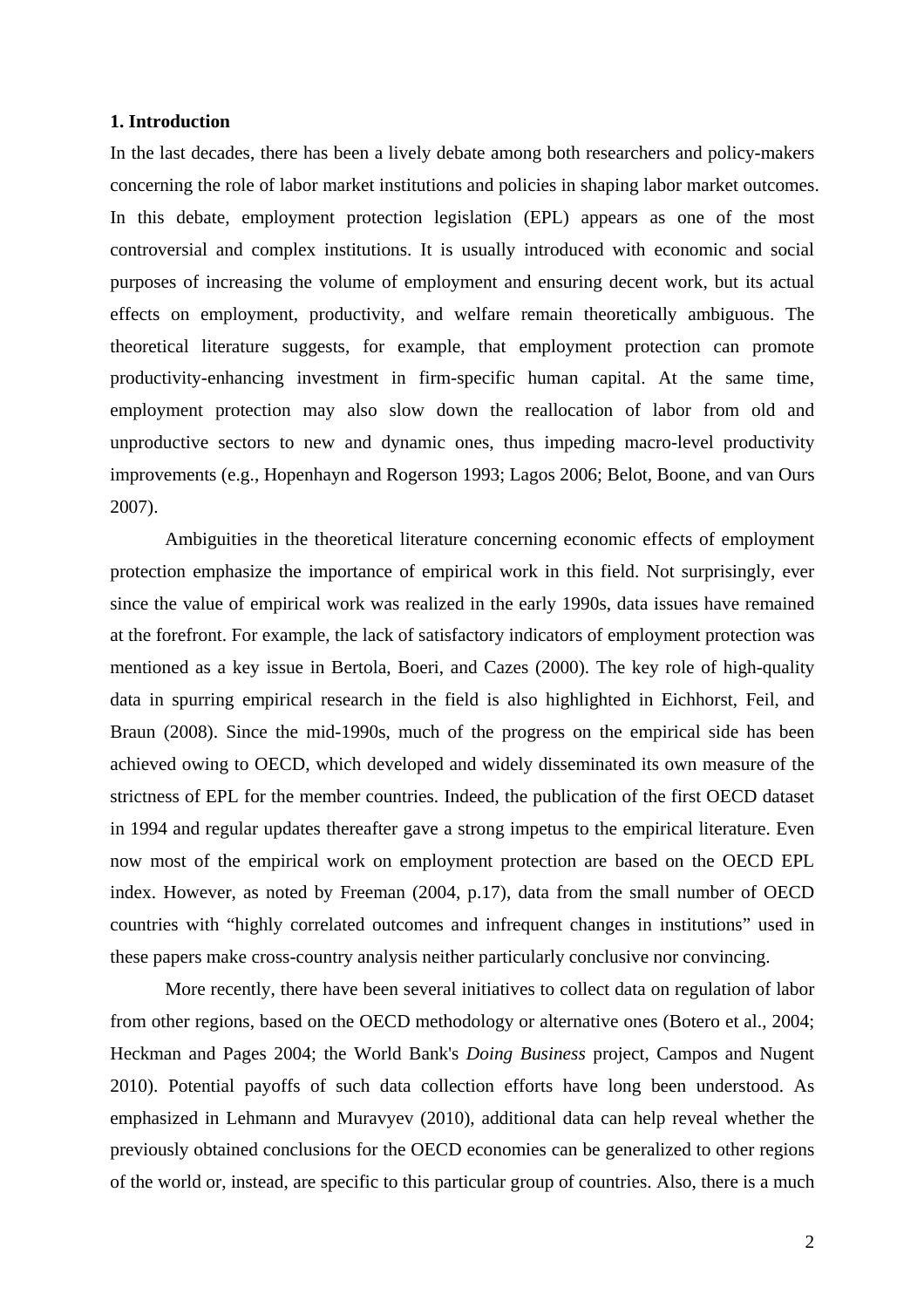larger variation in institutions and labor market policies as well as in labor market outcomes across extended lists of countries, both in the cross-section and time dimension, facilitating econometric identification. Indeed, as stated in Djankov and Ramalho (2009, p.11), developing and transition countries "present an exciting venue for studying the impact of regulatory reforms, including of labor reforms. A number of countries, especially in Eastern Europe, have recently undergone significant reforms to make labor regulation more flexible."

In addition to the main OECD dataset, which covers 28 economies over  $1985-2008<sup>1</sup>$ , there are currently several others which differ in terms of underlying methodologies, country coverage, and the length of time-series. The most known is the World Bank's *Doing Business* dataset, which now covers 183 countries over 2004-2010 and includes several measures on the strictness of labor regulations (the "employing workers" index). Another well-known dataset, used in Heckman and Pages (2004), covers Latin American countries. Recently, Campos and Nugent (2010) emphasized the importance of collecting retrospective data for studying economic effects of labor market institutions and noted that reasonably long time series data are only available in two regions, OECD and Latin America. They have developed a new dataset LAMRIG that covers over 130 countries starting with 1960. Among the existing datasets, LAMRIG has, perhaps, the widest coverage in both the time and crosssectional dimension, but remains relatively unknown.

In this paper, we present and discuss new data on employment protection legislation in the successor states of the former USSR – the  $CIS<sup>2</sup>$  and Baltic states<sup>3</sup> – over 25 years from 1985 to 2009 collected at the Institute for the Study of Labor within its research program "Labor Markets in Transition and Emerging Economies". We adopt the OECD approach to quantifying regulations of the labor market and calculate detailed time series for each of the 18(22) items used in version II of the OECD EPL index. The choice of the OECD index and the underlying methodology as a benchmark is not an accident. To date, the OECD data on employment protection remain not only the most widely used, but also perhaps the least criticized on methodological grounds.<sup>4</sup>

<sup>&</sup>lt;sup>1</sup> Recently, 12 other countries were added, mostly new members of OECD (e.g., Chile and Estonia), as well as the BRIC countries (Brazil, Russia, India, and China). The data for these countries are currently available for 2008 only.

 $2^2$  CIS stands for the Commonwealth of Independent States and until recently included 12 out of 15 constituent republics of the former USSR, namely Armenia, Azerbaijan, Belarus, Georgia, Kazakhstan, Kyrgyzstan, Moldova, the Russian Federation, Ukraine Tajikistan, Turkmenistan, and Uzbekistan. Georgia officially left the organization in August 2009.

<sup>&</sup>lt;sup>3</sup> Estonia, Latvia, and Lithuania.

<sup>&</sup>lt;sup>4</sup> For a discussion of some methodological issues underlying the OECD EPL index, see, e.g., Addison and Teixeira (2003) as well as Venn (2009). The Doing Business methodology, which is based on Botero et al. (2004), is critically examined, e.g., in Berg and Cazes (2007).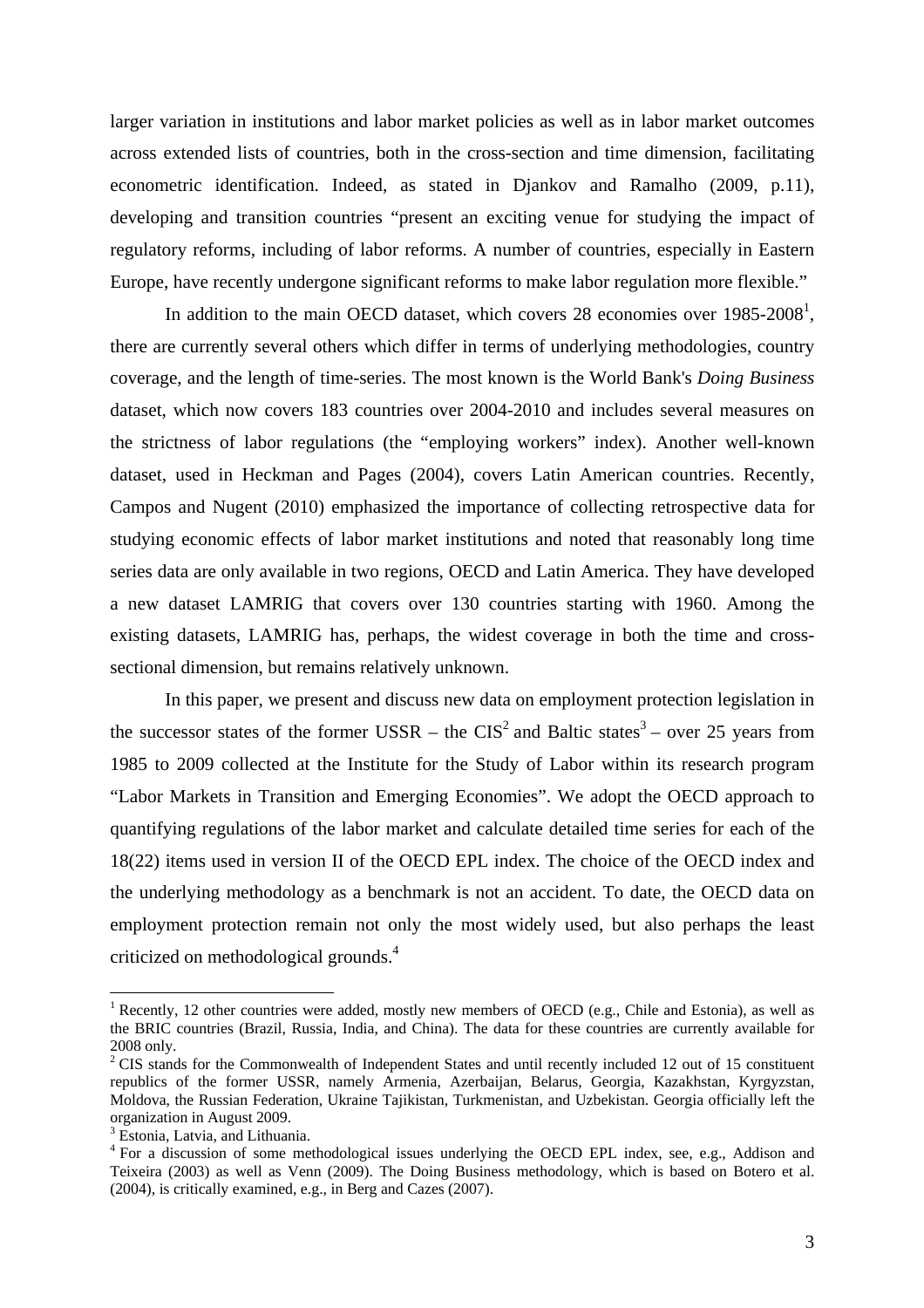When assembling the data, we consulted a large array of national and international legal sources. An important point of departure was the NATLEX database, which contains information about national labor, social security and related human rights legislation and is maintained by the ILO's International Labor Standards Department (http://natlex.ilo.org/). This is an invaluable source for tracing developments in national labor laws in the recent years. However, its retrospective coverage is far from being complete, at least for the 15 ex-USSR states and especially in the 1990s. We therefore conducted extensive search in national sources, both government and commercial, and often in national languages. Examples of the sources consulted include Armenian Legal Information System "ARLIS" for Armenia (http://www.arlis.am/), database "Toktom" for the Kyrgyz Republic (http://www.toktom.kg/), database of the Parliament of Lithuania (http://www3.lrs.lt/), State register of legal documents of Moldova (http://lex.justice.md/), database "Consultant Plus" for Russia (http://www.consultant.ru/online/), and database "Liga Zakon" for Ukraine (http://search.ligazakon.ua/), all above links valid as of November 1, 2010. We therefore believe that our data are highly accurate and precise.

The main contribution of this paper is in terms of new data. Indeed, among the former communist block countries, OECD only provides detailed data for the Czech Republic, Hungary, Poland, and Slovakia over 1990(8)-2008 as well as for Estonia, Russia and Slovenia for a single year (2008). Several papers such as Eamets and Masso (2005), Tonin (2009), and Nesporova and Nero (2009) provide data for selected countries and years, with different degree of detail about the computation of EPL indices. In contrast, our paper provides detailed time series for the OECD EPL indicator, including its 18(22) sub-indicators for 15 countries and 25 years. Importantly, our estimates are obtained in a consistent fashion across countries and over time.

Besides extending the base for research on labor regulations, our data also remove or, at least, question some stereotypes about the development of labor law and current strictness of labor regulations in the region. Specifically, we show that a widely held belief that employment protection legislation in these countries was extremely rigid during the Soviet time and was gradually liberalized during their transition to a market system is not quite true. In fact, employment protection legislation that was inherited by the constituent republics of the former USSR showed a considerable degree of flexibility *in terms of firing costs* (although it was rather *rigid in many other dimensions*). To a large extent, this stemmed from permanent labor shortages and the absence of open unemployment in the Soviet Union. Certain areas, such as collective dismissals and temporary agency work, were not regulated in Soviet law at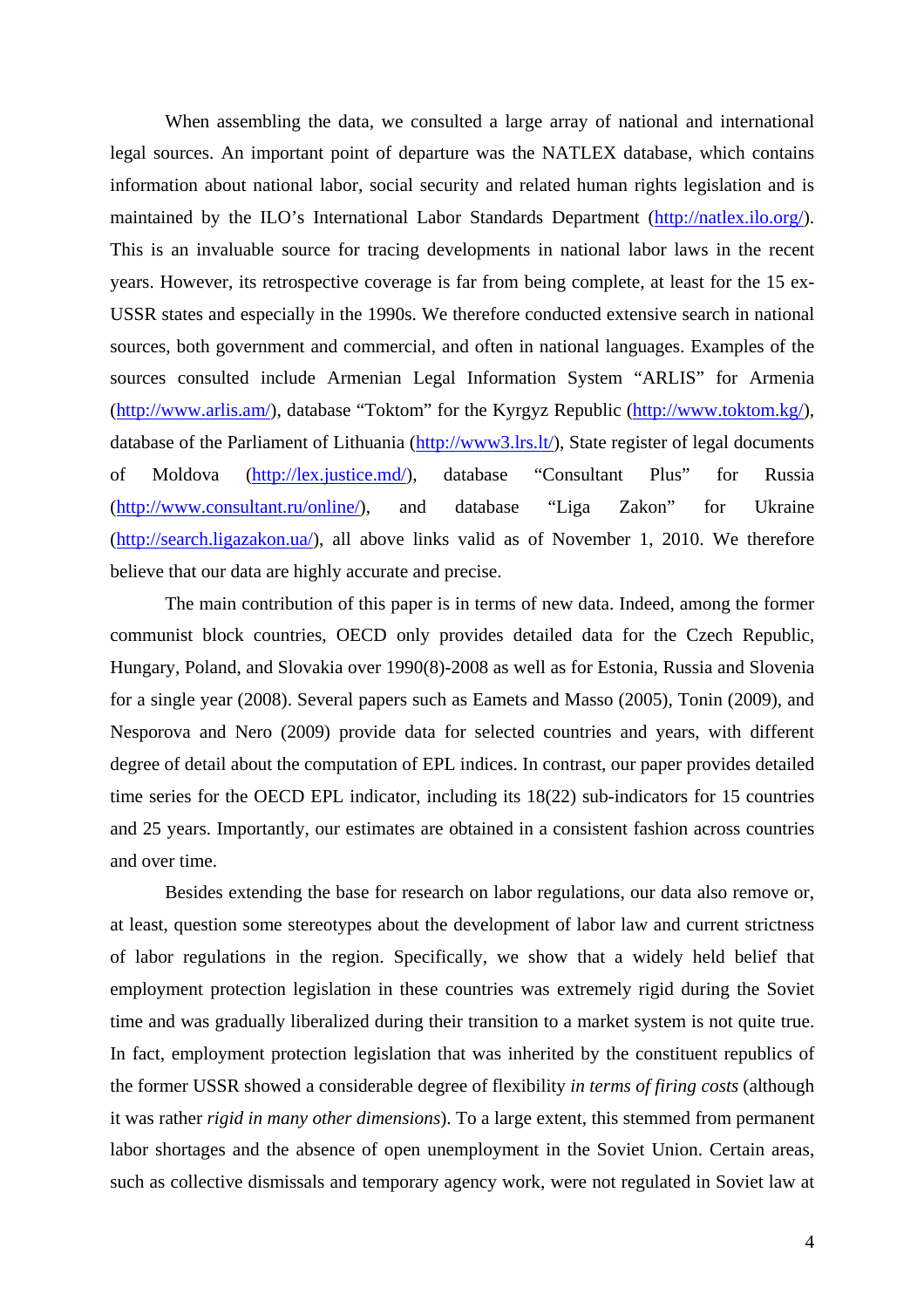all. Instead, considerable attention was paid to the issues of overtime work, night shifts, protection of female and young workers, etc. Regulations of temporary contracts and collective dismissals were very flexible, often because of the absence of any legal provisions. The early transition period saw a quick filling in of many of these lacunas, often leading to substantial toughening of regulations. Starting in the late 1990s, however, the trend in most countries shifted towards liberalization of EPL. Major reforms of labor law were implemented in many countries around the turn of the century, and new labor codes have been adopted by 2010 in all the countries except for Ukraine. As a result, current regulations of labor (*with respect to firing costs!*) in national laws are relatively flexible, and definitely not "one of the most rigid in the world" as argued by some scholars (Gimpelson, Kapeliushnikov, and Lukyanova 2009, p.6). This is an example of overstatement and we show some further examples of this sort in Appendix 1. In general, the ex-USSR states do not differ that much from the EU-15 ("old member states of the EU")<sup>5</sup> and OECD countries in terms of the overall EPL. However, they differ considerably in terms of contributions to the overall EPL index of its thee major components, namely, regulation of permanent contracts, temporary contracts, and collective dismissals. While the former remains rather rigid, the latter two are rather flexible. There are also notable differences between, on the one hand, the three Baltic States (Estonia, Latvia, and Lithuania), which are now members of the EU, and, on the other hand, the CIS group, which includes the remaining 12 states of the former Soviet Union.

The paper is organized as follows. Section 2 provides a brief summary of the methodology developed by OECD to measure the strictness of employment protection legislation in mature market economies and also discusses its applicability in the context of non-OECD countries and post-socialist economies in particular. Section 3 provides an overview of labor laws in the Soviet Union during its terminal period through the lens of the OECD EPL indicator. This is important as Soviet legacies have remained visible in national laws of many of the 15 ex-USSR states. For example, Turkmenistan replaced the Soviet labor code with a new one in 2009 only and Ukraine is still using the 1971 labor code, albeit with an immense number of changes and amendments. Section 4 presents and discusses the newly collected data, across countries and over time, and also in relation to the data from the OECD and EU countries. Finally, section 5 attempts to tentatively link these data to several indicators of (a) economic development, (b) progress in market-oriented reforms, and (c) political regimes prevailing in these countries. Section 6 concludes.

<sup>&</sup>lt;sup>5</sup> Austria, Belgium, Denmark, Finland, France, Germany, Greece, Ireland, Italy, Luxembourg, the Netherlands, Portugal, Spain, Sweden, and the United Kingdom.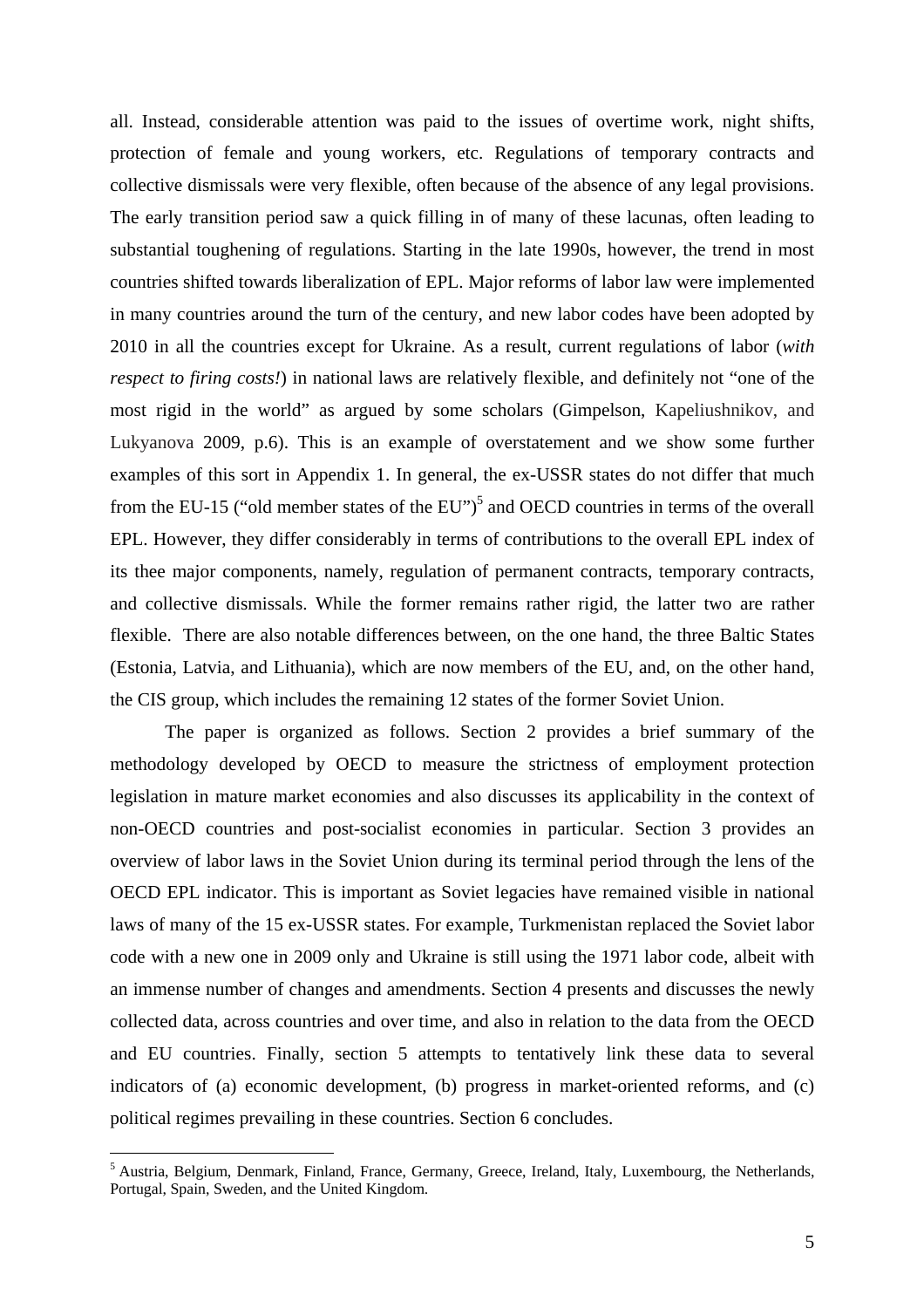## **2. OECD EPL indicator and its appropriateness in transition countries**

The OECD EPL index is a composite indicator of strictness of labor regulations that primarily takes into account employers' firing costs. The index is calculated by assigning a score varying from 0 to 6 to specific provisions in national labor law and averaging them using a system of weights (see, e.g., OECD 2004). Three basic versions of the OECD EPL index have been developed since 1994. The first version is based on two major groups of indicators, which characterize regulation of permanent contracts (RC) and temporary contracts (TC). The former is based on 8(12) sub-indicators, the latter summarizes six sub-indicators. The second version of OECD EPL (see Table 1) adds four indicators for regulation of collective dismissals (CD). The third version, which appeared in 2008, adds an extra measure of the strictness of regular contracts (maximum period of time within which a worker can make a claim of unfair dismissal) as well as two more indicators for temporary agency work (authorization or reporting requirements for setting up temporary work agencies (TWAs) as well as requirements with respect to equal treatment of regular and agency workers). To date, version II of the index remains the most popular and most widely used. Details about the methodology can be obtained, for example, in OECD (1999), OECD (2004), Venn (2009) as well as on the OECD web-site on regulation of labor (www.oecd.org/employment/protection, as valid on November 1, 2010).

Since the appearance of the OECD EPL index, there has been a lively discussion of the numerous methodological assumptions underlying its computation. At least three of them, in our view, have a paramount importance for the interpretation and effective use of the OECD EPL measure in the context of transition countries. These are: (1) interpretation and quantification of regulations concerning TWAs, (2) weights attached to the three basic subcomponents of the overall EPL, namely RC, TC, and CD, as well as (3) enforcement of labor law. The first of these three issues is important as explicit regulations of TWA contracts do not exists in most countries of the region even 20 years after the fall of Communism thus forming a grey zone in the legislation. The second issue is important in view of the apparently limited use of temporary contracts in most of the 15 countries, which, as we will show later in this paper, is not necessarily due to particularly strict regulations in national law. It is not clear in this context whether temporary contracts should be assigned the same weight as permanent contracts (5/12) in the overall EPL index. The third issue is a general problem, which has been recently brought to the forefront of studies of labor regulations, not only in less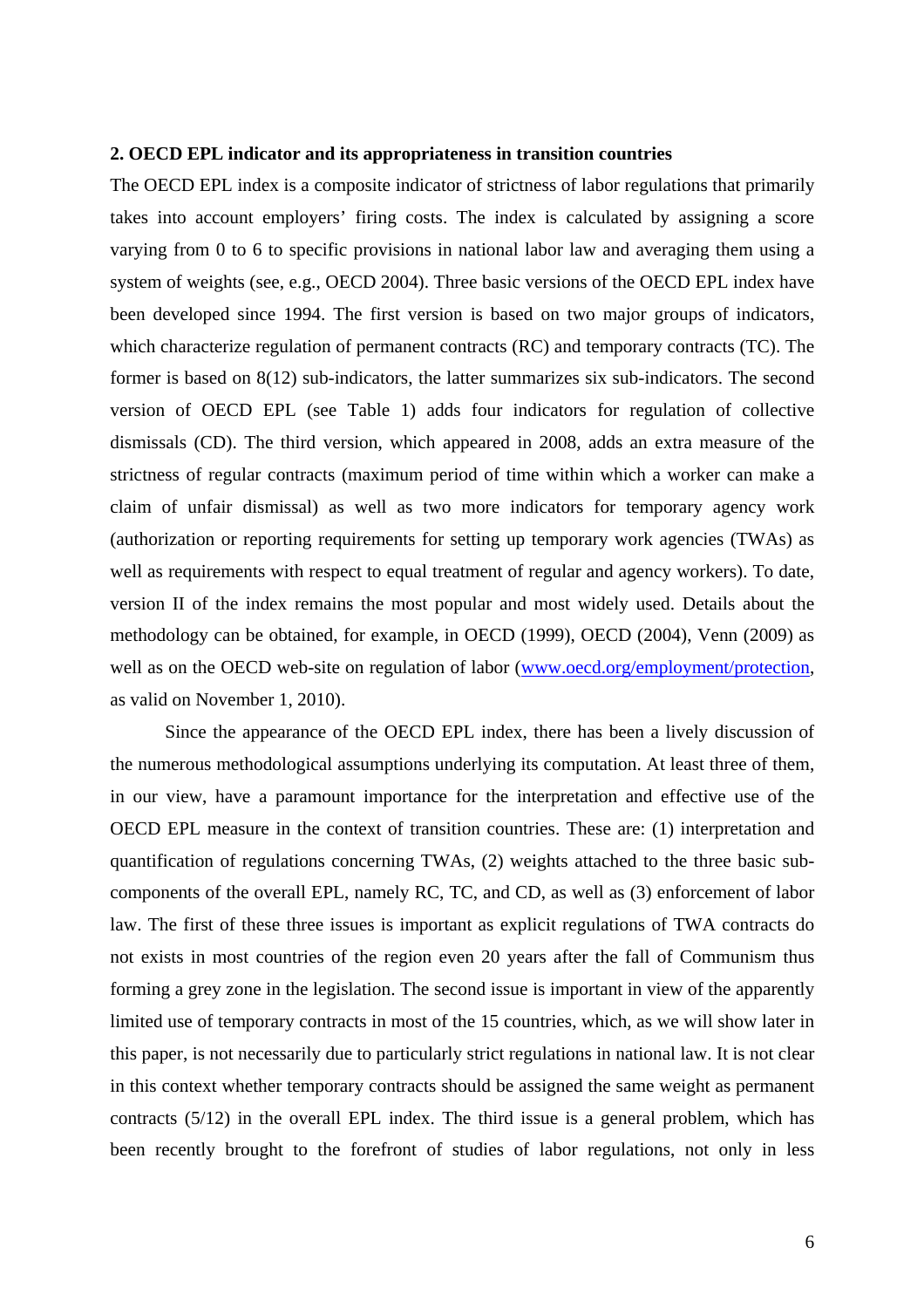developed countries, where it probably matters most, but also in the mature market economies of OECD. We briefly consider these issues below.

## *2.1. Regulation of TWA contracts*

The aggregated EPL measure (version II) contains 3 items related to regulation of temporary work agencies. In the OECD methodology, these are items 13-15, where item 13 characterizes the types of work for which TWA employment is legal, item 14 refers to restrictions on the renewal of TWA contract, and item 15 indicates maximum cumulated duration of TWA contracts (see Table 1). Items 13 and 15 vary between 0 and 6 while item 14 takes 2 values: either 2 or 4. When combined together, the resulting aggregate index TC2 varies from 0.5 to 5.5. The contribution of TC2 to the sub-score for temporary contracts thus varies from 0.25 to 2.75, and the contribution to the overall EPL index varies from 0.1 to 1.15. Thus, regulation of temporary work agencies alone potentially adds more than one unit to the overall EPL score (which is itself bounded between 0 and 6).

The issue with TWAs arises because at the onset of transition, there were no TWAs and no specific regulations of this type of business. The big question therefore is whether the absence of TWAs (1) reflected their illegal status in Soviet and post-Soviet law or (2) was a result of pure economic factors, such the lack of demand for TWA services. The main argument in favor of (1) is that the Soviet legal system was based on the general principle "everything which is not allowed is prohibited".<sup>6</sup> The main argument in favor of  $(2)$  is that regulations typically appear after the emergence of relevant economic phenomena, not before. Depending on their priors, researchers have interpreted the absence of regulations of TWAs either as the most flexible regime for their operation (no restrictions imposed by law) or as the most restrictive regime (TWAs are illegal). As shown above, the EPL indices calculated using these two approaches differ by more than one unit.

Indeed, early analyses of employment protection legislation in transition countries tended to interpret the lack of TWA regulations in the most restrictive sense, namely, as an implicit ban on TWAs, and thus assigned the maximum possible score of 5.5 to subcomponent TC2 (see Table 1). Example of such an approach can be found in Micevska (2004) for South-Eastern European countries, IMF (2006) for Armenia and Dolenc and Vodopivec (2007) for Slovenia (see Appendix 2 for additional details and some quotations). This approach, however, ignored the fact that most countries of the region saw rapid emergence of TWAs already in the 1990s (see e.g., Smirnykh 2005). This was the case even in slow

 6 However, it may be disputable whether this principle strictly applied in the late 1980s-early 1990s.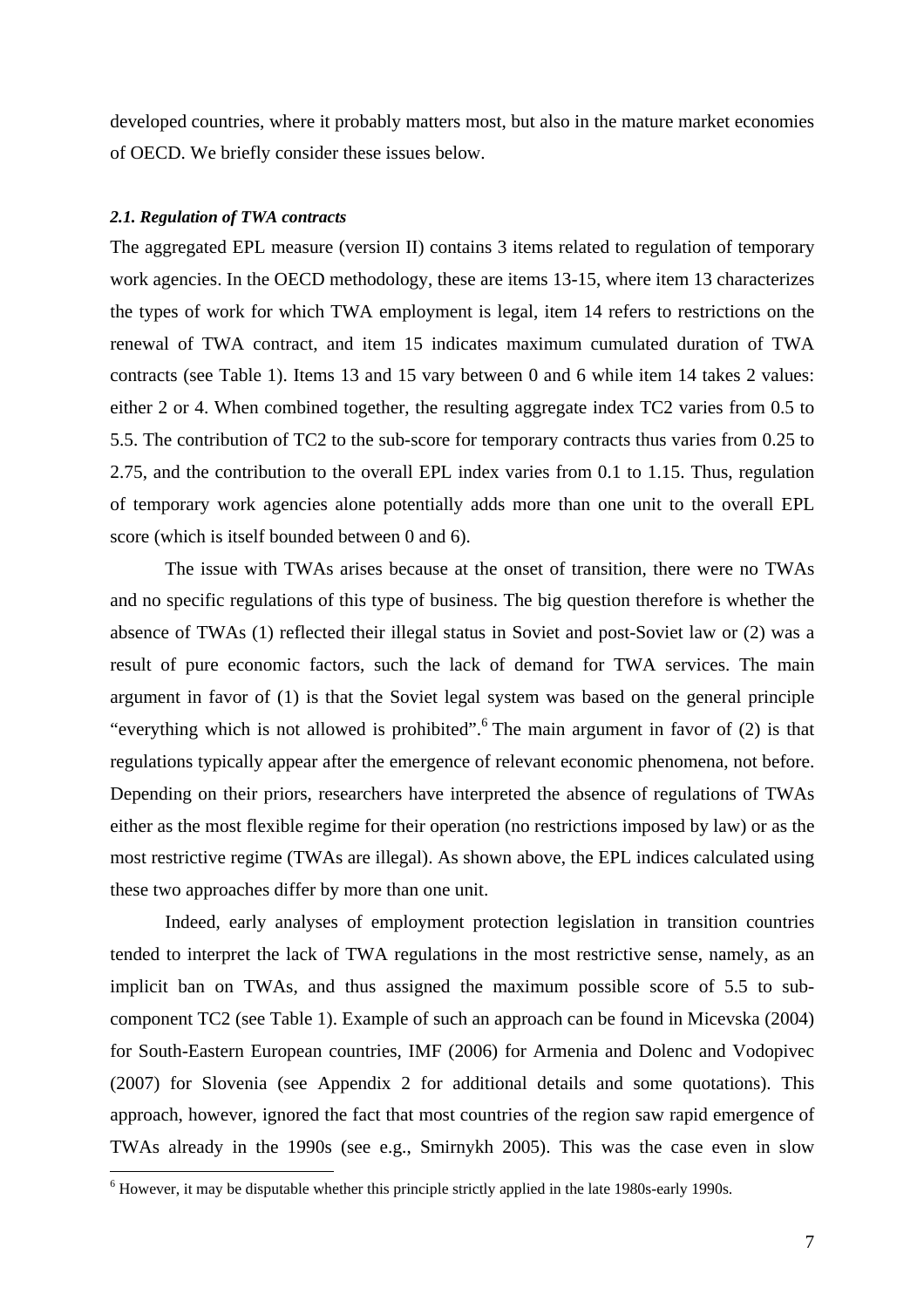reformers, such as Ukraine. The observation that TWAs (or TWA-like firms) were de facto functioning in these countries already in the 1990s has led to reconsideration of the scores attached to TWA regulations. As a result, recent estimates tend to interpret the absence of any legal norms as the most flexible regime. This is also the approach adopted by OECD itself. For example, according to OECD, TWAs in Poland enjoyed the most flexible regulatory regime before the adoption of TWA-specific legal provisions in 2003. Also, in a recent analysis of EPL in Russia (country which has not adopted any regulations of TWAs) OECD explicitly states that although there are no specific legislation for temporary agency work in the country, such employment relationships are covered by civil and commercial law. Russia therefore receives the lowest possible score (0.5) for sub-component TC2.

These controversies in interpreting the absence of TWA regulations have resulted in non-comparability of estimates of the strictness EPL in the transition region as a whole and ex-USSR countries in particular. As we have shown, different interpretations may induce variation in the overall EPL score by more than one unit, which is huge given that the overall score in the OECD countries is just above 2.0. Thus, particular care is needed when existing estimates produced by different researchers, for different countries or different periods are compared with each other.<sup>7</sup>

### *2.2. Weights for temporary contracts*

 $\overline{a}$ 

The overall OECD EPL index attaches to temporary contracts exactly the same weight  $-5/12$ – as to permanent contracts. Even in the context of OECD economies, serious discussions of the weighting system occur with notable regularity (e.g., Venn 2009). As regards the countries of Eastern Europe and Central Asia, the OECD weights may need even more vigorous defense.

The problem is that there is considerable casual evidence of rather limited use of temporary contracts in these economies. Other things being equal, this would suggest redistribution of weights attached to RC and TC in favor of RC. However, the incidence of TC may be endogenous, in other words, little use of temporary contracts may be a direct consequence of particularly strict regulations. But as we show later in this paper, this is not really the case in many of the countries studied.

 $7 A$  more general conclusion is that mechanical compilation of indices from various sources is fraught with erroneous findings of liberalizations or increases in regulation in some transition countries. For example, the degree of liberalization of Russia's labor law due to the enactment of the 2001 Labor Code is grossly overestimated in Nesporova and Nero (2009, p.21) who report the OECD EPL index of 3.2 "in the late 1990s" and 1.9 in 2007.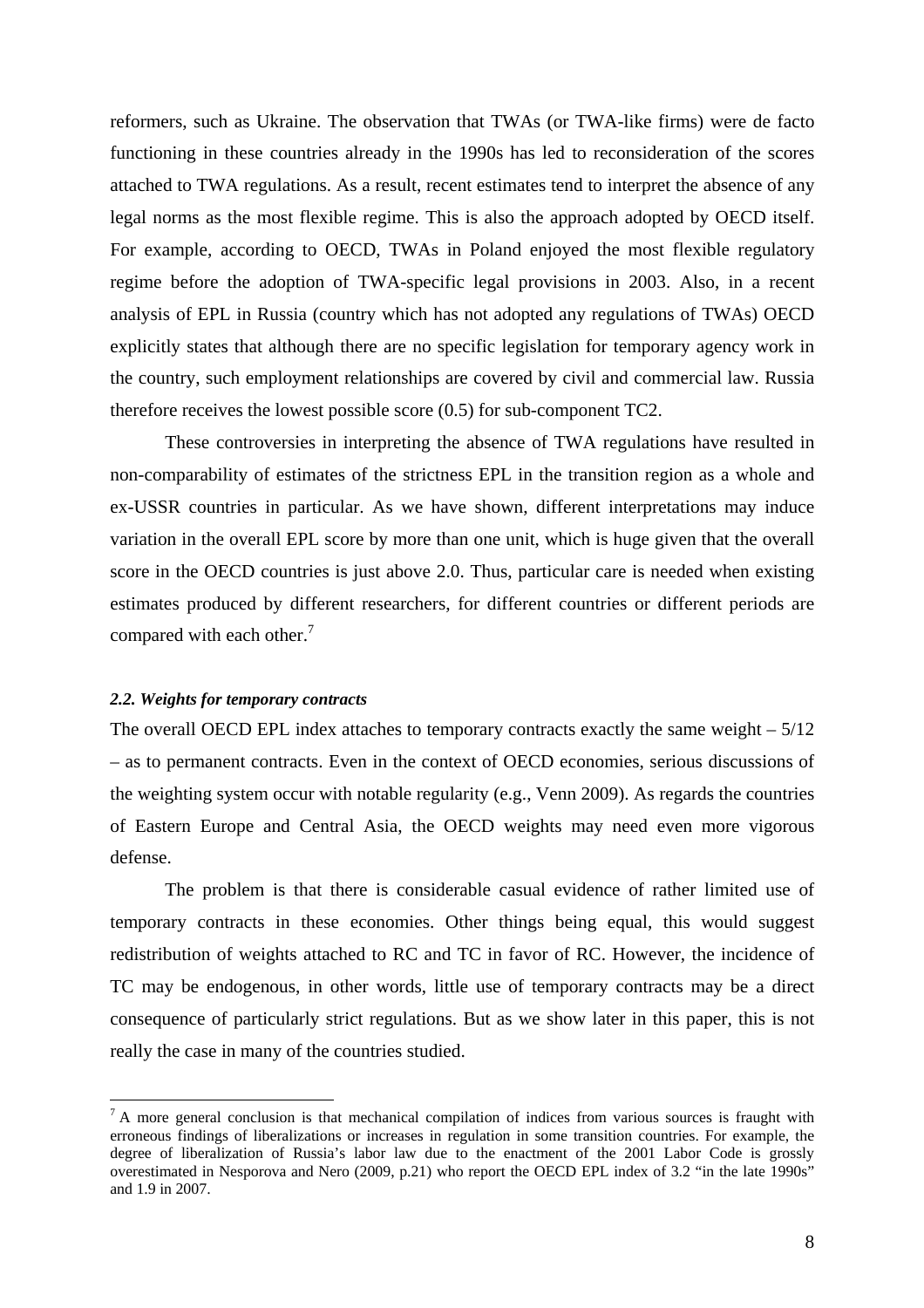To be precise, data on the use of temporary contracts in the region are scarce (except for the Baltic states). According to Nesporova and Nero (2009), reliable data are only available in Russia and Ukraine. They note that in the middle of the last decade, the share of fixed-term contracts in Russia was about 7 percent and just above 2 percent in Ukraine. These numbers are in sharp contrast with numbers from many OECD economies, transition countries of Central Europe and the Baltic states, where the share of temporary contracts is considerably larger (see e.g., Eamets and Masso 2004).

We try to briefly assess the importance of this problem using data from BEEPS – Business Environment and Enterprise Performance Survey, an establishment level survey conducted by EBRD and World Bank. The survey covers 34 countries, including 26 postsocialist economies of Eastern Europe and Central Asia as well as selected OECD countries. It uses a consistent survey instrument across countries, which is its major strength. The survey samples were constructed by stratified random sampling from a national registry of firms or their equivalents.<sup>8</sup>

The survey contains two relevant questions:

 $\overline{a}$ 

- How many permanent, full-time employees does your firm have now? (question 66) and
- How many part-time or temporary employees does your firm have now? (question 67).

Although the survey questions are not perfect for our purposes (question 67 places part-time and temporary employees into a single category), we can nevertheless learn from a cross-country comparison. Table 2 shows the average shares of non-permanent and/or parttime workers in the Baltic states, CIS, and selected OECD economies covered in BEEPS 2005. Both weighted (by firm size) and unweighted data are displayed. Overall, the data confirm the supposition that temporary contracts are used less frequently in the CIS countries compared with the selected OECD economies. The share of non-permanent and/or part-time workers is about one-third lower in the former group of countries as compared with the latter group, and the difference is statistically significant in a two-sided t-test. In the Baltic states, in contrast, the share of non-permanent and/or part-time workers is fairly close to the level observed in the selected OECD countries, at least when one considers unweighted data.

Given these two complications, namely, the controversy regarding TWAs and relatively little use of temporary contracts, some re-weighting of the three sub-components of

<sup>&</sup>lt;sup>8</sup> The details of the sample characteristics can be found in the report on sampling and implementation provided by the EBRD http://www.ebrd.com/pages/research/economics/data/beeps.shtml, as valid on November 1, 2010.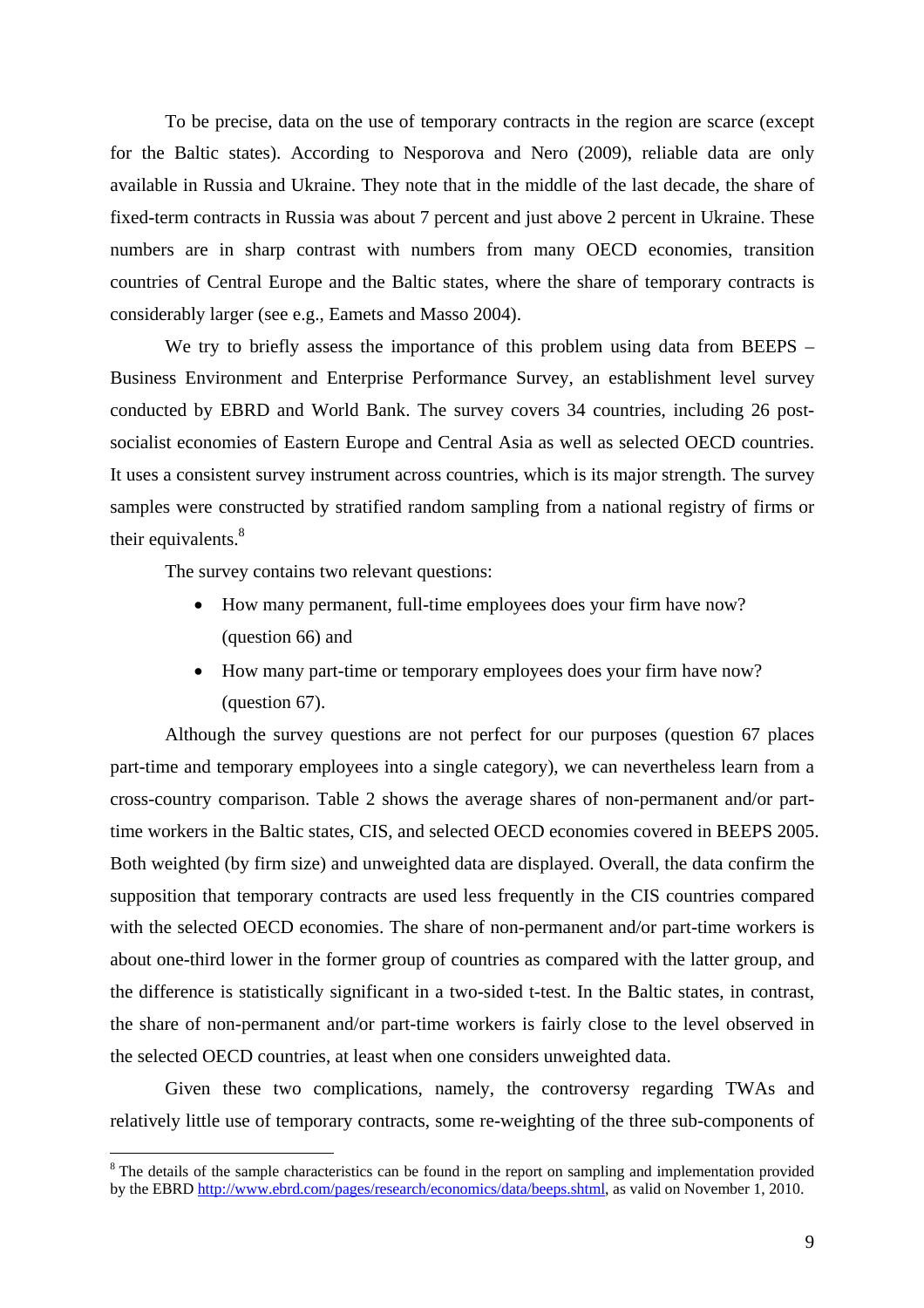EPL (that would attach lower weights to regulation of temporary contracts) or separate analysis of the three main sub-components of EPL may make sense in the context of the ex-USSR states, and the CIS countries in particular.

### *2.3. Law enforcement*

The problem of law enforcement in the analysis of labor regulations has long been understood (see Bertola et al. 2000; Betcherman, Luinstra, and Ogawa 2001). If *de jure* stringent regulations are not *de facto* enforced, one may need to substantially revise (downwards) the degree of rigidity of labor law. However, as noted by Skedinger (2010 p.16), even by now "the actual implementation of the legislation in the courts and its effects have hardly been studied – this is 'the black box' of employment protection." There is a consensus among scholars that enforcement problems are much more important in the developing world as compared with OECD economies. But the lack of adequate data on enforcement prevents progress in this line of research.

As to the ex-USSR countries, there is substantial casual evidence of law enforcement problems. For example, World Bank (2005 p.13) notes that "In Belarus, Russia, Ukraine, and other CIS countries, there is widespread evidence of weak enforcement of EPL. It is seen most starkly in the massive scale of wage arrears in the subgroups during the 1990s and is supported by employer surveys. For example, in Moldova, despite strict EPL, employers identify labor regulations as their least important problem, which is consistent with the country's high job destruction rate." Similarly, Denisova and Svedberg (2007) when talking about rigid regulations of labor in Russia, immediately note that many of the norms are not enforced allowing labor market participants to bypass the restrictions. As a result, "Surveys looking specifically at labor market regulations (difficulty in hiring and firing, rigidity of working hours and employment, and firing costs) through assessments of laws and regulations by domestic companies suggest that the Russian labor market is effectively more flexible compared to most other markets in the Baltic Sea region." Finally, Eamets and Masso (2004) suggest that weak enforcement of labor law is typical of all countries in transition including the Baltic states, despite their accession to the EU.

 We again resort to BEEPS in an attempt to assess the enforcement gap between the ex-USSR states and the selected OECD economies. The analysis is very tentative as BEEPS is not intended to address this specific issue. In particular, the questions about enforcement refer not to labor disputes, but business disputes at large. However, as the BEEPS survey instrument is consistent across countries, we can make some comparisons. Question 27 of the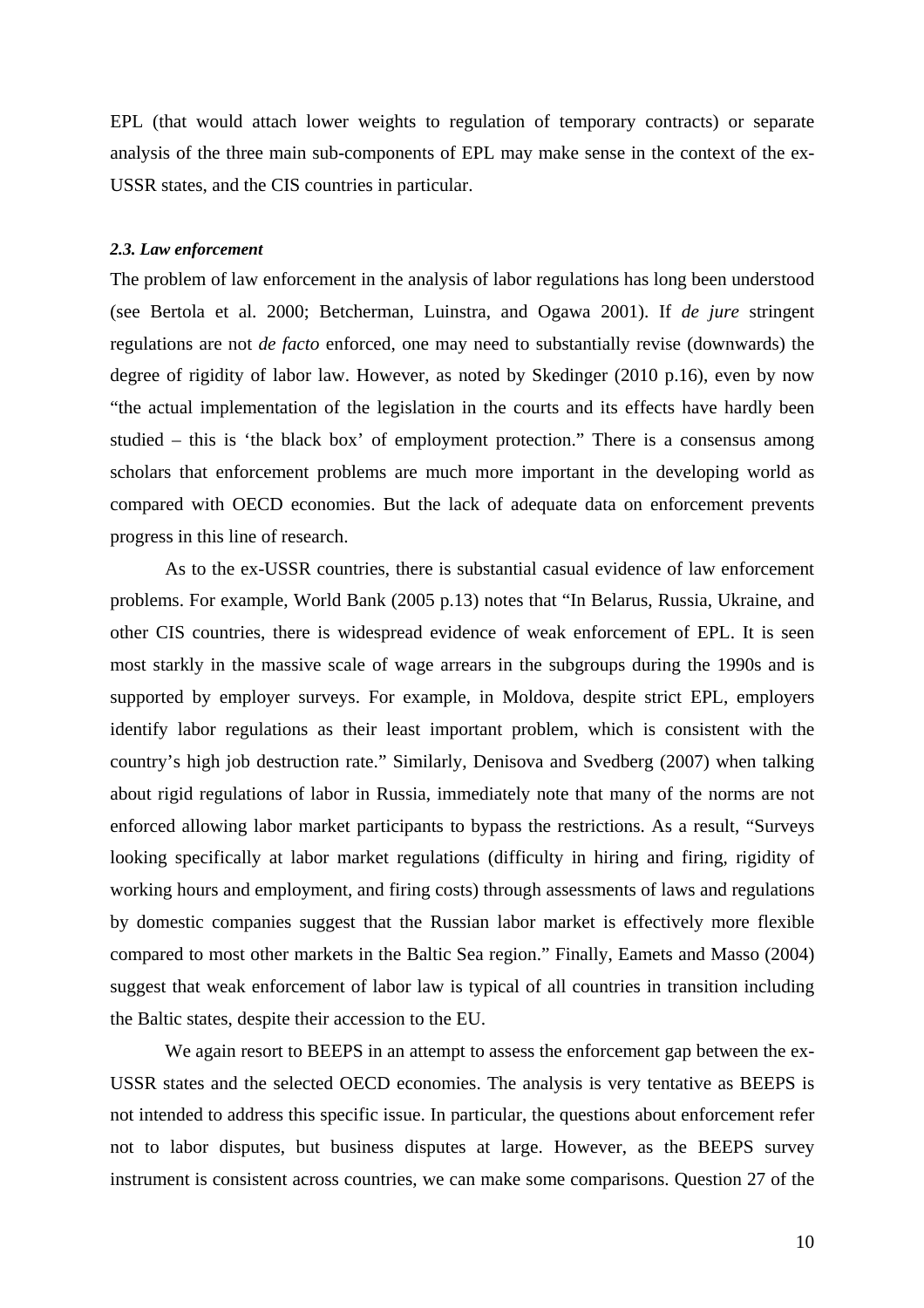2005 wave of BEEPS ask the opinion of respondents (usually chief executives or other senior managers of firms) about their perception of the court system. Specifically, respondents are asked to rank, using the scale from 1=never to 6=always, whether the court system is (1) fair and impartial (2) honest and uncorrupted (3) quick (4) affordable, and (5) able to enforce its decisions.

The data are shown in Table 3. We see that except for items (3) and (5), enforcement is weaker in the CIS countries as compared with the selected OECD economies. The difference is best seen in the average score, which is considerably lower in CIS as compared not only with OECD, but also with the Baltic states (the differences are statistically significant at the conventional levels in a two-sided t-test). In contrast, the differences in the average score between the Baltic states and OECD are not significant at the 5% level. Thus, the data support the existence of a sizeable law enforcement gap between the ex-USSR states (or, at least, the CIS group of countries) on the one hand and the OECD economies on the other hand, which should be acknowledged or better accounted for in analyses of labor market regulations.

## **3. Labor regulations in the USSR during its terminal period**

Several remarks are due before we present and discuss the data in detail. First, it is important to note that USSR law belonged to the so-called "socialist" law family which had many similarities with the civil law tradition (and was even regarded by some scholars as a part of the latter – see e.g., Quigley 1989). Similarly to the civil law tradition, most regulations of employment relationship in the USSR were assembled in a labor code.

Second, the USSR was (nominally) a federation of 15 constituent republics which had own constitutions and were formally able to create own law (although de facto they strictly followed the guidelines and orders from the Communist party and central government in Moscow). Since 1970, the framework for labor legislation was set in "Foundations of Legislation of the USSR and Union Republics on Labor"<sup>9</sup>, which introduced basic principles of labor regulations and requested the republics to develop own labor codes. Thus, there was no single labor code of the Soviet Union. Rather, there were 15 labor codes in the 15 union republics. In reality, however, the republican labor codes were very similar to and even indistinguishable from each other in most important aspects. They were basically patterned after the Labor Code of the Russian Soviet Federative Socialist Republic (RSFSR, Russia),

 $9^9$  Detailed references to legal acts are provided in Appendix 3.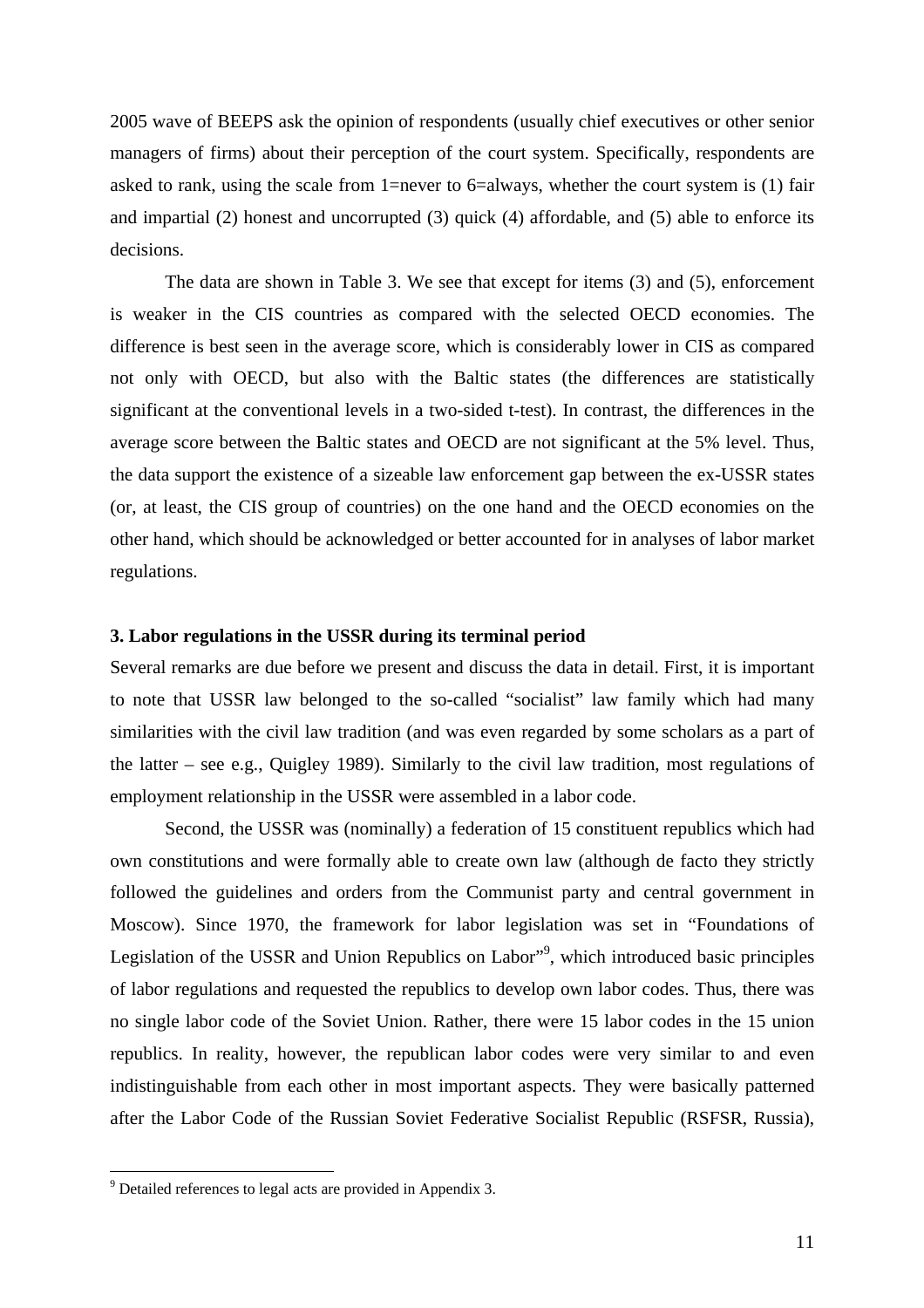which was adopted on December 9, 1971. In the course of the following one and a half years, similar labor codes were introduced in the other 14 republics (starting with Azerbaijan, Ukraine and Uzbekistan, which adopted their codes already in December 1971, and finishing with Moldova and Georgia, which did so in May and June 1973, respectively). The 15 codes remained very similar across the republics until the very last years of the USSR existence, and started to diverge in 1990-1991 only.

Third, the content of Soviet labor law reflected peculiarities of the planned economy characterized by huge job vacancies and no open unemployment. Indeed, there was no official unemployment in the USSR and estimates of the actual unemployment by Western scholars show very low numbers, of the order of 1 to 2 percent only, at least in the European part of the country (Gregory and Collier 1988; Granick 1987). As a result of excess demand for labor, Soviet law devoted little attention to regulation of worker dismissals. In fact, many of its norms served instead the purpose of tying workers to firms in order to stabilize worker turnover. As noted by Smirnykh (2001, p.2), "The Labor Code of 1971 was to discourage workforce turnover, i.e. tie people down to enterprises." Perhaps, the most curious manifestation of such policies was the norm that workers could not exit fixed-term contracts with their firm at their free will: termination of such contracts by a worker was possible only in the cases of her illness or disability, which prevented execution of work in accordance with the contract, violation by the employer of labor regulations, and other good causes (Article  $32$ <sup>10</sup>. Indeed, some scholars of that time considered fixed-term contracts as an important means of reducing worker turnover (Prudinskiy 1979). $^{11}$ 

Fourth, the law had a strictly imperative character and contained overly detailed regulations of working conditions, working time, as well as employment of minors. For example, the code contained extensive regulations concerning conditions of work for women and youth. In particular, it explicitly prohibited overtime work of pregnant women, nursing mothers, and women with children one year old or younger. Restrictions also applied to work at night, overtime or on days off, as well as to business trips (see, e.g., Bliss 1997).

How does the Soviet labor code look through the lens of the OECD index of employment protection? The short answer is that it was *not particularly rigid in terms of* 

<sup>&</sup>lt;sup>10</sup> Unless otherwise stated, we will provide references to the 1971 Labor Code of the RSFSR. The labor codes of the other 14 republics were very similar, although the order and position of separate articles were somewhat different.

<sup>&</sup>lt;sup>11</sup> This was particularly true of university graduates, which upon graduation were allocated by ad-hoc commissions to enterprises and institutes, often in different regions, where they were supposed to work for three years. This also applied to mass campaigns aimed at recruitment of young workers to remote regions, often in Northern Siberia or Far East.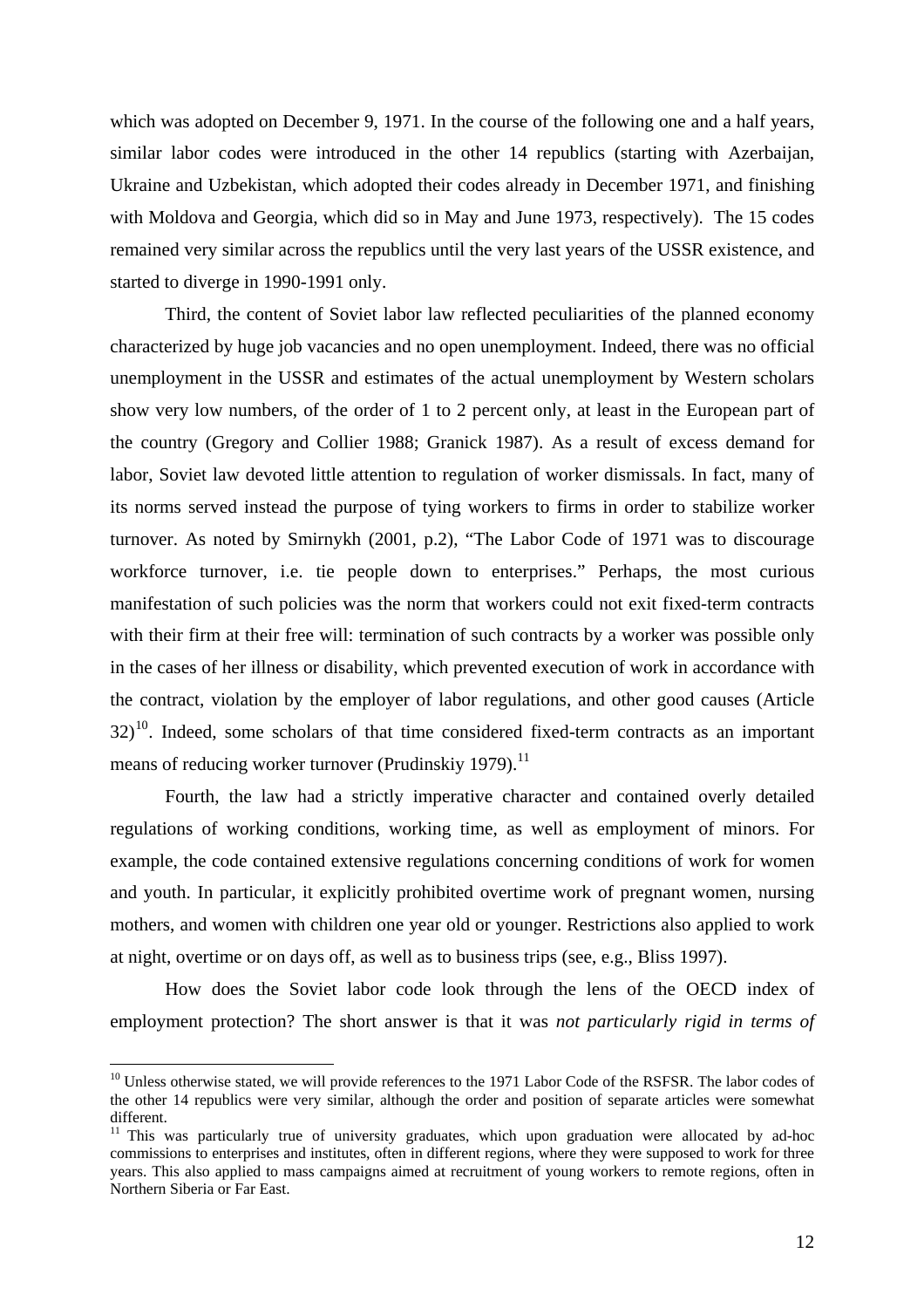*employers' firing costs*, although it contained many rigid norms regulating other aspects of employment relationship and thus was *badly suited to a market environment*. In terms of firing costs, the code was a rather unusual mixture of extremely rigid norms and very flexible ones (see Table 4). On the one hand, no worker could be fired without consent of the local (enterprise-level) trade union (Article 35). Probationary periods were extremely short, restricted to one week (!) for blue-collar workers, two weeks for white-collar workers, and one month for high-ranking employees (Article 22). In the case of unfair dismissal, reinstatement in the previous position was required, unless this was not feasible for technological reasons (Article 213). On the other hand, there was no mentioning of any notice period in the code whatsoever (which is hardly a surprise as firings in the economy with permanent labor shortages were rare). Severance pay amounted to only two weekly wages even in the case of non-disciplinary redundancy firing (Article 36). Compensation following unfair dismissal was limited to three monthly wages only (Article 214). There were no restrictions on the use of fixed-term contracts, except for that they could not last longer than three years (Article 17). There were no regulations of TWAs as the phenomenon did not exist at all in the planned economy.<sup>12</sup>And, as already mentioned, there were no specific rules for collective dismissals. From the perspective of the OECD methodology, the USSR labor law of the mid-1980s scored 2.52 (out of 6) in terms of protection of permanent workers, 0.38 in terms of protection of non-permanent workers, and zero for collective dismissals. The overall score was 1.21, which is very flexible by international standards.

 These regulations underwent important revisions in 1988 and 1991, right after the announcement of Gorbachev's perestroika and transition towards a market economy. In 1988, the most substantial change concerned displaced workers, whose rights became considerably expanded in a new section III.A of the code (for Russia, see Decree of the Presidium of the Supreme Soviet of the RSFSR of February 5, 1988). Most importantly, this new section introduced a two-months notice period as well as raised the maximum severance pay for workers fired for redundancy reasons to three monthly wages. These changes were introduced in all 15 republics, with minor variations, if any. As a result, EPL increased from 1.21 to 1.57, with regulation of permanent contracts becoming substantially tighter.

As the economic conditions in the USSR continued to deteriorate, and a surge in unemployment became a real possibility, the USSR parliament (Supreme Soviet) passed in 1991 the "Law on Employment" (Law N 1905-1 of January 15, 1991) as well as the "Law on

 $12$  As discussed, we code TWA regulations as the most flexible. We thus assume that TWAs did not exist mainly because of the lack of demand for such services in a state-owned economy with permanent labor shortages.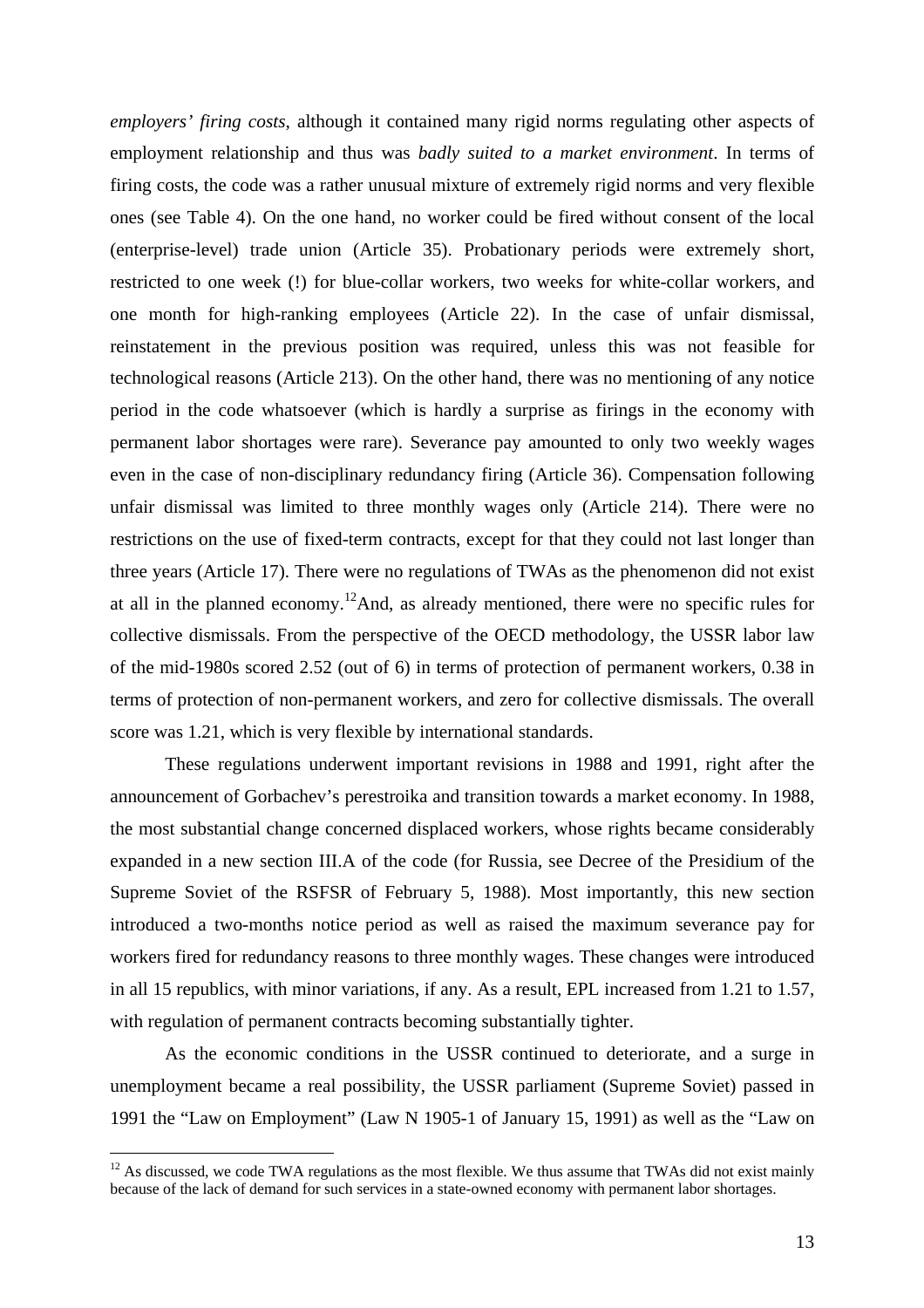Individual Labor Disputes" (Law N 2016-1 of March 11, 1991). The former act defined the concepts of unemployed persons, unemployment benefits, and provided a basis for the operation of state employment agencies. In addition, this law introduced for the first time the notion of "collective dismissal" (without, however, providing any explicit definition of it as this was given to republican law) and allowed local authorities to postpone, for up to six months, enterprises' decisions on mass dismissals of workers "with partial or full compensation of the resulting losses to the employer". The latter act expanded the maximum amount of compensation that workers could request following unfair dismissal from three to twelve monthly wages.<sup>13</sup> As a result of these changes, the EPL index increased (or would have increased in some republics) to 1.85 (see Table 4), with fairly strict regulations of permanent contracts (3.47), reasonably flexible regulations of collective dismissals (1.50) and few restrictions on temporary contracts (0.38). Overall, judged by the OECD EPL measure, employment protection legislation in the USSR appears to have been relatively flexible, especially before 1988.

## **4. Labor law in the USSR successor states**

The USSR ceased to exist *de jure* in December 1991, although several successor states had become *de facto* independent earlier. Nevertheless, in the early 1990s most of the new independent states continued to use substantial parts of labor law developed in the USSR, often with numerous and/or substantial amendments (e.g., Estonia, Latvia, and Lithuania), and sometimes with only minor changes (e.g., Armenia and Tajikistan). A great deal of new laws passed in the 1990s had a clear transitory character and were subsequently replaced (e.g., Kyrgyzstan adopted a new labor code in 1997 just to replace it with yet another one in 2004). But the tradition of using some parts of labor law developed in the Soviet time continued even beyond the 1990s and even in countries that made the fastest break with the Soviet tradition.<sup>14</sup>

### *4.1. General trends*

<sup>&</sup>lt;sup>13</sup> These changes, however, did not become effective everywhere as many of the republics had already declared either independence (Lithuania did in March 1990, which means that these legal acts never applied on its territory) or sovereignty (all countries did in 1990, except for Azerbaijan, which did in October 1991). Sovereignty implied superiority of republican law over all-union law so that all-union legal acts could become effective only after their approval by republican authorities. Anyway, already in 1990-1991 many of the republics adopted their own laws on employment and on individual labor disputes, which were similar to the respective framework laws of the USSR.

<sup>&</sup>lt;sup>14</sup> For example, until recently Estonia still relied on parts of the Soviet labor code to regulate working time and working conditions. Only in 2008, with the adoption of a new labor code, the old code of the Estonian SSR was declared void in its entirety.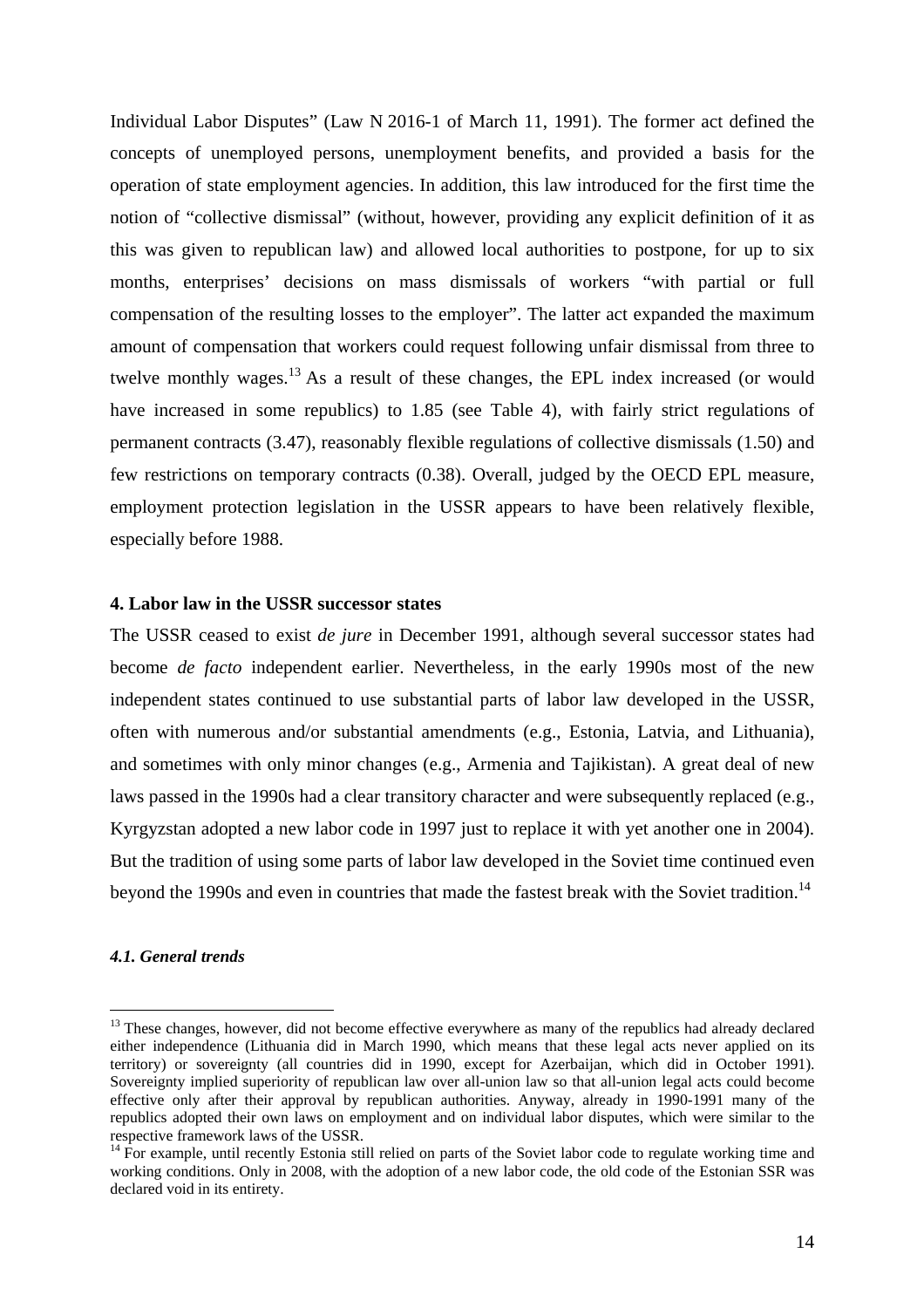The newly collected data on the evolution of labor law in the 15 countries allow us to make several important observations. In discussing the trends, we will mostly refer to Charts 1-4 noting that the detailed data for each country are available in Appendix 4.15 Looking at Chart 1, one can easily see a considerable increase in the cross-sectional variation of EPL between 1990 and 2009. There is also a clear trend towards stricter regulations during the early 1990s in most of the countries. In the late 1990s, there were a number of liberalizations, most notably in Kazakhstan and Belarus (in the latter case thanks to President Lukashenko's Decree N 29 of July 26, 1999 that deregulated fixed-term contracts). Further notable liberalizations took place in the first decade of the new century, but only in some countries (Armenia, Georgia, and Russia). In most other states, changes in labor laws were rather marginal. Overall, the most notable liberalizations in the region were introduced in Kazakhstan in 1999 and Georgia in 2006. There was also a notable increase in regulation in the Baltic states around the time of their accession to the EU.

Let's now turn to permanent contracts, which were the most regulated in the Soviet time. It is easy to note (see Chart 2) that in many countries the level of protection has not changed much (and in some cases has even increased) compared with the USSR level (e.g., Azerbaijan, Belarus, Kyrgyzstan, Moldova, and Ukraine). Important liberalizations were implemented by Armenia in 2004, Georgia in 2006, Kazakhstan in 1999, Lithuania in 2008, and Uzbekistan in 1998. The well-known reform of Russia's labor law in 2001 has reduced the rigidity of regulation of permanent contracts rather modestly, from 3.47 to only 3.14. In contrast, the 2006 reform in Georgia had the most far-reaching consequences: the index for permanent contracts fell from 3.31 to mere 0.73.

Turning to protection of temporary workers, a clear trend towards more rigid regulations is apparent in the 1990s in the region as a whole and in almost every country separately. Later, many countries turned to liberalizing their laws with fairly soft regulations of temporary contracts existing now in Georgia (where they seem to have been quite flexible since 1990), Belarus (since 1999), Kyrgyzstan (since 2004), and Russia (since 2006).

The degree of protection of workers against collective dismissals is generally rather modest, except for the Baltic states. However, there is considerable variation in this indicator

<sup>&</sup>lt;sup>15</sup> The data in the .xls and .dta formats are available from the author on request. Note that changes in EPL in the data presented reflect the time when respective laws were passed, rather than when they took effect (so, if a new law affecting EPL was passed in November 2000, but took effect in January 2001, the change is reflected in the 2000 EPL). With the exception of very few cases, when laws were passed at the very end of a calendar year and took effect in the following year (e.g., Estonia in 2008 and Kazakhstan in 1998), these two approaches are identical. The data for the overall EPL as well as its three main components, RC, TC, and CD obtained using the alternative approach, based on the time when laws take effect, are also available from the author.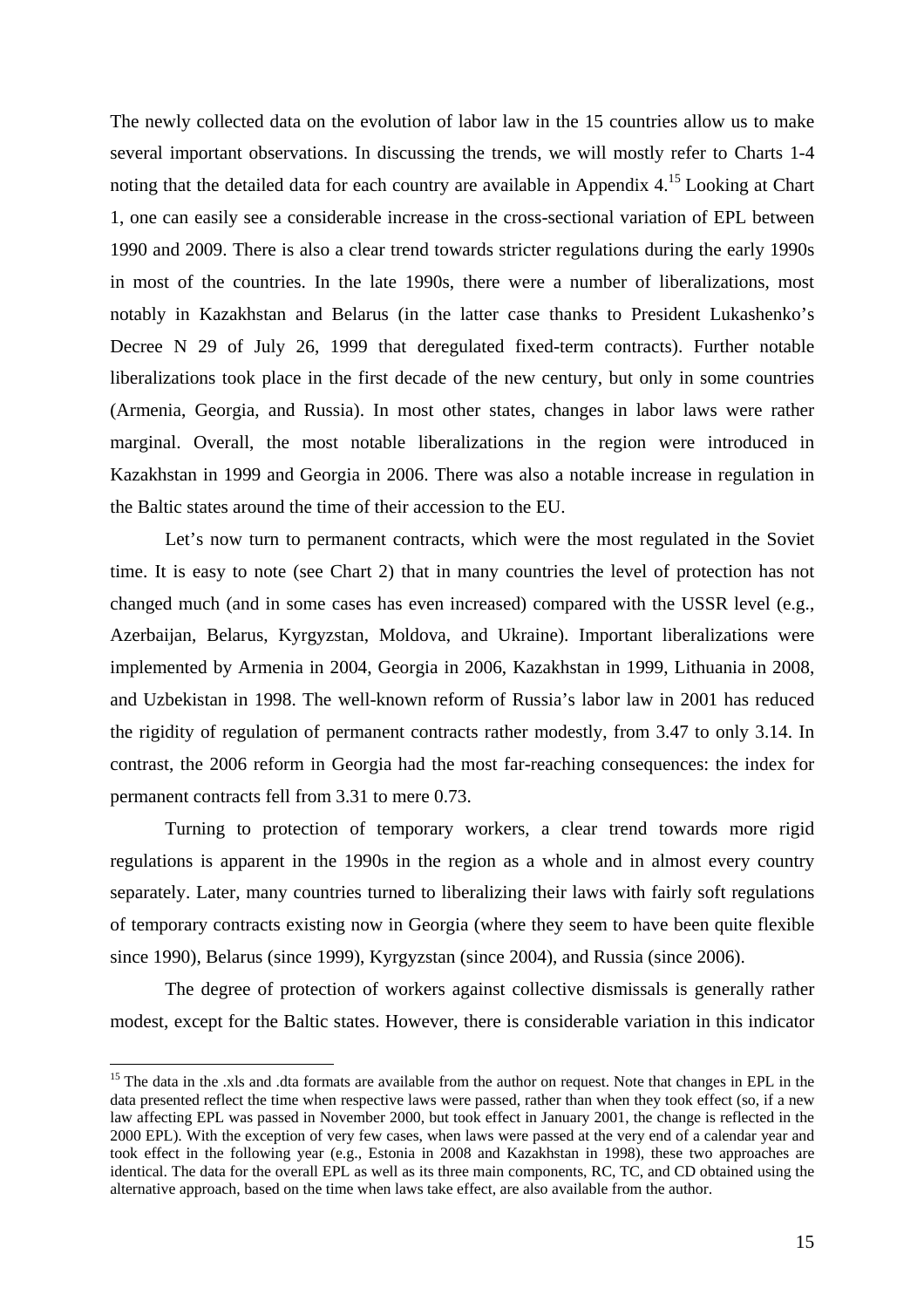not only between countries, but also over time within the same countries. To some extent, such variation results from inconsistent revisions of national laws. For example, if a country that has similar notification requirements for ordinary firings (specified in its labor code) and collective dismissals (specified in its law on employment) revises the labor code and liberalizes the notice period for ordinary firings, but not for collective dismissals, the OECD methodology would automatically imply (a) liberalization of permanent contracts and (b) toughening of regulations concerning collective dismissals (although (b) was not necessarily meant by the legislator). Thus, some variations in CD may be just mechanical results stemming from the specifics of the OECD methodology, where regulations of permanent contracts serve as a benchmark for assessing the rigidity of rules applied to collective dismissals.

### *4.2. Comparison with OECD*

How do these developments compare with developments in the OECD countries over the same period? To answer this question, we use data from the most recent OECD dataset (see www.oecd.org/employment/protection) and graphically compare the 15 ex-USSR states (which are now grouped in two categories – the Baltic states and CIS) with regulations in the EU-15, EU-4 (Czech Republic, Hungary, Poland, and Slovak Republic, i.e. first Central European countries that joined OECD), and OECD economies at large (excluding the countries that joined the organization in the last few years, e.g., Chile and Israel). The results are shown in Charts 5-8.

Overall, the 15 countries started with a lower EPL than EU-15 or OECD, but caught up pretty quickly. At the turn of the century, the overall level of labor market rigidity in both the Baltic states and CIS countries was similar to that in the OECD economies, somewhat higher than in EU-4 and somewhat lower than in EU-15 (see Chart 5). By 2009, we see some liberalization in the CIS region with the overall EPL index falling below the EU-15 and OECD levels, but still remaining above the EU-4 level, and an increase in regulations in the Baltic states, much of which occurred around the time they joined the EU. A similar trend occurred in EU-4, with labor market regulations becoming somewhat more rigid around the time of the accession of these countries to the EU.

As regards permanent contracts (see Chart 6), the regulations in the Baltic states and CIS countries were initially pretty strict, reflecting, in part, the increase in employment protection that had occurred in the USSR under Gorbachev. The level of protection stayed high during the 1990s in both regions, somewhat higher in the CIS group. Important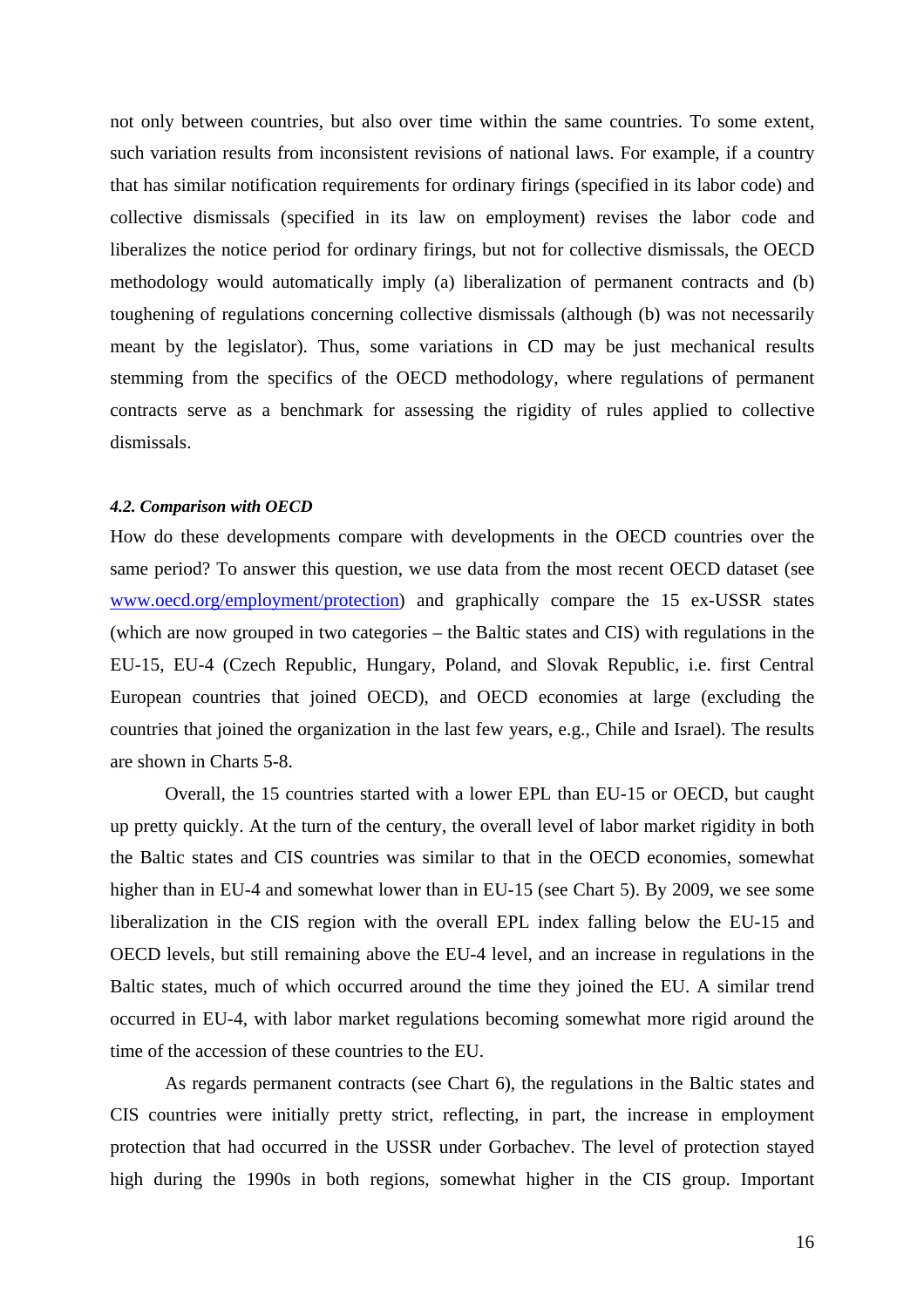liberalizations are noticeable in the Baltic states in 2001-2002 and in the CIS countries a few years later. Overall, the degree of protection of permanent workers remains rather high in the CIS region, higher than in any other of the selected groups of countries. The Baltic states fall in between the EU-15 and OECD economies.

As concerns temporary contracts, we see a rather striking pattern. In contrast to the general trend towards liberalization of temporary contracts in the OECD and EU-15 economies (often referred to as liberalization on the margin), there was a clear trend towards stricter regulations in the 15 countries, less strong in the CIS countries and more pronounced in the Baltic states.16 By 2008-2009, the Baltic states had the highest level of rigidity of temporary contracts among all five groups of countries, and CIS scored in between EU-4 (which had the most liberal regulations) on the one hand and EU-15 and OECD on the other hand (the latter two groups had similar scores for protection of temporary workers).

As regards collective dismissals, the trend in the 15 ex-USSR countries was similar to that observed for temporary contracts. We see a considerable toughening of regulations in the Baltic states and some toughening in the CIS countries. Interestingly, not much has happened with respect to collective dismissals in the OECD and EU-15 countries over 1998-2008, years for which OECD data are available.

Overall, our data suggest convergence of labor regulations in the Baltic states and CIS countries with regulations in the OECD and EU-15 countries. This finding is in line with earlier work (see, e.g., Mitra, Muravyev, and Schaffer 2008) documenting convergence of transition countries with developed market economies in several other dimensions.

### **5. Quick assessment of the new data**

 $\overline{a}$ 

In order to check, in a very tentative manner, the validity and potential usefulness of the newly constructed indicators of EPL in the 15 ex-USSR countries, we have linked them to three additional datasets containing indicators of (a) economic development, (b) progress in market-oriented reforms, and (c) political regimes prevailing in these countries. A brief analysis below is not intended to establish any causal links between these variables and the calculated EPL indicators. Rather, our purpose is to show how the overall EPL index and its

<sup>&</sup>lt;sup>16</sup> There is evidence that some of these changes in the early 1990s were influenced by conventions and recommendations as well as technical assistance from ILO (e.g., Schüle 1999 and Bronstein 2005). The ILO Convention No. 158 and Recommendation No. 166 certainly played a role in restricting the use of fixed-term contracts in Russia in 1992. The developments in the Baltic states in the 2000s were partially influenced by the process of accession to the EU.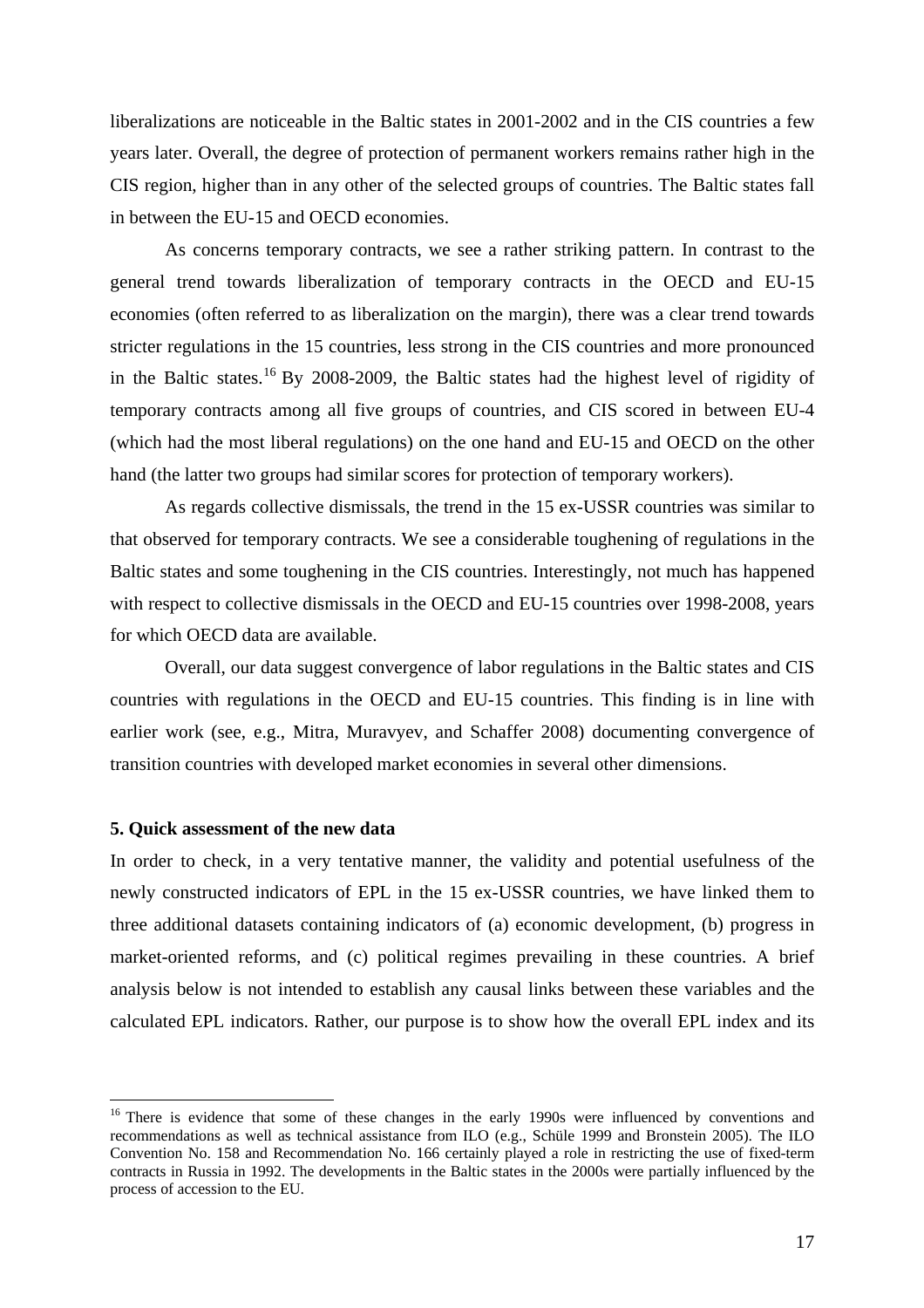main components are correlated with key economic and political variables, which may provide directions for further research.

## *5.1. Correlations with economic indicators*

To check the relationship between the newly constructed variables and key economic variables we use the TRANSMONEE database, which contains main economic statistics on the former communist countries, including the 15 ex-USSR states, produced by national statistical offices as well as international organizations.<sup>17</sup> We use the following variables:

- *GDP per capita (constant 2000 US\$)*
- *GDP per capita, PPP (current international \$)*
- *Employment ratio (number of employed as per cent of population aged 15-59)*
- *Annual registered unemployment rate (average per cent of labor force)*
- *Registered unemployed aged 15-24 (per cent of total annual unemployed)*
- *Distribution of earnings: Gini coefficient*

To this list of variables, we add GDP growth rate. The descriptive statistics for these variables are shown in Appendix 5. Table 5 displays the results of the correlation analysis between the overall EPL and its three main components on the one hand and the selected economic variables on the other hand. In addition to correlation coefficients, Table 5 shows corresponding significance levels. There are several statistically significant correlations, some of which are economically meaningful. For example, the overall EPL is negatively correlated with the employment to population ratio (and, as shown in Lehmann and Muravyev (2010), this result survives econometric scrutiny). Interestingly, it appears to be driven by regulation of temporary contracts. Also, richer countries tend to have less strict regulation of permanent contracts than poorer countries, but more rigid regulations of temporary contracts and collective dismissals. Some correlations are more difficult to reconcile with theory. The negative association of protection of regular workers on the one hand and youth unemployment on the other hand is the most notable example in this regard.

### *6.2. Correlations with reforms indices*

<sup>&</sup>lt;sup>17</sup> More about the TRANSMONEE database is available here: http://www.unicef-irc.org/databases/transmonee/, the link valid as of November 1, 2010.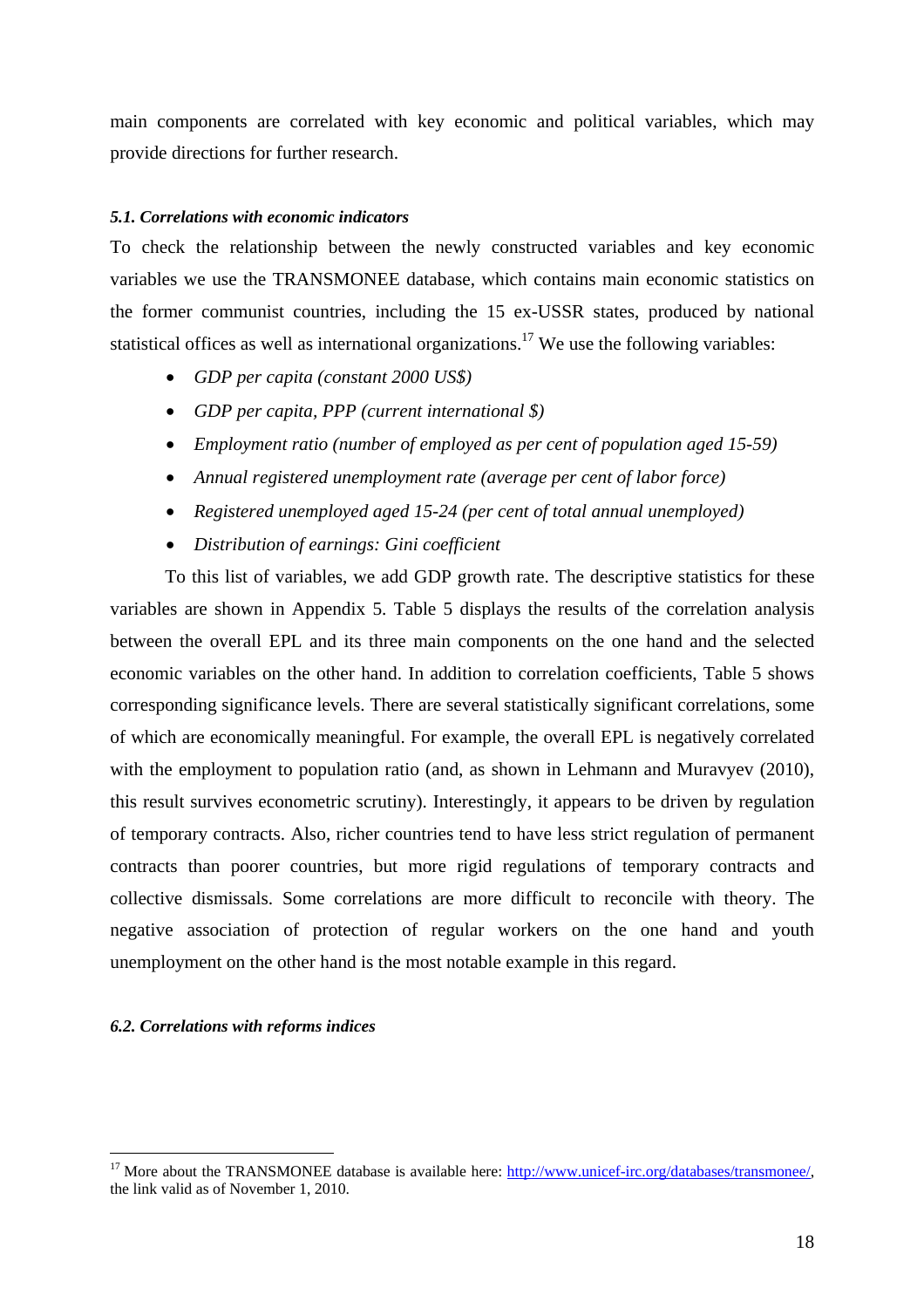To check the relationship between the EPL variables and indicators of progress in marketoriented reforms, we resort to the "Progress in Transition" indices produces by EBRD.<sup>18</sup> The EBRD database contains eight basic indicators, each varying between 1 and 4.33 with 1 corresponding to no progress in market-oriented reforms and 4.33 indicating completeness of transition to market system. The eight indicators cover the following aspects of reforms:

- *Large-scale privatization*
- *Small-scale privatization*
- *Governance and enterprise restructuring*
- *Price liberalization*
- *Trade and foreign exchange system*
- *Competition policy*
- *Banking reform and interest rate liberalization*
- *Securities markets and non-bank financial institutions*

 The descriptive statistics for these variables are shown in Appendix 5. The correlations between the overall EPL and its three main components on the one hand and the reform indices on the other hand are shown in Table 6. It turns out that the overall EPL is positively correlated with progress in transition in all eight dimensions, from large-scale privatization to the development of securities markets. However, protection of regular workers shows negative correlations with all eight indices of reforms while protection of temporary workers and regulation of collective dismissals are positively correlated with the reform indices. This may be interpreted in the sense that a successful move to a market economy required very specific changes in Soviet law, affecting RC, TC, and CD in different ways.

# *6.3. Correlations with political indicators19*

 $\overline{a}$ 

We pick up a number of variables most frequently used in politico-economic analysis. In particular, from the POLITY IV database<sup>20</sup> we take the *polity* index which assigns each country a score from -10 to 10. Higher scores indicate more democratic rule and lower score indicate more authoritarian rule. It is a composite index which takes into account executive recruitment, constraints on the executive's power and political participation. We also use the

<sup>&</sup>lt;sup>18</sup> EBRD transition indicators are available at  $\frac{http://www.ebrd.com/pages/research/analysis/forecasts.html}{http://www.ebrd.com/pages/research/analysis/surveys/ti - methodology.shtml}$ , the

<sup>&</sup>lt;sup>19</sup> A detailed analysis is forthcoming in Hartmut Lehmann, Alexander Muravyev, and Florian Plum "Political Determinants of Labor Market Reforms in Post-Socialist Countries".<br><sup>20</sup> The details about the Polity database can be found at http://www.systemicpeace.org/polity/polity4.htm, see

also Marshall and Cole (2009).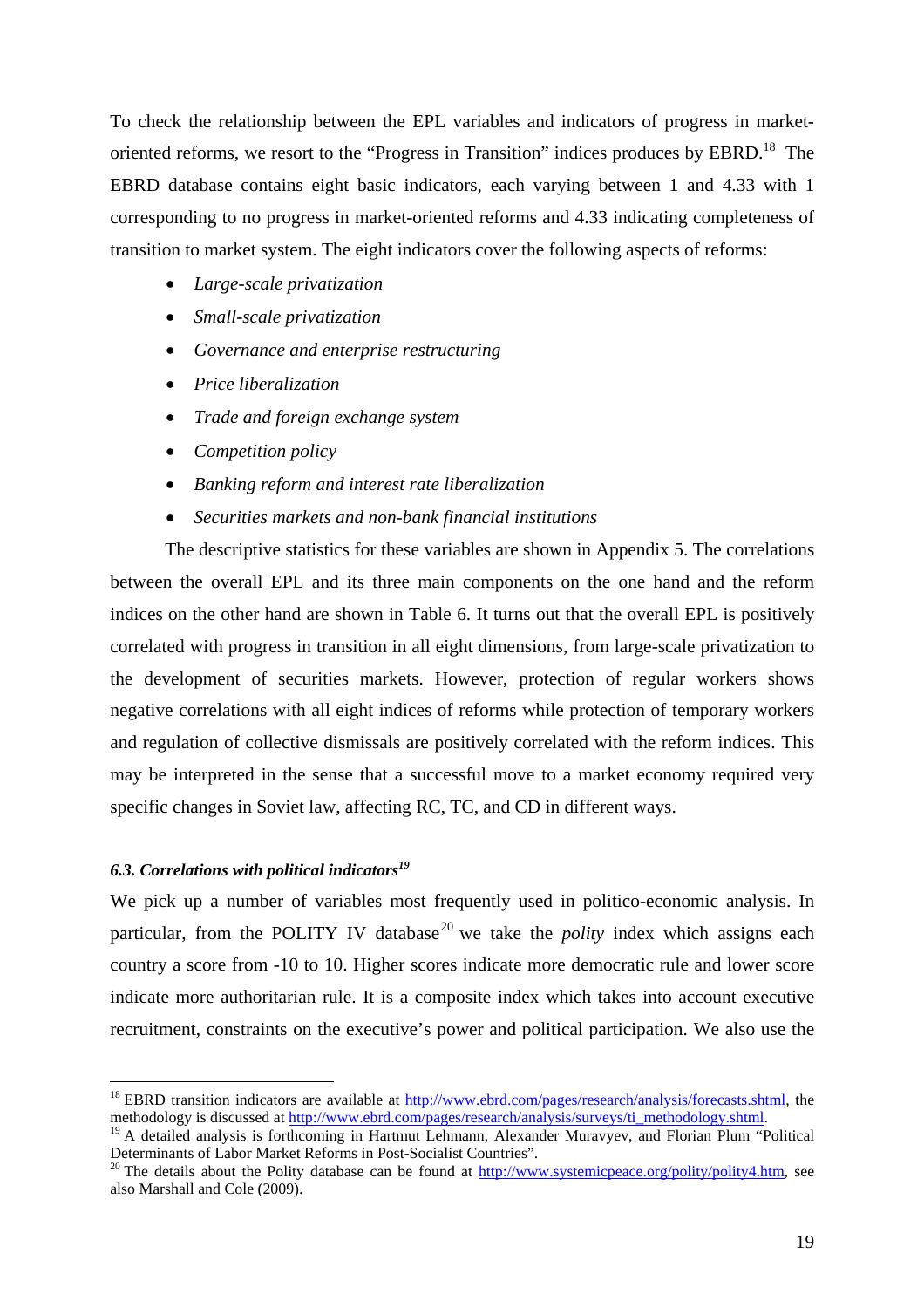World Bank's *Database of Political Institutions* (DPI)<sup>21</sup> which contains a wide array of political variables, such as the system of government and party ideology with respect to economic policy. We take six variables from this database: *system*, which differentiates between presidential and parliamentary systems (presidential=0, assembly-elected president=1, parliamentary=2); *yrcurnt*, which indicates how many years the current executive has to go until the next scheduled elections; *execrlc* as a measure of government ideology with respect to economic policy (right=1; center=2, left=3); *allhouse* is a dummy variable indicating whether the party of executive control all relevant houses; *housesys* indicates whether the majority of seats in parliament is allocated according to proportional representation, which leads to many parties in parliament (0) or plurality (1); and *maj* represents the fraction of seats in parliament held by the ruling party (or coalition). Again, the descriptive statistics for these variables are shown in Appendix 5.

 The results of the correlation analysis are shown in Table 7. Variable *polity*, which is a measure of democratic rule, turns out to be uncorrelated with the overall EPL index, as well as with the index for temporary contracts (TC). However, it is negatively correlated with RC and positively correlated with CD, the results significant at the 1% level. Thus, it appears that more democratic governments are associated with more liberal rules for permanent contracts, but stricter regulations of collective dismissals. The same pattern is observed for variable *system*: countries with parliamentary systems tend to have more liberal rules for permanent contracts, but stricter regulations of collective dismissals. Our measure of government ideology with respect to economic policy, *execrlc*, appears to be correlated with all three subindicators, and also with the overall EPL, but only at the 5% level. In particular, left-wing governments are more associated with higher EPL, RC, and TC, but lower CD. We do not observe any correlation in levels between the EPL measures and variables *allhouse* and *maj*. Overall, we believe, these results suggest a number of meaningful relationships between EPL and political variables.

## **6. Conclusions**

 $\overline{a}$ 

In this paper we have presented and discussed new data characterizing the development of employment protection legislation (EPL) in the successor states of the former USSR – the CIS and Baltic states – from 1985 to 2009. The contribution of this paper is mainly in terms of new data, namely, in adding complete time-series for 15 countries and over 25 years. In

<sup>&</sup>lt;sup>21</sup> The data are taken from and DPI database  $\frac{http://go.worldbank.org/2EAGGLRZ40}{http://go.worldbank.org/2EAGGLRZ40}$ , see also Beck et al. (2001).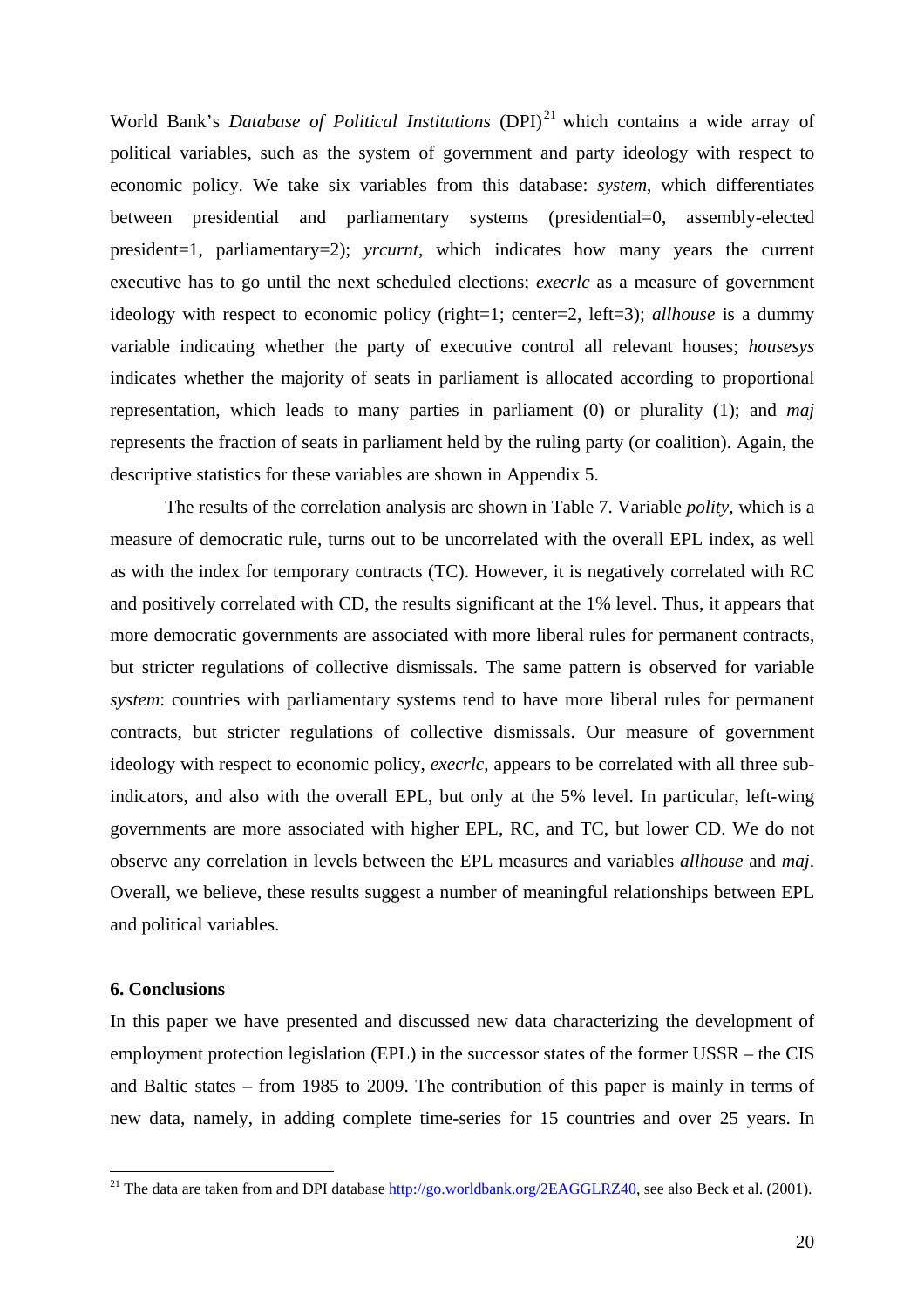addition, our initial analysis of the new data reveals several interesting patterns in the evolution of EPL in the ex-USSR states that help remove or, at least, question some stereotypes about developments of labor law in the region. In particular, the data do not support the widely held view that labor regulations in the former USSR *with respect to firing costs* were extremely rigid and were subsequently liberalized by the 15 successor states over the course of transition to a market economy. Rather, the dynamics of the EPL index in the region resembles an inverted U-shaped pattern with the peak of labor market rigidity occurring in the mid-1990s in the CIS countries and a decade later in the Baltic states. In terms of major sub-indicators, we observe a rather unusual pattern during the last two decades: gradual liberalization of permanent contracts on the background of increasing regulation of temporary contracts and collective dismissals. Also, a quick assessment of the new data with the help of a number of variables characterizing economic development, progress in marketoriented reforms, and political regimes prevailing in the 15 countries shows a number of meaningful correlations, for example, negative correlation between the overall EPL and the employment to population ratio. This suggests potential of using the new data in further research.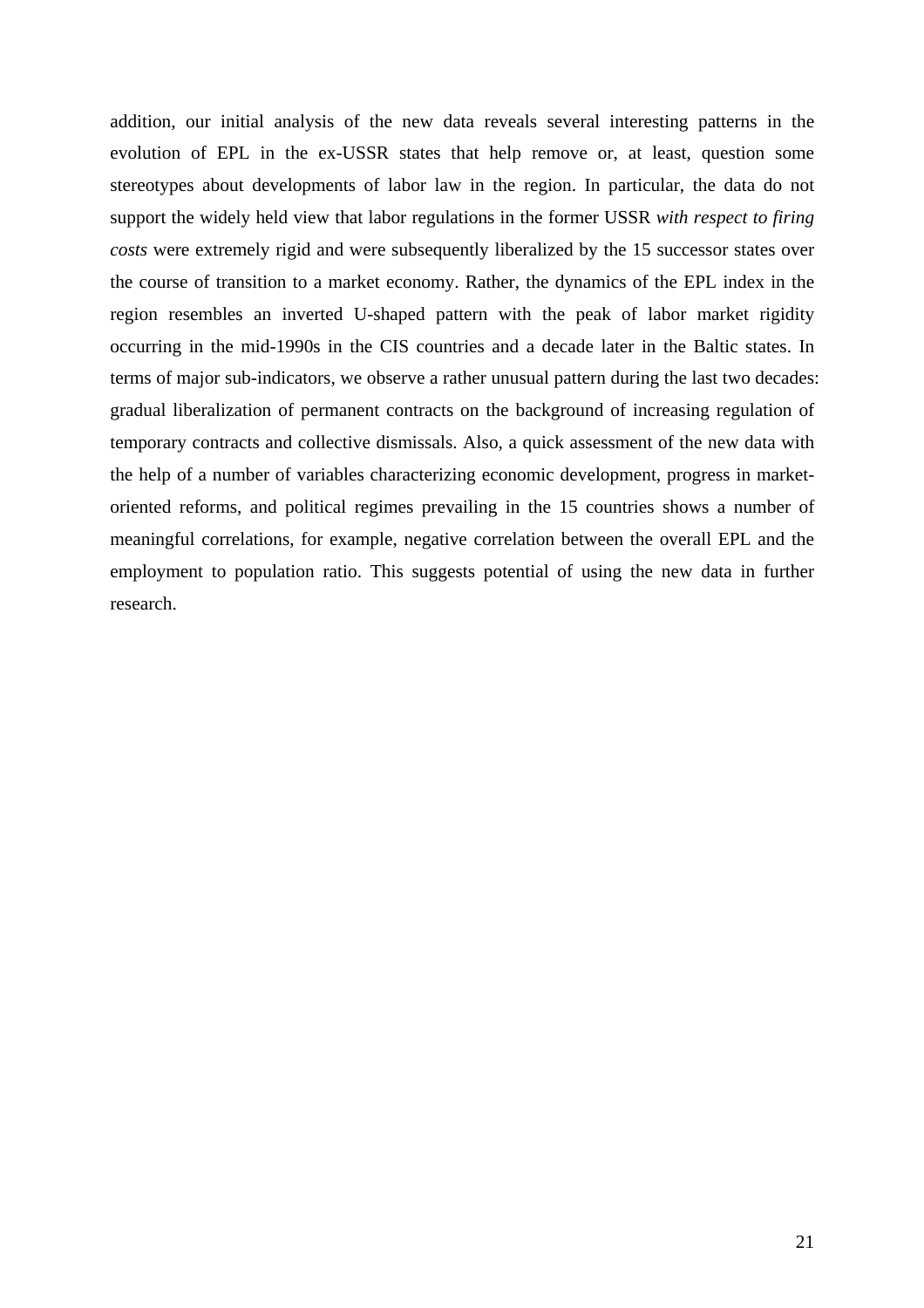# **Table 1. OECD index of employment protection (version II).**

| <b>Level 1</b>                                               |          | (weights) Level 2 |                                                   | (weights) | Level 3                      | (weights) | <b>Level 4</b>                  |
|--------------------------------------------------------------|----------|-------------------|---------------------------------------------------|-----------|------------------------------|-----------|---------------------------------|
| Notification procedures                                      |          | (1/2)             | <b>RC1:</b> Procedural Inconveniences             | (1/3)     |                              |           |                                 |
| Delay to start a notice                                      |          | (1/2)             |                                                   |           |                              |           |                                 |
|                                                              | 9 months | (1/7)             |                                                   |           |                              |           |                                 |
| Length of the notice period at                               | 4 years  | (1/7)             |                                                   |           |                              |           |                                 |
|                                                              | 20 years | (1/7)             | <b>RC2</b> : Notice and severance pay for $(1/3)$ |           | RC: Regular contracts (5/12) |           |                                 |
|                                                              | 9 months | (4/21)            | no-fault individual dismissals                    |           |                              |           | <b>EPL</b> summary<br>indicator |
| Severance pay at                                             | 4 years  | (4/21)            |                                                   |           |                              |           |                                 |
|                                                              | 20 years | (4/21)            |                                                   |           |                              |           |                                 |
| Definition of unfair dismissal                               |          | (1/4)             | RC3: Difficulty of dismissal                      |           |                              |           |                                 |
| Length of trial period                                       |          | (1/4)             |                                                   | (1/3)     |                              |           |                                 |
| Compensation after unfair dismissal                          |          | (1/4)             |                                                   |           |                              |           |                                 |
| Possibility of reinstatement                                 |          | (1/4)             |                                                   |           |                              |           |                                 |
| Valid cases for use of fixed-term contracts (FTC)            |          | (1/2)             |                                                   |           |                              |           |                                 |
| Max number of successive FTC                                 |          | (1/4)             | <b>TC1:</b> Fixed-term contracts                  | (1/2)     |                              |           |                                 |
| Max cumulated duration of FTC                                |          | (1/4)             |                                                   |           | TC: Temporary                | (5/12)    |                                 |
| Types of work for which temporary agency work (TWA) is legal |          | (1/2)             |                                                   |           | contracts                    |           |                                 |
| Restrictions on number of renewal                            |          | (1/4)             | TC2: Temporary Work Agency                        | (1/2)     |                              |           |                                 |
| Max cumulated duration of TWA contracts                      |          | (1/4)             |                                                   |           |                              |           |                                 |
| Definition of collective dismissal                           |          | (1/4)             |                                                   |           |                              |           |                                 |
| Additional notification requirements                         |          | (1/4)             | <b>CD</b> Collective Dismissals                   |           |                              | (2/12)    |                                 |
| Additional delays before notice can start                    |          | (1/4)             |                                                   |           |                              |           |                                 |
| Other special costs to employers                             |          | (1/4)             |                                                   |           |                              |           |                                 |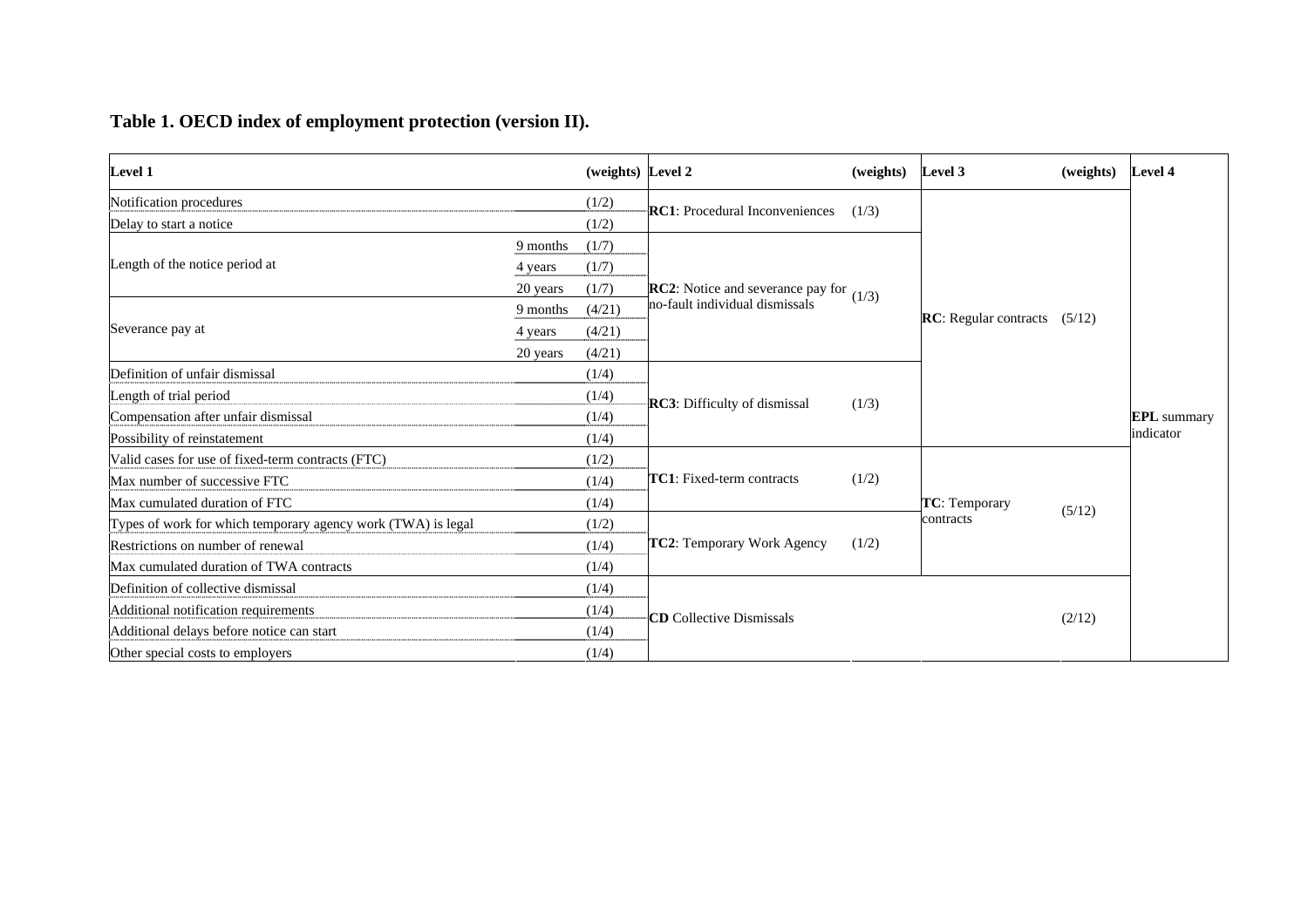| <b>USSR</b> successor states |            |          |          |
|------------------------------|------------|----------|----------|
|                              | unweighted | weighted | no. obs. |
| <b>CIS</b>                   |            |          |          |
| Armenia                      | 0.116      | 0.176    | 350      |
| Azerbaijan                   | 0.044      | 0.016    | 351      |
| <b>Belarus</b>               | 0.075      | 0.043    | 325      |
| Georgia                      | 0.111      | 0.185    | 200      |
| Kazakhstan                   | 0.054      | 0.037    | 585      |
| Kyrgyzstan                   | 0.111      | 0.103    | 202      |
| Moldova                      | 0.083      | 0.108    | 350      |
| Russia                       | 0.083      | 0.064    | 601      |
| Tajikistan                   | 0.054      | 0.041    | 200      |
| Turkmenistan                 | no data    | no data  | no data  |
| Ukraine                      | 0.103      | 0.060    | 594      |
| Uzbekistan                   | 0.077      | 0.072    | 300      |
| average                      | 0.081      | 0.074    | 369      |
| <b>Baltic states</b>         |            |          |          |
| Estonia                      | 0.090      | 0.068    | 219      |
| Latvia                       | 0.133      | 0.091    | 205      |
| Lithuania                    | 0.123      | 0.051    | 205      |
| average                      | 0.115      | 0.070    | 210      |

**Table 2. Shares of non-permanent and/or part-time workers as reported in BEEPS 2005.** 

|                                                 | unweighted | weighted | no. obs. |
|-------------------------------------------------|------------|----------|----------|
| Czech Republic                                  | 0.116      | 0.086    | 343      |
| Germany                                         | 0.252      | 0.171    | 1197     |
| Greece                                          | 0.057      | 0.058    | 546      |
| Hungary                                         | 0.049      | 0.031    | 610      |
| Ireland                                         | 0.189      | 0.156    | 501      |
| Korea                                           | 0.093      | 0.110    | 598      |
| Poland                                          | 0.084      | 0.070    | 975      |
| Portugal                                        | 0.050      | 0.125    | 505      |
| Slovakia                                        | 0.126      | 0.126    | 220      |
| Spain                                           | 0.102      | 0.150    | 606      |
| Turkey                                          | 0.220      | 0.229    | 557      |
| average                                         | 0.118      | 0.121    | 605      |
| Mean comparison tests, differences and p-values |            |          |          |
| CIS vs OECD                                     | $-0.037$   | $-0.047$ |          |
|                                                 | (0.000)    |          |          |
| <b>Baltic states vs OECD</b>                    | $-0.003$   | $-0.051$ |          |
|                                                 | (0.656)    |          |          |
| <b>CIS</b> vs Baltic states                     | $-0.034$   | 0.004    |          |
|                                                 | (0.000)    |          |          |

Source: author's calculations based on BEEPS 2005.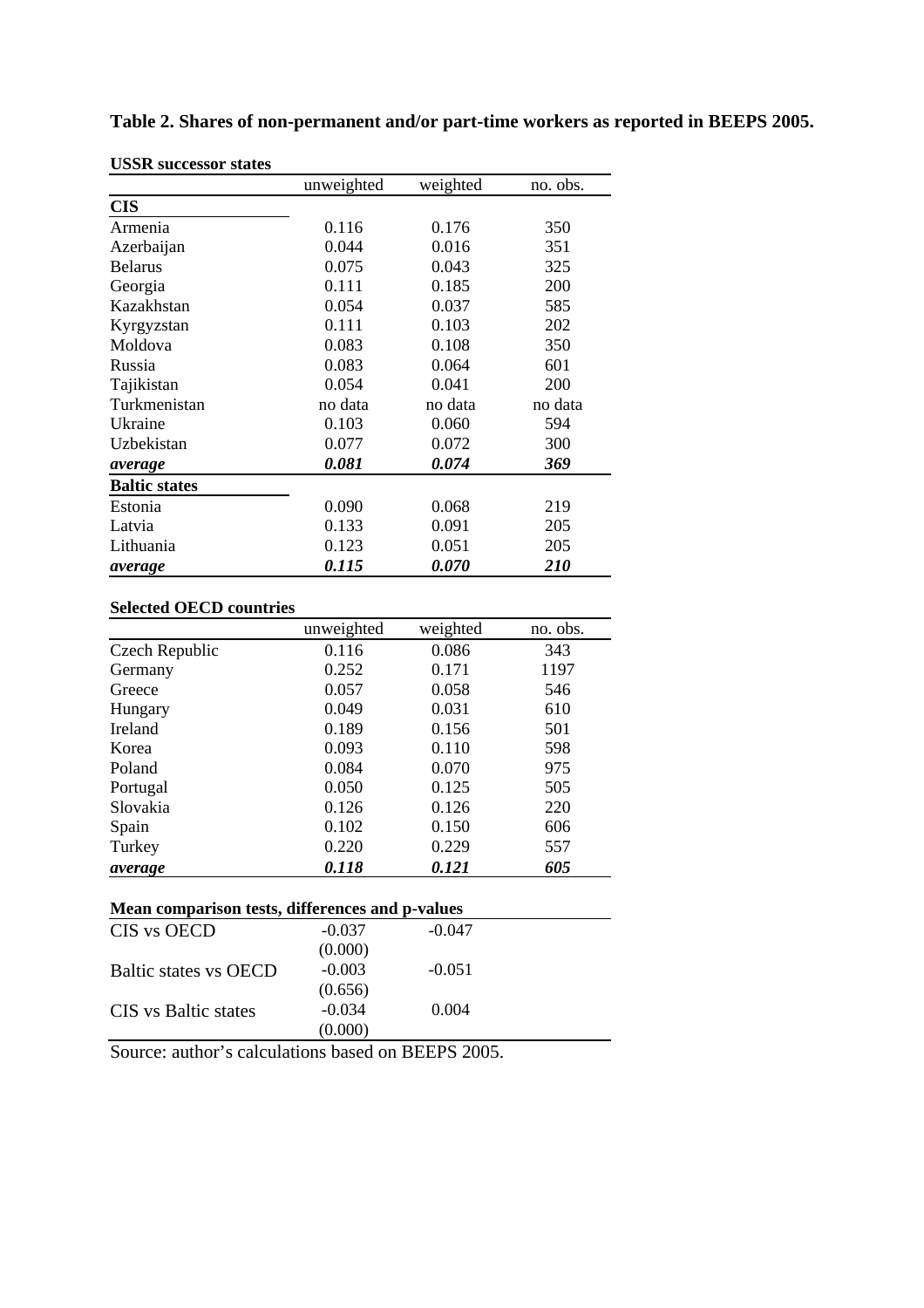| <b>USSR</b> successor states |         |                   |                   |                   |                   |         |
|------------------------------|---------|-------------------|-------------------|-------------------|-------------------|---------|
|                              | Item1   | Item <sub>2</sub> | Item <sub>3</sub> | Item <sub>4</sub> | Item <sub>5</sub> | average |
| <b>CIS</b>                   |         |                   |                   |                   |                   |         |
| Armenia                      | 3.0     | 3.0               | 3.1               | 3.0               | 3.4               | 3.09    |
| Azerbaijan                   | 3.1     | 3.2               | 3.3               | 3.5               | 3.6               | 3.35    |
| <b>Belarus</b>               | 3.2     | 3.3               | 3.0               | 4.0               | 4.5               | 3.62    |
| Georgia                      | 2.9     | 2.8               | 2.5               | 3.0               | 3.8               | 3.05    |
| Kazakhstan                   | 3.0     | 2.8               | 2.6               | 3.3               | 3.4               | 3.02    |
| Kyrgyzstan                   | 2.4     | 2.3               | 2.4               | 3.1               | 3.4               | 2.67    |
| Moldova                      | 2.3     | 2.3               | 2.3               | 2.7               | 2.6               | 2.38    |
| Russia                       | 2.7     | 2.6               | 2.1               | 3.0               | 3.3               | 2.71    |
| Tajikistan                   | 3.1     | 3.0               | 2.8               | 3.4               | 3.7               | 3.19    |
| Turkmenistan                 | no data | no data           | no data           | no data           | no data           | no data |
| Ukraine                      | 2.5     | 2.4               | 2.1               | 3.1               | 3.2               | 2.63    |
| Uzbekistan                   | 2.6     | 2.6               | 2.7               | 2.8               | 3.3               | 2.71    |
| average                      | 2.8     | 2.7               | 2.6               | 3.2               | 3.4               | 2.92    |
| <b>Baltic states</b>         |         |                   |                   |                   |                   |         |
| Estonia                      | 4.1     | 4.1               | 2.3               | 4.1               | 4.1               | 3.77    |
| Latvia                       | 2.9     | 2.9               | 2.1               | 3.6               | 3.1               | 2.93    |
| Lithuania                    | 3.1     | 2.9               | 2.3               | 2.9               | 3.3               | 2.89    |
| average                      | 3.3     | 3.3               | 2.3               | 3.6               | 3.5               | 3.17    |

# **Table 3. Enforcement of law as reported in BEEPS 2005.**

### **Selected OECD countries**

|                                        | Item1 | Item2 | Item <sub>3</sub> | Item4 | Item <sub>5</sub> | average |  |  |  |  |
|----------------------------------------|-------|-------|-------------------|-------|-------------------|---------|--|--|--|--|
| Czech Republic                         | 2.9   | 2.8   | 1.9               | 2.6   | 2.8               | 2.59    |  |  |  |  |
| Germany                                | 4.5   | 4.6   | 3.2               | 3.3   | 4.1               | 3.93    |  |  |  |  |
| Greece                                 | 4.2   | 4.3   | 2.7               | 3.2   | 4.7               | 3.81    |  |  |  |  |
| Hungary                                | 3.1   | 3.3   | 2.4               | 2.8   | 3.2               | 2.96    |  |  |  |  |
| Ireland                                | 3.7   | 4.1   | 2.1               | 2.1   | 3.5               | 3.10    |  |  |  |  |
| Korea                                  | 3.3   | 3.2   | 3.0               | 2.8   | 3.3               | 3.15    |  |  |  |  |
| Poland                                 | 3.0   | 2.9   | 2.0               | 3.5   | 3.0               | 2.85    |  |  |  |  |
| Portugal                               | 2.8   | 3.0   | 1.8               | 2.3   | 2.8               | 2.54    |  |  |  |  |
| Slovakia                               | 3.3   | 3.1   | 2.1               | 3.0   | 3.6               | 3.01    |  |  |  |  |
| Spain                                  | 3.7   | 3.8   | 2.2               | 2.9   | 3.8               | 3.27    |  |  |  |  |
| Turkey                                 | 3.7   | 3.7   | 3.1               | 3.4   | 4.3               | 3.67    |  |  |  |  |
| average                                | 3.6   | 3.6   | 2.5               | 3.0   | 3.6               | 3.27    |  |  |  |  |
| <b>Mean comparison tests, p-values</b> |       |       |                   |       |                   |         |  |  |  |  |

| CIS vs OECD                  |  |  | $-0.777$ $-0.937$ $0.069$ $0.170$ $-0.170$ $-0.353$         |                                                             |
|------------------------------|--|--|-------------------------------------------------------------|-------------------------------------------------------------|
|                              |  |  | $(0.000)$ $(0.000)$ $(0.017)$ $(0.000)$ $(0.000)$ $(0.000)$ |                                                             |
| <b>Baltic states vs OECD</b> |  |  | $-0.258$ $-0.393$ $-0.257$ $0.555$ $-0.116$ $-0.099$        |                                                             |
|                              |  |  | $(0.000)$ $(0.000)$ $(0.000)$ $(0.000)$ $(0.104)$ $(0.099)$ |                                                             |
| <b>CIS</b> vs Baltic states  |  |  | $-0.519$ $-0.544$ $0.326$ $-0.385$ $-0.054$ $-0.254$        |                                                             |
|                              |  |  |                                                             | $(0.000)$ $(0.000)$ $(0.000)$ $(0.000)$ $(0.479)$ $(0.000)$ |

Source: author's calculations based on BEEPS 2005.

Note: Item1: fair and impartial; Item 2: honest and uncorrupted; Item 3: quick; Item 4: affordable, and Item 5: able to enforce its decisions. The answers are natural numbers from 1 to 6, with 1=never to 6=always.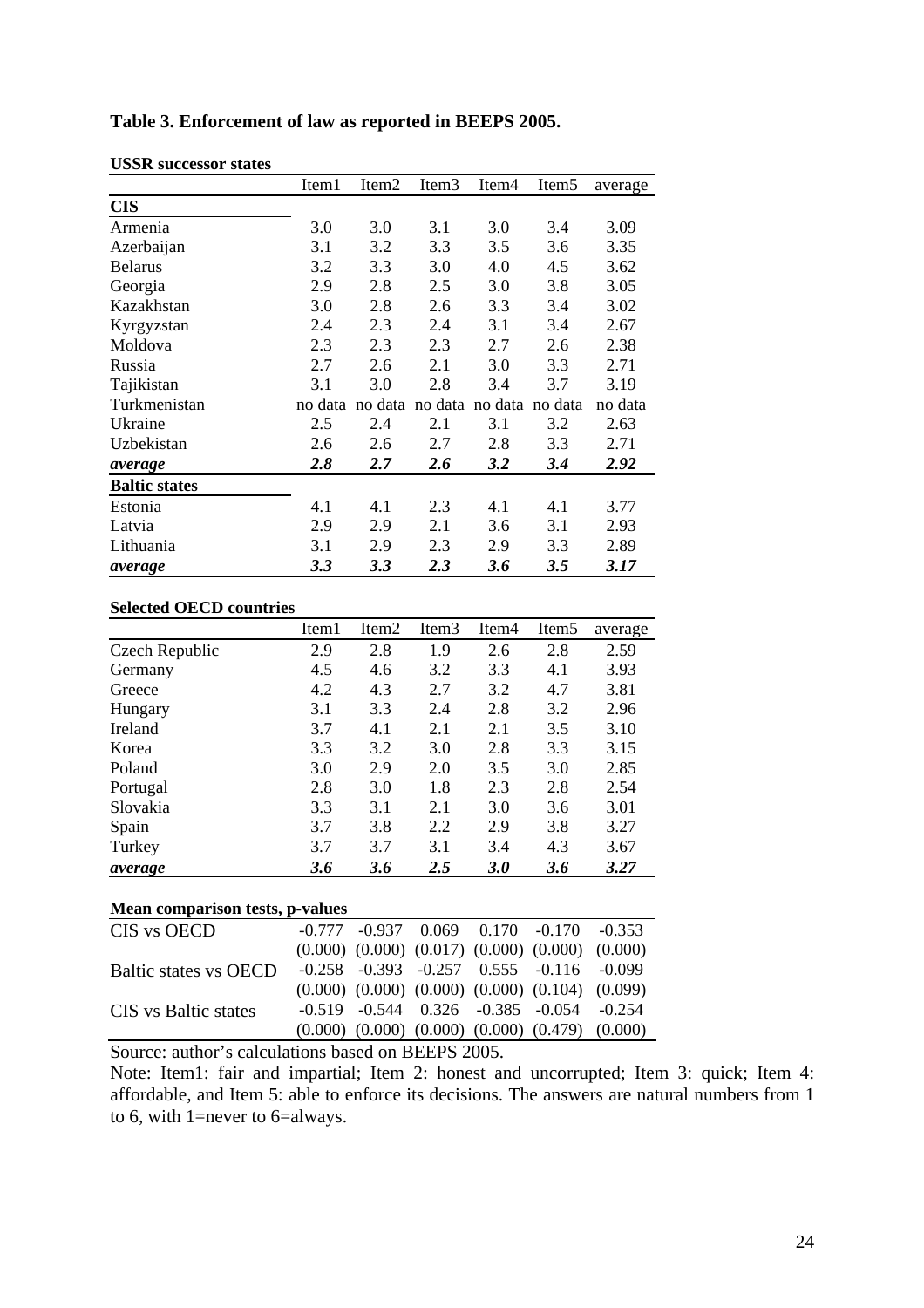|                                       | <b>Item Description</b>                      |                  | 1985 1986 1987   |                  |                  | 1988 1989        | 1990 1991      |                  |
|---------------------------------------|----------------------------------------------|------------------|------------------|------------------|------------------|------------------|----------------|------------------|
|                                       | Notification procedures                      | 6                | 6                | 6                | 6                | 6                | 6              | 6                |
|                                       | Delay before notice can start                | 0                | $\overline{0}$   | $\overline{0}$   | $\overline{0}$   | $\boldsymbol{0}$ | $\overline{0}$ | $\boldsymbol{0}$ |
| 3a                                    | Length of the notice period, 9 months tenure | $\overline{0}$   | $\boldsymbol{0}$ | $\overline{0}$   | 6                | 6                | 6              | 6                |
| 3 <sub>b</sub>                        | Length of the notice period, 4 years tenure  | 0                | $\overline{0}$   | $\overline{0}$   | $\overline{4}$   | $\overline{4}$   | $\overline{4}$ | 4                |
| 3c                                    | Length of the notice period, 20 years tenure | 0                | $\overline{0}$   | $\overline{0}$   | 1                | $\mathbf{1}$     | $\mathbf{1}$   | 1                |
| 4a                                    | Severance pay at 9 months tenure             | $\mathbf{1}$     | 1                | $\mathbf{1}$     | 6                | 6                | 6              | 6                |
| 4b                                    | Severance pay at 4 years tenure              | $\mathbf{1}$     | $\mathbf{1}$     | $\mathbf{1}$     | $\overline{4}$   | $\overline{4}$   | 4              | 4                |
| 4c                                    | Severance pay at 20 years tenure             | $\mathbf{1}$     | 1                | $\mathbf{1}$     | 1                | $\mathbf{1}$     | $\mathbf{1}$   | 1                |
| $\begin{array}{c} 5 \\ 6 \end{array}$ | Definition of unfair dismissal               | 4                | 4                | $\overline{4}$   | $\overline{4}$   | $\overline{4}$   | $\overline{4}$ | 4                |
|                                       | Length of trial period                       | 6                | 6                | 6                | 4                | 4                | 4              | 4                |
| 7                                     | Compensation after unfair dismissal          | $\overline{0}$   | $\mathbf{0}$     | $\overline{0}$   | $\boldsymbol{0}$ | $\boldsymbol{0}$ | $\overline{0}$ | 1                |
| 8                                     | Possibility of reinstatement                 | 6                | 6                | 6                | 6                | 6                | 6              | 6                |
| 9                                     | Valid cases for FTC                          | 0                | $\overline{0}$   | $\overline{0}$   | $\overline{0}$   | $\boldsymbol{0}$ | $\overline{0}$ | $\overline{0}$   |
| 10                                    | Maximum number of successive FTC             | 0                | $\overline{0}$   | $\overline{0}$   | $\overline{0}$   | $\boldsymbol{0}$ | $\overline{0}$ | $\overline{0}$   |
| 11                                    | Maximum cumulated duration of successive FTC | 1                | 1                | $\mathbf{1}$     | 1                | $\mathbf{1}$     | 1              | 1                |
| 12                                    | Types of work for which TWA is legal         | $\overline{0}$   | $\boldsymbol{0}$ | $\overline{0}$   | $\overline{0}$   | $\boldsymbol{0}$ | $\overline{0}$ | $\boldsymbol{0}$ |
| 13                                    | Restrictions on number of renewals           | $\overline{2}$   | $\overline{c}$   | $\overline{2}$   | $\overline{c}$   | $\overline{2}$   | $\overline{2}$ | $\overline{c}$   |
| 14                                    | Maximum cumulated duration of TWA contracts  | $\boldsymbol{0}$ | $\overline{0}$   | $\overline{0}$   | $\overline{0}$   | $\overline{0}$   | $\overline{0}$ | $\overline{0}$   |
| 15                                    | Definition of collective dismissals          | $\overline{0}$   | $\mathbf{0}$     | $\overline{0}$   | $\overline{0}$   | $\boldsymbol{0}$ | $\overline{0}$ | $\overline{0}$   |
| 16                                    | Additional notification requirements         | 0                | $\overline{0}$   | $\overline{0}$   | $\overline{0}$   | $\boldsymbol{0}$ | $\overline{0}$ | $\overline{0}$   |
| 17                                    | Additional delays before notice can start    | $\overline{0}$   | $\overline{0}$   | $\overline{0}$   | $\overline{0}$   | $\overline{0}$   | $\overline{0}$ | 6                |
| 18                                    | Other special costs                          | $\overline{0}$   | $\overline{0}$   | $\boldsymbol{0}$ | $\boldsymbol{0}$ | $\boldsymbol{0}$ | $\overline{0}$ | $\boldsymbol{0}$ |
| RC1                                   | Procedural inconveniences                    | 3.00             | 3.00             | 3.00             | 3.00             | 3.00             | 3.00           | 3.00             |
| RC2                                   | Notice and severance pay                     | 0.57             | 0.57             | 0.57             | 3.67             | 3.67             | 3.67           | 3.67             |
| RC3                                   | Difficulty of dismissal                      | 4.00             | $4.00\vert$      | 4.00             | 3.50             | 3.50             | 3.50           | 3.75             |
| TC <sub>1</sub>                       | <b>FTC</b>                                   | 0.25             | 0.25             | 0.25             | 0.25             | 0.25             | 0.25           | 0.25             |
| TC <sub>2</sub>                       | <b>TWA</b>                                   | 0.50             | 0.50             | 0.50             | 0.50             | 0.50             | 0.50           | 0.50             |
| CD                                    | Collective dismissals                        | $0.00\vert$      | $0.00\vert$      | $0.00\,$         | 0.00             | $0.00\,$         | $0.00\,$       | 1.50             |
| RC                                    | Regular contracts (weight = $5/12$ )         | 2.52             | 2.52             | 2.52             | 3.39             | 3.39             | 3.39           | 3.47             |
| T <sub>C</sub>                        | Temporary contracts (weight = $5/12$ )       | 0.38             | 0.38             | 0.38             | 0.38             | 0.38             | 0.38           | 0.38             |
| CD                                    | Collective dismissals (weight = $2/12$ )     | 0.00             | 0.00             | $0.00\,$         | 0.00             | 0.00             | 0.00           | 1.50             |
| <b>EPL</b>                            |                                              | 1.21             | 1.21             | 1.21             | 1.57             | 1.57             | 1.57           | 1.85             |

# **Table 4. Labor regulations in the USSR as seen through the lens of OECD EPL.**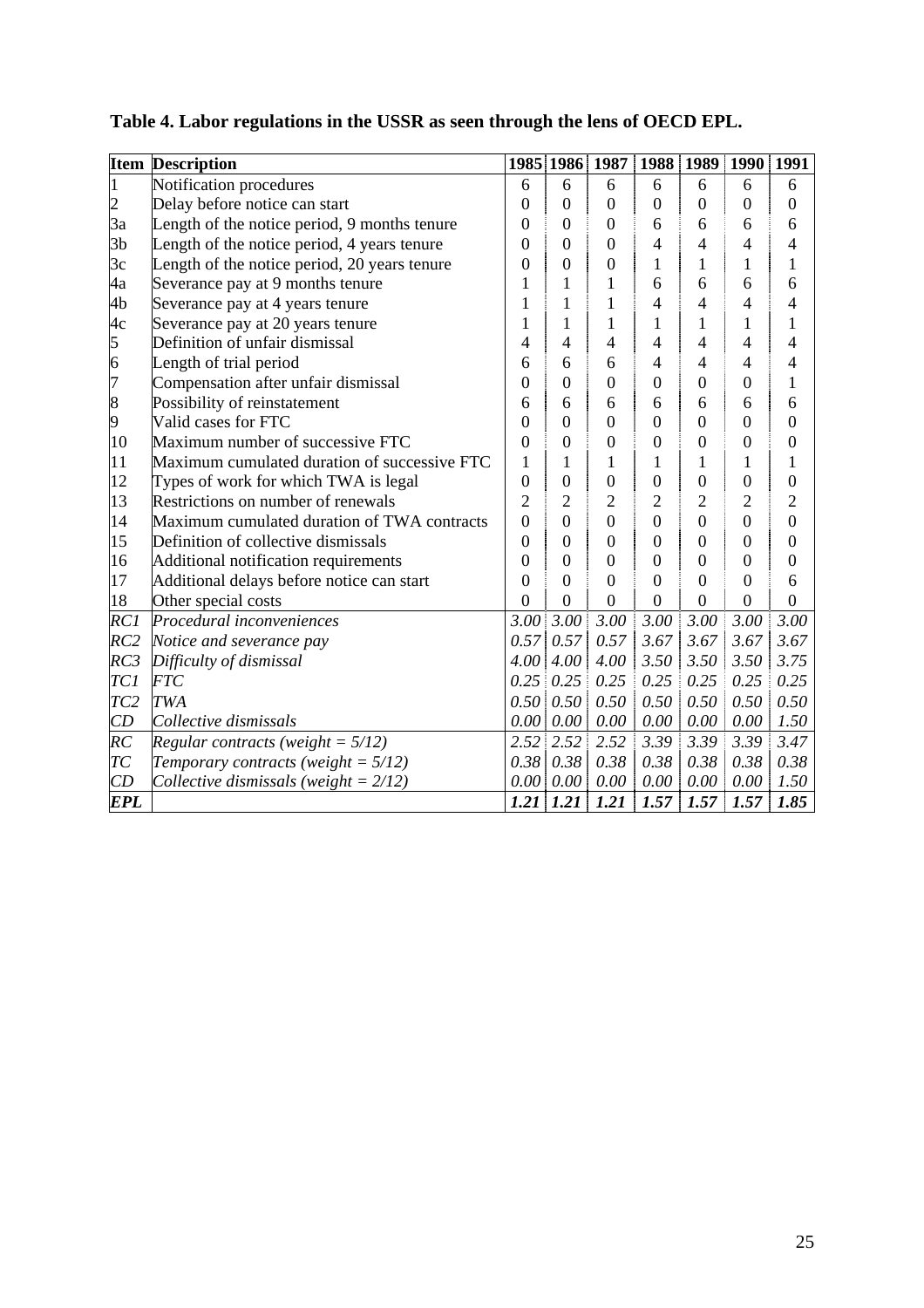**Chart 1. Overall EPL, USSR and its successor states, 1987-2009.** 



**Chart 2. Protection of regular workers, USSR and its successor states, 1987-2009.** 

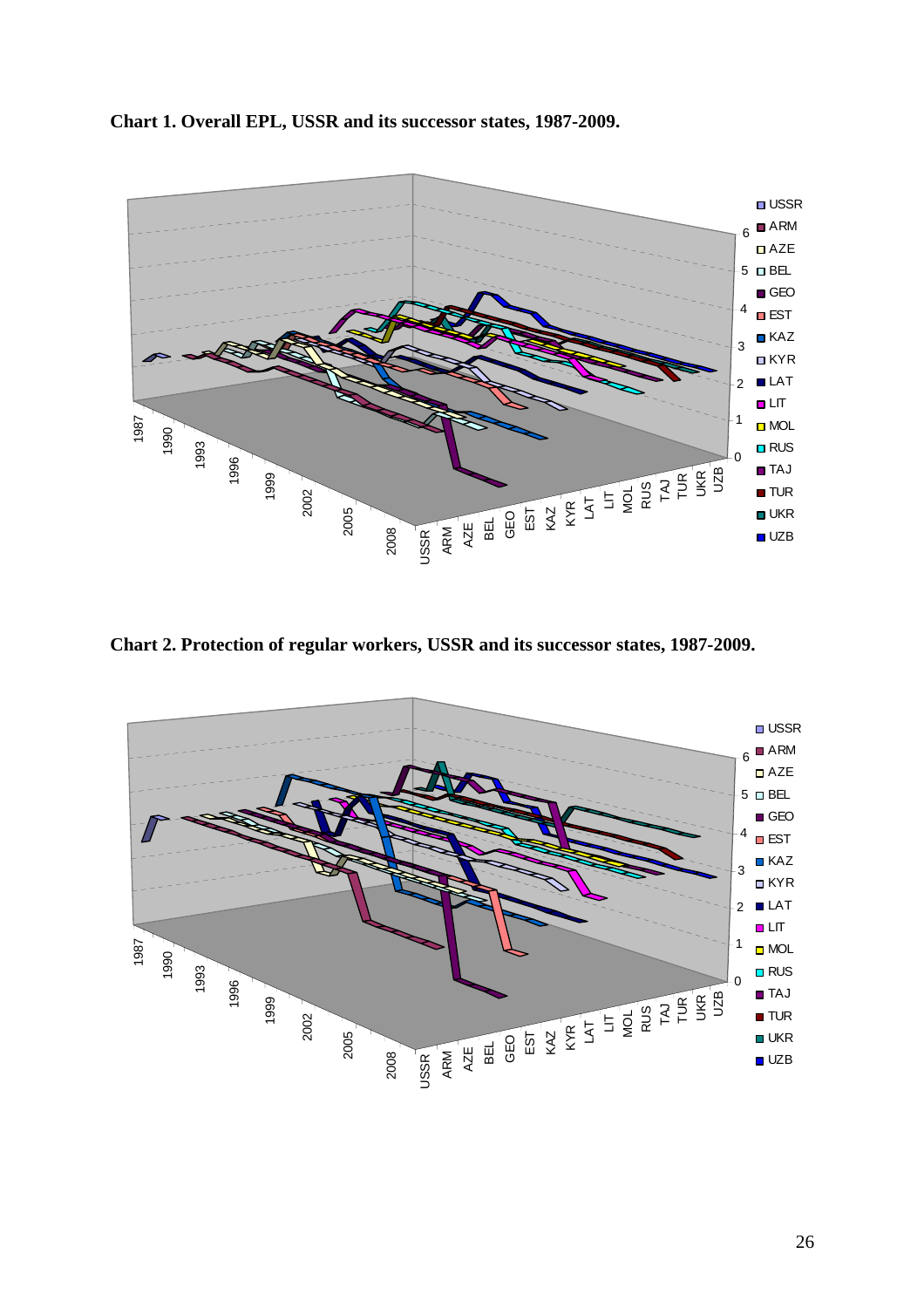**Chart 3. Protection of temporary workers, USSR and its successor states, 1987-2009.** 



**Chart 4. Protection against collective dismissals, USSR and its successor states, 1987- 2009.** 

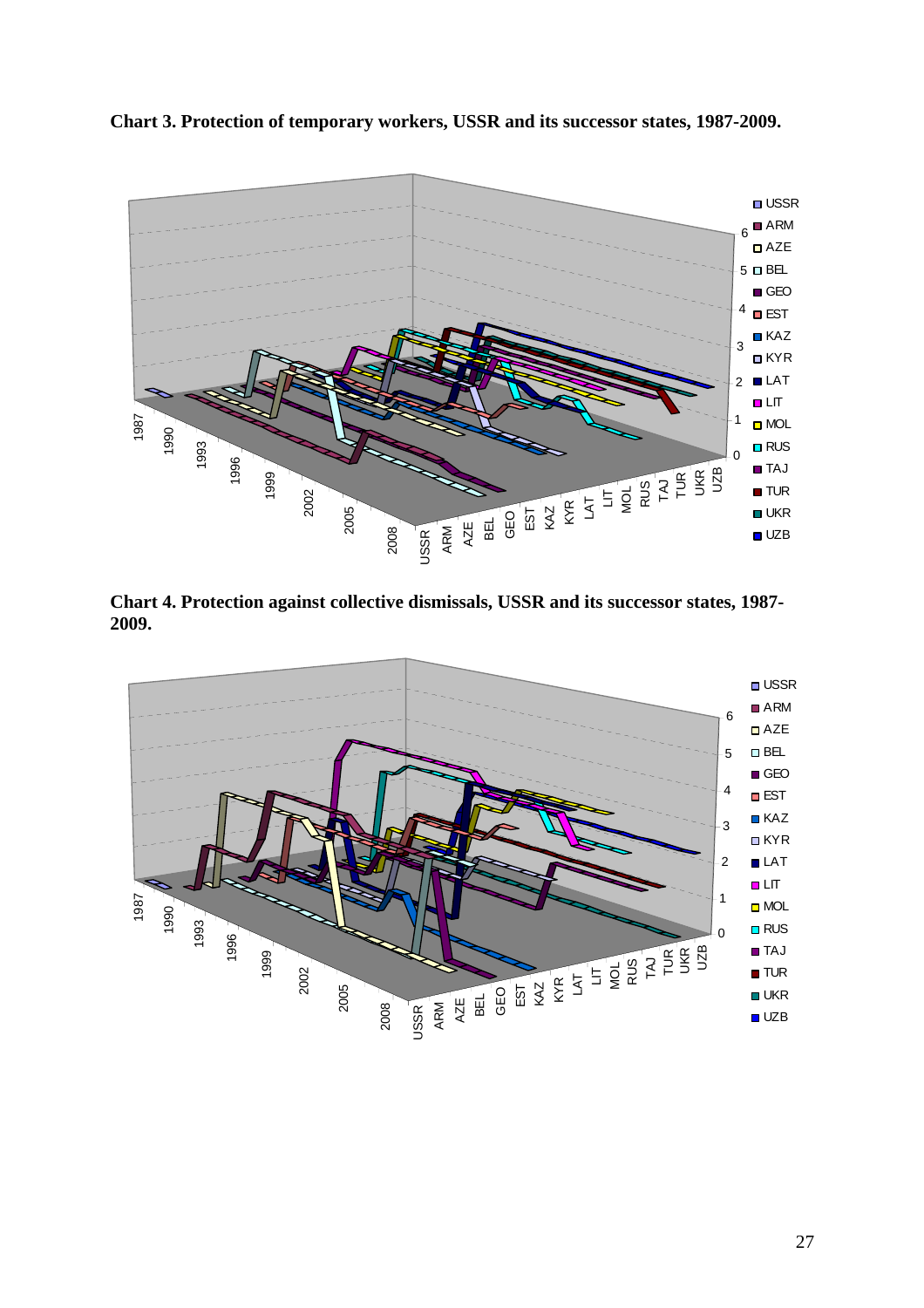**Chart 5. Overall EPL in the CIS, Baltic states, EU-4, EU-15, and OECD.** 



**Chart 6. Protection of regular workers in the CIS, Baltic states, EU-4, EU-15, and OECD.** 

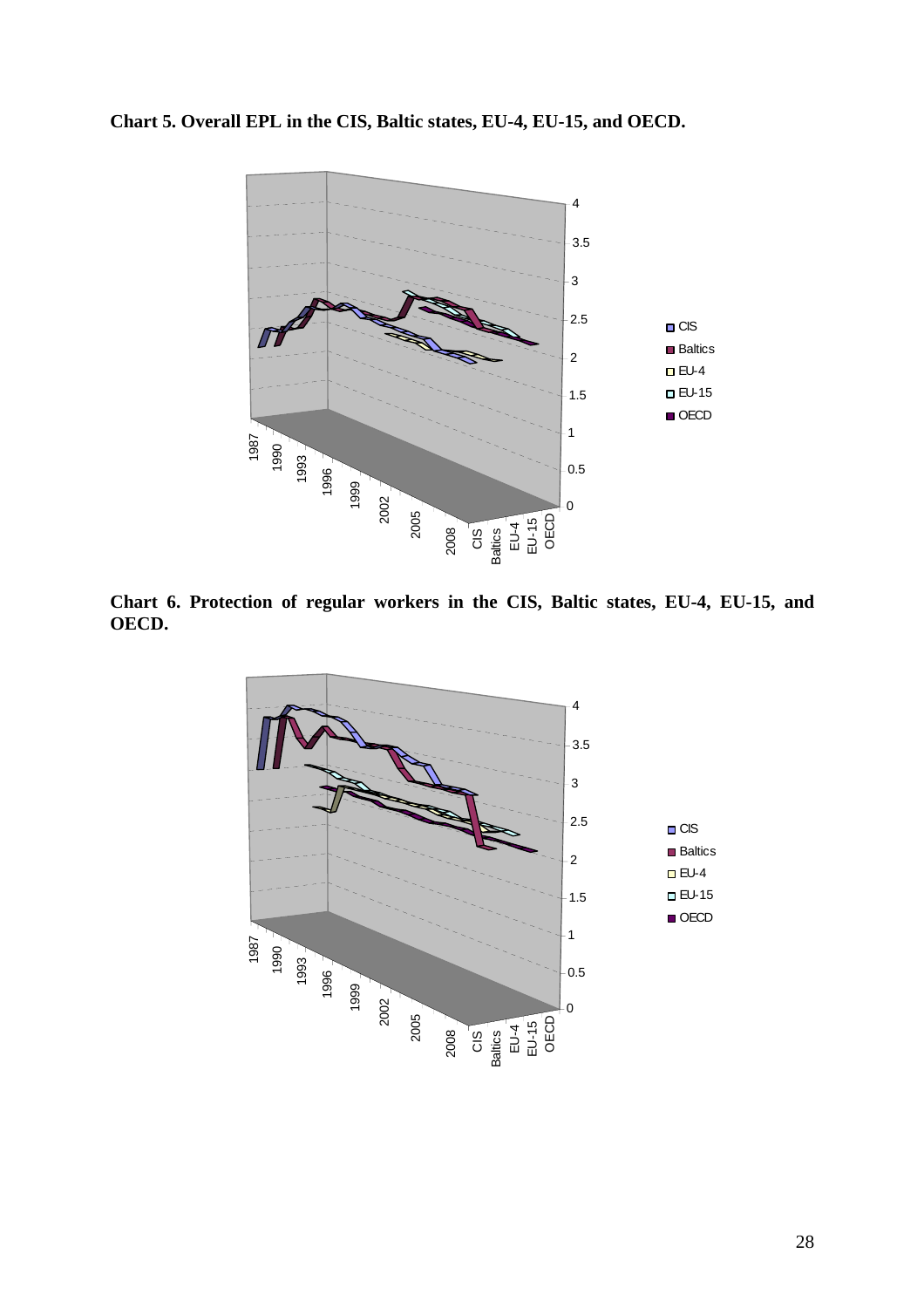**Chart 7. Protection of temporary workers in the CIS, Baltic states, EU-4, EU-15, and OECD.** 



**Chart 8. Regulation of collective dismissals in the CIS, Baltic states, EU-4, EU-15, and OECD.** 

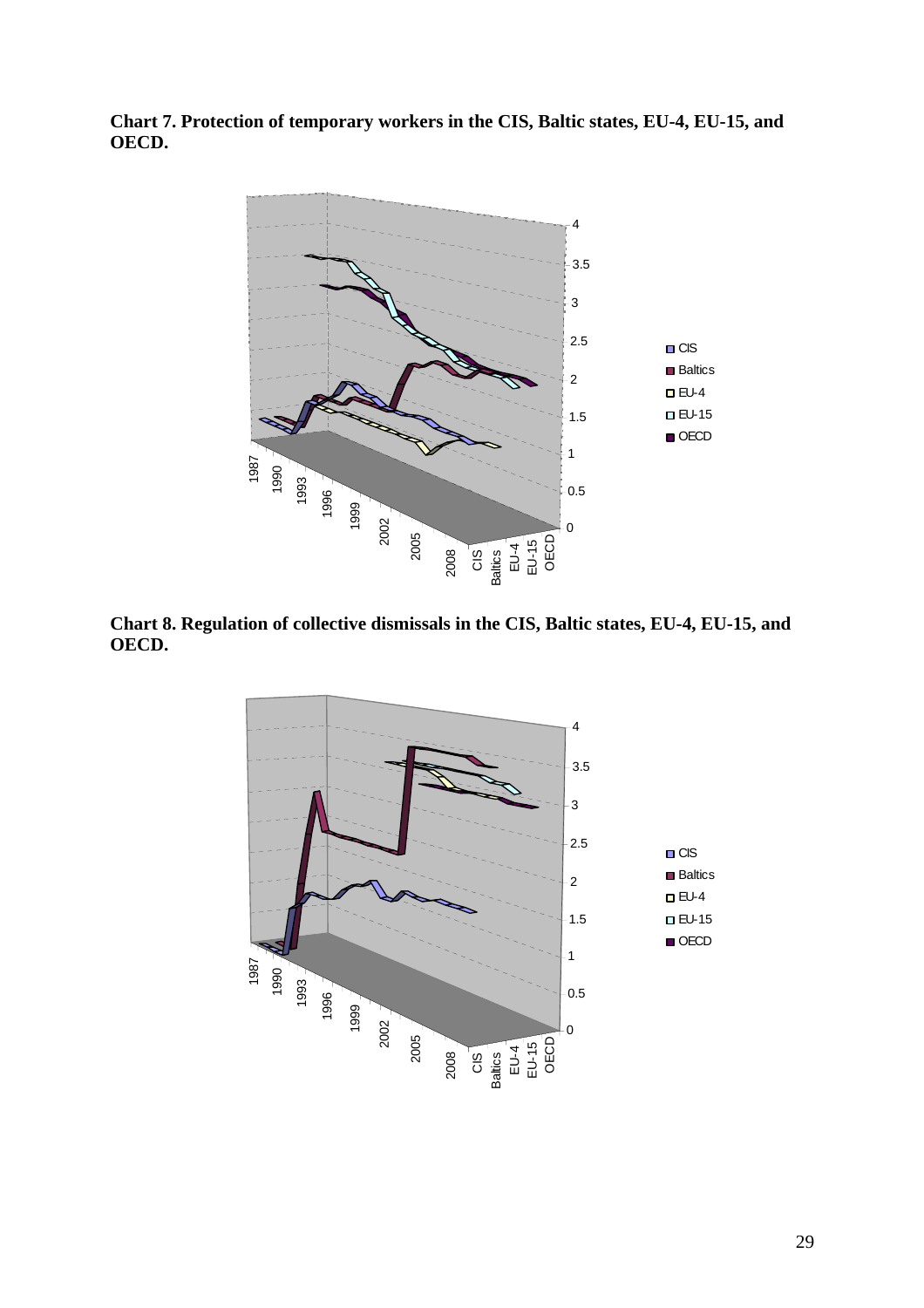|                    | <b>EPL</b> | RC       | TC       | CD       | capita   | GDP per GDP per<br>capita<br>ppp | <b>GDP</b><br>growth<br>rate | Employment Unempl.<br>ratio | rate     | Youth<br>Unempl. |
|--------------------|------------|----------|----------|----------|----------|----------------------------------|------------------------------|-----------------------------|----------|------------------|
| RC                 | 0.355      | 1.000    |          |          |          |                                  |                              |                             |          |                  |
|                    | 0.000      |          |          |          |          |                                  |                              |                             |          |                  |
| <b>TC</b>          | 0.781      | $-0.063$ | 1.000    |          |          |                                  |                              |                             |          |                  |
|                    | 0.000      | 0.274    |          |          |          |                                  |                              |                             |          |                  |
| CD                 | 0.603      | $-0.251$ | 0.335    | 1.000    |          |                                  |                              |                             |          |                  |
|                    | 0.000      | 0.000    | 0.000    |          |          |                                  |                              |                             |          |                  |
| GDP_per_capita     | 0.124      | $-0.357$ | 0.158    | 0.386    | 1.000    |                                  |                              |                             |          |                  |
|                    | 0.037      | 0.000    | 0.008    | 0.000    |          |                                  |                              |                             |          |                  |
| GDP_per_capita_ppp | 0.099      | $-0.356$ | 0.157    | 0.341    | 0.934    | 1.000                            |                              |                             |          |                  |
|                    | 0.098      | 0.000    | 0.009    | 0.000    | 0.000    |                                  |                              |                             |          |                  |
| GDP_growth_rate    | 0.194      | $-0.233$ | 0.348    | 0.164    | 0.134    | 0.227                            | 1.000                        |                             |          |                  |
|                    | 0.001      | 0.000    | 0.000    | 0.006    | 0.024    | 0.000                            |                              |                             |          |                  |
| Employment_ratio   | $-0.168$   | 0.056    | $-0.201$ | $-0.123$ | 0.305    | 0.259                            | $-0.340$                     | 1.000                       |          |                  |
|                    | 0.006      | 0.363    | 0.001    | 0.043    | 0.000    | 0.000                            | 0.000                        |                             |          |                  |
| Unemployment_rate  | 0.101      | 0.317    | 0.080    | $-0.216$ | $-0.448$ | $-0.450$                         | $-0.235$                     | 0.046                       | 1.000    |                  |
|                    | 0.153      | 0.000    | 0.259    | 0.002    | 0.000    | 0.000                            | 0.001                        | 0.514                       |          |                  |
| Youth_unempl       | 0.074      | $-0.186$ | $-0.032$ | 0.331    | 0.375    | 0.253                            | 0.272                        | $-0.317$                    | $-0.566$ | 1.000            |
|                    | 0.259      | 0.004    | 0.625    | 0.000    | 0.000    | 0.000                            | 0.000                        | 0.000                       | 0.000    |                  |
| GINI_earnings      | 0.278      | 0.082    | 0.271    | 0.131    | $-0.320$ | $-0.184$                         | 0.107                        | $-0.134$                    | 0.012    | $-0.202$         |
|                    | 0.001      | 0.346    | 0.002    | 0.134    | 0.000    | 0.034                            | 0.220                        | 0.132                       | 0.906    | 0.023            |

**Table 5. Pairwise correlations with economic data (TRANSMONEE database)** 

Note: p-values are shown below each correlation coefficient.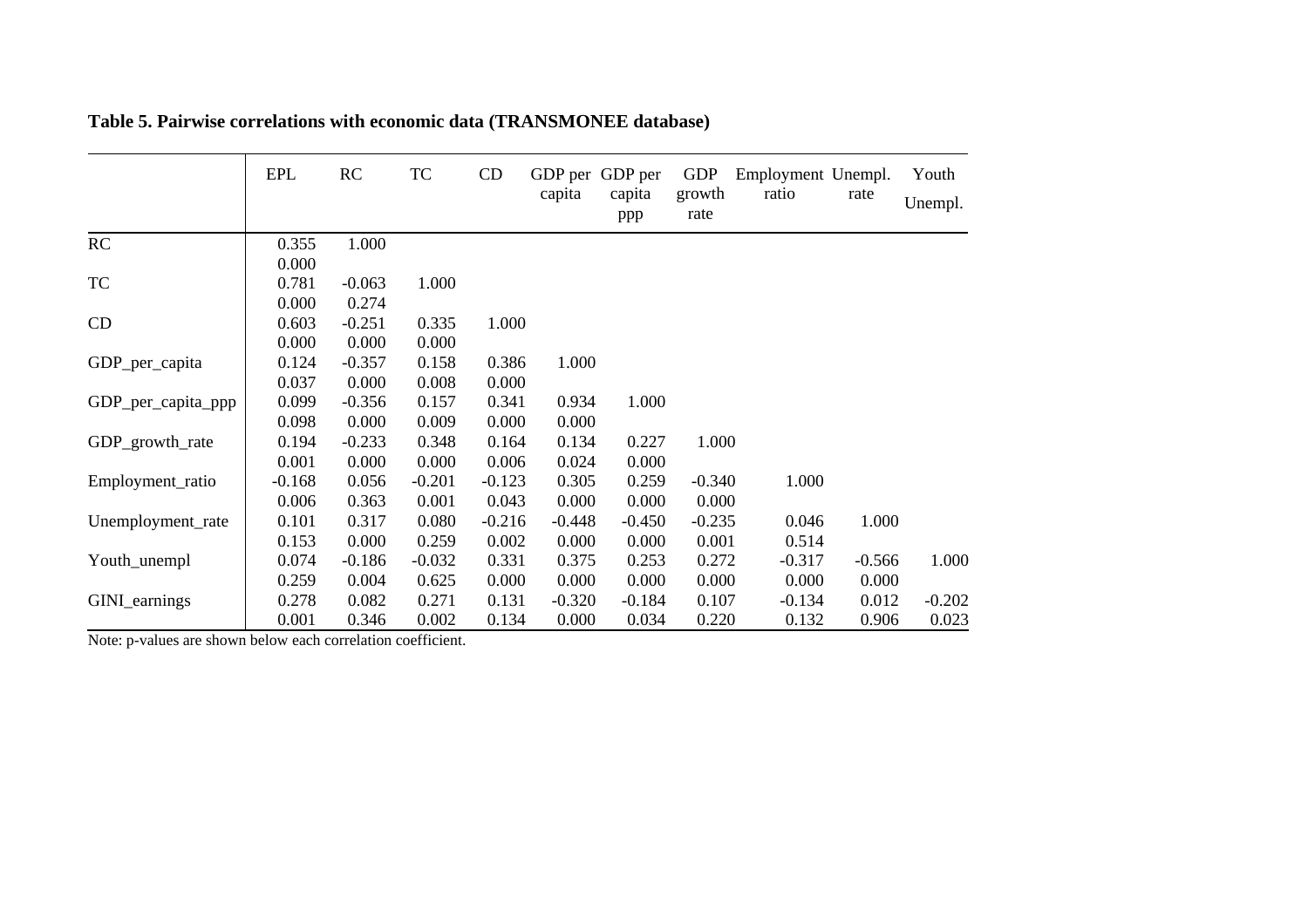|                           | EPL   | RC       | TC    | CD    | LP    | <b>SP</b> | <b>FR</b> | PL    | TL    | CP    | <b>BR</b> |
|---------------------------|-------|----------|-------|-------|-------|-----------|-----------|-------|-------|-------|-----------|
| RC                        | 0.355 | 1.000    |       |       |       |           |           |       |       |       |           |
|                           | 0.000 |          |       |       |       |           |           |       |       |       |           |
| TC                        | 0.781 | $-0.063$ | 1.000 |       |       |           |           |       |       |       |           |
|                           | 0.000 | 0.274    |       |       |       |           |           |       |       |       |           |
| CD                        | 0.603 | $-0.251$ | 0.335 | 1.000 |       |           |           |       |       |       |           |
|                           | 0.000 | 0.000    | 0.000 |       |       |           |           |       |       |       |           |
| Large_privatizat (LP)     | 0.227 | $-0.423$ | 0.339 | 0.449 | 1.000 |           |           |       |       |       |           |
|                           | 0.000 | 0.000    | 0.000 | 0.000 |       |           |           |       |       |       |           |
| Small_privatizat (SP)     | 0.251 | $-0.354$ | 0.397 | 0.354 | 0.900 | 1.000     |           |       |       |       |           |
|                           | 0.000 | 0.000    | 0.000 | 0.000 | 0.000 |           |           |       |       |       |           |
| Firm _restructuring (FR)  | 0.251 | $-0.420$ | 0.372 | 0.449 | 0.867 | 0.828     | 1.000     |       |       |       |           |
|                           | 0.000 | 0.000    | 0.000 | 0.000 | 0.000 | 0.000     |           |       |       |       |           |
| Price_liberalization (PL) | 0.243 | $-0.260$ | 0.325 | 0.333 | 0.767 | 0.846     | 0.727     | 1.000 |       |       |           |
|                           | 0.000 | 0.000    | 0.000 | 0.000 | 0.000 | 0.000     | 0.000     |       |       |       |           |
| Trade_liberalization (TL) | 0.186 | $-0.323$ | 0.268 | 0.354 | 0.858 | 0.895     | 0.806     | 0.838 | 1.000 |       |           |
|                           | 0.001 | 0.000    | 0.000 | 0.000 | 0.000 | 0.000     | 0.000     | 0.000 |       |       |           |
| Competition_policy (CP)   | 0.296 | $-0.306$ | 0.424 | 0.356 | 0.738 | 0.746     | 0.793     | 0.641 | 0.689 | 1.000 |           |
|                           | 0.000 | 0.000    | 0.000 | 0.000 | 0.000 | 0.000     | 0.000     | 0.000 | 0.000 |       |           |
| Banking reform (BR)       | 0.185 | $-0.455$ | 0.323 | 0.418 | 0.831 | 0.833     | 0.922     | 0.728 | 0.853 | 0.796 | 1.000     |
|                           | 0.001 | 0.000    | 0.000 | 0.000 | 0.000 | 0.000     | 0.000     | 0.000 | 0.000 | 0.000 |           |
| Securities_markets (SM)   | 0.228 | $-0.415$ | 0.380 | 0.389 | 0.719 | 0.698     | 0.783     | 0.546 | 0.640 | 0.834 | 0.808     |
|                           | 0.000 | 0.000    | 0.000 | 0.000 | 0.000 | 0.000     | 0.000     | 0.000 | 0.000 | 0.000 | 0.000     |

**Table 6. Pairwise correlations with reform indices (EBRD database).** 

Note: p-values are shown below each correlation coefficient.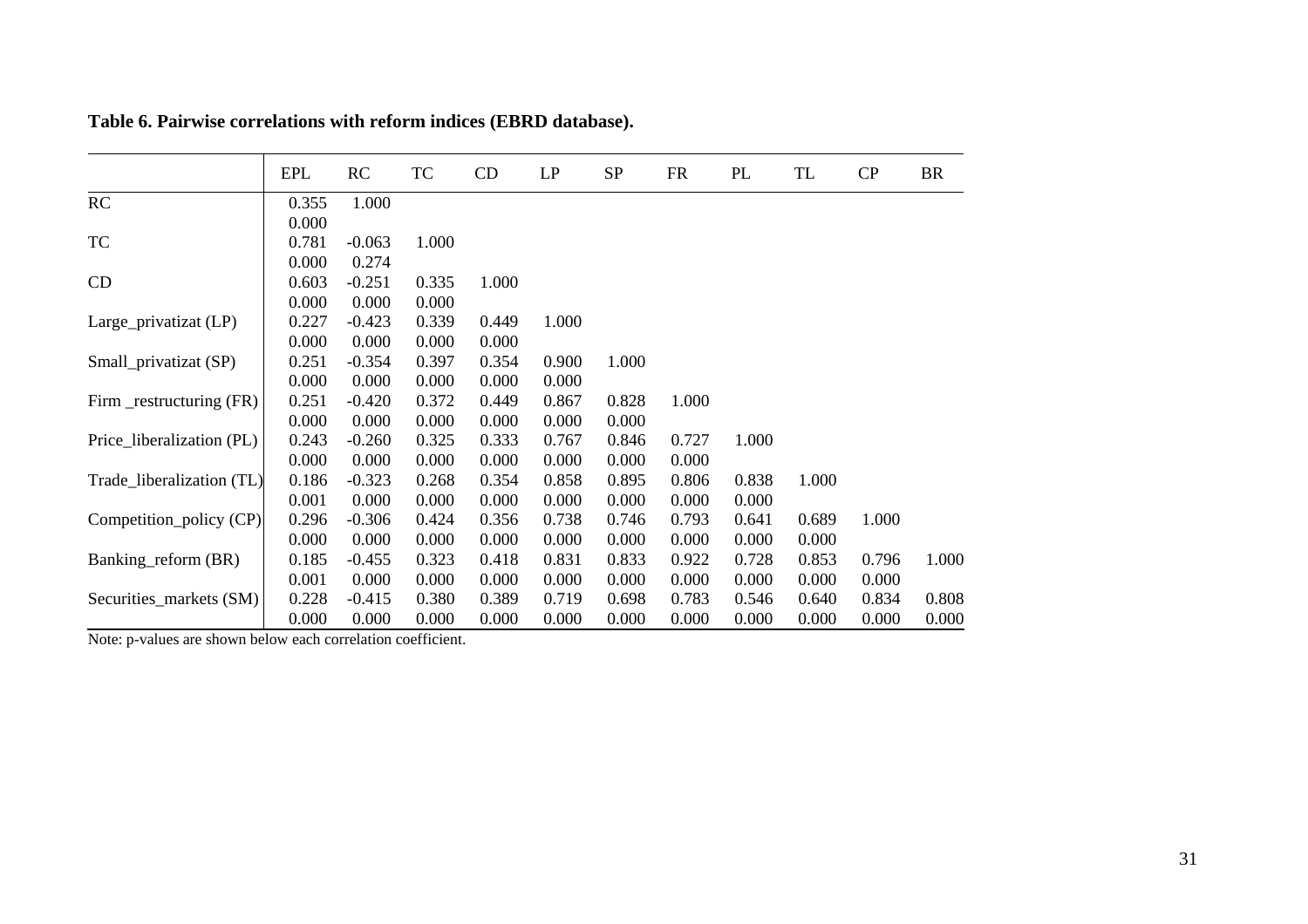|                                | <b>EPL</b> | RC       | TC       | CD       | polity   | system   |          |       |       | yrcurnt execric allhouse housesys |
|--------------------------------|------------|----------|----------|----------|----------|----------|----------|-------|-------|-----------------------------------|
| RC                             | 0.355      | 1.000    |          |          |          |          |          |       |       |                                   |
|                                | 0.000      |          |          |          |          |          |          |       |       |                                   |
| <b>TC</b>                      | 0.781      | $-0.063$ | 1.000    |          |          |          |          |       |       |                                   |
|                                | 0.000      | 0.274    |          |          |          |          |          |       |       |                                   |
| CD                             | 0.603      | $-0.251$ | 0.335    | 1.000    |          |          |          |       |       |                                   |
|                                | 0.000      | 0.000    | 0.000    |          |          |          |          |       |       |                                   |
| polity                         | 0.092      | $-0.174$ | 0.017    | 0.336    | 1.000    |          |          |       |       |                                   |
| (democracy index)              | 0.124      | 0.003    | 0.776    | 0.000    |          |          |          |       |       |                                   |
| system                         | 0.066      | $-0.183$ | 0.102    | 0.192    | 0.422    | 1.000    |          |       |       |                                   |
| (parliamentary system?)        | 0.280      | 0.002    | 0.093    | 0.002    | 0.000    |          |          |       |       |                                   |
| yrcurnt                        | $-0.084$   | $-0.004$ | $-0.043$ | $-0.109$ | $-0.191$ | $-0.113$ | 1.000    |       |       |                                   |
| (years left in the office)     | 0.182      | 0.955    | 0.501    | 0.085    | 0.002    | 0.068    |          |       |       |                                   |
| execric                        | 0.138      | 0.204    | 0.184    | $-0.168$ | $-0.218$ | 0.055    | 0.057    | 1.000 |       |                                   |
| (right vs left governments)    | 0.024      | 0.001    | 0.003    | 0.006    | 0.000    | 0.369    | 0.364    |       |       |                                   |
| allhouse                       | $-0.023$   | 0.108    | $-0.108$ | $-0.015$ | $-0.130$ | $-0.129$ | $-0.034$ | 0.457 | 1.000 |                                   |
| (executive control all houses) | 0.748      | 0.124    | 0.122    | 0.831    | 0.062    | 0.060    | 0.638    | 0.000 |       |                                   |
| housesys                       | 0.151      | 0.240    | 0.202    | $-0.196$ | $-0.639$ | $-0.530$ | 0.157    | 0.222 | 0.123 | 1.000                             |
| (plurality)                    | 0.025      | 0.000    | 0.003    | 0.003    | 0.000    | 0.000    | 0.022    | 0.001 | 0.101 |                                   |
| maj                            | 0.061      | 0.078    | 0.079    | $-0.058$ | $-0.405$ | $-0.089$ | 0.133    | 0.457 | 0.358 | 0.221                             |
| (majority in parliament)       | 0.352      | 0.238    | 0.229    | 0.380    | 0.000    | 0.173    | 0.046    | 0.000 | 0.000 | 0.001                             |

**Table 7. Pairwise correlations with political variables (Polity and DPI databases).** 

Note: p-values are shown below each correlation coefficient.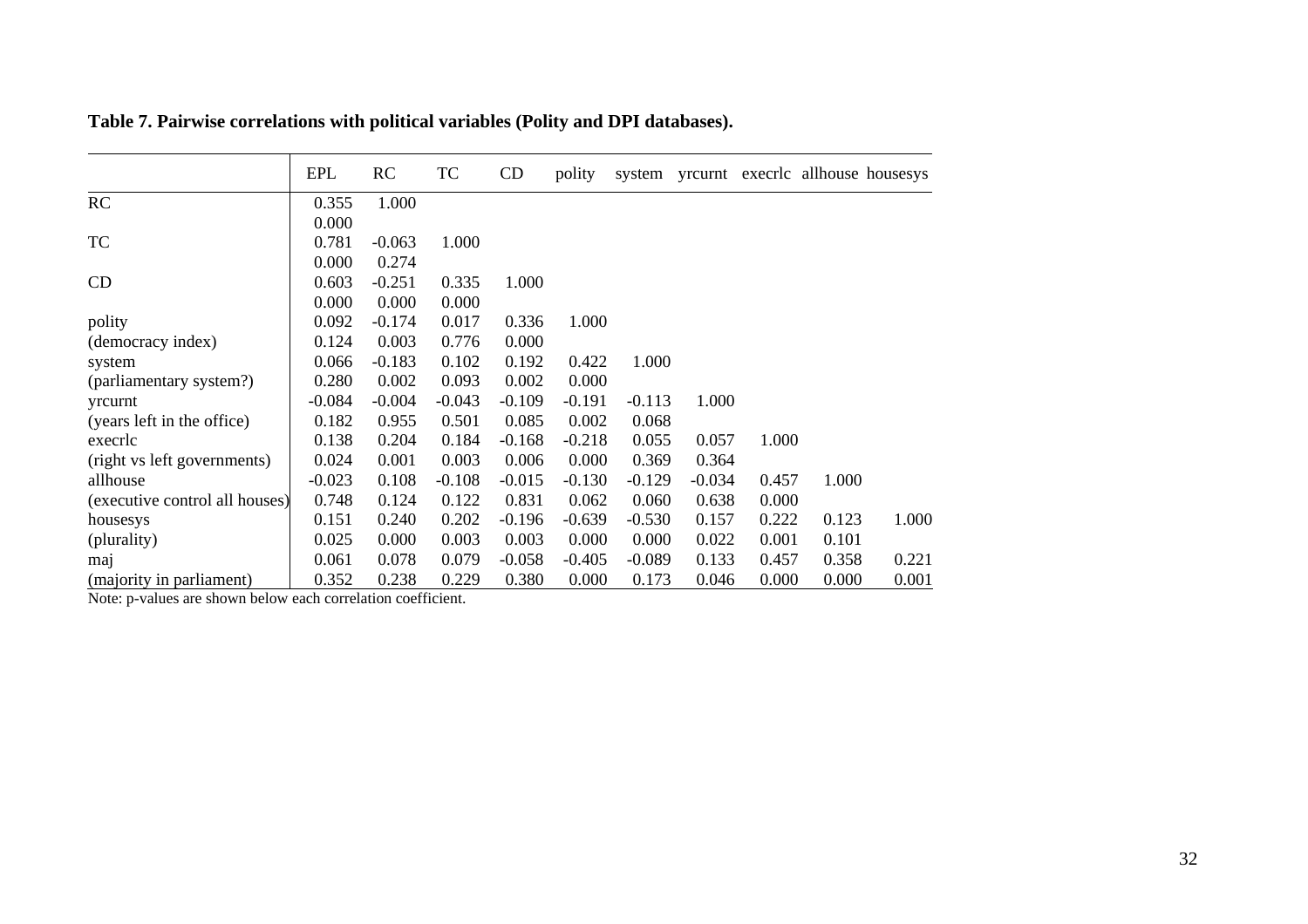# **References**

Addison, John T. and Paulino Teixeira (2003) The Economics of Employment Protection, *Journal of Labor Research*, 24(1): 85-129.

Arrowsmith, James (2009) European Foundation for the Improvement of Living and Working Conditions (2009) Temporary agency work and collective bargaining in the EU. Dublin.

Beck, Thorsten, George Clarke, Alberto Groff, Philip Keefer, and Patrick Walsh (2001) New tools in comparative political economy: The Database of Political Institutions. *World Bank Economic Review*, (15)1: 165-176.

Belot Michele, Jan Boone, and Jan van Ours (2007) Welfare Improving Employment Protection. *Economica*, 74(295): 381–396.

Berg, Janine and Sandrine Cazes (2007) The Doing Business Indicators: Measurement issues and political implications, Economic and Labour Market Papers 2007-06, International Labour Office.

Bertola, Giuseppe, Tito Boeri, and Sandrine Cazes (2000) Employment Protection in Industrialized Countries: The Case for New Indicators. *International Labour Review*, 139(1):57-72.

Betcherman, G., Luinstra, A. and Ogawa, M. (2001) 'Labour Market Regulation: International Experience in Promoting Employment and Social protection', World Bank Social Protection Unit, *Social Protection Discussion Paper* 0128.

Bliss, Amy J. (1997) Proletariat to Perestroika: A Comparison of Labor Law in the Soviet Union and the Russian Federation. *Comparative Labor Law and Policy Journal*, 18: 264-269.

Botero, J., S. Djankov, R. La Porta, F. Lopez-de-Silanes, and A. Shleifer (2004) The Regulation of Labour, *Quarterly Journal of Economics*, 119(4): 1339–1382.

Bronstein, Arturo (2005) The New Labor Law of the Russian Federation. *International Labour Review,* 144(3): 291-318.

Campos, Nauro F. and Jeffrey B. Nugent (2010) The Dynamics of the Regulation of Labour in Developing and Developed Countries since 1960. Paper presented at the 5th IZA/World Bank Conference "Employment and Development", Cape Town, South Africa, May 3–4, 2010.

Cazes, Sandrine and Alena Nesporova (2003) Employment Protection Legislation and Its Effect on Labour Market Performance. Geneva, ILO.

Denisova, Irina and Marcus Svedberg (2007) The Governance of Economic and Employment Development in North West Russia. In: Silvain Giguere (ed.) *Baltic Partnerships: Integration, Growth, and Local Governance in the Baltic Sea Region*. OECD Publishing, Paris.

Djankov, Simeon and Rita Ramalho (2009) Employment Laws in Developing Countries. *Journal of Comparative Economics*, 37(1): 3-13.

Dolenc, Primoz and Vodopivec, Milan (2007) *Mobilnost dela in fleksibilnost sistema plač*. Koper: Faculty of Management Koper.

Eamets, Raul and Jan Masso (2004) Labour Market Flexibility and Employment Protection Regulation in the Baltic States, IZA Discussion Paper No. 1147, Institute for the Study of Labor (IZA).

Eamets, Raul and Jan Masso (2005) The paradox of the Baltic States: Labour market flexibility but protected workers? *European Journal of Industrial Relations*, 11(1): 71 - 90.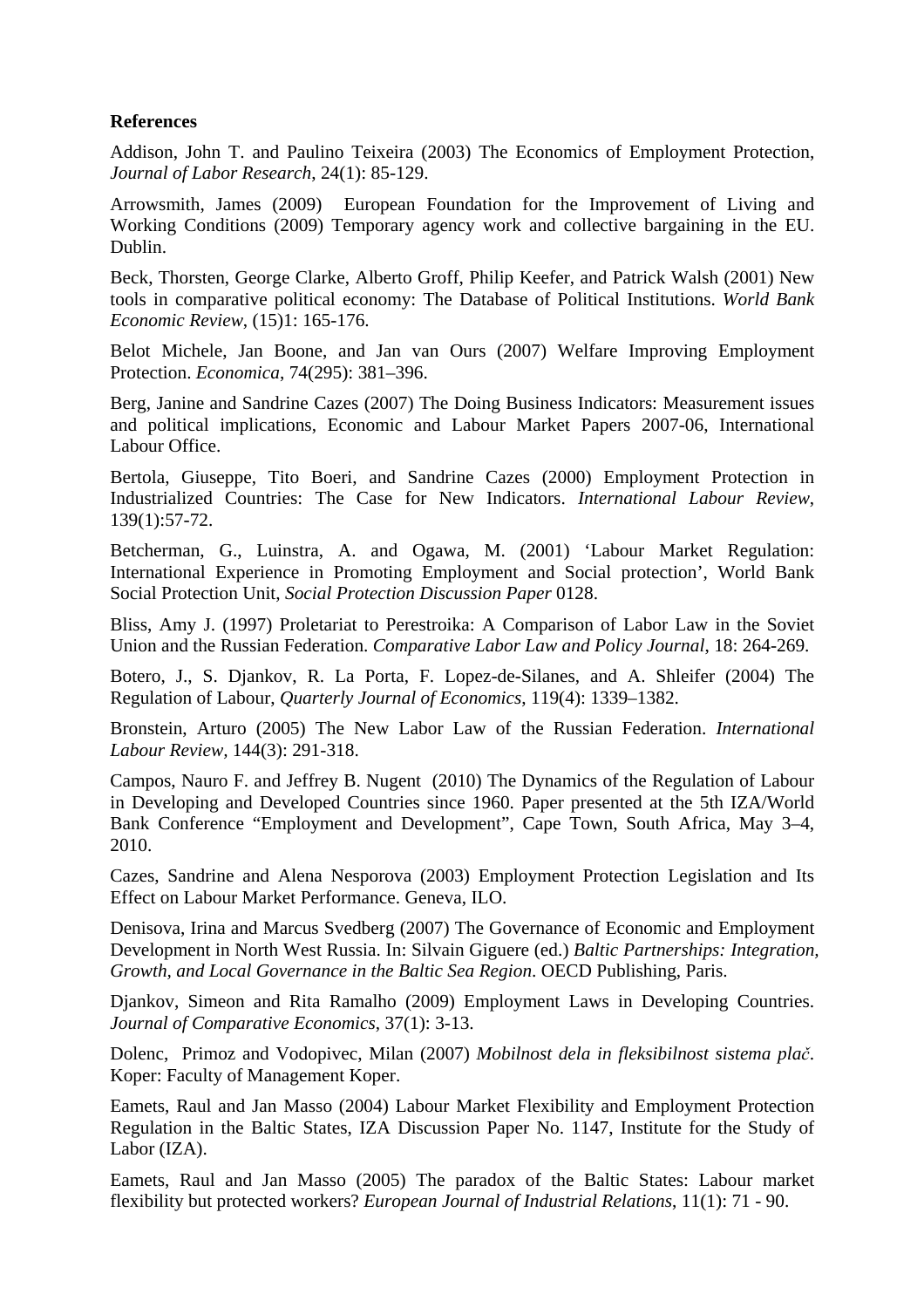Eichhorst, Werner, Michael Feil and Christoph Braun (2008) What Have We Learned? Assessing Labor Market Institutions and Indicators, IZA Discussion Papers 3470, Institute for the Study of Labor (IZA).

Freeman Richard B. (2004) Labor Market Institutions Without Blinders: The Debate over Flexibility and Labor Market Performance. NBER Working Paper N 11286.

Gimpelson, Vladimir, Kapeliushnikov, Rostislav, and Anna Lukyanova (2009) Employment Protection Legislation in Russia: Regional Enforcement and Labour Market Outcomes. IZA Discussion Paper N 4484.

Granick, David (1987) *Job Rights in the Soviet Union: Their Consequences*, Cambridge: Cambridge University Press.

Gregory, Paul R. and Collier, Irwin L, Jr. (1988) Unemployment in the Soviet Union: Evidence from the Soviet Interview Project, *American Economic Review*, 78(4): 613-32.

Heckman, James J., and Carmen Pages, eds*.* (2004) *Law and Employment: Lessons from Latin America and the Caribbean.* New York: University of Chicago Press.

Hopenhayn, Hugo A. and Richard Rogerson (1993) Job Turnover and Policy Evaluation: A General Equilibrium Analysis, *Journal of Political Economy*, 101(5): 915-38.

ILO (2009) Delivering decent work in Europe and Central Asia. Report of the Director-General, ILO, Geneva.

IMF (2006) Republic of Armenia: Poverty Reduction Strategy Paper Progress Report. IMF Country Report No. 06/239.

Lagos, Ricardo (2006) A Model of TFP, *Review of Economic Studies*, 73(4): 983-1007.

Lehmann, Hartmut and Alexander Muravyev (2010) Labor Market Institutions and Labor Market Performance: What Can we Learn from Transition Countries? Working Paper No. 714, Dipartimento Scienze Economiche, Universita di Bologna.

Marshall, Monty G. and Benjamin R. Cole (2009) Global Report 2009: Conflict, Governance, and State Fragility. Center for Systemic Peace, Severn, Maryland.

Micevska, Maja (2004) Unemployment and Labour Market Rigidities in Southeast Europe. Centre for Development Research, University of Bonn, Germany.

Mitra, Pradeep, Alexander Muravyev, and Mark Schaffer (2008) Convergence in Institutions and Market Outcomes: Cross-Country and Time-Series Evidence from the BEEPS Surveys in Transition Economies, IZA Discussion Paper No. 3863, Institute for the Study of Labor  $(IZA).$ 

Nesporova, Alena and V. William Nero (2009) Promoting Decent Employment in Eastern Europe, Central Asia and Turkey. Background paper for the UN Conference on Social Impact of the Economic Crisis in Eastern Europe, Turkey and Central Asia, Almaty, 7-8 December 2009.

OECD (1999) Employment Outlook 1999. OECD, Paris.

OECD (2004) Employment Outlook 2004. OECD, Paris.

Prudinskiy, Arkadiy (1979) Fixed-term Labor Contracts and Maintenance of Stable Mmployment in Manufacturing (Srochniy trudovoy dogovor i sozdanie stabilnyh kadrov na proizvodstve). Pravovedenie, No. 2: 62-66, in Russian.

Quigley, John (1989) Socialist Law and the Civil Law Tradition. *The American Journal of Comparative Law,* 37(4): 781-808.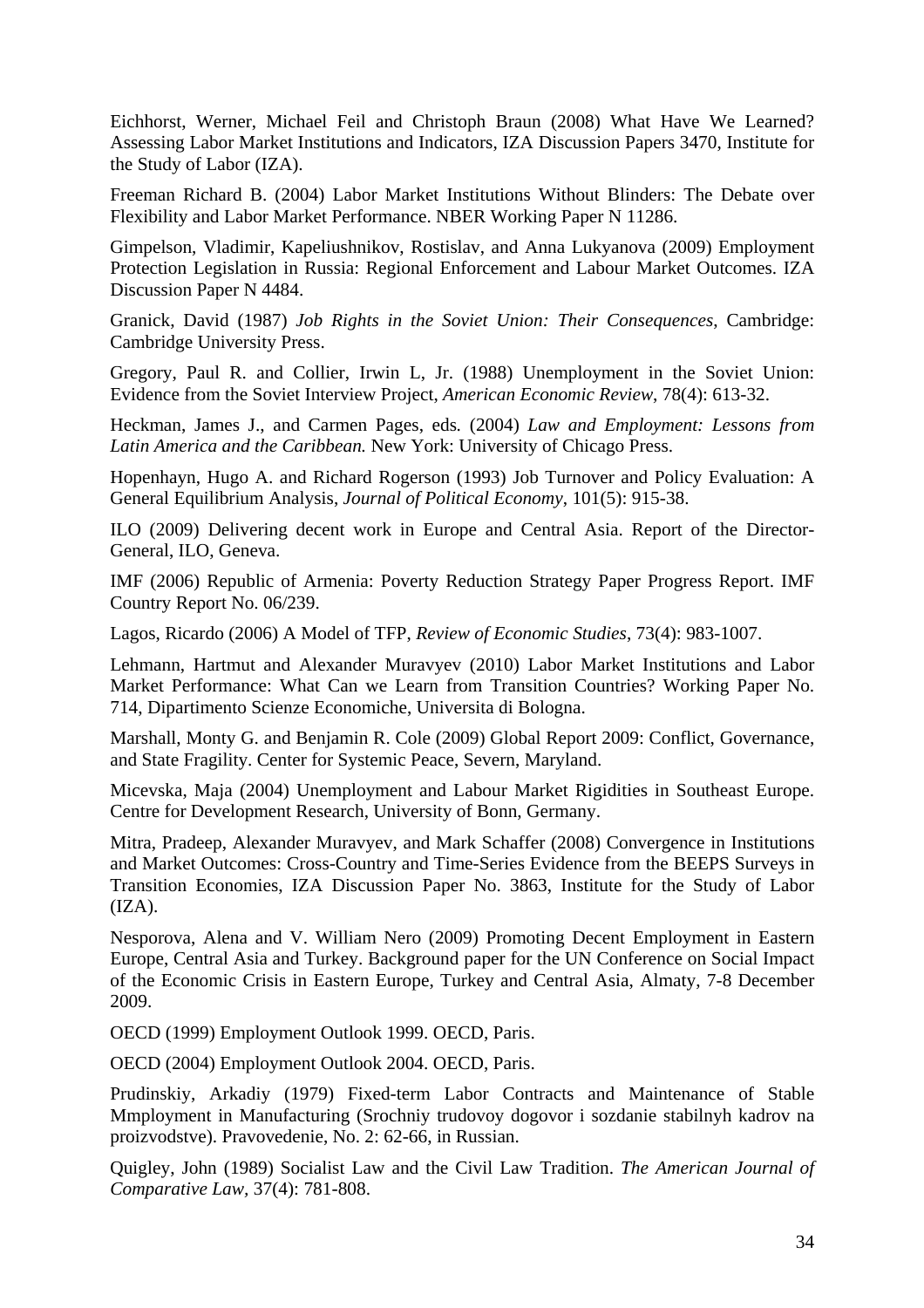Riboud, Michelle, Carolina Sánchez-Páramo and Carlos Silva-Jáuregui (2003) Does Eurosclerosis Matter? Institutional Reform and Labor Market Performance in Central and Eastern European Countries in the 1990s. *Social Protection Discussion Paper Series No. 0202*, World Bank.

Schüle, Ulrich (1999) Labour Market Policy in Post-Soviet Economies: The Case of Azerbaijan. *MOCT-MOST*, 9(2): 153-170.

Sinitsina, Irina, Aziz Atamanov, Alexander Chubrik, Irina Denisova, Vladimir Dubrovskiy, Marina Kartseva, Irina Lukashova, Irina Makenbaeva, Magdalena Rokicka, Michael Tokmazishvili (2008) The Development Gap Between the CIS and EU. Case Network Report No. 81, Warsaw.

Skedinger, Per (2010), *Employment Protection Legislation: Evolution, Effects, Winners and Losers*, Cheltenham, UK, and Northampton, MA: Edward Elgar.

Smirnykh, Larissa (2001) Russian Labour Market – Institutional Development and Economic Perspectives. Berichte aus dem Weltwirtschaftlichen Colloquium der Universität Bremen, Nr. 107.

Smirnykh, Larissa (2005) Labor Leasing: Economic Theory, EU and Russia Experience. Working Paper, Russian-European Centre for Economic Policy (RECEP), Moscow.

Tonin, Mirco (2009) Employment Protection Legislation in Central and East European Countries, *South East Europe Review*, 4: 477-491.

Venn, Daniele (2009) Legislation, Collective Bargaining and Enforcement: Updating the OECD Employment Protection Indicators. OECD Social, Employment and Migration Working Paper No. 89.

World Bank (2005) *Enhancing Job Opportunities: Eastern Europe and the Former Soviet Union*. World Bank, Washington DC.

World Bank (various years). Doing Business. Washington, D.C.: World Bank .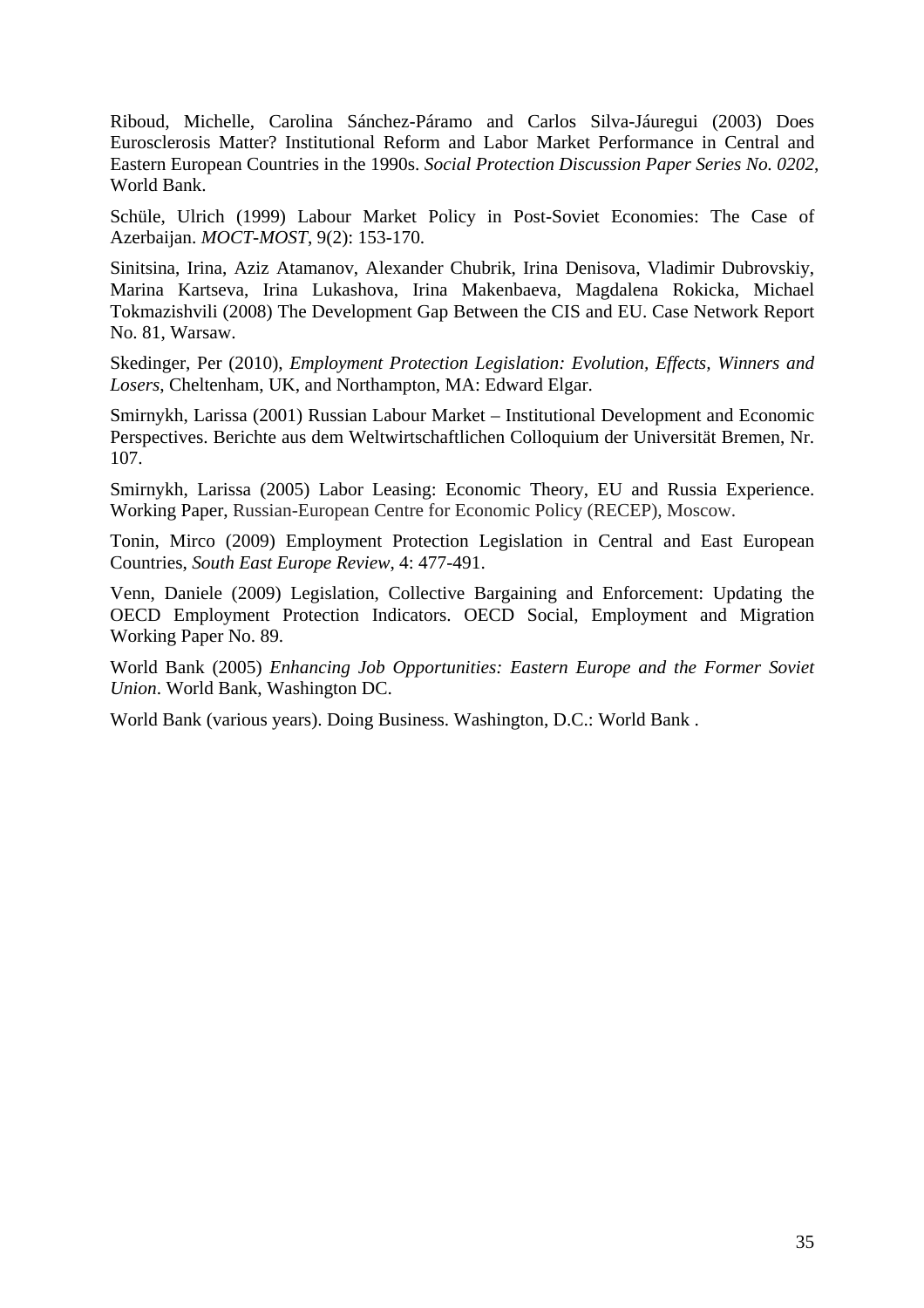### **Appendix 1: Some misperceptions in assessing EPL in the USSR successor states.**

The literature on regulation of labor in the former USSR and its successor states usually suggests that (a) at the start of transition to a market economy, regulation of labor was very rigid, well above the level observed in the OECD economies (b) the transition process to a market economy, which the successor states of the USSR embarked in the 1990s, was characterized by a gradual liberalization of employment protection legislation (c) in many countries, including Russia, labor regulations remain very rigid even now. Many studies provide estimates of the strictness of EPL in some of the countries, but often without necessary detail about contributions of specific items to the overall score, so it is very hard or impossible to judge the accuracy of these estimates. Worse, in the absence of any data provided by OECD, estimates vary a great deal from one source to another. Below we provide some examples of such assessments as well as of differences in the estimates.

Consider the following four assessments of the evolution and current state of labor regulations in the regions and Russia in particular:

World Bank (2005 p.210): "At the beginning of the transition, workers in the Region were among the most protected in the world. This was reflected in the socialist-era EPL, under which dismissals were very difficult, full-time permanent employment was the norm, and workers were entitled to a wide range of workplace benefits and protection. … Nearly all transition countries subsequently carried out significant reforms of EPL, though at varying points during the transition. The direction of initial reforms has been toward greater flexibility in labor relations, including in hiring and firing (for example, lower direct dismissal costs or removal of trade union veto on dismissals), promoting temporary and part-time employment, allowing for opting out of collective agreements, and so forth."

Sinitsina et al. (2008 p.75): "Historically, employment protection legislation (EPL) has been particularly strict in CIS and South-Eastern Europe, and somewhat less strict in most CEE countries. This means that the costs of firing redundant labor in the CIS and SEE may be relatively high. This is likely to discourage them from hiring in the period of economic upturn, to avoid future firing costs in some subsequent downturn."

Denisova and Svedberg (2007 p.169): "The Russian Labor Code will remain restrictive compared to those in OECD countries even in its new revised version. In particular, if calculated according to OECD methodology, the index of employment protection legislation in Russia is 3.3 compared to the OECD average of 2.0 and the EC-15 average of 2.4. The code places strong restrictions on employers' adjustment to technological changes and economic shocks through labor shedding or wage reduction by imposing high turnover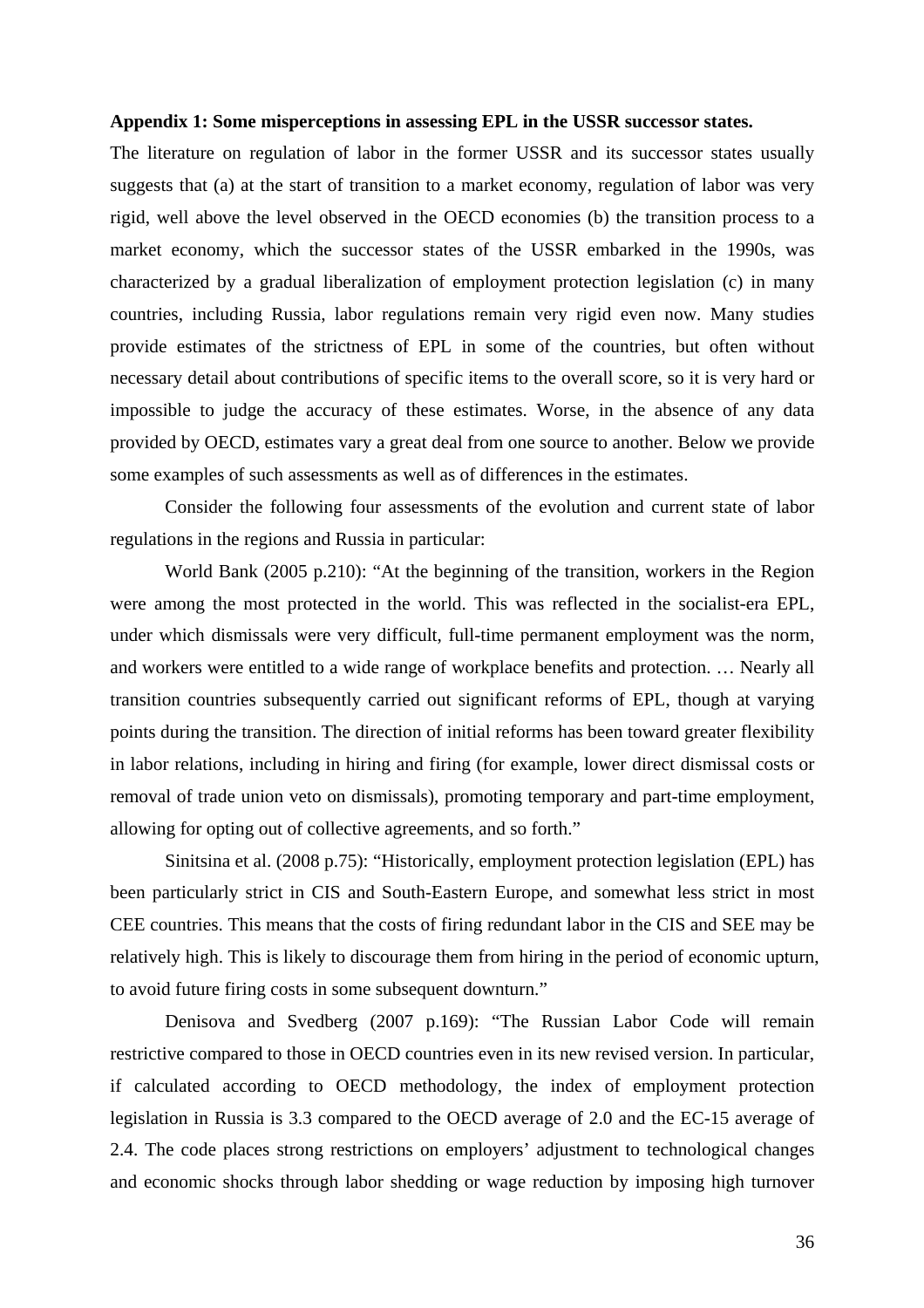costs. If formal rules are respected, then the response to high separation and hiring costs would be a decrease in demand for labor, and a decline in turnover".

Gimpelson et al. (2009 p.6): "Whatever of the existing indices we choose, they confirm that the Russian EPL, as written in the law, is among the most stringent in the world. For example, on the OECD EPL scale Russia gets 3.6 scores against 2.0 on average for the OECD countries, 2.4 – for the EC countries, and 2.5 – for the transition countries in general (a higher score corresponds to more stringent legislation)."

The last two sources suggest a very high level of rigidity for Russia, albeit with notable variation in the estimates (the difference between 3.3 and 3.6 is hardly negligible). The variation increases dramatically if one considers additional sources. In particular, Cazes and Nesporova (2003) produce an estimate of 3.2 for Russia for 1999, that is, before the revision of the country's labor code. Interestingly, Gimpelson et al. (2009) refer to 3.6 apparently after the adoption of the new labor code. Does this imply an increase in rigidity? Tonin (2005) provides his own number of 1.9 for 2002 (that is, after the adoption of the new labor code). His calculations are among the few with extensive detail about each component of the overall EPL. Finally, according to Nesporova and Nero (2009) there was a fall in EPL from 3.2 to 1.9 between the late 1990s and 2007. In the related document (ILO 2009), which presented the same data, there is though a warning on p.55: "Data for certain countries, even though they follow the same OECD methodology, were calculated by different experts and may give slightly different results for the two periods"). As we show in this paper, the degree of rigidity in 2007 was indeed close to 2.0 but was grossly overestimated "in the late 1990s" thus generating a wrong impression of substantial liberalization (decrease in the score by 1.3) in 2001, with the adoption of a new labor code. Our own estimates suggest that the fall in the overall OECD score in Russia was about 0.7.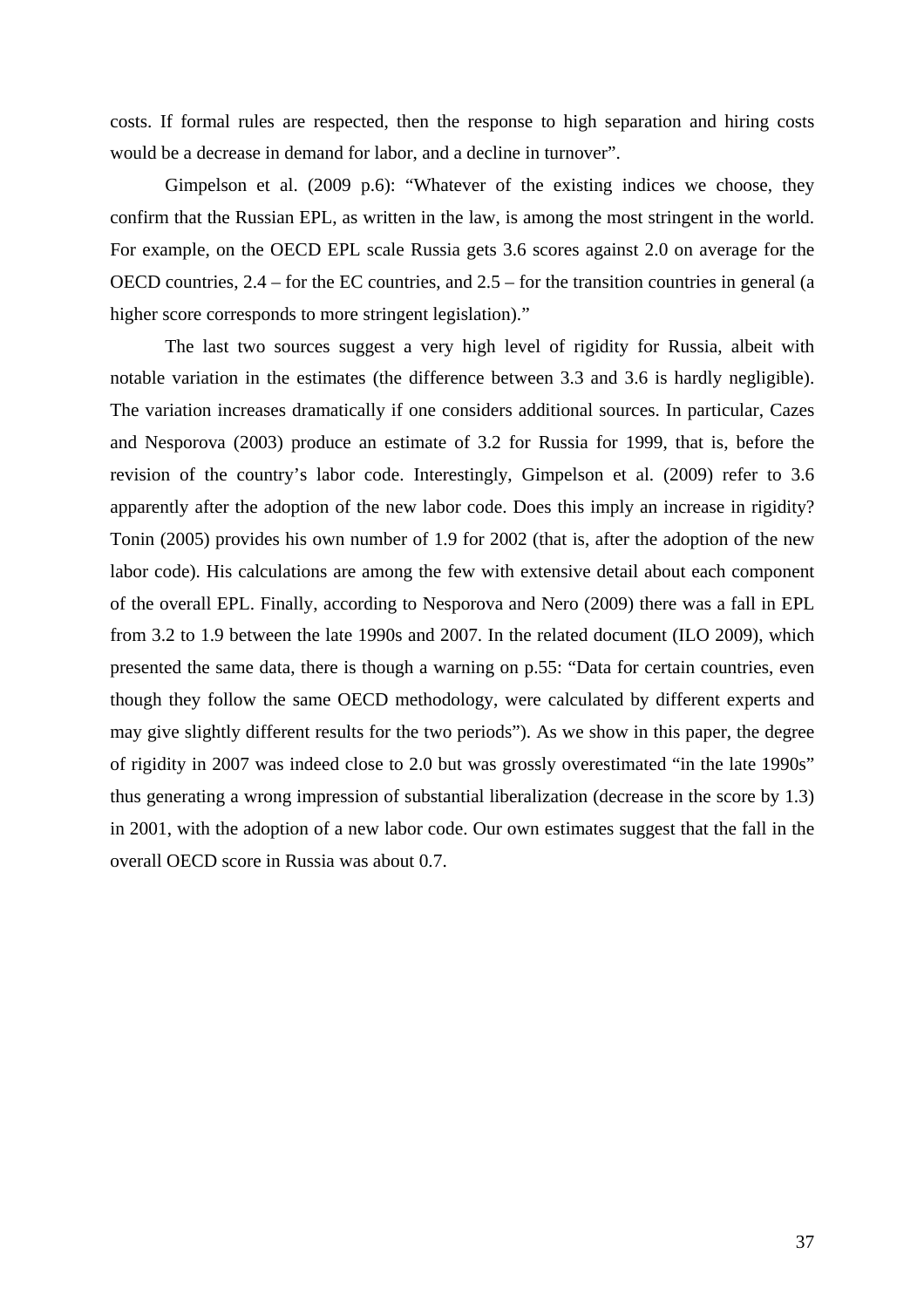### **Appendix 2: How to interpret the lack of regulations of TWAs?**

Here we provide some references to different approaches concerning coding of TWA regulations. As already noted, there are virtually no regulations of this economic institution in the countries of the region. Even the Baltic states, now members of the EU, which issues recommendations concerning TWAs, did not have any developed regulations by 2009. For example, as noted in Arrowsmith (2009), there was no legal basis for 'triangular' employment in Estonia (as well as Latvia and Lithuania), although there was a licensing system in place (also in Lithuania). In most other countries there are no regulations whatsoever, not even a licensing system.

One approach to deal with the absence of regulations was to assume that TWAs are de-facto banned. For example, in its country report on Armenia, IMF (2006) states when evaluating the country's new labor code of 2004: "In assessing individual indicators of the rigidity of EPL in Armenia, fixed-term employment arrangements received the highest coefficients of rigidity. The main reason for this is that the institution of so-called "temporary work agency" is not defined in either the old or the new legislation, although no direct restrictions are provisioned either."

This approach was also typical outside of the ex-USSR region. For example, Dolenc and Vodopivec (2007) assign the highest possible score (=most rigid regime) for TWAs in Slovenia until 1998, when changes in law introduced licensing of TWAs. Starting with that year, regulation of TWAs is assigned the lowest possible value (=most liberal). Micevska (2004) uses the same method for calculating EPL indices for transition countries in South-Eastern Europe. If TWA employment is not legally regulated, the maximum possible score (most rigid regime) for TWAs is assumed.

Other scholars, however, interpret the absence of any regulations in the sense of laissez-faire by noting that the lack of legal norms does not prevent the growth of TWA firms (whose operations are governed by general commercial and labor law and which may be called differently) in such countries (e.g., Riboud, Sanchez-Paramo, and Silva-Jauregui 2002; OECD www.oecd.org/employment/protection). Indeed, there is considerable evidence that TWAs as economic phenomenon exist even in the absence of any sound legal basis. A curious example: In November 2007 a round table of trade union representatives from several ex-USSR states (Azerbaijan, Belarus, Kazakhstan, Russia, and Ukraine) adopted a resolution in which the unions called governments to introduce regulations of agency work.<sup>22</sup>

<sup>&</sup>lt;sup>22</sup> The document is available on the web-site of the Federation of Independent Trade Unions of Russia, http://fnpr.org.ru/4/29/3062.html, as of November 1, 2010.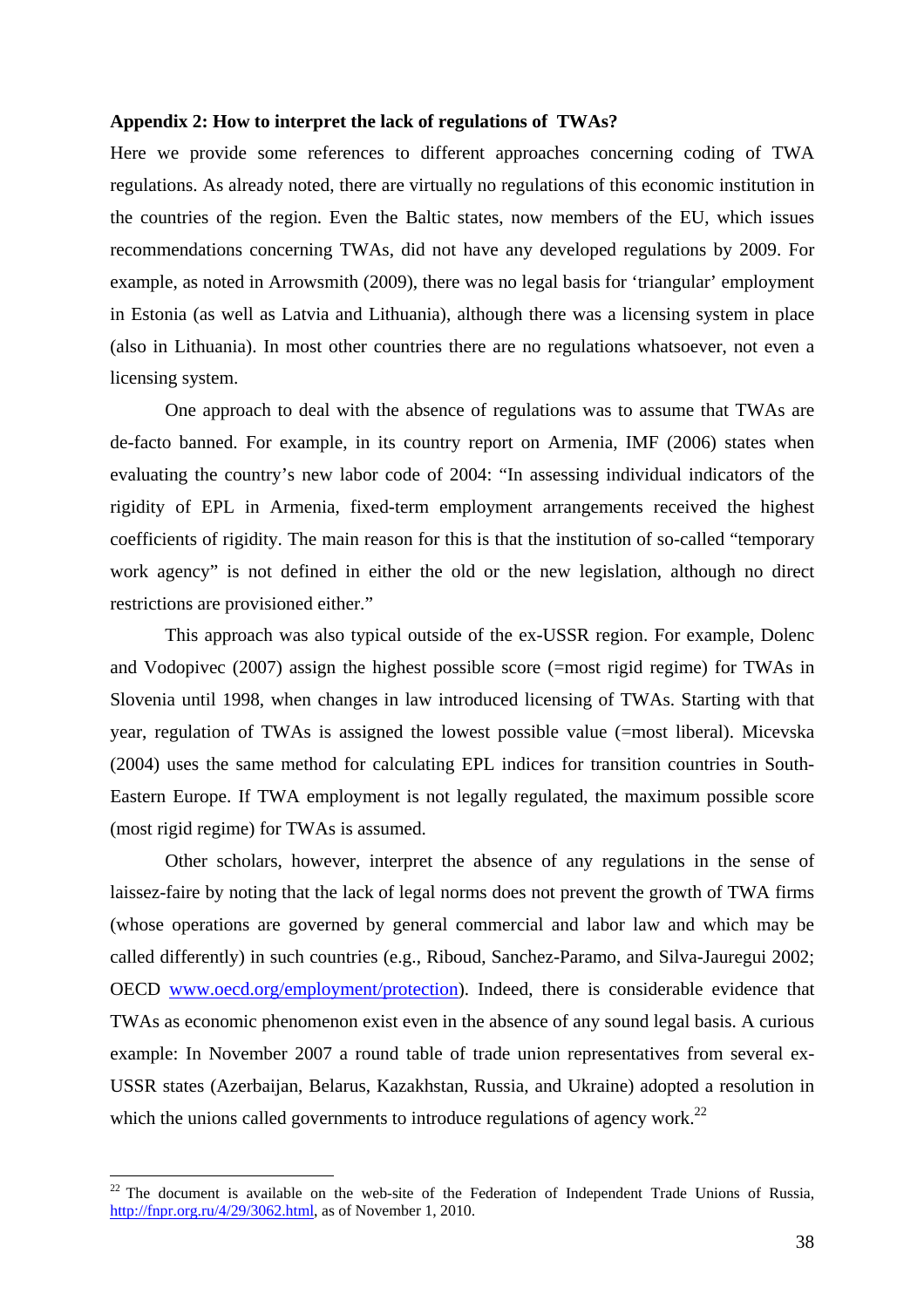# **Appendix 3. Legal documents affecting EPL in the successor states of the USSR**

# **USSR (before 1992)**

- USSR law of 15.07.1970 "Foundations of legislation of the USSR and union republics on labor".
- USSR law N 1905-1 of 15.01.1991 "Foundations of legislation of the USSR and union republics on employment of the population".
- USSR law N 2016-1 of 11.03.1991 "On individual labor disputes".

# **Armenia**

- Labor Code of the Armenian SSR of 16.06.1972.
- Law of the Republic of Armenia "On employment of the population" of 27.12.1991.
- Law of the Republic of Armenia "On employment of the population" of 03.12.1996.
- Resolution of Government of Armenia of 08.05.1997 N 130 concerning criteria of mass dismissals.
- Labor Code of the Republic of Armenia of 09.11.2004.
- Law of the Republic of Armenia of 24.10.2005 "On employment of the population and its protection against unemployment".

# **Azerbaijan**

- Labor Code of the Azerbaijan SSR of 10.12.1971.
- Law of the Republic of Azerbaijan of 27.06.1991 "On employment of the population".
- Law of the Republic of Azerbaijan N 25-1G of 13.02.1996 "On resolution of individual labor disputes"
- Law of the Republic of Azerbaijan of 21.05.1996 "On individual labor contracts".
- Labor Code of the Republic of Azerbaijan of 01.02.1999.
- Law of the Republic of Azerbaijan of 02.07.2001 "On employment".
- Law of the Republic of Azerbaijan N 771-IIIGD of 24.02.2009 amending the Labor Code.

# **Belarus**

- Labor Code of the Byelorussian SSR of 23.06.1972.
- Law of the Republic of Belarus of 30.05.1991 "On employment of the population".
- Law N1962-XII of 24.11.1992 amending the law "On employment of the population".
- Law of the Republic of Belarus of 15.12.1992 amending the Labor Code.
- Labor Code of the Republic of Belarus of 26.07.1999.
- Decree of President of the Republic of Belarus of 26.07.1999 N 29 "On additional measures on improvement of labor relations and strengthening of labor and implementation practices"
- Law of the Republic of Belarus N 125-Z of 16.06.2006 "On employment of the population".

# **Estonia**

- Labor Code of the Estonian SSR of 05.06.1972.
- Employment Contracts Act of 15.04.1992.
- Law of 18.12.2002 amending Employment Contracts Act.
- Law of 22.04.2004 amending Employment Contracts Act.
- Law on employment contracts of 17.12.2008.

# **Georgia**

Labor Code of the Georgian SSR of 28.06.1973.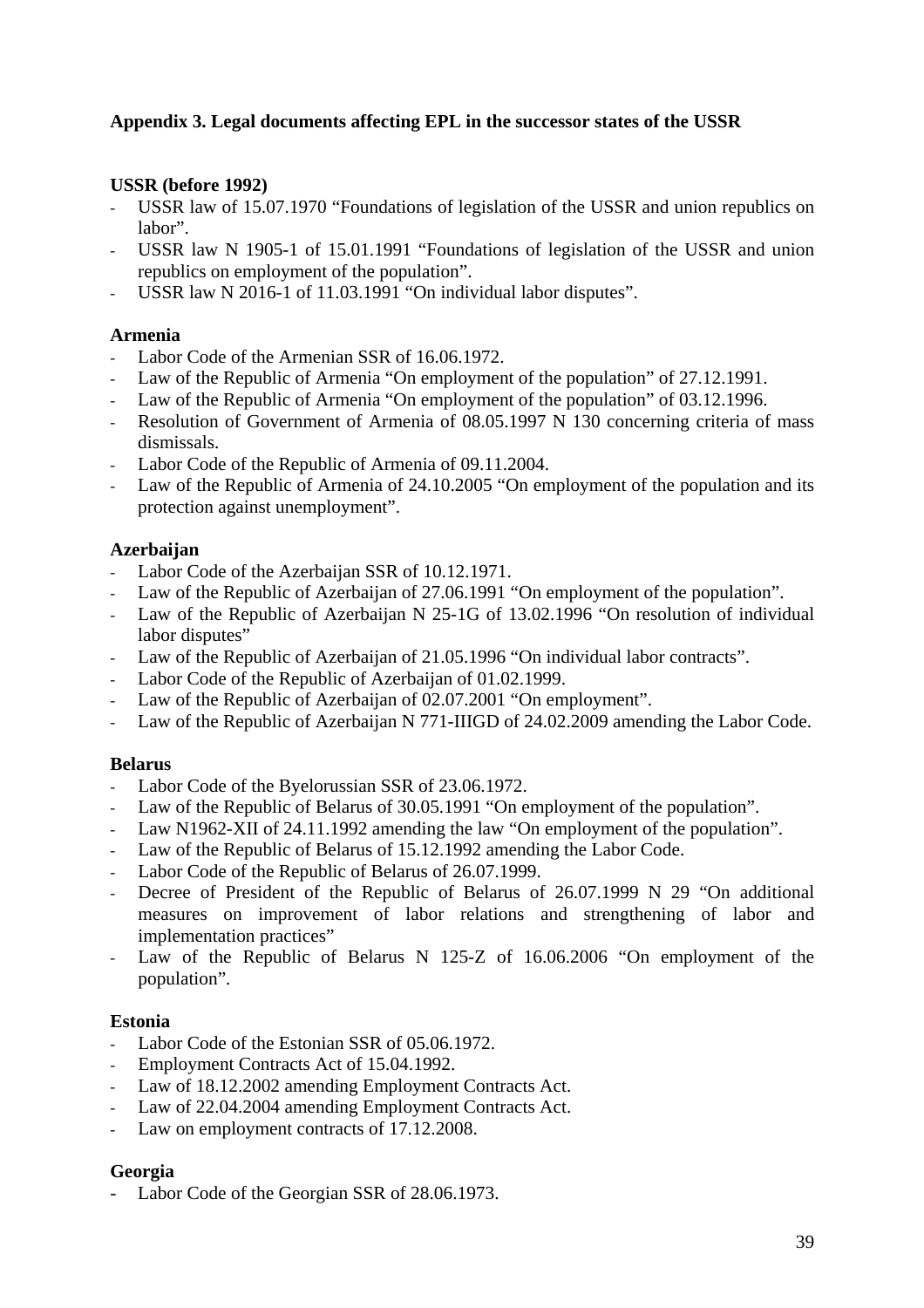- Law of the Republic of Georgia of 25.07.1991 "On Employment".
- Law of 12.11.1997 regarding modifications and amendments to the Labor Code of Georgia.
- Law of 28.09.2001 "On employment" ("Employment Act").
- Labor Code of 25.05.2006.

# **Kazakhstan**

- Labor code of the Kazakh SSR of 21.07.1972.
- Law of the Kazakh SSR of 15.12.1990 "On employment of the population".
- Law of the Republic of Kazakhstan N 341-1 of 30.12.1998 "On employment of the population".
- Law of the Republic of Kazakhstan N 493-1 of 10.12.1999 "On labor in the Republic of Kazakhstan".
- Law of the Republic of Kazakhstan N 149-2 of 23.01.2001 "On employment of the population".
- Law N 20 of 23.12.2004 to amend and supplement the Labor Law.
- Labor Code of the Republic of Kazakhstan (law N 251 of 15.05.2007)

# **Kyrgyzstan**

- Labor code of the Kyrgyz SSR of 23.05.1972.
- Law N 440-XII of 20.04.1991 "On employment of the population".
- Labor Code of the Kyrgyz Republic (law N70 of 04.10.1997).
- Law N 113 of 27.06.1998 "On promotion of employment of the population".
- Labor code of the Kyrgyz Republic (law N106 of 04.08.2004).
- Law N 63 of 24 February 2009 to amend and supplement the Labor Code.
- Law N 103 of 30 March 2009 to amend and supplement the Labor Code.

# **Latvia**

- Labor code of the Latvian SSR of 14.04.1972.
- Law of the Republic of Latvia of 23.12.1991 "On employment".
- Law of 17.03.1992 amending the Labor Code.
- Law of 16.12.1993 amending the law "On employment".
- Law of 29.03.1996 amending the Labor code.
- Law on Labor of 01.06.2001.
- Law on support for the unemployed and employment-seekers of 09.05.2002.
- Law of 11.10.2006 amending the Law on Labor.

# **Lithuania**

- Labor Code of the Lithuanian SSR of 01.06.1972.
- Law N I-864 of 13.12.1990 "On employment of the population".
- Law N I-2048 of 11.28.1991 "On the employment contract".
- Law of 14.07.1993 amending the law "On the employment contract".
- Law of 22.03.2001 amending the law "On the employment contract".
- Labor Code (Law N IX-926) of 04.06.2002.
- Law of 13.05.2008 amending the Labor Code.

# **Moldova**

- Labor Code of the Moldavian SSR of 23.05.1973.
- Law Nr. 878 of 21.01.1992 "On employment of the working-age population".
- Law N 1315 of 02.03.1993 amending the Labor Code.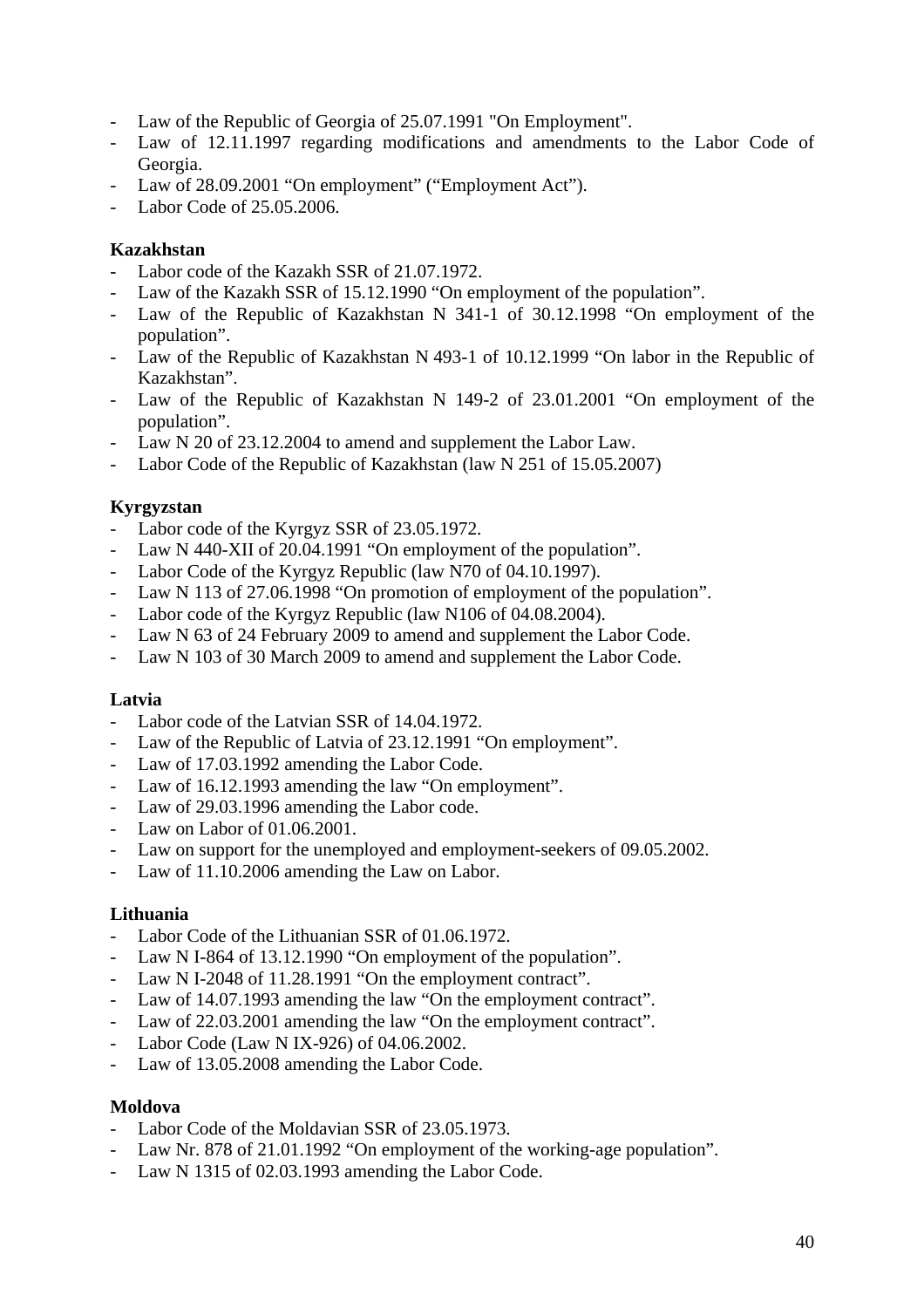- Resolution of Government of the Republic of Moldova Nr. 433 of 10.05.2000 on the collective labor agreement at the national level (sets criteria of collective dismissals).
- Law Nr. 102 of 13.03.2003 "On employment of the population and social protection of job-seekers".
- Labor Code of the Republic of Moldova (Law N 154-XV) of 28.03.2003.

# **Russia**

- Labor Code of the Russian SFSR 09.12.1971.
- Law N 1032-1 of 19.04.1991 "On employment of the population in the RSFSR".
- Law N 3543-1 of 25.09.1992 amending the Labor Code.
- Resolution of Government of the Russian Federation N99 of 05.02.1993 "On organization of work on employment promotion in the conditions of mass dismissals".
- Labor Code of the Russian Federation of 30.12.2001 (Law N 197-FZ).
- Law N 8-FZ of 10.01.2003 amending the law "On employment of the population".
- Resolution of the plenary session of the Supreme Court of the Russian Federation N 2 of 17.03.2004 concerning interpretation of the Labor Code by courts.
- Law N 122-FZ of 22.08.2004 amending several legal acts of the Russian Federation, including the law "On employment".
- Law N 90-FZ of 30.06.2006 amending the Labor Code.
- Changes to the Resolution the Supreme Court of the Russian Federation N 2 of 17.03.2004, passed on 28.12.2006.

# **Tajikistan**

- Labor code of the Tajik SSR of 16.06.1972.
- Law on employment of 15.05.1991.
- Labor code of 15.05.1997.
- Law on employment of 16.07.2003.

# **Turkmenistan**

- Labor Code of the Turkmen SSR of 28.06.1972.
- Law of 12.11.1991 "On employment of the population".
- Law of 01.10.1993 amending the Labor Code.
- Labor Code of Turkmenistan of 18.04.2009.

# **Ukraine**

- Labor Code of the Ukrainian SSR of 10.12.1971.
- Law of 01.03.1991 "On employment of the population".
- Law N 2134-XII of 18.02.1992 amending the Labor Code.
- Law of 17.11.1992 amending the Law "On employment of the population".
- Law of 19.01.1995 N 6/95-VR amending the Labor Code.
- Law of 05.04.2001 N 2343-III amending the Labor Code.

# **Uzbekistan**

- Labor code of the Uzbek SSR of 17.12.1971.
- Law of the Republic of Uzbekistan of 13.01.1992 "On employment of the population".
- Labor Code of the Republic of Uzbekistan of 21.12.1995.
- Law N 616-I of 01.05.1998 "On employment of the population".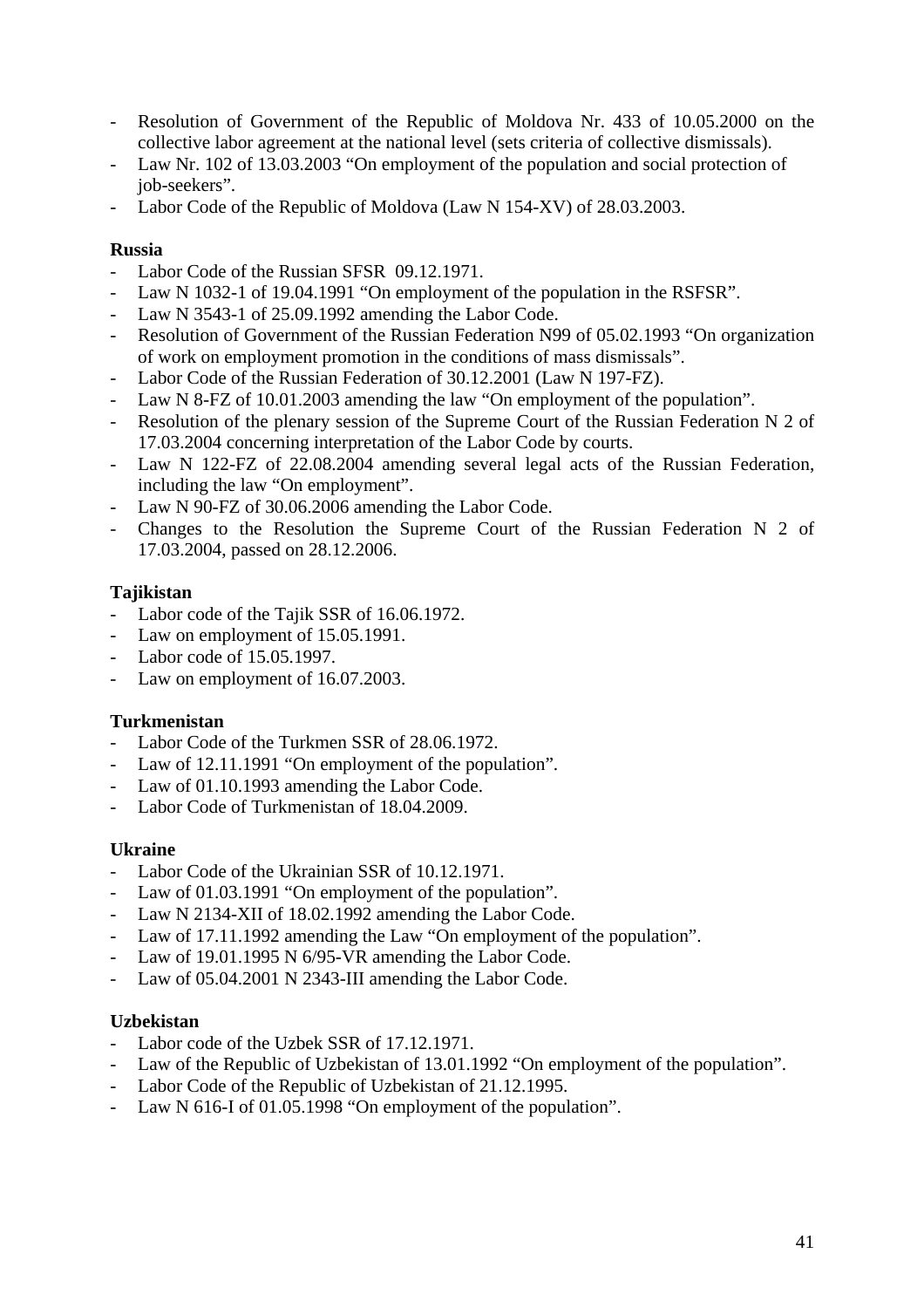# **Appendix 4. EPL and its components in the successor states of the USSR, 1990-2009.**

|                 | <b>Item Description</b>                      |      |                | 1990 1991 1992 1993 1994 1995 1996 1997 1998 1999 2000 2001 2002 2003 2004 2005 2006 2007 2008 2009                                                |                |          |               |    |          |          |                 |                |          |                  |                                                                                                                                                                                                                                                                                                                                                                                  |                |     |     |          |     |      |
|-----------------|----------------------------------------------|------|----------------|----------------------------------------------------------------------------------------------------------------------------------------------------|----------------|----------|---------------|----|----------|----------|-----------------|----------------|----------|------------------|----------------------------------------------------------------------------------------------------------------------------------------------------------------------------------------------------------------------------------------------------------------------------------------------------------------------------------------------------------------------------------|----------------|-----|-----|----------|-----|------|
|                 | Notification procedures                      | 6    | 6              | 61                                                                                                                                                 | 6              | 61       | 6             | 61 | 6        | 6        | $\vert 6 \vert$ | 6              | 6        | 6 <sup>1</sup>   | 6                                                                                                                                                                                                                                                                                                                                                                                |                |     |     |          |     |      |
| $\overline{c}$  | Delay before notice can start                |      | $\overline{0}$ | 0                                                                                                                                                  | $\overline{0}$ | $\Omega$ | $\Omega$      |    | $\Omega$ | $\Omega$ | $\overline{0}$  | $\overline{0}$ | $\Omega$ | $\boldsymbol{0}$ | $\Omega$                                                                                                                                                                                                                                                                                                                                                                         | $\overline{0}$ |     |     | $\Omega$ |     |      |
| 3a              | Length of the notice period, 9 months tenure |      | 6              |                                                                                                                                                    | 6              |          | 6             |    | 6        | 6        |                 | 6              |          | 6                |                                                                                                                                                                                                                                                                                                                                                                                  | 6              |     |     |          |     |      |
| 3 <sub>b</sub>  | Length of the notice period, 4 years tenure  |      |                |                                                                                                                                                    |                |          |               |    |          |          |                 |                |          |                  |                                                                                                                                                                                                                                                                                                                                                                                  |                |     |     |          |     |      |
| 3c              | Length of the notice period, 20 years tenure |      |                |                                                                                                                                                    |                |          |               |    |          |          |                 |                |          |                  |                                                                                                                                                                                                                                                                                                                                                                                  |                |     |     |          |     |      |
| 4a              | Severance pay at 9 months tenure             |      |                |                                                                                                                                                    |                |          |               |    |          |          |                 |                |          |                  |                                                                                                                                                                                                                                                                                                                                                                                  |                |     |     |          |     |      |
| 4b              | Severance pay at 4 years tenure              |      |                |                                                                                                                                                    |                |          |               |    |          |          |                 |                |          |                  |                                                                                                                                                                                                                                                                                                                                                                                  |                |     |     |          |     |      |
| 4c              | Severance pay at 20 years tenure             |      |                |                                                                                                                                                    |                |          |               |    |          |          |                 |                |          |                  |                                                                                                                                                                                                                                                                                                                                                                                  |                |     |     |          |     |      |
| 5               | Definition of unfair dismissal               |      |                |                                                                                                                                                    |                |          |               |    |          |          |                 |                |          |                  |                                                                                                                                                                                                                                                                                                                                                                                  |                |     |     |          |     |      |
| 6               | Length of trial period                       |      |                |                                                                                                                                                    |                |          |               |    |          |          |                 |                |          |                  |                                                                                                                                                                                                                                                                                                                                                                                  |                |     |     |          |     |      |
| 17              | Compensation after unfair dismissal          |      |                |                                                                                                                                                    | $\overline{0}$ |          |               |    |          | ∩        |                 | $\overline{0}$ |          | $\overline{0}$   |                                                                                                                                                                                                                                                                                                                                                                                  |                |     |     |          |     |      |
| 8               | Possibility of reinstatement                 |      |                |                                                                                                                                                    | 6              |          | 6             |    |          |          |                 | 6              |          | 6                |                                                                                                                                                                                                                                                                                                                                                                                  |                |     |     |          |     |      |
| 9               | Valid cases for FTC                          |      |                |                                                                                                                                                    | $\Omega$       | $\Omega$ |               |    |          |          |                 | $\Omega$       |          | $\Omega$         |                                                                                                                                                                                                                                                                                                                                                                                  |                |     |     |          |     |      |
| 10              | Maximum number of successive FTC             |      |                |                                                                                                                                                    | $\Omega$       | 0        |               |    |          |          |                 |                |          | $\Omega$         |                                                                                                                                                                                                                                                                                                                                                                                  |                |     |     |          |     |      |
| 11              | Maximum cum. duration of successive FTC      |      |                |                                                                                                                                                    |                |          |               |    |          |          |                 |                |          |                  |                                                                                                                                                                                                                                                                                                                                                                                  |                |     |     |          |     |      |
| 12              | Types of work for which TWA is legal         |      |                |                                                                                                                                                    | $\theta$       |          |               |    |          |          |                 |                |          | $\overline{0}$   |                                                                                                                                                                                                                                                                                                                                                                                  |                |     |     |          |     |      |
| 13              | Restrictions on number of renewals           |      |                |                                                                                                                                                    | $\overline{c}$ |          | $\mathcal{L}$ |    |          |          |                 | $\overline{c}$ |          | $\overline{2}$   |                                                                                                                                                                                                                                                                                                                                                                                  |                |     |     |          |     |      |
| 14              | Maximum cum. duration of TWA contracts       |      |                | Ωİ                                                                                                                                                 | $\overline{0}$ | $\Omega$ | $\theta$      |    |          | $\Omega$ |                 | $\overline{0}$ |          | $\overline{0}$   |                                                                                                                                                                                                                                                                                                                                                                                  |                |     |     |          |     |      |
| 15              | Definition of collective dismissals          |      |                |                                                                                                                                                    | $\theta$       |          |               |    |          | 6        |                 |                |          | 6                | 6                                                                                                                                                                                                                                                                                                                                                                                | 4.5            | 4.5 | 4.5 | 4.5      | 4.5 | 4.5  |
| 16              | Additional notification requirements         |      |                |                                                                                                                                                    |                |          |               |    |          |          |                 |                |          |                  |                                                                                                                                                                                                                                                                                                                                                                                  |                |     |     |          |     |      |
| 17              | Additional delays before notice can start    |      |                |                                                                                                                                                    | $\mathbf{3}$   |          |               |    |          |          |                 |                |          |                  |                                                                                                                                                                                                                                                                                                                                                                                  |                |     |     |          |     |      |
| 18              | Other special costs                          |      |                |                                                                                                                                                    |                |          |               |    |          |          |                 |                |          |                  |                                                                                                                                                                                                                                                                                                                                                                                  |                |     |     |          |     |      |
| RC1             | Procedural inconveniences                    |      |                |                                                                                                                                                    |                |          |               |    |          |          |                 |                |          |                  |                                                                                                                                                                                                                                                                                                                                                                                  |                |     |     |          |     |      |
| RC2             | Notice and severance pay                     |      |                |                                                                                                                                                    |                |          |               |    |          |          |                 |                |          |                  |                                                                                                                                                                                                                                                                                                                                                                                  |                |     |     |          |     | 2.52 |
| RC3             | Difficulty of dismissal                      |      | $3.50\,3.50$   |                                                                                                                                                    |                |          |               |    |          |          |                 |                |          |                  |                                                                                                                                                                                                                                                                                                                                                                                  |                |     |     |          |     | 3.25 |
| TC1             | <b>FTC</b>                                   | 0.25 | 0.25           |                                                                                                                                                    |                |          |               |    |          |          |                 |                |          |                  | $0.25\begin{bmatrix} 0.25 \end{bmatrix}$ $0.25\begin{bmatrix} 0.25 \end{bmatrix}$ $0.25\begin{bmatrix} 0.25 \end{bmatrix}$ $0.25\begin{bmatrix} 0.25 \end{bmatrix}$ $0.25\begin{bmatrix} 0.25 \end{bmatrix}$ $0.25\begin{bmatrix} 2.25 \end{bmatrix}$ $2.25\begin{bmatrix} 2.25 \end{bmatrix}$ $2.25\begin{bmatrix} 2.25 \end{bmatrix}$ $2.25\begin{bmatrix} 2.25 \end{bmatrix}$ |                |     |     |          |     | 2.25 |
| TC <sub>2</sub> | <b>TWA</b>                                   |      |                |                                                                                                                                                    |                |          |               |    |          |          |                 |                |          |                  |                                                                                                                                                                                                                                                                                                                                                                                  |                |     |     |          |     | 0.50 |
| CD              | Collective dismissals                        |      |                |                                                                                                                                                    |                |          |               |    |          |          |                 |                |          |                  |                                                                                                                                                                                                                                                                                                                                                                                  |                |     |     |          |     | 3.38 |
| $\overline{RC}$ | Regular contracts (weight = $5/12$ )         |      |                |                                                                                                                                                    |                |          |               |    |          |          |                 |                |          |                  |                                                                                                                                                                                                                                                                                                                                                                                  |                |     |     |          |     | 2.26 |
| T <sub>C</sub>  | Temporary contracts (weight = $5/12$ )       |      |                | $0.38$ $0.38$ $0.38$ $0.38$ $0.38$ $0.38$ $0.38$ $0.38$ $0.38$ $0.38$ $0.38$ $0.38$ $0.38$ $0.38$ $0.38$ $0.38$ $1.38$ $1.38$ $1.38$ $1.38$ $1.38$ |                |          |               |    |          |          |                 |                |          |                  |                                                                                                                                                                                                                                                                                                                                                                                  |                |     |     |          |     | 1.38 |
| CD              | Collective dismissals (weight = $2/12$ )     | 0.00 |                |                                                                                                                                                    |                |          |               |    |          |          |                 |                |          |                  |                                                                                                                                                                                                                                                                                                                                                                                  |                |     |     |          |     |      |
| <b>EPL</b>      |                                              |      |                | 1.57 1.82 1.82 1.82 1.82 1.82 1.94 2.19 2.19 2.19 2.19 2.19 2.19 2.19 2.08 2.08 2.08 2.08                                                          |                |          |               |    |          |          |                 |                |          |                  |                                                                                                                                                                                                                                                                                                                                                                                  |                |     |     |          |     | 2.08 |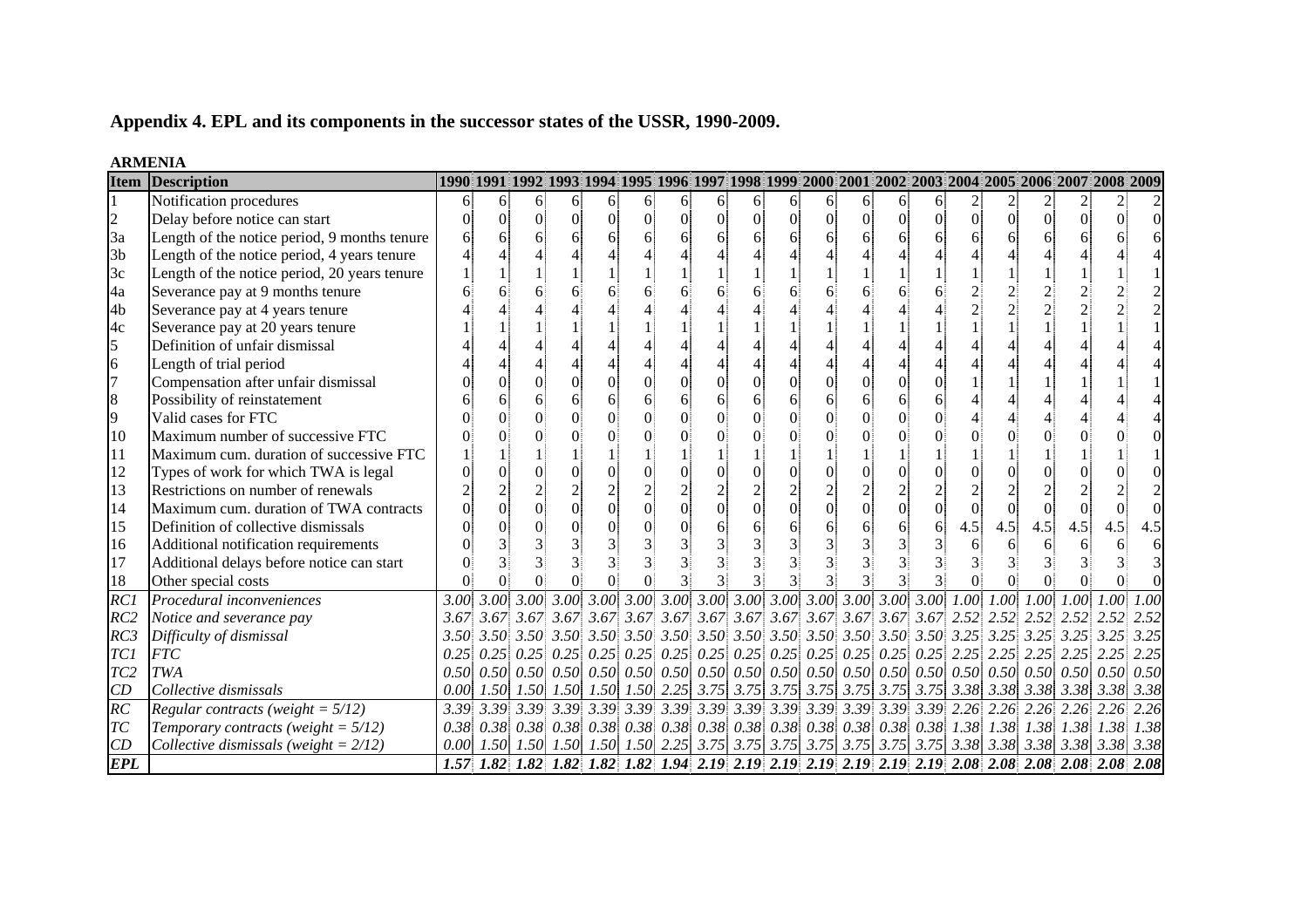#### **AZERBAIJAN**

| <b>Item</b>     | <b>Description</b>                           |                   |                  | 1990 1991 1992 1993 1994 1995 1996 1997 1998 1999 2000 2001 2002 2003 2004 2005 2006 2007 2008 2009                                                                                                                                                                                                                                                                                     |                |   |                                    |          |                |                                    |    |          |                |     |                             |                |     |     |     |                               |      |
|-----------------|----------------------------------------------|-------------------|------------------|-----------------------------------------------------------------------------------------------------------------------------------------------------------------------------------------------------------------------------------------------------------------------------------------------------------------------------------------------------------------------------------------|----------------|---|------------------------------------|----------|----------------|------------------------------------|----|----------|----------------|-----|-----------------------------|----------------|-----|-----|-----|-------------------------------|------|
|                 | Notification procedures                      | 6                 | 61               | 6.                                                                                                                                                                                                                                                                                                                                                                                      | 6              | 6 | 6                                  | 6        | 6              |                                    |    |          |                |     |                             |                |     |     |     |                               |      |
| $\overline{c}$  | Delay before notice can start                |                   |                  | O.                                                                                                                                                                                                                                                                                                                                                                                      | $\Omega$       | 0 | $\Omega$                           | $\Omega$ | $\Omega$       | $\Omega$                           |    | $\Omega$ |                |     |                             |                |     |     |     |                               |      |
| 3a              | Length of the notice period, 9 months tenure |                   |                  |                                                                                                                                                                                                                                                                                                                                                                                         |                |   | 6                                  |          |                |                                    |    | 6        |                |     |                             | 6              |     |     |     |                               |      |
| 3 <sub>b</sub>  | Length of the notice period, 4 years tenure  |                   |                  |                                                                                                                                                                                                                                                                                                                                                                                         |                |   |                                    |          |                |                                    |    |          |                |     |                             |                |     |     |     |                               |      |
| 3c              | Length of the notice period, 20 years tenure |                   |                  |                                                                                                                                                                                                                                                                                                                                                                                         |                |   |                                    |          |                |                                    |    |          |                |     |                             |                |     |     |     |                               |      |
| 4a              | Severance pay at 9 months tenure             |                   |                  |                                                                                                                                                                                                                                                                                                                                                                                         |                |   |                                    |          |                |                                    |    |          |                |     |                             |                |     |     |     |                               |      |
| 4 <sub>b</sub>  | Severance pay at 4 years tenure              |                   |                  |                                                                                                                                                                                                                                                                                                                                                                                         |                |   |                                    |          |                |                                    |    |          |                |     |                             |                |     |     |     |                               |      |
| 4c              | Severance pay at 20 years tenure             |                   |                  |                                                                                                                                                                                                                                                                                                                                                                                         |                |   |                                    |          |                |                                    |    |          |                |     |                             |                |     |     |     |                               |      |
| 5               | Definition of unfair dismissal               |                   |                  |                                                                                                                                                                                                                                                                                                                                                                                         |                |   |                                    |          |                |                                    |    |          |                |     |                             |                |     |     |     |                               |      |
| 6               | Length of trial period                       |                   |                  |                                                                                                                                                                                                                                                                                                                                                                                         |                |   |                                    |          |                |                                    |    |          |                |     |                             |                |     |     |     |                               |      |
| $\overline{7}$  | Compensation after unfair dismissal          |                   |                  |                                                                                                                                                                                                                                                                                                                                                                                         |                |   |                                    |          |                |                                    |    |          |                |     |                             |                |     |     |     |                               |      |
| 8               | Possibility of reinstatement                 |                   |                  |                                                                                                                                                                                                                                                                                                                                                                                         |                |   |                                    |          |                |                                    |    | 6        |                |     |                             | 6              |     |     |     |                               |      |
| 9               | Valid cases for FTC                          |                   |                  |                                                                                                                                                                                                                                                                                                                                                                                         |                |   | $\Omega$                           |          |                |                                    |    | 6        |                |     |                             | 6              |     |     |     |                               |      |
| 10              | Maximum number of successive FTC             |                   |                  |                                                                                                                                                                                                                                                                                                                                                                                         |                |   |                                    |          |                |                                    |    |          |                |     |                             | $\Omega$       |     |     |     |                               |      |
| 11              | Maximum cum. duration of successive FTC      |                   |                  |                                                                                                                                                                                                                                                                                                                                                                                         |                |   |                                    |          |                |                                    |    |          |                |     |                             |                |     |     |     |                               |      |
| 12              | Types of work for which TWA is legal         |                   |                  |                                                                                                                                                                                                                                                                                                                                                                                         |                |   |                                    |          |                |                                    |    |          |                |     |                             | $\Omega$       |     |     |     |                               |      |
| 13              | Restrictions on number of renewals           |                   |                  |                                                                                                                                                                                                                                                                                                                                                                                         |                |   |                                    |          |                |                                    |    |          |                |     |                             |                |     |     |     |                               |      |
| 14              | Maximum cum. duration of TWA contracts       |                   |                  |                                                                                                                                                                                                                                                                                                                                                                                         | $\overline{0}$ |   | $\overline{0}$                     |          | $\overline{0}$ |                                    |    | $\theta$ | $\overline{0}$ |     | $\overline{0}$              | $\overline{0}$ |     |     |     |                               |      |
| 15              | Definition of collective dismissals          |                   |                  |                                                                                                                                                                                                                                                                                                                                                                                         |                |   |                                    | $\Omega$ |                | $\Omega$                           | .5 | 1.5      | 1.5            | 1.5 | 1.5                         | 1.5            | 1.5 | 1.5 | 1.5 |                               |      |
| 16              | Additional notification requirements         |                   |                  |                                                                                                                                                                                                                                                                                                                                                                                         |                |   | 6                                  |          | 6              |                                    |    | 6        |                |     |                             | $\Omega$       |     |     |     |                               |      |
| 17              | Additional delays before notice can start    |                   |                  |                                                                                                                                                                                                                                                                                                                                                                                         |                |   |                                    |          |                |                                    |    |          |                |     |                             | $\Omega$       |     |     |     |                               |      |
| 18              | Other special costs                          |                   |                  |                                                                                                                                                                                                                                                                                                                                                                                         |                |   |                                    |          |                |                                    |    |          |                |     |                             |                |     |     |     |                               |      |
| $\overline{RC}$ | Procedural inconveniences                    | 3.00 <sub>1</sub> |                  |                                                                                                                                                                                                                                                                                                                                                                                         |                |   |                                    |          |                |                                    |    |          |                |     |                             |                |     |     |     |                               |      |
| RC2             | Notice and severance pay                     |                   |                  |                                                                                                                                                                                                                                                                                                                                                                                         |                |   |                                    |          |                |                                    |    |          |                |     |                             |                |     |     |     |                               |      |
| RC3             | Difficulty of dismissal                      |                   |                  |                                                                                                                                                                                                                                                                                                                                                                                         |                |   |                                    |          |                |                                    |    |          |                |     |                             |                |     |     |     |                               |      |
| TC1             | <b>FTC</b>                                   |                   |                  |                                                                                                                                                                                                                                                                                                                                                                                         |                |   |                                    |          |                |                                    |    |          |                |     |                             |                |     |     |     |                               | 3.25 |
| TC <sub>2</sub> | <b>TWA</b>                                   |                   |                  |                                                                                                                                                                                                                                                                                                                                                                                         |                |   |                                    |          |                |                                    |    |          |                |     |                             |                |     |     |     |                               | 0.50 |
| CD              | Collective dismissals                        |                   |                  | $0.00\begin{bmatrix} 3.00 \end{bmatrix}$ 3.00 $\begin{bmatrix} 3.00 \end{bmatrix}$ 3.00 $\begin{bmatrix} 3.00 \end{bmatrix}$ 3.00 $\begin{bmatrix} 3.00 \end{bmatrix}$ 3.00 $\begin{bmatrix} 2.63 \end{bmatrix}$ 2.63 $\begin{bmatrix} 0.38 \end{bmatrix}$ 0.38 $\begin{bmatrix} 0.38 \end{bmatrix}$ 0.38 $\begin{bmatrix} 0.38 \end{bmatrix}$ 0.38 $\begin{bmatrix} 0.38 \end{bmatrix$ |                |   |                                    |          |                |                                    |    |          |                |     |                             |                |     |     |     |                               | 0.38 |
| $\overline{RC}$ | Regular contracts (weight = $5/12$ )         |                   | $3.39 \mid 3.47$ |                                                                                                                                                                                                                                                                                                                                                                                         |                |   | $3.47$ $3.47$ $3.47$ $3.47$ $3.56$ |          |                | $3.56$ $3.56$ $2.87$ $2.87$ $3.53$ |    |          |                |     | $3.53$ $3.53$ $3.53$ $3.53$ |                |     |     |     | $3.53$ $3.53$ $3.53$          | 3.53 |
| TC              | Temporary contracts (weight = $5/12$ )       |                   |                  |                                                                                                                                                                                                                                                                                                                                                                                         |                |   |                                    |          |                |                                    |    |          |                |     |                             |                |     |     |     | 1.88 1.88 1.88 1.88 1.88 1.88 | 1.88 |
| CD              | Collective dismissals (weight = $2/12$ )     | 0.00              |                  |                                                                                                                                                                                                                                                                                                                                                                                         |                |   |                                    |          |                |                                    |    |          |                |     |                             |                |     |     |     |                               |      |
| <b>EPL</b>      |                                              |                   |                  |                                                                                                                                                                                                                                                                                                                                                                                         |                |   |                                    |          |                |                                    |    |          |                |     |                             |                |     |     |     |                               |      |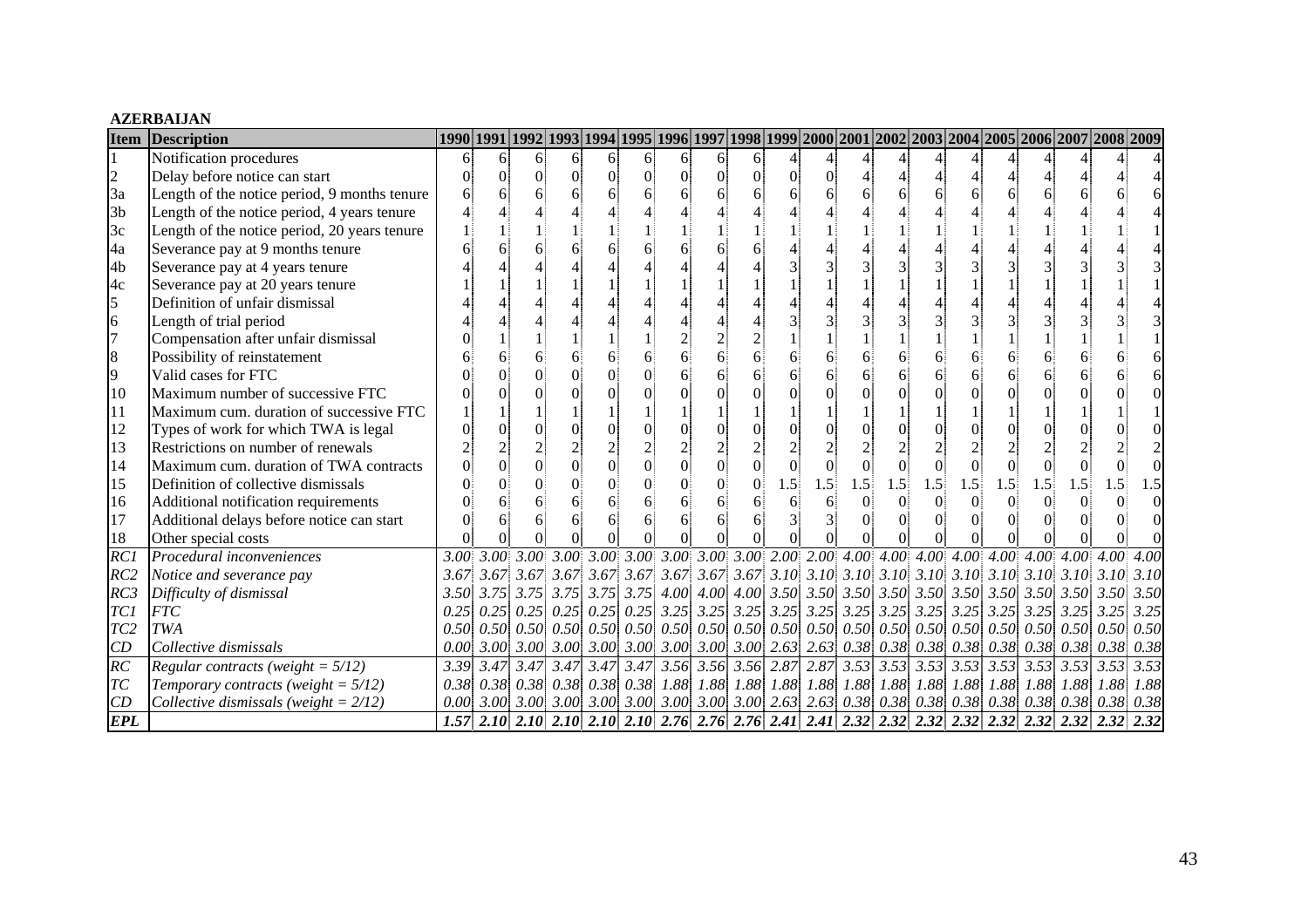#### **BELARUS**

| <b>Item</b>     | <b>Description</b>                           |      |                  | 1990 1991 1992 1993 1994 1995 1996 1997 1998 1999 2000 2001 2002 2003 2004 2005 2006 2007 2008 2009                                                |                |          |                     |          |          |          |          |                                           |                |                                  |                                                         |                |  |   |      |      |
|-----------------|----------------------------------------------|------|------------------|----------------------------------------------------------------------------------------------------------------------------------------------------|----------------|----------|---------------------|----------|----------|----------|----------|-------------------------------------------|----------------|----------------------------------|---------------------------------------------------------|----------------|--|---|------|------|
|                 | Notification procedures                      | 6    | 61               |                                                                                                                                                    |                |          |                     |          |          |          |          |                                           |                |                                  |                                                         |                |  |   |      |      |
| $\overline{c}$  | Delay before notice can start                |      | $\Omega$         | 0                                                                                                                                                  | $\Omega$       | $\Omega$ | $\Omega$            | $\Omega$ | $\Omega$ | $\theta$ | $\Omega$ | $\overline{0}$                            | $\Omega$       | $\overline{0}$                   | $\Omega$                                                | $\Omega$       |  | 0 |      |      |
| 3a              | Length of the notice period, 9 months tenure |      | 6                |                                                                                                                                                    | 6              |          | 6                   |          |          |          | 6        | 6                                         |                | 6                                | 6                                                       |                |  |   |      |      |
| 3 <sub>b</sub>  | Length of the notice period, 4 years tenure  |      |                  |                                                                                                                                                    |                |          |                     |          |          |          |          |                                           |                |                                  |                                                         |                |  |   |      |      |
| 3c              | Length of the notice period, 20 years tenure |      |                  |                                                                                                                                                    |                |          |                     |          |          |          |          |                                           |                |                                  |                                                         |                |  |   |      |      |
| 4a              | Severance pay at 9 months tenure             |      |                  |                                                                                                                                                    |                |          |                     |          |          |          |          | 6                                         |                |                                  |                                                         |                |  |   |      |      |
| 4 <sub>b</sub>  | Severance pay at 4 years tenure              |      |                  |                                                                                                                                                    |                |          |                     |          |          |          |          |                                           |                |                                  |                                                         |                |  |   |      |      |
| 4c              | Severance pay at 20 years tenure             |      |                  |                                                                                                                                                    |                |          |                     |          |          |          |          |                                           |                |                                  |                                                         |                |  |   |      |      |
| 5               | Definition of unfair dismissal               |      |                  |                                                                                                                                                    |                |          |                     |          |          |          |          |                                           |                |                                  |                                                         |                |  |   |      |      |
| 6               | Length of trial period                       |      |                  |                                                                                                                                                    | 6              |          |                     |          |          |          |          |                                           |                |                                  |                                                         |                |  |   |      |      |
| $\overline{7}$  | Compensation after unfair dismissal          |      |                  |                                                                                                                                                    |                |          |                     |          |          |          |          | $\overline{2}$                            |                | $\overline{2}$                   |                                                         |                |  |   |      |      |
| 8               | Possibility of reinstatement                 |      |                  |                                                                                                                                                    | 6              |          | 6                   | 6        |          |          | 6        | 6                                         |                | 6                                | 6                                                       | 6              |  | 6 |      |      |
| 9               | Valid cases for FTC                          |      |                  |                                                                                                                                                    | 6              |          | 6                   |          |          |          |          |                                           |                | $\overline{0}$                   | 0                                                       |                |  |   |      |      |
| 10              | Maximum number of successive FTC             |      |                  |                                                                                                                                                    |                |          | $\Omega$            |          |          |          |          | $\theta$                                  |                | $\overline{0}$                   | $\Omega$                                                |                |  |   |      |      |
| 11              | Maximum cum. duration of successive FTC      |      |                  |                                                                                                                                                    |                |          |                     |          |          |          | $\Omega$ | $\overline{0}$                            |                | $\overline{0}$                   | $\Omega$                                                | $\overline{0}$ |  |   |      |      |
| 12              | Types of work for which TWA is legal         |      |                  |                                                                                                                                                    | $\overline{0}$ |          | $\Omega$            |          |          |          |          | $\theta$                                  |                | $\overline{0}$                   | $\Omega$                                                |                |  |   |      |      |
| 13              | Restrictions on number of renewals           |      |                  |                                                                                                                                                    | $\frac{2}{0}$  |          |                     |          |          |          |          | $\begin{matrix}2\\0\end{matrix}$          |                | $\begin{matrix}2\\0\end{matrix}$ |                                                         |                |  |   |      |      |
| 14              | Maximum cum. duration of TWA contracts       |      | ∩                |                                                                                                                                                    |                | $\theta$ | $\theta$            |          |          |          | $\Omega$ |                                           | $\overline{0}$ |                                  | $\Omega$                                                | $\overline{0}$ |  | 0 |      |      |
| 15              | Definition of collective dismissals          |      |                  |                                                                                                                                                    | $\Omega$       | $\Omega$ | $\Omega$            |          |          |          |          | $\theta$                                  |                | $\Omega$                         | $\Omega$                                                |                |  |   |      |      |
| 16              | Additional notification requirements         |      |                  |                                                                                                                                                    | $\Omega$       |          | $\Omega$            |          |          |          |          | $\theta$                                  |                | $\theta$                         | $\Omega$                                                |                |  | 6 |      |      |
| 17              | Additional delays before notice can start    |      | ∩                |                                                                                                                                                    | $\Omega$       | 0        | $\Omega$            |          |          |          |          | $\Omega$                                  |                | $\theta$                         | 0                                                       |                |  |   |      |      |
| 18              | Other special costs                          |      |                  |                                                                                                                                                    |                |          | $\Omega$            |          |          |          |          |                                           |                |                                  |                                                         |                |  |   |      |      |
| RC              | Procedural inconveniences                    |      |                  |                                                                                                                                                    |                |          |                     |          |          |          |          |                                           |                |                                  |                                                         |                |  |   |      |      |
| RC2             | Notice and severance pay                     |      |                  |                                                                                                                                                    |                |          |                     |          |          |          |          |                                           |                |                                  |                                                         |                |  |   |      |      |
| RC3             | Difficulty of dismissal                      |      |                  | $3.50$ $3.50$ $4.25$ $4.25$ $4.25$ $4.25$ $4.25$ $4.25$ $4.25$ $4.25$ $4.00$ $4.00$ $4.00$ $4.00$ $4.00$ $4.00$ $4.00$ $4.00$ $4.00$ $4.00$ $4.00$ |                |          |                     |          |          |          |          |                                           |                |                                  |                                                         |                |  |   |      | 4.00 |
| TC1             | <b>FTC</b>                                   |      | 0.25 0.25        |                                                                                                                                                    |                |          |                     |          |          |          |          |                                           |                |                                  |                                                         |                |  |   |      | 0.00 |
| TC <sub>2</sub> | TWA                                          |      |                  | $0.50$ $0.50$ $0.50$ $0.50$ $0.50$ $0.50$ $0.50$ $0.50$ $0.50$ $0.50$ $0.50$ $0.50$ $0.50$ $0.50$ $0.50$ $0.50$ $0.50$ $0.50$ $0.50$               |                |          |                     |          |          |          |          |                                           |                |                                  |                                                         |                |  |   |      | 0.50 |
| CD              | Collective dismissals                        | 0.00 | 0.00             | 0.00                                                                                                                                               |                |          | 0.00 0.00 0.00 0.00 |          |          |          |          | 0.00 0.00 0.00 0.00                       | 0.00           |                                  | 0.00 0.00 0.00 0.00 3.00 3.00 3.00                      |                |  |   |      | 3.00 |
| RC              | Regular contracts (weight = $5/12$ )         | 3.39 | 3.39             | $3.31 \mid 3.31 \mid 3.31 \mid 3.31 \mid$                                                                                                          |                |          |                     | 3.31     |          |          |          | $3.31 \mid 3.31 \mid 3.22 \mid 3.22 \mid$ |                |                                  | $3.22$ $3.22$ $3.22$ $3.22$ $3.22$ $3.22$ $3.22$ $3.22$ |                |  |   | 3.22 | 3.22 |
| TC              | Temporary contracts (weight = $5/12$ )       |      | $0.38 \mid 0.38$ | 1.88 1.88                                                                                                                                          |                |          |                     |          |          |          |          |                                           |                |                                  |                                                         |                |  |   |      | 0.25 |
| CD              | Collective dismissals (weight = $2/12$ )     |      | 0.00 0.00        | $[0.00]$ $[0.00]$ $[0.00]$ $[0.00]$ $[0.00]$ $[0.00]$ $[0.00]$ $[0.00]$ $[0.00]$ $[0.00]$ $[0.00]$ $[0.00]$ $[3.00]$ $[3.00]$ $[3.00]$ $[3.00]$    |                |          |                     |          |          |          |          |                                           |                |                                  |                                                         |                |  |   |      |      |
| <b>EPL</b>      |                                              |      |                  |                                                                                                                                                    |                |          |                     |          |          |          |          |                                           |                |                                  |                                                         |                |  |   |      |      |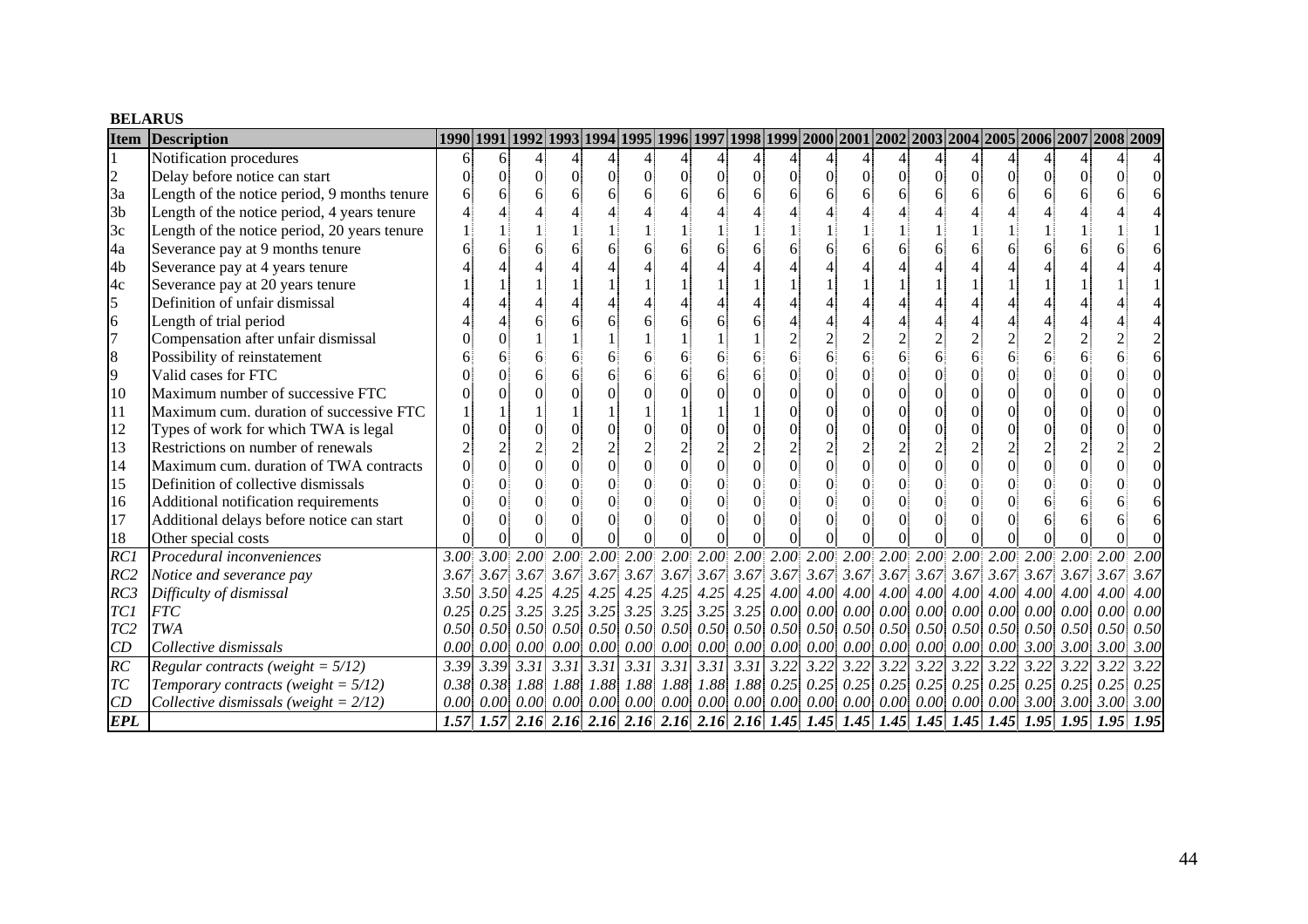#### **GEORGIA**

| <b>Item</b>     | <b>Description</b>                           | 1990 1991 1992 1993 1994 1995 1996 1997 1998 1999 2000 2001 2002 2003 2004 2005 2006 2007 2008 2009 |    |    |                |          |                |          |          |          |          |                |                 |                |                                                                                                          |                |          |                                                                                                                                                    |                        |      |
|-----------------|----------------------------------------------|-----------------------------------------------------------------------------------------------------|----|----|----------------|----------|----------------|----------|----------|----------|----------|----------------|-----------------|----------------|----------------------------------------------------------------------------------------------------------|----------------|----------|----------------------------------------------------------------------------------------------------------------------------------------------------|------------------------|------|
|                 | Notification procedures                      | 6                                                                                                   | 61 | 6. | 6              | 6.       | 6              | 61       | 6        | 61       | 6.       | 6              | 61              | 6              | 6                                                                                                        | 6.             | 61       | $\Omega$                                                                                                                                           |                        |      |
| $\overline{c}$  | Delay before notice can start                |                                                                                                     | 0  | 0l | $\overline{0}$ | $\Omega$ | $\Omega$       | $\Omega$ | $\Omega$ | $\Omega$ | $\Omega$ | $\Omega$       | $\vert 0 \vert$ | $\overline{0}$ | $\Omega$                                                                                                 | $\Omega$       | $\Omega$ |                                                                                                                                                    | 0                      |      |
| 3a              | Length of the notice period, 9 months tenure |                                                                                                     |    |    | 6              |          | 6              |          |          |          |          | 6              |                 |                |                                                                                                          | 6              |          |                                                                                                                                                    |                        |      |
| 3 <sub>b</sub>  | Length of the notice period, 4 years tenure  |                                                                                                     |    |    |                |          |                |          |          |          |          |                |                 |                |                                                                                                          |                |          |                                                                                                                                                    |                        |      |
| 3c              | Length of the notice period, 20 years tenure |                                                                                                     |    |    |                |          |                |          |          |          |          |                |                 |                |                                                                                                          |                |          |                                                                                                                                                    |                        |      |
| 4a              | Severance pay at 9 months tenure             |                                                                                                     |    |    |                |          |                |          |          |          |          |                |                 |                |                                                                                                          |                |          |                                                                                                                                                    |                        |      |
| 4 <sub>b</sub>  | Severance pay at 4 years tenure              |                                                                                                     |    |    |                |          |                |          |          |          |          |                |                 |                |                                                                                                          |                |          |                                                                                                                                                    |                        |      |
| 4c              | Severance pay at 20 years tenure             |                                                                                                     |    |    |                |          |                |          |          |          |          |                |                 |                |                                                                                                          |                |          |                                                                                                                                                    |                        |      |
| 5               | Definition of unfair dismissal               |                                                                                                     |    |    |                |          |                |          |          |          |          |                |                 |                |                                                                                                          |                |          |                                                                                                                                                    |                        |      |
| 6               | Length of trial period                       |                                                                                                     |    |    |                |          |                |          |          |          |          |                |                 | 3              |                                                                                                          | $\overline{3}$ |          |                                                                                                                                                    |                        |      |
| $\overline{7}$  | Compensation after unfair dismissal          |                                                                                                     |    |    |                |          | $\Omega$       | $\Omega$ |          |          |          | $\Omega$       |                 | $\Omega$       |                                                                                                          | $\overline{0}$ |          |                                                                                                                                                    |                        |      |
| 8               | Possibility of reinstatement                 |                                                                                                     |    |    |                |          | 6              |          | 6        |          |          | 6              | 6               | 6              |                                                                                                          | 6              |          |                                                                                                                                                    |                        |      |
| 9               | Valid cases for FTC                          |                                                                                                     |    |    |                |          | $\Omega$       |          |          |          |          |                |                 |                |                                                                                                          | $\overline{0}$ |          |                                                                                                                                                    |                        |      |
| 10              | Maximum number of successive FTC             |                                                                                                     |    |    |                |          |                |          |          |          |          |                |                 |                |                                                                                                          | $\Omega$       |          |                                                                                                                                                    |                        |      |
| 11              | Maximum cum. duration of successive FTC      |                                                                                                     |    |    |                |          |                |          |          |          |          |                |                 |                |                                                                                                          |                |          |                                                                                                                                                    |                        |      |
| 12              | Types of work for which TWA is legal         |                                                                                                     |    |    | $\theta$       |          | $\Omega$       | $\Omega$ |          |          |          |                |                 | $\Omega$       |                                                                                                          | $\overline{0}$ |          |                                                                                                                                                    |                        |      |
| 13              | Restrictions on number of renewals           |                                                                                                     |    |    |                |          |                |          |          |          |          |                |                 | $\overline{2}$ |                                                                                                          | $\overline{2}$ |          |                                                                                                                                                    |                        |      |
| 14              | Maximum cum. duration of TWA contracts       |                                                                                                     |    |    | $\overline{0}$ |          | $\overline{0}$ | $\Omega$ | $\Omega$ |          |          | $\overline{0}$ | $\overline{0}$  | $\overline{0}$ |                                                                                                          | $\overline{0}$ |          |                                                                                                                                                    |                        |      |
| 15              | Definition of collective dismissals          |                                                                                                     |    |    |                |          |                | $\Omega$ |          |          |          |                |                 |                |                                                                                                          | 6              |          |                                                                                                                                                    |                        |      |
| 16              | Additional notification requirements         |                                                                                                     |    |    |                |          | $\Omega$       | $\Omega$ |          |          |          | 3              |                 | 3              |                                                                                                          |                |          |                                                                                                                                                    |                        |      |
| 17              | Additional delays before notice can start    |                                                                                                     |    |    |                |          |                |          |          |          |          |                |                 | $\Omega$       |                                                                                                          | $\Omega$       |          |                                                                                                                                                    |                        |      |
| 18              | Other special costs                          |                                                                                                     |    |    |                |          |                |          |          |          |          |                |                 |                |                                                                                                          |                |          |                                                                                                                                                    |                        |      |
| RC              | Procedural inconveniences                    | 3.00 <sup>1</sup>                                                                                   |    |    |                |          |                |          |          |          |          |                |                 |                |                                                                                                          |                |          |                                                                                                                                                    |                        |      |
| RC2             | Notice and severance pay                     |                                                                                                     |    |    |                |          |                |          |          |          |          |                |                 |                |                                                                                                          |                |          |                                                                                                                                                    |                        |      |
| RC3             | Difficulty of dismissal                      |                                                                                                     |    |    |                |          |                |          |          |          |          |                |                 |                |                                                                                                          |                |          |                                                                                                                                                    |                        | 1.25 |
| TC1             | <b>FTC</b>                                   |                                                                                                     |    |    |                |          |                |          |          |          |          |                |                 |                |                                                                                                          |                |          | $(0.25\,0.25\,0.25\,0.25\,0.25\,0.25\,0.25\,0.25\,0.25\,0.25\,0.25\,0.25\,0.25\,0.25\,0.25\,0.25\,0.25\,0.25\,0.00\,0.00\,0.00\,0.00$              |                        | 0.00 |
| TC <sub>2</sub> | TWA                                          |                                                                                                     |    |    |                |          |                |          |          |          |          |                |                 |                |                                                                                                          |                |          |                                                                                                                                                    |                        | 0.50 |
| CD              | Collective dismissals                        | 0.00                                                                                                |    |    |                |          |                |          |          |          |          |                |                 |                | $0.75$ $0.75$ $0.75$ $0.75$ $0.75$ $0.75$ $1.50$ $1.50$ $1.50$ $1.50$ $2.25$ $2.25$ $2.25$ $2.25$ $2.25$ |                |          |                                                                                                                                                    | $0.00 \, 0.00 \, 0.00$ | 0.00 |
| RC              | Regular contracts (weight = $5/12$ )         |                                                                                                     |    |    |                |          |                |          |          |          |          |                |                 |                |                                                                                                          |                |          |                                                                                                                                                    | $0.73$ 0.73 0.73       | 0.73 |
| TC              | Temporary contracts (weight = $5/12$ )       |                                                                                                     |    |    |                |          |                |          |          |          |          |                |                 |                |                                                                                                          |                |          | $0.38$ $0.38$ $0.38$ $0.38$ $0.38$ $0.38$ $0.38$ $0.38$ $0.38$ $0.38$ $0.38$ $0.38$ $0.38$ $0.38$ $0.38$ $0.38$ $0.38$ $0.25$ $0.25$ $0.25$ $0.25$ |                        |      |
| CD              | Collective dismissals (weight = $2/12$ )     | 0.00                                                                                                |    |    |                |          |                |          |          |          |          |                |                 |                |                                                                                                          |                |          | $0.75$ $0.75$ $0.75$ $0.75$ $0.75$ $0.75$ $1.50$ $1.50$ $1.50$ $1.50$ $2.25$ $2.25$ $2.25$ $2.25$ $2.25$ $0.00$ $0.00$ $0.00$ $0.00$ $0.00$        |                        |      |
| <b>EPL</b>      |                                              |                                                                                                     |    |    |                |          |                |          |          |          |          |                |                 |                |                                                                                                          |                |          | 1.57 1.69 1.69 1.69 1.69 1.69 1.69 1.69 1.78 1.78 1.78 1.78 1.78 1.91 1.91 1.91 1.91 0.41 0.41 0.41 0.41 0.41                                      |                        |      |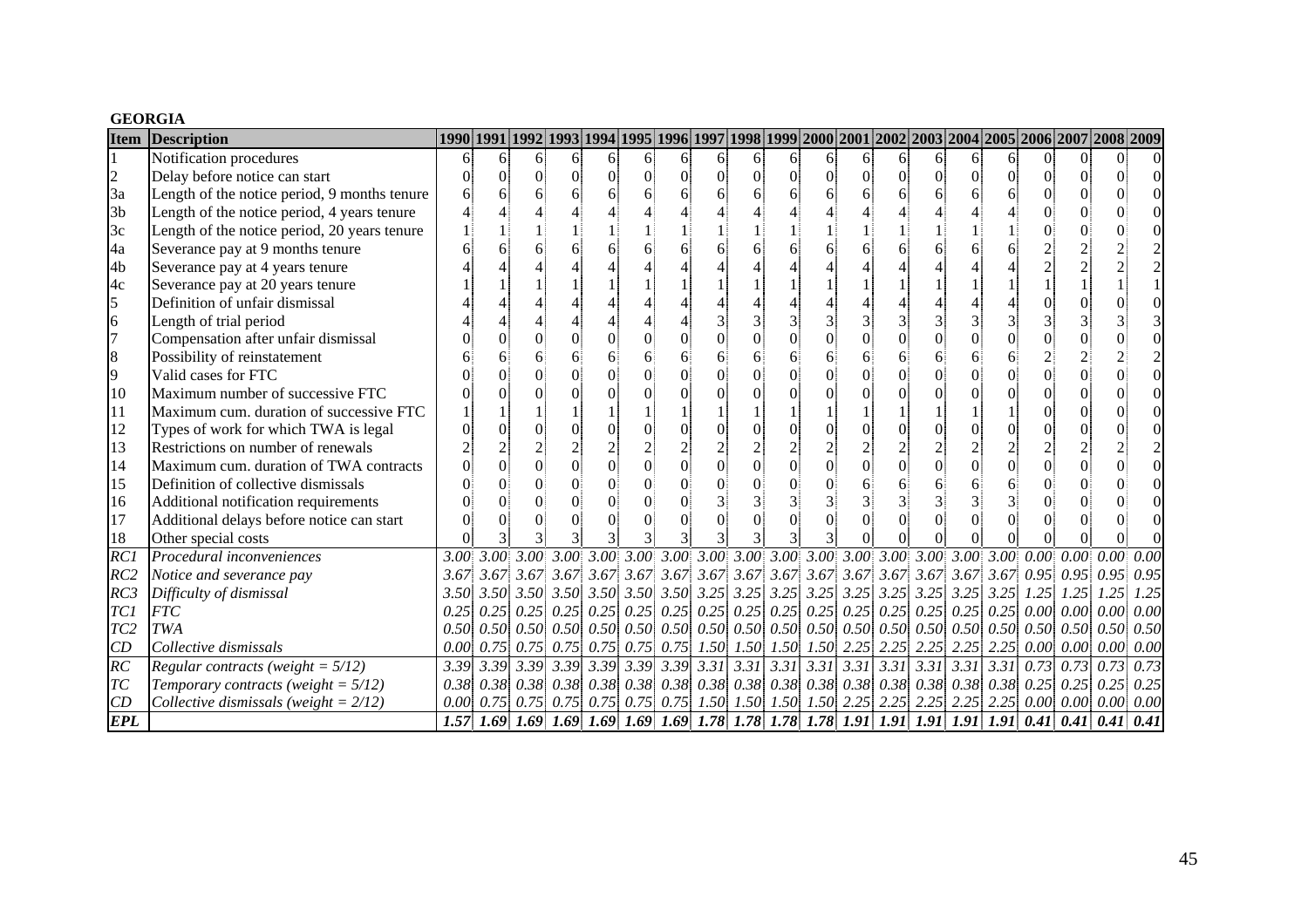#### **ESTONIA**

| <b>Item</b>     | Description                                  |      |    |     |                |          |                |          |          |          |     |          |                |                |                |                |                      |          | 1990 1991 1992 1993 1994 1995 1996 1997 1998 1999 2000 2001 2002 2003 2004 2005 2006 2007 2008 2009 |      |
|-----------------|----------------------------------------------|------|----|-----|----------------|----------|----------------|----------|----------|----------|-----|----------|----------------|----------------|----------------|----------------|----------------------|----------|-----------------------------------------------------------------------------------------------------|------|
|                 | Notification procedures                      | 6    | 61 |     |                |          |                |          |          |          |     |          |                |                |                |                |                      |          |                                                                                                     |      |
| $\overline{c}$  | Delay before notice can start                |      |    | 0   | $\overline{0}$ | $\Omega$ | $\Omega$       | $\Omega$ | $\Omega$ | $\Omega$ | 0   | $\Omega$ | $\Omega$       | $\Omega$       | $\Omega$       | $\Omega$       | $\Omega$             | $\Omega$ |                                                                                                     |      |
| 3a              | Length of the notice period, 9 months tenure |      |    |     |                |          | 6              |          |          |          |     | 6        |                | 6              |                | 6              |                      |          |                                                                                                     |      |
| 3 <sub>b</sub>  | Length of the notice period, 4 years tenure  |      |    |     |                |          |                |          |          |          |     |          |                |                |                |                |                      |          |                                                                                                     |      |
| 3c              | Length of the notice period, 20 years tenure |      |    |     |                |          |                |          |          |          |     |          |                |                |                |                |                      |          |                                                                                                     |      |
| 4a              | Severance pay at 9 months tenure             |      |    |     |                |          |                |          |          |          |     |          |                |                |                |                |                      |          |                                                                                                     |      |
| 4 <sub>b</sub>  | Severance pay at 4 years tenure              |      |    |     |                |          |                |          |          |          |     |          |                |                |                |                |                      |          |                                                                                                     |      |
| 4c              | Severance pay at 20 years tenure             |      |    |     |                |          | $\overline{2}$ |          | $\gamma$ |          |     |          |                | $\overline{c}$ | $\overline{2}$ | $\overline{2}$ |                      |          |                                                                                                     |      |
| 5               | Definition of unfair dismissal               |      |    |     |                |          |                |          |          |          |     |          |                |                |                |                |                      |          |                                                                                                     |      |
| 6               | Length of trial period                       |      |    |     |                |          |                |          |          |          |     |          |                |                |                |                |                      |          |                                                                                                     |      |
| $\overline{7}$  | Compensation after unfair dismissal          |      |    |     |                |          |                |          |          |          |     |          |                |                |                |                |                      |          |                                                                                                     |      |
| 8               | Possibility of reinstatement                 |      |    |     |                |          |                |          |          |          |     | 6        |                |                |                | 6              |                      |          |                                                                                                     |      |
| 9               | Valid cases for FTC                          |      |    |     |                |          |                |          |          |          |     |          |                |                |                |                |                      |          |                                                                                                     |      |
| 10              | Maximum number of successive FTC             |      |    |     |                |          |                |          |          |          |     |          |                |                |                |                |                      |          |                                                                                                     |      |
| 11              | Maximum cum. duration of successive FTC      |      |    |     |                |          |                |          |          |          |     |          |                |                |                | $\Omega$       |                      |          |                                                                                                     |      |
| 12              | Types of work for which TWA is legal         |      |    |     |                |          |                |          |          |          |     |          |                |                |                | $\Omega$       |                      |          |                                                                                                     |      |
| 13              | Restrictions on number of renewals           |      |    |     |                |          |                |          |          |          |     |          |                |                |                | $\overline{2}$ |                      |          |                                                                                                     |      |
| 14              | Maximum cum. duration of TWA contracts       |      |    |     |                | $\Omega$ |                | $\Omega$ | $\theta$ |          |     | $\Omega$ | $\overline{0}$ | $\Omega$       | $\overline{0}$ | $\overline{0}$ |                      |          |                                                                                                     |      |
| 15              | Definition of collective dismissals          |      |    | 4.5 | 4.5            | 4.5      | 4.5            | 4.5      | 4.5      | 4.5      | 4.5 | 4.5      | 4.5            |                |                | 6              |                      |          |                                                                                                     |      |
| 16              | Additional notification requirements         |      |    |     |                |          |                | $\Omega$ |          |          |     |          |                |                |                |                |                      |          |                                                                                                     |      |
| 17              | Additional delays before notice can start    |      |    |     |                |          |                |          |          |          |     |          |                |                |                |                |                      |          |                                                                                                     |      |
| 18              | Other special costs                          |      |    |     |                |          |                |          |          |          |     |          |                |                |                |                |                      |          |                                                                                                     |      |
| RC              | Procedural inconveniences                    | 3.00 |    |     |                |          |                |          |          |          |     |          |                |                |                |                |                      |          |                                                                                                     | 1.00 |
| RC2             | Notice and severance pay                     |      |    |     |                |          |                |          |          |          |     |          |                |                |                |                |                      |          |                                                                                                     | 1.81 |
| RC3             | Difficulty of dismissal                      |      |    |     |                |          |                |          |          |          |     |          |                |                |                |                |                      |          |                                                                                                     | 2.25 |
| <b>TC1</b>      | <b>FTC</b>                                   |      |    |     |                |          |                |          |          |          |     |          |                |                |                |                |                      |          |                                                                                                     | 4.00 |
| TC <sub>2</sub> | TWA                                          |      |    |     |                |          |                |          |          |          |     |          |                |                |                |                |                      |          |                                                                                                     | 0.50 |
| CD              | Collective dismissals                        | 0.00 |    |     |                |          |                |          |          |          |     |          |                |                |                |                |                      |          |                                                                                                     | 3.75 |
| $\overline{RC}$ | Regular contracts (weight = $5/12$ )         |      |    |     |                |          |                |          |          |          |     |          |                |                |                |                |                      |          |                                                                                                     | 1.69 |
| TC              | Temporary contracts (weight = $5/12$ )       |      |    |     |                |          |                |          |          |          |     |          |                |                |                |                | $1.38$ $1.75$ $1.75$ |          | $1.75$ $1.75$ $2.25$ $2.25$                                                                         |      |
| CD              | Collective dismissals (weight = $2/12$ )     | 0.00 |    |     |                |          |                |          |          |          |     |          |                |                |                |                |                      |          |                                                                                                     |      |
| <b>EPL</b>      |                                              |      |    |     |                |          |                |          |          |          |     |          |                |                |                |                |                      |          |                                                                                                     |      |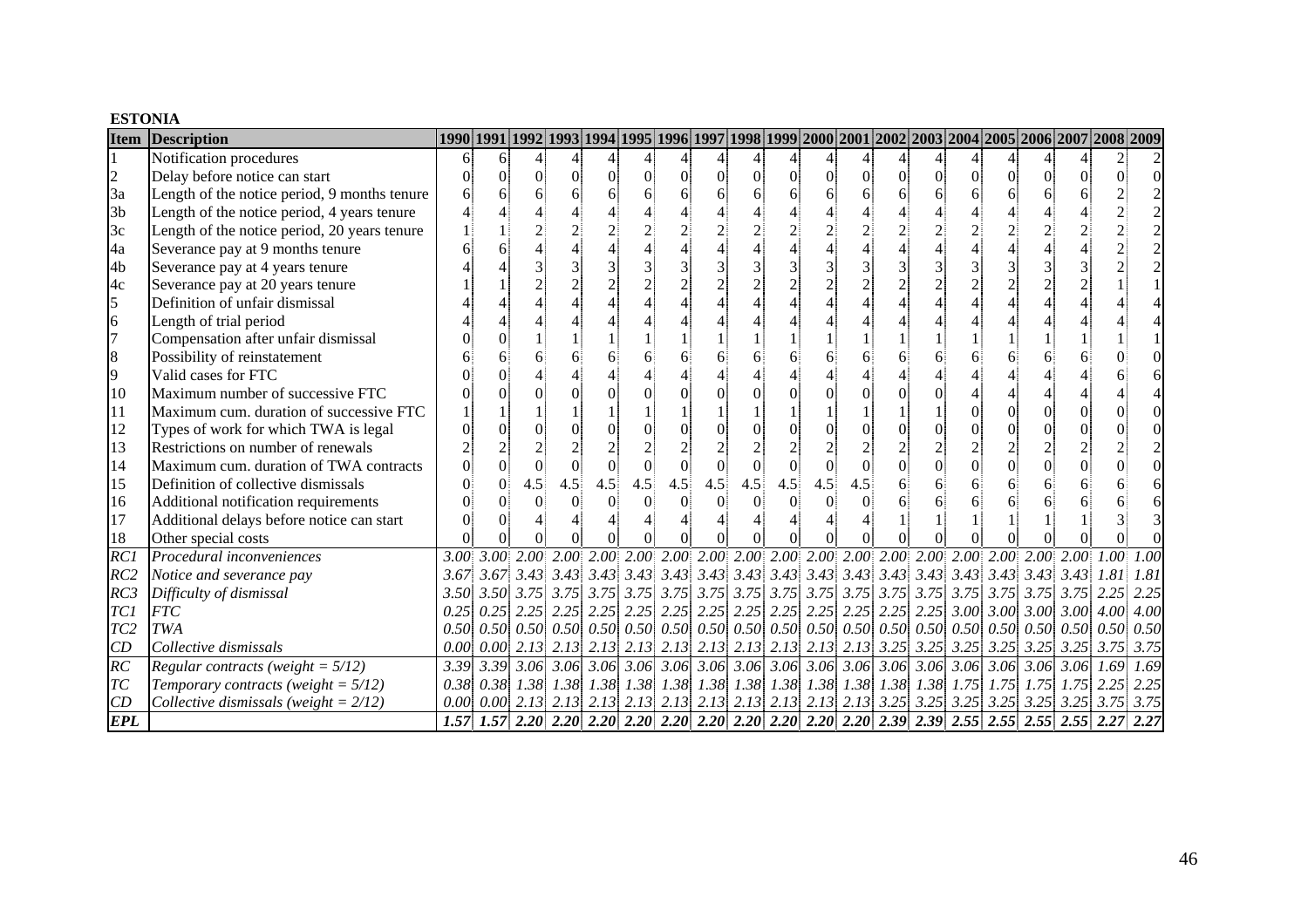### **KAZAKHSTAN**

| <b>Item</b>     | <b>Description</b>                           |      |      |                                                                                                                                                                            |                |    |                |          |                |               |                |                       |                |                                                                                                                                                          |                |   |                                      |                      | 1990 1991 1992 1993 1994 1995 1996 1997 1998 1999 2000 2001 2002 2003 2004 2005 2006 2007 2008 2009                                                                                                                                                                                                                                                                              |             |
|-----------------|----------------------------------------------|------|------|----------------------------------------------------------------------------------------------------------------------------------------------------------------------------|----------------|----|----------------|----------|----------------|---------------|----------------|-----------------------|----------------|----------------------------------------------------------------------------------------------------------------------------------------------------------|----------------|---|--------------------------------------|----------------------|----------------------------------------------------------------------------------------------------------------------------------------------------------------------------------------------------------------------------------------------------------------------------------------------------------------------------------------------------------------------------------|-------------|
|                 | Notification procedures                      | 61   | 6    | 61                                                                                                                                                                         | $\vert$        | 61 | 6              | 6        | $\vert$ 6      | 61            |                |                       |                | 2                                                                                                                                                        |                |   |                                      |                      |                                                                                                                                                                                                                                                                                                                                                                                  |             |
| $\overline{c}$  | Delay before notice can start                |      | 6    | 61                                                                                                                                                                         | 6              | 61 | 6              | 6        | 6              |               | $\overline{0}$ | $\overline{0}$        | $\overline{0}$ | $\vert 0 \vert$                                                                                                                                          | $\Omega$       | 0 |                                      |                      |                                                                                                                                                                                                                                                                                                                                                                                  |             |
| 3a              | Length of the notice period, 9 months tenure |      |      | 6                                                                                                                                                                          | 6              |    | 6              | 6        | 6              |               |                |                       |                |                                                                                                                                                          |                |   |                                      |                      |                                                                                                                                                                                                                                                                                                                                                                                  |             |
| 3 <sub>b</sub>  | Length of the notice period, 4 years tenure  |      |      |                                                                                                                                                                            |                |    |                |          |                |               |                |                       |                |                                                                                                                                                          |                |   |                                      |                      |                                                                                                                                                                                                                                                                                                                                                                                  |             |
| 3c              | Length of the notice period, 20 years tenure |      |      |                                                                                                                                                                            |                |    |                |          |                |               |                |                       |                |                                                                                                                                                          |                |   |                                      |                      |                                                                                                                                                                                                                                                                                                                                                                                  |             |
| 4a              | Severance pay at 9 months tenure             |      |      |                                                                                                                                                                            | 6              |    |                |          |                |               |                |                       |                |                                                                                                                                                          |                |   |                                      |                      |                                                                                                                                                                                                                                                                                                                                                                                  |             |
| 4b              | Severance pay at 4 years tenure              |      |      |                                                                                                                                                                            |                |    |                |          |                |               |                |                       |                |                                                                                                                                                          |                |   |                                      |                      |                                                                                                                                                                                                                                                                                                                                                                                  |             |
| 4c              | Severance pay at 20 years tenure             |      |      |                                                                                                                                                                            |                |    |                |          |                |               |                |                       |                |                                                                                                                                                          |                |   |                                      |                      |                                                                                                                                                                                                                                                                                                                                                                                  |             |
| 5               | Definition of unfair dismissal               |      |      |                                                                                                                                                                            |                |    |                |          |                |               |                |                       |                |                                                                                                                                                          |                |   |                                      |                      |                                                                                                                                                                                                                                                                                                                                                                                  |             |
| $\overline{6}$  | Length of trial period                       |      |      |                                                                                                                                                                            |                |    |                |          | $\Delta$       |               |                |                       |                |                                                                                                                                                          |                |   |                                      |                      |                                                                                                                                                                                                                                                                                                                                                                                  |             |
| $\overline{7}$  | Compensation after unfair dismissal          |      |      |                                                                                                                                                                            |                |    | $\Omega$       | $\Omega$ | $\Omega$       |               |                |                       |                |                                                                                                                                                          |                |   |                                      |                      |                                                                                                                                                                                                                                                                                                                                                                                  |             |
| 8               | Possibility of reinstatement                 |      |      |                                                                                                                                                                            | 6              |    | 6              | 6        | 6              |               | 6              |                       |                |                                                                                                                                                          | 6              |   |                                      |                      |                                                                                                                                                                                                                                                                                                                                                                                  |             |
| 9               | Valid cases for FTC                          |      |      |                                                                                                                                                                            |                |    | $\theta$       | $\Omega$ | $\theta$       |               | 0              |                       |                |                                                                                                                                                          | $\Omega$       |   |                                      |                      |                                                                                                                                                                                                                                                                                                                                                                                  |             |
| 10              | Maximum number of successive FTC             |      |      |                                                                                                                                                                            |                |    | $\Omega$       |          |                |               | 6              |                       | б              | 6                                                                                                                                                        | 6              |   |                                      |                      |                                                                                                                                                                                                                                                                                                                                                                                  |             |
| 11              | Maximum cum. duration of successive FTC      |      |      |                                                                                                                                                                            |                |    |                |          |                |               | 0              |                       | $\Omega$       | $\Omega$                                                                                                                                                 | $\overline{0}$ |   |                                      |                      |                                                                                                                                                                                                                                                                                                                                                                                  |             |
| 12              | Types of work for which TWA is legal         |      |      | $\Omega$                                                                                                                                                                   | $\Omega$       |    | $\Omega$       | $\Omega$ | $\theta$       |               |                |                       | $\overline{0}$ |                                                                                                                                                          | $\overline{0}$ |   |                                      |                      |                                                                                                                                                                                                                                                                                                                                                                                  |             |
| 13              | Restrictions on number of renewals           |      |      |                                                                                                                                                                            | $\overline{c}$ |    | $\overline{2}$ |          | $\overline{2}$ |               |                |                       |                |                                                                                                                                                          |                |   |                                      |                      |                                                                                                                                                                                                                                                                                                                                                                                  |             |
| 14              | Maximum cum. duration of TWA contracts       |      |      | $\Omega$                                                                                                                                                                   | $\overline{0}$ |    | $\overline{0}$ | $\theta$ | $\overline{0}$ |               | $\overline{0}$ |                       | $\overline{0}$ |                                                                                                                                                          | $\overline{0}$ |   |                                      |                      |                                                                                                                                                                                                                                                                                                                                                                                  |             |
| 15              | Definition of collective dismissals          |      |      |                                                                                                                                                                            |                |    | $\Omega$       | $\Omega$ |                |               |                |                       |                |                                                                                                                                                          | $\Omega$       |   |                                      |                      |                                                                                                                                                                                                                                                                                                                                                                                  |             |
| 16              | Additional notification requirements         |      |      |                                                                                                                                                                            |                |    | $\Omega$       | $\Omega$ |                |               |                |                       |                |                                                                                                                                                          | $\Omega$       |   |                                      |                      |                                                                                                                                                                                                                                                                                                                                                                                  |             |
| 17              | Additional delays before notice can start    |      |      |                                                                                                                                                                            |                |    | $\Omega$       | $\Omega$ |                |               |                |                       |                |                                                                                                                                                          | $\Omega$       |   |                                      |                      |                                                                                                                                                                                                                                                                                                                                                                                  |             |
| 18              | Other special costs                          |      |      |                                                                                                                                                                            |                |    |                |          |                |               |                |                       |                |                                                                                                                                                          |                |   |                                      |                      |                                                                                                                                                                                                                                                                                                                                                                                  |             |
| $\overline{RC}$ | Procedural inconveniences                    | 6.00 |      |                                                                                                                                                                            |                |    |                |          |                |               |                |                       |                |                                                                                                                                                          |                |   |                                      |                      | $6.00$ $6.00$ $6.00$ $6.00$ $6.00$ $6.00$ $6.00$ $3.00$ $1.00$ $1.00$ $1.00$ $1.00$ $1.00$ $2.00$ $2.00$ $2.00$ $2.00$ $2.00$                                                                                                                                                                                                                                                    |             |
| RC2             | Notice and severance pay                     |      |      |                                                                                                                                                                            |                |    |                |          |                |               |                |                       |                |                                                                                                                                                          |                |   |                                      |                      |                                                                                                                                                                                                                                                                                                                                                                                  | 1.81        |
| RC3             | Difficulty of dismissal                      |      |      |                                                                                                                                                                            |                |    |                |          |                |               |                |                       |                |                                                                                                                                                          |                |   |                                      |                      |                                                                                                                                                                                                                                                                                                                                                                                  | 3.25        |
| TC1             | <b>FTC</b>                                   |      |      |                                                                                                                                                                            |                |    |                |          |                |               |                |                       |                |                                                                                                                                                          |                |   |                                      |                      | $0.25\begin{bmatrix} 0.25 \end{bmatrix}$ $0.25\begin{bmatrix} 0.25 \end{bmatrix}$ $0.25\begin{bmatrix} 0.25 \end{bmatrix}$ $0.25\begin{bmatrix} 0.25 \end{bmatrix}$ $0.25\begin{bmatrix} 1.50 \end{bmatrix}$ $1.50\begin{bmatrix} 1.50 \end{bmatrix}$ $1.50\begin{bmatrix} 1.50 \end{bmatrix}$ $1.50\begin{bmatrix} 1.50 \end{bmatrix}$ $1.50\begin{bmatrix} 1.50 \end{bmatrix}$ | 1.50        |
| TC <sub>2</sub> | <b>TWA</b>                                   |      |      |                                                                                                                                                                            |                |    |                |          |                |               |                |                       |                | $0.50\,0.50\,0.50\,0.50\,0.50\,0.50\,0.50\,0.50\,0.50\,0.50\,0.50\,0.50\,0.50\,0.50\,0.50\,0.50\,0.50\,0.50\,0.50\,0.50\,0.50$                           |                |   |                                      |                      |                                                                                                                                                                                                                                                                                                                                                                                  | 0.50        |
| CD              | Collective dismissals                        | 0.00 |      | $[0.00]$ $[0.00]$ $[0.00]$ $[0.00]$ $[0.00]$ $[0.00]$ $[0.00]$ $[0.00]$                                                                                                    |                |    |                |          |                |               |                | $0.75$ 0.75 0.00 0.00 |                |                                                                                                                                                          |                |   | $0.00\,0.00\,0.00\,0.00\,0.00\,0.00$ |                      |                                                                                                                                                                                                                                                                                                                                                                                  | 0.00        |
| $\overline{RC}$ | Regular contracts (weight = $5/12$ )         | 4.39 | 4.39 | 4.39                                                                                                                                                                       | 4.39           |    | 4.39 4.39 4.39 |          |                | $4.39$ $3.39$ |                |                       |                | 2.02 2.02 2.02 2.02 2.02 2.35 2.35                                                                                                                       |                |   |                                      | $2.35$ $2.35$ $2.35$ |                                                                                                                                                                                                                                                                                                                                                                                  | 2.35        |
| T <sub>C</sub>  | Temporary contracts (weight = $5/12$ )       |      |      | $(0.38 \nvert 0.38 \nvert 0.38 \nvert 0.38 \nvert 0.38 \nvert 0.38 \nvert 0.38 \nvert 0.38 \nvert 0.38 \nvert 0.38 \nvert 1.00 \nvert 1.00 \nvert 1.00 \nvert 1.00 \nvert$ |                |    |                |          |                |               |                |                       |                |                                                                                                                                                          |                |   |                                      |                      | 1.00 1.00 1.00 1.00 1.00 1.00                                                                                                                                                                                                                                                                                                                                                    | 1.00        |
| CD              | Collective dismissals (weight = $2/12$ )     | 0.00 |      |                                                                                                                                                                            |                |    |                |          |                |               |                |                       |                | $[0.00]$ $[0.00]$ $[0.00]$ $[0.00]$ $[0.00]$ $[0.00]$ $[0.00]$ $[0.75]$ $[0.75]$ $[0.00]$ $[0.00]$ $[0.00]$ $[0.00]$ $[0.00]$ $[0.00]$ $[0.00]$ $[0.00]$ |                |   |                                      |                      |                                                                                                                                                                                                                                                                                                                                                                                  | 0.00        |
| <b>EPL</b>      |                                              |      |      |                                                                                                                                                                            |                |    |                |          |                |               |                |                       |                |                                                                                                                                                          |                |   |                                      |                      |                                                                                                                                                                                                                                                                                                                                                                                  | <b>1.40</b> |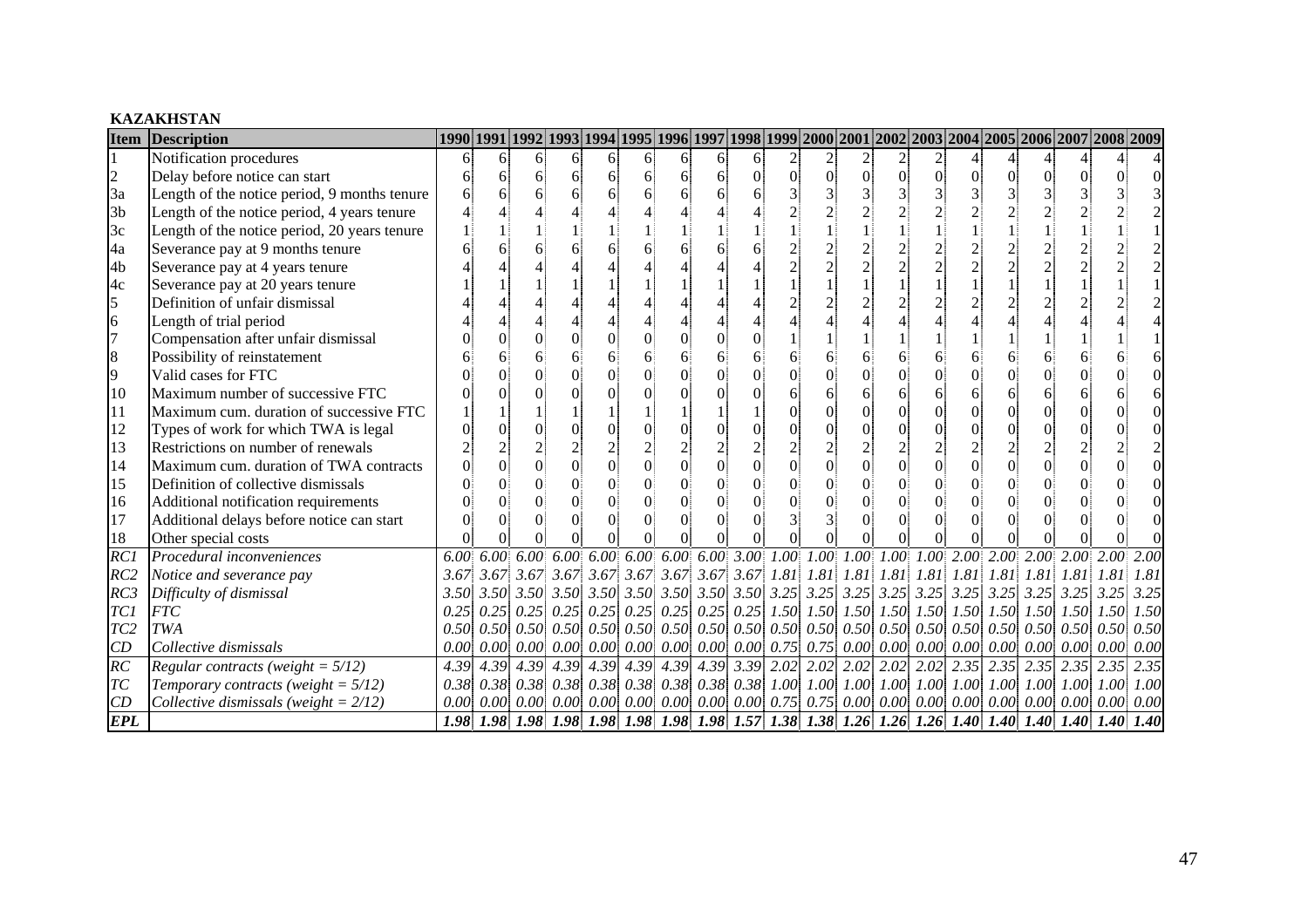#### **KYRGYZSTAN**

| <b>Item</b>     | <b>Description</b>                           |      |      |                        |                |          |                |            |                |    |                                              |          |          |                       |                |           |                                                                                                                                      | 1990 1991 1992 1993 1994 1995 1996 1997 1998 1999 2000 2001 2002 2003 2004 2005 2006 2007 2008 2009 |      |
|-----------------|----------------------------------------------|------|------|------------------------|----------------|----------|----------------|------------|----------------|----|----------------------------------------------|----------|----------|-----------------------|----------------|-----------|--------------------------------------------------------------------------------------------------------------------------------------|-----------------------------------------------------------------------------------------------------|------|
|                 | Notification procedures                      | 61   | 6    | 6.                     | 6              | 6        | 6              | $\sqrt{6}$ | 6 <sup>1</sup> | 6. | 61                                           | 6        | 6        | 6                     | 6              | 6         | 6                                                                                                                                    |                                                                                                     |      |
| $\overline{c}$  | Delay before notice can start                |      |      |                        | $\Omega$       | $\Omega$ | $\theta$       | $\Omega$   | $\Omega$       | 0  |                                              | $\Omega$ | $\Omega$ | $\Omega$              | $\Omega$       | $\Omega$  |                                                                                                                                      |                                                                                                     |      |
| 3a              | Length of the notice period, 9 months tenure |      |      |                        | 6              |          |                |            |                |    |                                              |          |          |                       | 3              |           |                                                                                                                                      |                                                                                                     |      |
| 3 <sub>b</sub>  | Length of the notice period, 4 years tenure  |      |      |                        |                |          |                |            |                |    |                                              |          |          |                       |                |           |                                                                                                                                      |                                                                                                     |      |
| 3c              | Length of the notice period, 20 years tenure |      |      |                        |                |          |                |            |                |    |                                              |          |          |                       |                |           |                                                                                                                                      |                                                                                                     |      |
| 4a              | Severance pay at 9 months tenure             |      |      |                        |                |          |                |            |                |    |                                              |          |          |                       |                |           |                                                                                                                                      |                                                                                                     |      |
| 4b              | Severance pay at 4 years tenure              |      |      |                        |                |          |                |            |                |    |                                              |          |          |                       |                |           |                                                                                                                                      |                                                                                                     |      |
| 4c              | Severance pay at 20 years tenure             |      |      |                        |                |          |                |            |                |    |                                              |          |          |                       |                |           |                                                                                                                                      |                                                                                                     |      |
| 5               | Definition of unfair dismissal               |      |      |                        |                |          |                |            |                |    |                                              |          |          |                       |                |           |                                                                                                                                      |                                                                                                     |      |
| $\overline{6}$  | Length of trial period                       |      |      |                        |                |          |                |            |                |    |                                              |          |          |                       |                |           |                                                                                                                                      |                                                                                                     |      |
| $\overline{7}$  | Compensation after unfair dismissal          |      |      |                        |                |          | $\Omega$       |            |                |    |                                              |          |          |                       |                |           |                                                                                                                                      |                                                                                                     |      |
| 8               | Possibility of reinstatement                 |      |      |                        | 6              |          |                |            |                |    |                                              |          |          |                       |                |           |                                                                                                                                      |                                                                                                     |      |
| 9               | Valid cases for FTC                          |      |      |                        |                |          | $\Omega$       |            |                |    |                                              |          |          |                       | $\overline{2}$ |           |                                                                                                                                      |                                                                                                     |      |
| 10              | Maximum number of successive FTC             |      |      |                        |                |          |                |            |                |    |                                              |          |          |                       | $\overline{0}$ |           |                                                                                                                                      |                                                                                                     |      |
| 11              | Maximum cum. duration of successive FTC      |      |      |                        |                |          |                |            |                |    |                                              |          |          |                       |                |           |                                                                                                                                      |                                                                                                     |      |
| 12              | Types of work for which TWA is legal         |      |      |                        | $\Omega$       |          | $\overline{0}$ |            |                |    |                                              |          |          |                       | $\overline{0}$ |           |                                                                                                                                      |                                                                                                     |      |
| 13              | Restrictions on number of renewals           |      |      |                        | $\overline{c}$ |          | $\overline{2}$ |            | $\overline{2}$ |    |                                              |          |          |                       | $\overline{c}$ |           |                                                                                                                                      |                                                                                                     |      |
| 14              | Maximum cum. duration of TWA contracts       |      |      |                        | $\overline{0}$ |          | $\overline{0}$ |            | $\theta$       |    |                                              |          |          |                       | $\overline{0}$ | $\theta$  |                                                                                                                                      |                                                                                                     |      |
| 15              | Definition of collective dismissals          |      |      |                        |                |          | $\Omega$       |            |                |    |                                              |          |          |                       | 6              |           |                                                                                                                                      |                                                                                                     |      |
| 16              | Additional notification requirements         |      |      |                        |                |          | $\Omega$       |            |                |    |                                              |          |          |                       | $\mathcal{R}$  |           |                                                                                                                                      |                                                                                                     |      |
| 17              | Additional delays before notice can start    |      |      |                        |                |          | $\Omega$       |            | $\Omega$       |    |                                              |          |          |                       | $\Omega$       |           |                                                                                                                                      |                                                                                                     |      |
| 18              | Other special costs                          |      |      |                        |                |          |                |            |                |    |                                              |          |          |                       |                |           |                                                                                                                                      |                                                                                                     |      |
| $\overline{RC}$ | Procedural inconveniences                    | 3.00 |      |                        |                |          |                |            |                |    |                                              |          |          |                       |                |           |                                                                                                                                      |                                                                                                     |      |
| RC2             | Notice and severance pay                     |      |      |                        |                |          |                |            |                |    |                                              |          |          |                       |                |           |                                                                                                                                      |                                                                                                     |      |
| RC3             | Difficulty of dismissal                      |      |      |                        |                |          |                |            |                |    |                                              |          |          |                       |                |           |                                                                                                                                      |                                                                                                     | 3.50 |
| TC1             | <b>FTC</b>                                   | 0.25 | 0.25 |                        |                |          |                |            |                |    |                                              |          |          |                       |                |           | $1.25$ $1.25$ $1.25$ $1.25$                                                                                                          | 1.25                                                                                                | 1.25 |
| TC <sub>2</sub> | <b>TWA</b>                                   | 0.50 |      |                        |                |          |                |            |                |    |                                              |          |          |                       |                |           | $0.50\,0.50\,0.50\,0.50\,0.50\,0.50\,0.50\,0.50\,0.50\,0.50\,0.50\,0.50\,0.50\,0.50\,0.50\,0.50\,0.50\,0.50$                         | 0.50                                                                                                | 0.50 |
| CD              | Collective dismissals                        | 0.00 |      | 0.00 0.00              | 0.00           |          |                |            |                |    |                                              |          |          |                       |                |           |                                                                                                                                      | $2.25$ $2.25$ $2.25$                                                                                |      |
| $\overline{RC}$ | Regular contracts (weight = $5/12$ )         | 3.39 | 3.39 | 3.39                   |                |          |                |            |                |    | 3.39 3.39 3.39 3.39 3.24 3.24 3.24 3.24 3.24 |          |          | $3.24 \mid 3.24 \mid$ |                | 3.32 3.32 | 3.32                                                                                                                                 | 3.32 3.32                                                                                           | 3.15 |
| T <sub>C</sub>  | Temporary contracts (weight = $5/12$ )       | 0.38 |      |                        |                |          |                |            |                |    |                                              |          |          |                       |                |           | $(0.38\,0.38\,0.38\,0.38\,0.38\,0.38\,0.38\,0.38\,0.38\,1.88\,1.88\,1.88\,1.88\,1.88\,1.88\,0.8\,0.88\,0.88\,0.88\,0.88\,0.88\,0.88$ | 0.88                                                                                                | 0.88 |
| CD              | Collective dismissals (weight = $2/12$ )     | 0.00 |      | $0.00 \, 0.00 \, 0.00$ |                |          |                |            |                |    |                                              |          |          |                       |                |           | $0.00$ $0.00$ $0.00$ $0.00$ $1.50$ $1.50$ $1.50$ $1.50$ $1.50$ $1.50$ $1.50$ $2.25$ $2.25$ $2.25$ $2.25$                             | $2.25$ 2.25                                                                                         |      |
| <b>EPL</b>      |                                              |      |      |                        |                |          |                |            |                |    |                                              |          |          |                       |                |           |                                                                                                                                      | 1.57 1.57 1.57 1.57 1.57 1.57 1.57 2.13 2.38 2.38 2.38 2.38 2.38 2.38 2.12 2.12 2.12 2.12 2.12 2.12 |      |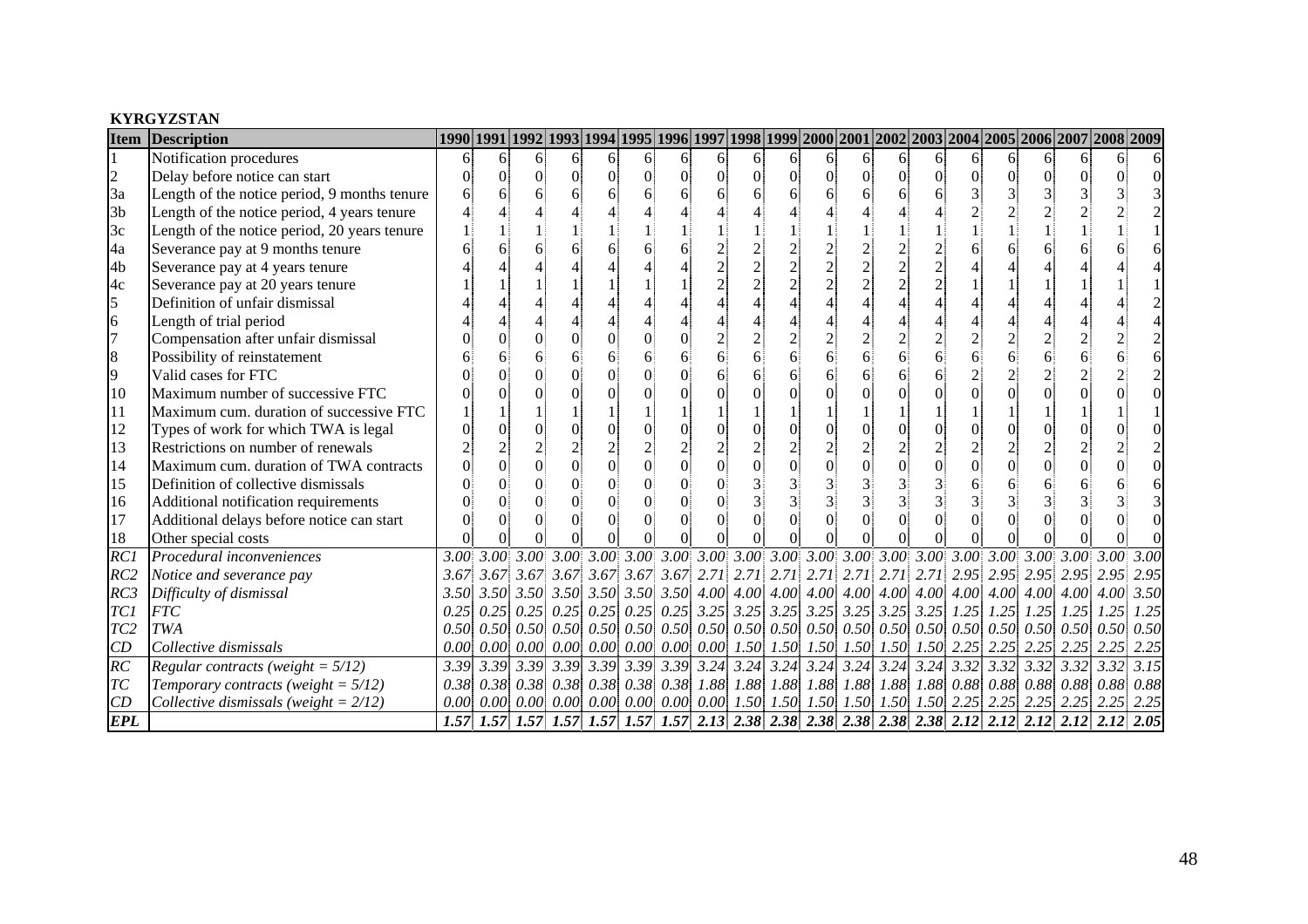#### **LATVIA**

| <b>Item</b>      | <b>Description</b>                           |      |          |          |                |          |                                    |          |                |   |                                       |                |                |           |                |          | 1990   1991   1992   1993   1994   1995   1996   1997   1998   1999   2000   2001   2002   2003   2004   2005   2006   2007   2008   2009   2009          |  |      |
|------------------|----------------------------------------------|------|----------|----------|----------------|----------|------------------------------------|----------|----------------|---|---------------------------------------|----------------|----------------|-----------|----------------|----------|-----------------------------------------------------------------------------------------------------------------------------------------------------------|--|------|
|                  | Notification procedures                      |      | 6        | 6        | 6              | 6        | 61                                 | 6        | 6              | 6 | 6                                     |                |                |           |                |          |                                                                                                                                                           |  |      |
| $\overline{c}$   | Delay before notice can start                |      | $\Omega$ | $\Omega$ |                |          |                                    |          |                |   |                                       |                | $\overline{0}$ | $\Omega$  | $\overline{0}$ | $\Omega$ | $\Omega$                                                                                                                                                  |  |      |
| 3a               | Length of the notice period, 9 months tenure |      | $\Omega$ |          |                |          |                                    |          |                |   |                                       |                |                |           |                |          |                                                                                                                                                           |  |      |
| 3 <sub>b</sub>   | Length of the notice period, 4 years tenure  |      |          |          |                |          |                                    |          |                |   |                                       |                |                |           |                |          |                                                                                                                                                           |  |      |
| 3c               | Length of the notice period, 20 years tenure |      |          |          |                |          |                                    |          |                |   |                                       |                |                |           |                |          |                                                                                                                                                           |  |      |
| 4a               | Severance pay at 9 months tenure             |      |          |          |                |          |                                    |          |                |   |                                       |                |                |           |                |          |                                                                                                                                                           |  |      |
| 4 <sub>b</sub>   | Severance pay at 4 years tenure              |      |          |          |                |          |                                    |          |                |   |                                       |                |                |           |                |          |                                                                                                                                                           |  |      |
| 4c               | Severance pay at 20 years tenure             |      |          |          |                |          |                                    |          |                |   |                                       |                | $\overline{2}$ |           | $\overline{2}$ |          |                                                                                                                                                           |  |      |
| 5                | Definition of unfair dismissal               |      |          |          |                |          |                                    |          |                |   |                                       |                |                |           |                |          |                                                                                                                                                           |  |      |
| 6                | Length of trial period                       |      |          |          |                |          |                                    |          |                |   |                                       |                |                |           |                |          |                                                                                                                                                           |  |      |
| $\overline{7}$   | Compensation after unfair dismissal          |      |          |          |                |          |                                    |          |                |   |                                       |                |                |           |                |          |                                                                                                                                                           |  |      |
| 8                | Possibility of reinstatement                 |      |          |          |                |          |                                    |          | 6              |   |                                       |                | 6              |           | 6              |          |                                                                                                                                                           |  |      |
| 9                | Valid cases for FTC                          |      |          |          |                |          |                                    |          |                |   |                                       |                |                |           | 6              | 6        |                                                                                                                                                           |  |      |
| 10               | Maximum number of successive FTC             |      |          |          |                |          |                                    |          |                |   |                                       |                |                |           | $\Omega$       |          |                                                                                                                                                           |  |      |
| 11               | Maximum cum. duration of successive FTC      |      |          |          |                |          | $\Omega$                           | $\Omega$ | $\Omega$       |   |                                       |                |                |           |                |          |                                                                                                                                                           |  |      |
| 12               | Types of work for which TWA is legal         |      |          |          | $\Omega$       |          | $\Omega$                           |          | $\Omega$       |   |                                       |                |                |           | $\overline{0}$ |          |                                                                                                                                                           |  |      |
| 13               | Restrictions on number of renewals           |      |          |          | $\overline{c}$ |          |                                    |          |                |   |                                       |                |                |           | $\overline{2}$ |          |                                                                                                                                                           |  |      |
| 14               | Maximum cum. duration of TWA contracts       |      |          |          | $\overline{0}$ |          | $\overline{0}$                     | $\Omega$ | $\overline{0}$ |   |                                       | $\overline{0}$ | $\Omega$       |           | $\overline{0}$ | $\Omega$ |                                                                                                                                                           |  |      |
| 15               | Definition of collective dismissals          |      |          |          |                |          |                                    | $\Omega$ |                |   |                                       |                |                |           | 6              | 6        |                                                                                                                                                           |  |      |
| 16               | Additional notification requirements         |      |          |          |                |          | $\Omega$                           | 0        | $\Omega$       |   |                                       |                |                |           |                |          |                                                                                                                                                           |  |      |
| 17               | Additional delays before notice can start    |      |          |          | $\Omega$       | $\Omega$ | $\Omega$                           | $\Omega$ | $\Omega$       |   |                                       |                |                |           |                |          |                                                                                                                                                           |  |      |
| 18               | Other special costs                          |      |          |          |                |          |                                    |          |                |   |                                       |                |                |           |                |          |                                                                                                                                                           |  |      |
| $\overline{RCI}$ | Procedural inconveniences                    |      |          |          |                |          |                                    |          |                |   |                                       |                |                |           |                |          | $3.00$ $3.00$ $3.00$ $5.00$ $5.00$ $5.00$ $5.00$ $5.00$ $5.00$ $5.00$ $5.00$ $5.00$ $3.00$ $1.00$ $1.00$ $1.00$ $1.00$ $1.00$ $1.00$ $1.00$               |  | 1.00 |
| RC2              | Notice and severance pay                     |      |          |          |                |          |                                    |          |                |   |                                       |                |                |           |                |          | $0.57$ $0.57$ $3.67$ $2.95$ $1.81$ $1.81$ $1.81$ $1.81$ $1.81$ $1.81$ $1.81$ $2.00$ $2.00$ $2.00$ $2.00$ $2.00$ $2.00$ $2.00$ $2.00$                      |  | 2.00 |
| RC3              | Difficulty of dismissal                      |      |          |          |                |          |                                    |          |                |   |                                       |                |                |           |                |          |                                                                                                                                                           |  | 3.75 |
| TC1              | <b>FTC</b>                                   |      |          |          |                |          |                                    |          |                |   |                                       |                |                |           |                |          | $0.25\begin{bmatrix} 0.025 & 0.00 & 0.00 & 0.00 & 0.00 & 1.00 & 1.00 & 1.00 & 1.00 & 1.00 & 3.75 & 3.75 & 3.75 & 3.75 & 3.25 & 3.25 & 3.25 \end{bmatrix}$ |  | 3.25 |
| TC <sub>2</sub>  | TWA                                          |      |          |          |                |          |                                    |          |                |   |                                       |                |                |           |                |          |                                                                                                                                                           |  | 0.50 |
| CD               | Collective dismissals                        | 0.00 | 1.75     |          |                |          | 1.75 0.00 0.00 0.00 0.00 0.00 0.00 |          |                |   | $0.00 \,   \, 0.00 \,   \, 0.00 \,  $ |                |                | 4.00 4.00 |                |          | $4.00\,$ $4.00\,$ $4.00\,$ $4.00\,$ $4.00$                                                                                                                |  | 4.00 |
| $\overline{RC}$  | Regular contracts (weight = $5/12$ )         |      |          |          |                |          |                                    |          |                |   |                                       |                |                |           |                |          |                                                                                                                                                           |  | 2.25 |
| T <sub>C</sub>   | Temporary contracts (weight = $5/12$ )       |      |          |          |                |          |                                    |          |                |   |                                       |                |                |           |                |          | 0.38 0.38 0.25 0.25 0.25 0.25 0.75 0.75 0.75 0.75 0.75 2.13 2.13 2.13 2.13 1.88 1.88 1.88 1.88                                                            |  | 1.88 |
| CD               | Collective dismissals (weight = $2/12$ )     | 0.00 | 1.75     |          |                |          |                                    |          |                |   |                                       |                |                |           |                |          |                                                                                                                                                           |  | 4.00 |
| <b>EPL</b>       |                                              |      |          |          |                |          |                                    |          |                |   |                                       |                |                |           |                |          | 1.21 1.50 1.84 1.73 1.57 1.57 1.78 1.78 1.78 1.78 1.78 2.10 2.49 2.49 2.49 2.49 2.39 2.39 2.39 2.39                                                       |  |      |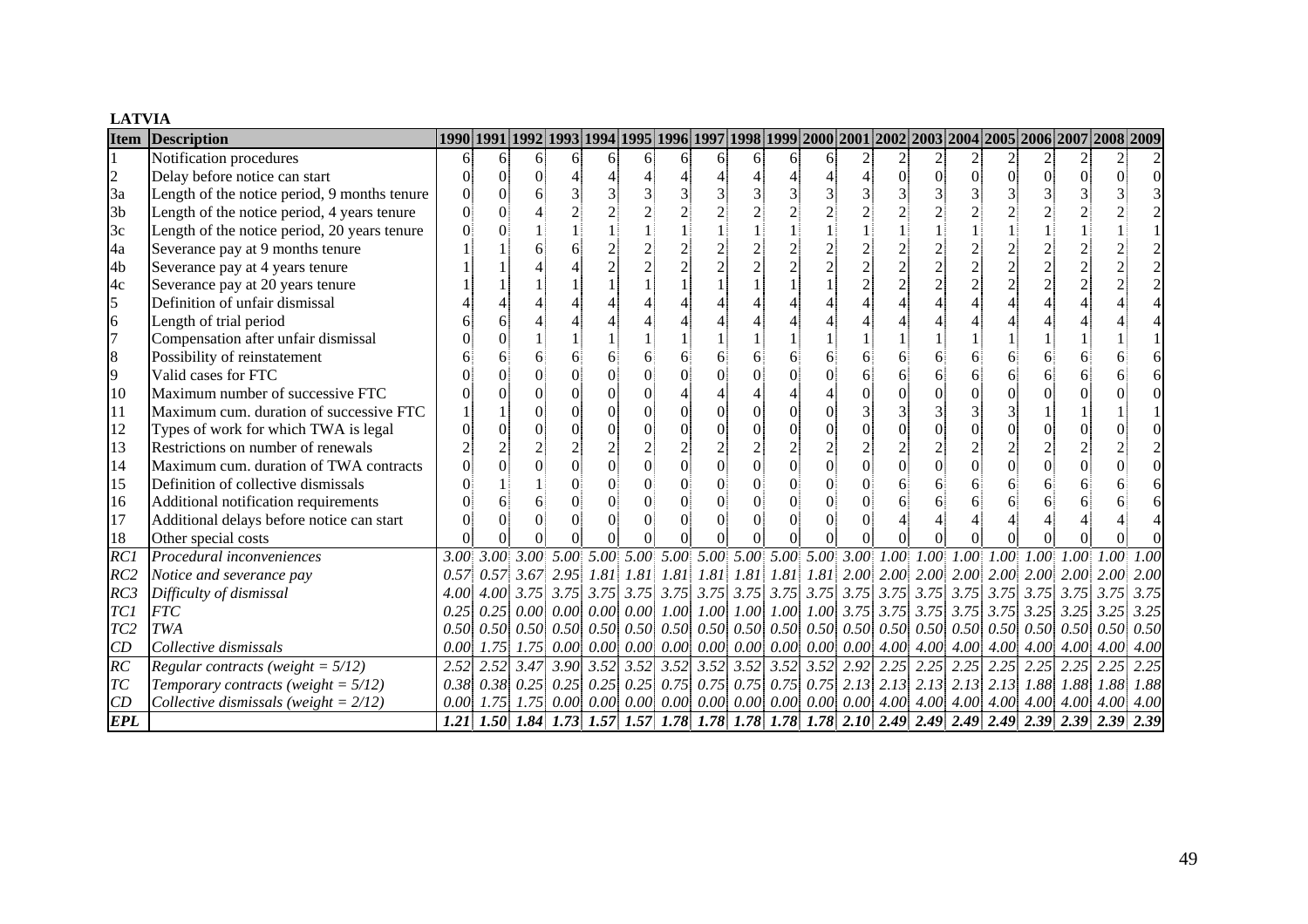#### **LITHUANIA**

| <b>Item</b>     | <b>Description</b>                           | 1990 1991 1992 1993 1994 1995 1996 1997 1998 1999 2000 2001 2002 2003 2004 2005 2006 2007 2008 2009 |      |                |                |                |                 |          |                |          |               |                |                                        |                |     |          |     |     |     |     |      |
|-----------------|----------------------------------------------|-----------------------------------------------------------------------------------------------------|------|----------------|----------------|----------------|-----------------|----------|----------------|----------|---------------|----------------|----------------------------------------|----------------|-----|----------|-----|-----|-----|-----|------|
|                 | Notification procedures                      | 6                                                                                                   |      | $\overline{c}$ |                | $\overline{2}$ | $\overline{2}$  | 2        | $\overline{c}$ |          | $\frac{2}{2}$ |                | $\begin{bmatrix} 2 \\ 0 \end{bmatrix}$ |                |     |          |     |     |     |     |      |
| $\overline{c}$  | Delay before notice can start                |                                                                                                     | 0    | 0              | $\overline{0}$ | $\Omega$       | $\vert 0 \vert$ | $\Omega$ | $\overline{0}$ | $\Omega$ | $\Omega$      | $\overline{0}$ |                                        |                |     |          |     |     |     |     |      |
| 3a              | Length of the notice period, 9 months tenure |                                                                                                     |      |                |                |                | 6               |          |                |          |               | 6              |                                        |                |     | 6        |     |     |     |     |      |
| 3 <sub>b</sub>  | Length of the notice period, 4 years tenure  |                                                                                                     |      |                |                |                |                 |          |                |          |               |                |                                        |                |     |          |     |     |     |     |      |
| 3c              | Length of the notice period, 20 years tenure |                                                                                                     |      |                |                |                |                 |          |                |          |               |                |                                        |                |     |          |     |     |     |     |      |
| 4a              | Severance pay at 9 months tenure             |                                                                                                     |      |                |                |                | 6               |          |                |          |               | 6              |                                        | $\mathcal{L}$  |     |          |     |     |     |     |      |
| 4 <sub>b</sub>  | Severance pay at 4 years tenure              |                                                                                                     |      |                |                |                | 6               |          |                |          |               | 6              |                                        |                |     |          |     |     |     |     |      |
| 4c              | Severance pay at 20 years tenure             |                                                                                                     |      |                |                |                | 6               |          |                |          |               |                |                                        | $\overline{c}$ |     |          |     |     |     |     |      |
| 5               | Definition of unfair dismissal               |                                                                                                     |      |                |                |                |                 |          |                |          |               |                |                                        |                |     |          |     |     |     |     |      |
| 6               | Length of trial period                       |                                                                                                     |      |                |                |                |                 |          |                |          |               |                |                                        |                |     |          |     |     |     |     |      |
| $\overline{7}$  | Compensation after unfair dismissal          |                                                                                                     |      |                |                |                |                 |          |                |          |               |                |                                        |                |     |          |     |     |     |     |      |
| 8               | Possibility of reinstatement                 |                                                                                                     |      |                |                |                |                 |          |                |          |               | 6              |                                        |                |     | 6        |     |     |     |     |      |
| 9               | Valid cases for FTC                          |                                                                                                     |      |                |                |                |                 |          |                |          |               |                |                                        |                |     |          |     |     |     |     |      |
| 10              | Maximum number of successive FTC             |                                                                                                     |      |                |                |                |                 |          |                |          |               |                |                                        |                |     | 6        |     |     |     |     |      |
| 11              | Maximum cum. duration of successive FTC      |                                                                                                     |      |                |                |                |                 |          |                |          |               |                |                                        |                |     |          |     |     |     |     |      |
| 12              | Types of work for which TWA is legal         |                                                                                                     |      |                |                |                |                 |          |                |          |               |                |                                        |                |     | $\Omega$ |     |     |     |     |      |
| 13              | Restrictions on number of renewals           |                                                                                                     |      |                |                |                |                 |          |                |          |               |                |                                        |                |     |          |     |     |     |     |      |
| 14              | Maximum cum. duration of TWA contracts       |                                                                                                     |      | $\Omega$       |                | $\Omega$       |                 |          |                |          |               | $\Omega$       | $\overline{0}$                         | $\Omega$       |     | $\theta$ |     |     |     |     |      |
| 15              | Definition of collective dismissals          | 4.5                                                                                                 | 4.5  | 4.5            | 4.5            | 4.5            | 4.5             | 4.5      | 4.5            | 4.5      | 4.5           | 4.5            | 4.5                                    | 4.5            | 4.5 | 4.5      | 4.5 | 4.5 | 4.5 | 4.5 | 4.5  |
| 16              | Additional notification requirements         |                                                                                                     |      | 6              |                |                | 6               |          |                |          | 6             | 6              | 6                                      |                |     | 6        |     |     |     |     |      |
| 17              | Additional delays before notice can start    |                                                                                                     |      |                |                |                | 6               |          |                |          |               | 6              |                                        |                |     |          |     |     |     |     |      |
| 18              | Other special costs                          |                                                                                                     |      |                |                |                |                 |          |                |          |               |                |                                        | $\Omega$       |     |          |     |     |     |     |      |
| RC1             | Procedural inconveniences                    | 3.00                                                                                                |      |                |                |                |                 |          |                |          |               |                |                                        |                |     |          |     |     |     |     |      |
| RC2             | Notice and severance pay                     | 3.67                                                                                                |      |                |                |                |                 |          |                |          |               |                |                                        |                |     |          |     |     |     |     |      |
| RC3             | Difficulty of dismissal                      |                                                                                                     |      |                |                |                |                 |          |                |          |               |                |                                        |                |     |          |     |     |     |     | 4.00 |
| TC1             | <b>FTC</b>                                   |                                                                                                     |      |                |                |                |                 |          |                |          |               |                |                                        |                |     |          |     |     |     |     | 4.25 |
| TC <sub>2</sub> | <b>TWA</b>                                   |                                                                                                     |      |                |                |                |                 |          |                |          |               |                |                                        |                |     |          |     |     |     |     | 0.50 |
| CD              | Collective dismissals                        | 3.38                                                                                                | 4.13 |                |                |                |                 |          |                |          |               |                |                                        |                |     |          |     |     |     |     | 2.88 |
| RC              | Regular contracts (weight = $5/12$ )         |                                                                                                     |      |                |                |                |                 |          |                |          |               |                |                                        |                |     |          |     |     |     |     | 2.75 |
| TC              | Temporary contracts (weight = $5/12$ )       |                                                                                                     |      |                |                |                |                 |          |                |          |               |                |                                        |                |     |          |     |     |     |     | 2.38 |
| CD              | Collective dismissals (weight = $2/12$ )     |                                                                                                     |      |                |                |                |                 |          |                |          |               |                |                                        |                |     |          |     |     |     |     |      |
| <b>EPL</b>      |                                              |                                                                                                     |      |                |                |                |                 |          |                |          |               |                |                                        |                |     |          |     |     |     |     |      |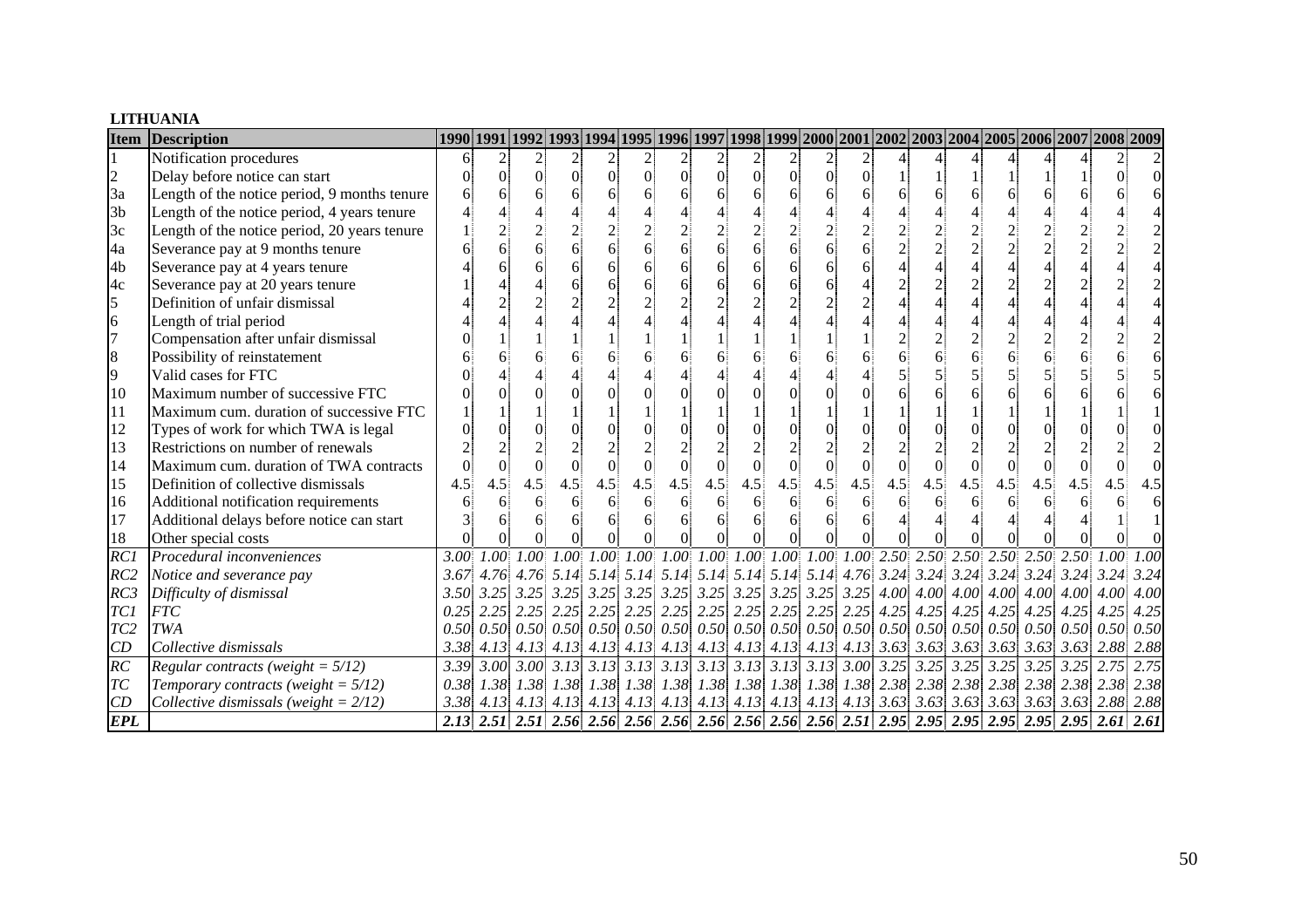#### **MOLDOVA**

| <b>Item</b>     | <b>Description</b>                           | 1990 1991 1992 1993 1994 1995 1996 1997 1998 1999 2000 2001 2002 2003 2004 2005 2006 2007 2008 2009 2009 العلام |    |    |                |          |                |          |          |          |          |                |                 |                          |          |                |          |    |   |                                                                                                                                                 |      |
|-----------------|----------------------------------------------|-----------------------------------------------------------------------------------------------------------------|----|----|----------------|----------|----------------|----------|----------|----------|----------|----------------|-----------------|--------------------------|----------|----------------|----------|----|---|-------------------------------------------------------------------------------------------------------------------------------------------------|------|
|                 | Notification procedures                      | 6                                                                                                               | 61 | 6. | 6              | 6.       | 6              | 61       | 6        | 61       | 6        | 61             | 6               | 6                        | 6        | 6.             | 61       | 6. | 6 |                                                                                                                                                 |      |
| $\overline{c}$  | Delay before notice can start                |                                                                                                                 |    | 0  | $\overline{0}$ | $\Omega$ | $\Omega$       | $\Omega$ | $\Omega$ | $\Omega$ | $\Omega$ | $\Omega$       | $\vert 0 \vert$ | $\Omega$                 | $\Omega$ | $\Omega$       | $\Omega$ |    | 0 |                                                                                                                                                 |      |
| 3a              | Length of the notice period, 9 months tenure |                                                                                                                 |    |    | 6              |          | 6              |          |          |          |          | 6              |                 |                          |          | 6              |          |    |   |                                                                                                                                                 |      |
| 3 <sub>b</sub>  | Length of the notice period, 4 years tenure  |                                                                                                                 |    |    |                |          |                |          |          |          |          |                |                 |                          |          |                |          |    |   |                                                                                                                                                 |      |
| 3c              | Length of the notice period, 20 years tenure |                                                                                                                 |    |    |                |          |                |          |          |          |          |                |                 |                          |          |                |          |    |   |                                                                                                                                                 |      |
| 4a              | Severance pay at 9 months tenure             |                                                                                                                 |    |    |                |          |                |          |          |          |          |                |                 |                          |          |                |          |    |   |                                                                                                                                                 |      |
| 4 <sub>b</sub>  | Severance pay at 4 years tenure              |                                                                                                                 |    |    |                |          |                |          |          |          |          |                |                 |                          |          |                |          |    |   |                                                                                                                                                 |      |
| 4c              | Severance pay at 20 years tenure             |                                                                                                                 |    |    |                |          |                |          |          |          |          |                |                 |                          |          |                |          |    |   |                                                                                                                                                 |      |
| 5               | Definition of unfair dismissal               |                                                                                                                 |    |    |                |          |                |          |          |          |          |                |                 |                          |          |                |          |    |   |                                                                                                                                                 |      |
| 6               | Length of trial period                       |                                                                                                                 |    |    |                |          |                |          |          |          |          |                |                 |                          |          | 6              |          |    |   |                                                                                                                                                 |      |
| $\overline{7}$  | Compensation after unfair dismissal          |                                                                                                                 |    |    |                |          |                |          |          |          |          |                |                 |                          |          |                |          |    |   |                                                                                                                                                 |      |
| 8               | Possibility of reinstatement                 |                                                                                                                 |    |    |                |          |                |          |          |          |          | 6              |                 |                          |          |                |          |    |   |                                                                                                                                                 |      |
| 9               | Valid cases for FTC                          |                                                                                                                 |    |    |                |          | 6              |          |          |          |          | 6              |                 |                          |          | 6              |          |    |   |                                                                                                                                                 |      |
| 10              | Maximum number of successive FTC             |                                                                                                                 |    |    |                |          |                |          |          |          |          |                |                 |                          |          | $\Omega$       |          |    |   |                                                                                                                                                 |      |
| 11              | Maximum cum. duration of successive FTC      |                                                                                                                 |    |    |                |          |                |          |          |          |          |                |                 |                          |          |                |          |    |   |                                                                                                                                                 |      |
| 12              | Types of work for which TWA is legal         |                                                                                                                 |    |    |                |          | $\Omega$       | $\Omega$ |          |          |          | $\Omega$       |                 | $\Omega$                 |          | $\overline{0}$ |          |    |   |                                                                                                                                                 |      |
| 13              | Restrictions on number of renewals           |                                                                                                                 |    |    |                |          |                |          |          |          |          |                |                 | $\overline{2}$           |          | $\overline{2}$ |          |    |   |                                                                                                                                                 |      |
| 14              | Maximum cum. duration of TWA contracts       |                                                                                                                 |    |    | $\overline{0}$ |          | $\overline{0}$ | $\Omega$ | $\Omega$ |          |          | $\overline{0}$ | $\overline{0}$  | $\overline{0}$           |          | $\overline{0}$ |          |    |   |                                                                                                                                                 |      |
| 15              | Definition of collective dismissals          |                                                                                                                 |    |    |                |          |                |          |          |          |          |                |                 |                          |          | 6              |          |    |   |                                                                                                                                                 |      |
| 16              | Additional notification requirements         |                                                                                                                 |    |    |                |          |                |          |          |          |          |                |                 |                          |          | 6              |          |    |   |                                                                                                                                                 |      |
| 17              | Additional delays before notice can start    |                                                                                                                 |    |    |                |          |                |          |          |          |          |                |                 | $\overline{\mathcal{E}}$ |          |                |          |    |   |                                                                                                                                                 |      |
| 18              | Other special costs                          |                                                                                                                 |    |    |                |          |                |          |          |          |          |                |                 |                          |          |                |          |    |   |                                                                                                                                                 |      |
| RC              | Procedural inconveniences                    | 3.00 <sup>1</sup>                                                                                               |    |    |                |          |                |          |          |          |          |                |                 |                          |          |                |          |    |   |                                                                                                                                                 |      |
| RC2             | Notice and severance pay                     |                                                                                                                 |    |    |                |          |                |          |          |          |          |                |                 |                          |          |                |          |    |   |                                                                                                                                                 |      |
| RC3             | Difficulty of dismissal                      |                                                                                                                 |    |    |                |          |                |          |          |          |          |                |                 |                          |          |                |          |    |   |                                                                                                                                                 | 3.75 |
| TC1             | <b>FTC</b>                                   |                                                                                                                 |    |    |                |          |                |          |          |          |          |                |                 |                          |          |                |          |    |   |                                                                                                                                                 | 3.25 |
| TC <sub>2</sub> | TWA                                          |                                                                                                                 |    |    |                |          |                |          |          |          |          |                |                 |                          |          |                |          |    |   |                                                                                                                                                 | 0.50 |
| CD              | Collective dismissals                        | 0.00                                                                                                            |    |    |                |          |                |          |          |          |          |                |                 |                          |          |                |          |    |   | $[0.00]$ $[0.00]$ $[1.50]$ $[1.50]$ $[1.50]$ $[1.50]$ $[1.50]$ $[1.50]$ $[3.00]$ $[3.00]$ $[3.00]$ $[3.75]$ $[3.75]$ $[3.75]$ $[3.75]$ $[3.75]$ | 3.75 |
| RC              | Regular contracts (weight = $5/12$ )         |                                                                                                                 |    |    |                |          |                |          |          |          |          |                |                 |                          |          |                |          |    |   |                                                                                                                                                 | 3.54 |
| TC              | Temporary contracts (weight = $5/12$ )       |                                                                                                                 |    |    |                |          |                |          |          |          |          |                |                 |                          |          |                |          |    |   |                                                                                                                                                 | 1.88 |
| CD              | Collective dismissals (weight = $2/12$ )     | 0.00                                                                                                            |    |    |                |          |                |          |          |          |          |                |                 |                          |          |                |          |    |   |                                                                                                                                                 | 3.75 |
| <b>EPL</b>      |                                              |                                                                                                                 |    |    |                |          |                |          |          |          |          |                |                 |                          |          |                |          |    |   |                                                                                                                                                 |      |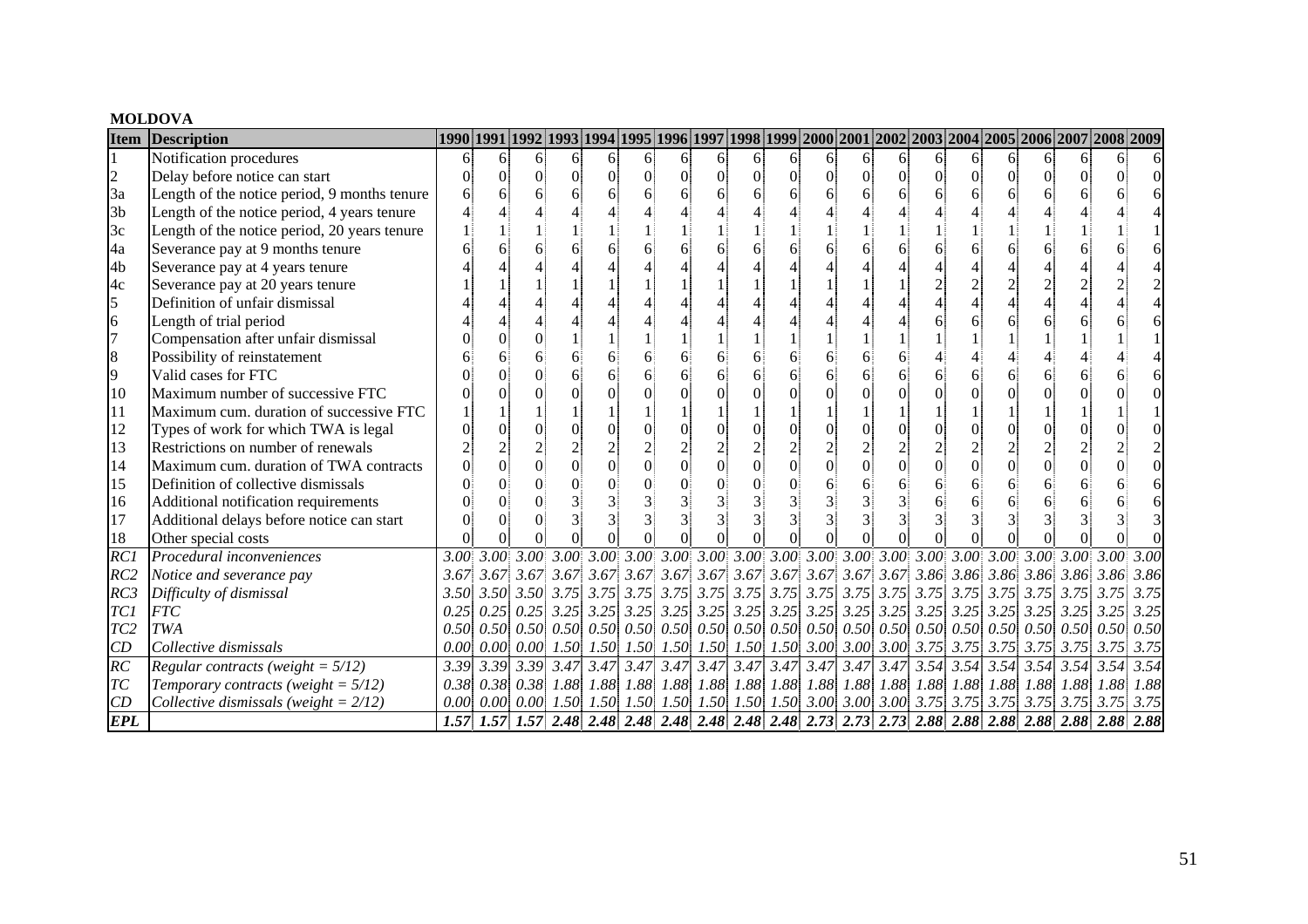#### **RUSSIA**

| <b>Item</b>     | Description                                  |   |          | 1990 1991 1992 1993 1994 1995 1996 1997 1998 1999 2000 2001 2002 2003 2004 2005 2006 2007 2008 2009 |                |          |                |          |                |                |     |                |                |                |                |                |          |     |     |     |      |
|-----------------|----------------------------------------------|---|----------|-----------------------------------------------------------------------------------------------------|----------------|----------|----------------|----------|----------------|----------------|-----|----------------|----------------|----------------|----------------|----------------|----------|-----|-----|-----|------|
|                 | Notification procedures                      | 6 | 61       | 6                                                                                                   | 6              | 6        | 6 <sup>1</sup> | 61       | $\overline{6}$ | 61             | 6.  | 61             |                |                |                |                |          |     |     |     |      |
| $\overline{c}$  | Delay before notice can start                |   | $\Omega$ |                                                                                                     | $\Omega$       | $\Omega$ | $\Omega$       | $\Omega$ | $\Omega$       | $\overline{0}$ |     | $\Omega$       | $\Omega$       | $\Omega$       | $\Omega$       | $\overline{0}$ | $\Omega$ |     |     |     |      |
| 3a              | Length of the notice period, 9 months tenure |   |          |                                                                                                     | 6              |          | 6              |          |                |                |     | 6              |                |                |                | 6              |          |     |     |     |      |
| 3 <sub>b</sub>  | Length of the notice period, 4 years tenure  |   |          |                                                                                                     |                |          |                |          |                |                |     |                |                |                |                |                |          |     |     |     |      |
| 3c              | Length of the notice period, 20 years tenure |   |          |                                                                                                     |                |          |                |          |                |                |     |                |                |                |                |                |          |     |     |     |      |
| 4a              | Severance pay at 9 months tenure             |   |          |                                                                                                     |                |          |                |          |                |                |     |                |                |                |                | 6              |          |     |     |     |      |
| 4b              | Severance pay at 4 years tenure              |   |          |                                                                                                     |                |          |                |          |                |                |     |                |                |                |                |                |          |     |     |     |      |
| 4c              | Severance pay at 20 years tenure             |   |          |                                                                                                     |                |          |                |          |                |                |     |                |                |                |                |                |          |     |     |     |      |
| 5               | Definition of unfair dismissal               |   |          |                                                                                                     |                |          |                |          |                |                |     |                |                |                |                |                |          |     |     |     |      |
| 6               | Length of trial period                       |   |          |                                                                                                     |                |          |                |          |                |                |     |                |                |                |                |                |          |     |     |     |      |
| $\overline{7}$  | Compensation after unfair dismissal          |   |          |                                                                                                     |                |          |                |          |                |                |     |                |                |                |                |                |          |     |     |     |      |
| 8               | Possibility of reinstatement                 |   |          |                                                                                                     |                |          | 6              |          |                |                |     | 6              |                |                |                | 6              |          |     |     |     |      |
| 9               | Valid cases for FTC                          |   |          |                                                                                                     |                |          | 6              |          |                |                |     |                |                |                |                |                |          |     |     |     |      |
| 10              | Maximum number of successive FTC             |   |          |                                                                                                     |                |          | $\Omega$       |          |                |                |     |                |                |                |                | $\Omega$       |          |     |     |     |      |
| 11              | Maximum cum. duration of successive FTC      |   |          |                                                                                                     |                |          |                |          |                |                |     |                |                |                |                |                |          |     |     |     |      |
| 12              | Types of work for which TWA is legal         |   |          |                                                                                                     | $\Omega$       |          | $\Omega$       |          |                |                |     |                |                | $\Omega$       |                | $\Omega$       |          |     |     |     |      |
| 13              | Restrictions on number of renewals           |   |          |                                                                                                     | $\overline{2}$ |          | $\mathfrak{I}$ |          |                |                |     |                |                | $\overline{2}$ |                | $\overline{2}$ |          |     |     |     |      |
| 14              | Maximum cum. duration of TWA contracts       |   |          |                                                                                                     | $\theta$       | $\theta$ | $\Omega$       |          |                |                |     | $\overline{0}$ | $\overline{0}$ | $\Omega$       | $\overline{0}$ | $\overline{0}$ |          |     |     |     |      |
| 15              | Definition of collective dismissals          |   |          |                                                                                                     | 1.5            | 1.5      | 1.5            | 1.5      | 1.5            | 1.5            | 1.5 | 1.5            | 1.5            | 1.5            | 1.5            | 1.5            | 1.5      | 1.5 | 1.5 | 1.5 | 1.5  |
| 16              | Additional notification requirements         |   | 6        |                                                                                                     | 6              |          | 6              |          |                |                |     | 6              | 6              | 6              |                | 6              |          |     |     |     |      |
| 17              | Additional delays before notice can start    |   | 6        |                                                                                                     | 6              |          | 6              |          |                |                |     | 6              |                | 6              |                |                |          |     |     |     |      |
| 18              | Other special costs                          |   |          |                                                                                                     |                |          | $\Omega$       |          |                |                |     |                |                |                |                |                |          |     |     |     |      |
| RC1             | Procedural inconveniences                    |   |          |                                                                                                     |                |          |                |          |                |                |     |                |                |                |                |                |          |     |     |     | 2.00 |
| RC2             | Notice and severance pay                     |   |          |                                                                                                     |                |          |                |          |                |                |     |                |                |                |                |                |          |     |     |     | 3.67 |
| RC3             | Difficulty of dismissal                      |   |          |                                                                                                     |                |          |                |          |                |                |     |                |                |                |                |                |          |     |     |     | 3.75 |
| TC1             | <b>FTC</b>                                   |   |          |                                                                                                     |                |          |                |          |                |                |     |                |                |                |                |                |          |     |     |     | 1.25 |
| TC <sub>2</sub> | TWA                                          |   |          |                                                                                                     |                |          |                |          |                |                |     |                |                |                |                |                |          |     |     |     | 0.50 |
| CD              | Collective dismissals                        |   |          |                                                                                                     |                |          |                |          |                |                |     |                |                |                |                |                |          |     |     |     | 2.63 |
| $\overline{RC}$ | Regular contracts (weight = $5/12$ )         |   |          |                                                                                                     |                |          |                |          |                |                |     |                |                |                |                |                |          |     |     |     | 3.14 |
| TC              | Temporary contracts (weight = $5/12$ )       |   |          |                                                                                                     |                |          |                |          |                |                |     |                |                |                |                |                |          |     |     |     |      |
| CD              | Collective dismissals (weight = $2/12$ )     |   |          |                                                                                                     |                |          |                |          |                |                |     |                |                |                |                |                |          |     |     |     |      |
| <b>EPL</b>      |                                              |   |          |                                                                                                     |                |          |                |          |                |                |     |                |                |                |                |                |          |     |     |     |      |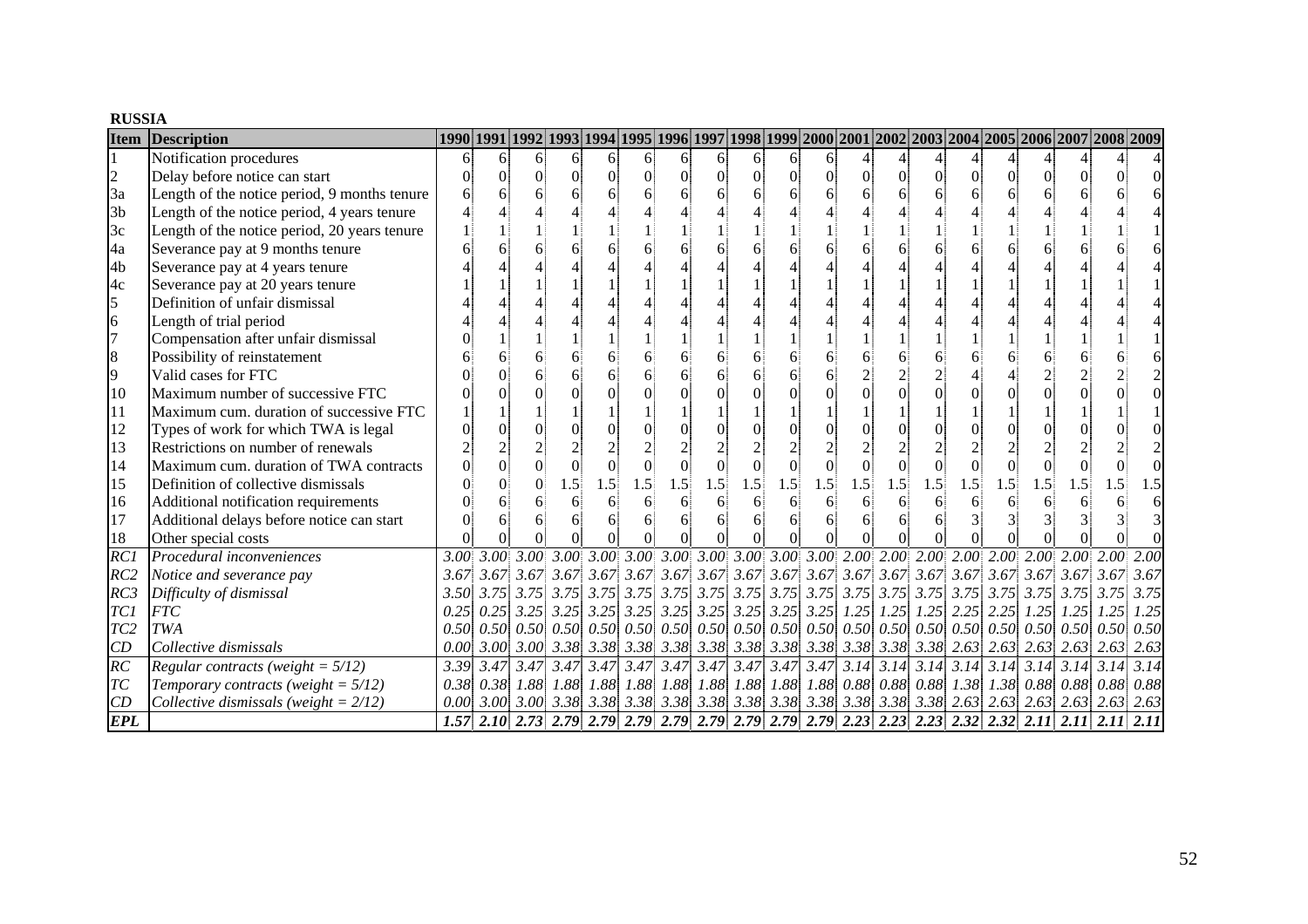#### **TAJIKISTAN**

| <b>Item</b>     | <b>Description</b>                           |      |    |                                                |                |    |                |            |                |    |   |                |                |                |          |                |   |                                                                                                                                                 | 1990 1991 1992 1993 1994 1995 1996 1997 1998 1999 2000 2001 2002 2003 2004 2005 2006 2007 2008 2009                                                |      |
|-----------------|----------------------------------------------|------|----|------------------------------------------------|----------------|----|----------------|------------|----------------|----|---|----------------|----------------|----------------|----------|----------------|---|-------------------------------------------------------------------------------------------------------------------------------------------------|----------------------------------------------------------------------------------------------------------------------------------------------------|------|
|                 | Notification procedures                      | 61   | 61 | 6                                              | 6              | 61 | 6              | $\sqrt{6}$ |                |    |   |                |                |                |          |                |   |                                                                                                                                                 |                                                                                                                                                    |      |
| $\overline{c}$  | Delay before notice can start                |      | 6  | 61                                             | 6              | 61 | 6              | $\sqrt{6}$ | 6              | 61 | 6 | $\vert$        | 6              | 6              | $\Omega$ | $\Omega$       | 0 |                                                                                                                                                 |                                                                                                                                                    |      |
| 3a              | Length of the notice period, 9 months tenure |      |    | 6                                              | 6              |    | 6              | 6          | 6              |    |   | 6              |                |                |          | 6              |   |                                                                                                                                                 |                                                                                                                                                    |      |
| 3 <sub>b</sub>  | Length of the notice period, 4 years tenure  |      |    |                                                |                |    |                |            |                |    |   |                |                |                |          |                |   |                                                                                                                                                 |                                                                                                                                                    |      |
| 3c              | Length of the notice period, 20 years tenure |      |    |                                                |                |    |                |            |                |    |   |                |                |                |          |                |   |                                                                                                                                                 |                                                                                                                                                    |      |
| 4a              | Severance pay at 9 months tenure             |      |    |                                                | 6              |    | 6              | 6          | 6              |    |   | 6              |                | 6              |          | 6              |   |                                                                                                                                                 |                                                                                                                                                    |      |
| 4b              | Severance pay at 4 years tenure              |      |    |                                                |                |    |                |            |                |    |   | 6              |                | 6              |          |                |   |                                                                                                                                                 |                                                                                                                                                    |      |
| 4c              | Severance pay at 20 years tenure             |      |    |                                                |                |    |                |            |                |    |   |                |                | $\overline{c}$ |          |                |   |                                                                                                                                                 |                                                                                                                                                    |      |
| 5               | Definition of unfair dismissal               |      |    |                                                |                |    |                |            |                |    |   |                |                |                |          |                |   |                                                                                                                                                 |                                                                                                                                                    |      |
| $\overline{6}$  | Length of trial period                       |      |    |                                                |                |    |                |            |                |    |   |                |                |                |          |                |   |                                                                                                                                                 |                                                                                                                                                    |      |
| $\overline{7}$  | Compensation after unfair dismissal          |      |    |                                                | 0              |    | $\theta$       | $\Omega$   |                |    |   |                |                |                |          |                |   |                                                                                                                                                 |                                                                                                                                                    |      |
| 8               | Possibility of reinstatement                 |      |    |                                                | 6              | 6  | 6              | 6          | 6              |    |   | 6              |                |                |          | 6              |   |                                                                                                                                                 |                                                                                                                                                    |      |
| 9               | Valid cases for FTC                          |      |    |                                                |                |    | $\Omega$       | 0          | 6              |    |   | 6              |                |                |          | 6              |   |                                                                                                                                                 |                                                                                                                                                    |      |
| 10              | Maximum number of successive FTC             |      |    |                                                |                |    | $\Omega$       |            |                |    |   |                |                |                |          | $\Omega$       |   |                                                                                                                                                 |                                                                                                                                                    |      |
| 11              | Maximum cum. duration of successive FTC      |      |    |                                                |                |    |                |            |                |    |   |                |                |                |          |                |   |                                                                                                                                                 |                                                                                                                                                    |      |
| 12              | Types of work for which TWA is legal         |      |    | 0                                              | $\overline{0}$ |    | $\overline{0}$ | $\Omega$   | $\Omega$       |    |   |                |                | $\overline{0}$ |          | $\overline{0}$ |   |                                                                                                                                                 |                                                                                                                                                    |      |
| 13              | Restrictions on number of renewals           |      |    |                                                | $\overline{c}$ |    | $\overline{2}$ |            | $\overline{2}$ |    |   |                |                | $\frac{2}{0}$  |          | $\overline{2}$ |   |                                                                                                                                                 |                                                                                                                                                    |      |
| 14              | Maximum cum. duration of TWA contracts       |      |    | $\Omega$                                       | $\overline{0}$ |    | $\overline{0}$ | $\Omega$   | $\overline{0}$ |    |   | $\overline{0}$ | $\overline{0}$ |                |          | $\overline{0}$ |   |                                                                                                                                                 |                                                                                                                                                    |      |
| 15              | Definition of collective dismissals          |      |    |                                                | $\theta$       |    | $\theta$       | $\Omega$   | $\theta$       |    |   |                |                |                |          | $\Omega$       |   |                                                                                                                                                 |                                                                                                                                                    |      |
| 16              | Additional notification requirements         |      |    |                                                | 0              |    | $\Omega$       | $\Omega$   | $\Omega$       |    |   |                |                |                |          | 6              |   |                                                                                                                                                 |                                                                                                                                                    |      |
| 17              | Additional delays before notice can start    |      |    |                                                | $\Omega$       | 0  | $\theta$       | 0          | $\Omega$       |    |   |                |                |                |          | $\Omega$       |   |                                                                                                                                                 |                                                                                                                                                    |      |
| 18              | Other special costs                          |      |    |                                                |                |    |                |            |                |    |   |                |                |                |          |                |   |                                                                                                                                                 |                                                                                                                                                    |      |
| $\overline{RC}$ | Procedural inconveniences                    |      |    |                                                |                |    |                |            |                |    |   |                |                |                |          |                |   |                                                                                                                                                 |                                                                                                                                                    | 2.00 |
| RC2             | Notice and severance pay                     |      |    |                                                |                |    |                |            |                |    |   |                |                |                |          |                |   |                                                                                                                                                 |                                                                                                                                                    | 3.67 |
| RC3             | Difficulty of dismissal                      |      |    |                                                |                |    |                |            |                |    |   |                |                |                |          |                |   |                                                                                                                                                 |                                                                                                                                                    | 3.75 |
| TC1             | <b>FTC</b>                                   |      |    |                                                |                |    |                |            |                |    |   |                |                |                |          |                |   |                                                                                                                                                 | $0.25$ $0.25$ $0.25$ $0.25$ $0.25$ $0.25$ $0.25$ $0.25$ $3.25$ $3.25$ $3.25$ $3.25$ $3.25$ $3.25$ $3.25$ $3.25$ $3.25$ $3.25$ $3.25$ $3.25$ $3.25$ | 3.25 |
| TC <sub>2</sub> | <b>TWA</b>                                   |      |    |                                                |                |    |                |            |                |    |   |                |                |                |          |                |   |                                                                                                                                                 |                                                                                                                                                    | 0.50 |
| CD              | Collective dismissals                        | 0.00 |    |                                                |                |    |                |            |                |    |   |                |                |                |          |                |   | $[0.00]$ $[0.00]$ $[0.00]$ $[0.00]$ $[0.00]$ $[0.00]$ $[0.00]$ $[0.00]$ $[0.00]$ $[0.00]$ $[0.00]$ $[1.50]$ $[1.50]$ $[1.50]$ $[1.50]$ $[1.50]$ |                                                                                                                                                    | 1.50 |
| $\overline{RC}$ | Regular contracts (weight = $5/12$ )         |      |    | $3.39$ 4.39 4.39 4.39 4.39 4.39 4.39 4.14 4.33 |                |    |                |            |                |    |   |                |                |                |          |                |   |                                                                                                                                                 |                                                                                                                                                    | 3.14 |
| T <sub>C</sub>  | Temporary contracts (weight = $5/12$ )       |      |    |                                                |                |    |                |            |                |    |   |                |                |                |          |                |   |                                                                                                                                                 | 1.88 1.88 1.88 1.88 1.88 1.88                                                                                                                      | 1.88 |
| CD              | Collective dismissals (weight = $2/12$ )     | 0.00 |    |                                                |                |    |                |            |                |    |   |                |                |                |          |                |   |                                                                                                                                                 | $[0.00]$ $[0.00]$ $[0.00]$ $[0.00]$ $[0.00]$ $[0.00]$ $[0.00]$ $[0.00]$ $[0.00]$ $[0.00]$ $[0.00]$ $[1.50]$ $[1.50]$ $[1.50]$ $[1.50]$ $[1.50]$    | 1.50 |
| <b>EPL</b>      |                                              |      |    |                                                |                |    |                |            |                |    |   |                |                |                |          |                |   |                                                                                                                                                 | 1.57 1.98 1.98 1.98 1.98 1.98 1.98 1.98 2.51 2.59 2.59 2.59 2.59 2.59 2.34 2.34 2.34 2.34 2.34 2.34 2.34                                           |      |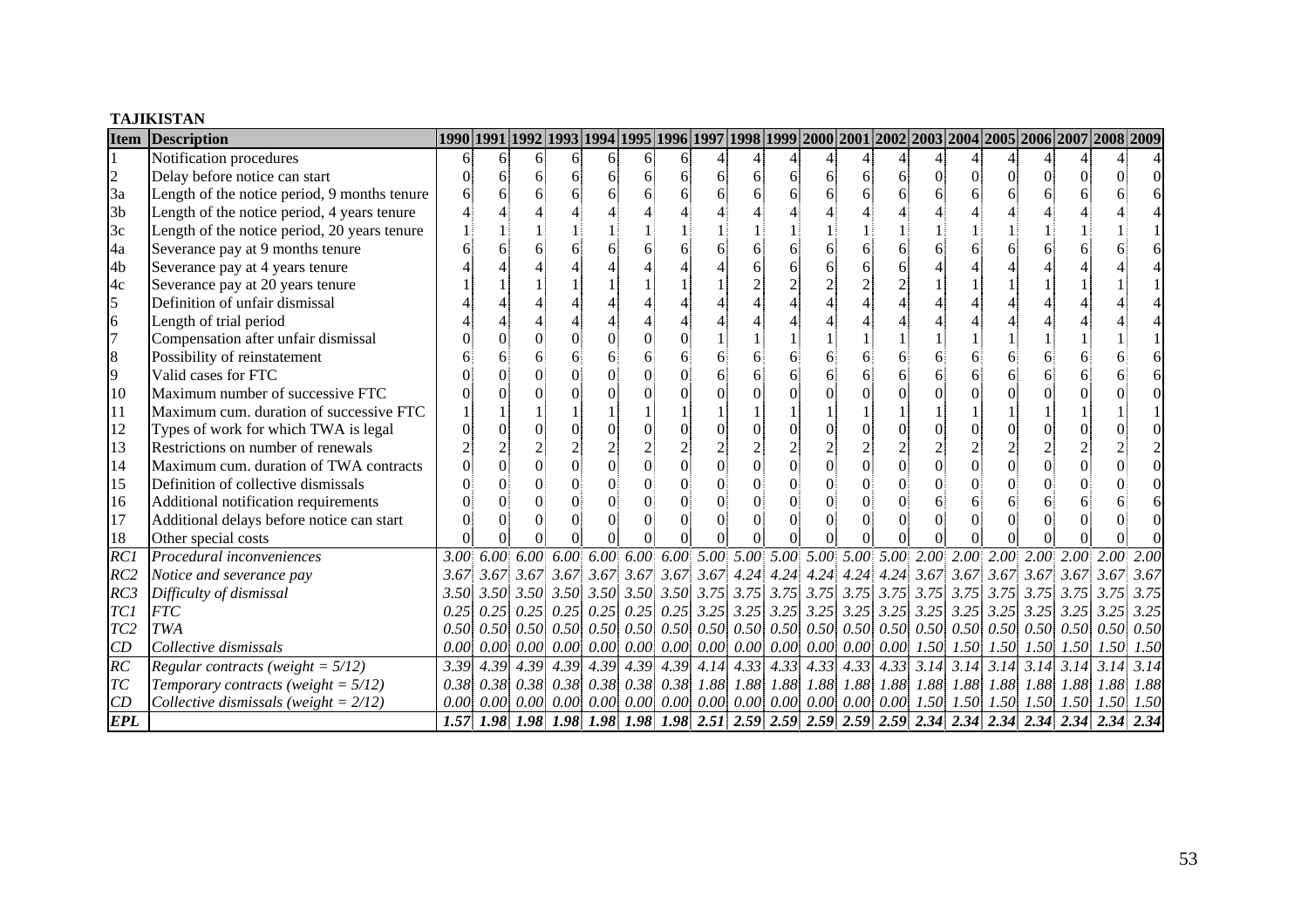#### **TURKMENISTAN**

| <b>Item</b>     | <b>Description</b>                           |   |    |          |                |                |                 |          |                |          |    |                |                |                |                |                 |          | 1990 1991 1992 1993 1994 1995 1996 1997 1998 1999 2000 2001 2002 2003 2004 2005 2006 2007 2008 2009                                                               |          |      |
|-----------------|----------------------------------------------|---|----|----------|----------------|----------------|-----------------|----------|----------------|----------|----|----------------|----------------|----------------|----------------|-----------------|----------|-------------------------------------------------------------------------------------------------------------------------------------------------------------------|----------|------|
|                 | Notification procedures                      | 6 | 61 | 6.       | 6              | 6              | 6               | 61       | 6              | 61       | 6. | 61             | 6              | 6              | 6              | 6.              | 6        | 6                                                                                                                                                                 | 6        |      |
| $\frac{2}{3a}$  | Delay before notice can start                |   |    | $\Omega$ | $\theta$       | $\Omega$       | $\vert 0 \vert$ | $\Omega$ | $\Omega$       | $\Omega$ |    | $\Omega$       | $\overline{0}$ | $\Omega$       | $\Omega$       | $\Omega$        | $\Omega$ | 0                                                                                                                                                                 | $\Omega$ |      |
|                 | Length of the notice period, 9 months tenure |   |    |          | 6              |                | 6               |          |                |          |    | 6              | 6              |                |                | 6               |          |                                                                                                                                                                   |          |      |
| 3 <sub>b</sub>  | Length of the notice period, 4 years tenure  |   |    |          |                |                |                 |          |                |          |    |                |                |                |                |                 |          |                                                                                                                                                                   |          |      |
| 3c              | Length of the notice period, 20 years tenure |   |    |          |                |                |                 |          |                |          |    |                |                |                |                |                 |          |                                                                                                                                                                   |          |      |
| 4a              | Severance pay at 9 months tenure             |   |    |          |                |                |                 |          |                |          |    |                |                |                |                |                 |          |                                                                                                                                                                   |          |      |
| 4b              | Severance pay at 4 years tenure              |   |    |          |                |                |                 |          |                |          |    |                |                |                |                |                 |          |                                                                                                                                                                   |          |      |
| 4c              | Severance pay at 20 years tenure             |   |    |          |                |                |                 |          |                |          |    |                |                |                |                |                 |          |                                                                                                                                                                   |          |      |
| 5               | Definition of unfair dismissal               |   |    |          |                |                |                 |          |                |          |    |                |                |                |                |                 |          |                                                                                                                                                                   |          |      |
| $\overline{6}$  | Length of trial period                       |   |    |          |                |                |                 |          |                |          |    |                |                |                | 6              | 6               |          |                                                                                                                                                                   |          |      |
| $\overline{7}$  | Compensation after unfair dismissal          |   |    |          |                |                |                 |          |                |          |    |                |                |                |                |                 |          |                                                                                                                                                                   |          |      |
| 8               | Possibility of reinstatement                 |   |    |          | 6              |                | 6               |          |                |          |    | 6              |                | 6              | 6              | 6               | 6        | 61                                                                                                                                                                |          |      |
| 9               | Valid cases for FTC                          |   |    |          |                |                | 6               |          |                |          |    | 6              |                | 6              |                | 6               |          |                                                                                                                                                                   |          |      |
| 10              | Maximum number of successive FTC             |   |    |          |                |                |                 |          |                |          |    | $\Omega$       |                | $\Omega$       |                | $\Omega$        |          |                                                                                                                                                                   |          |      |
| 11              | Maximum cum. duration of successive FTC      |   |    |          |                |                |                 |          |                |          |    |                |                |                |                |                 |          |                                                                                                                                                                   |          |      |
| 12              | Types of work for which TWA is legal         |   |    | 0        |                |                | $\Omega$        | $\Omega$ |                |          |    | $\Omega$       | $\overline{0}$ | $\Omega$       | $\overline{0}$ | $\Omega$        |          |                                                                                                                                                                   |          |      |
| 13              | Restrictions on number of renewals           |   |    |          | $\overline{c}$ |                | $\overline{2}$  |          |                |          |    |                | $\overline{2}$ | $\sqrt{2}$     | $\overline{2}$ | $\sqrt{2}$      |          |                                                                                                                                                                   |          |      |
| 14              | Maximum cum. duration of TWA contracts       |   |    | $\Omega$ | $\overline{0}$ | $\overline{0}$ | $\overline{0}$  | $\Omega$ | $\overline{0}$ |          |    | $\overline{0}$ | $\overline{0}$ | $\overline{0}$ | $\Omega$       | $\vert 0 \vert$ |          | $\Omega$                                                                                                                                                          |          |      |
| 15              | Definition of collective dismissals          |   |    |          | $\Omega$       | 0              | $\theta$        | $\Omega$ |                |          |    | $\theta$       |                | $\theta$       | $\Omega$       | $\overline{0}$  |          |                                                                                                                                                                   |          |      |
| 16              | Additional notification requirements         |   |    |          |                |                | $\Omega$        | $\Omega$ |                |          |    | $\Omega$       |                | $\Omega$       |                | $\overline{0}$  |          |                                                                                                                                                                   |          |      |
| 17              | Additional delays before notice can start    |   |    |          |                |                | 6               | 6        |                | 61       |    | 6              | 6              | 6              | 6              | 6               |          |                                                                                                                                                                   |          |      |
| 18              | Other special costs                          |   |    |          |                |                |                 |          |                |          |    |                |                |                |                |                 |          |                                                                                                                                                                   |          |      |
| RC1             | Procedural inconveniences                    |   |    |          |                |                |                 |          |                |          |    |                |                |                |                |                 |          |                                                                                                                                                                   |          | 3.00 |
| RC2             | Notice and severance pay                     |   |    |          |                |                |                 |          |                |          |    |                |                |                |                |                 |          |                                                                                                                                                                   |          | 3.67 |
| RC3             | Difficulty of dismissal                      |   |    |          |                |                |                 |          |                |          |    |                |                |                |                |                 |          |                                                                                                                                                                   |          | 3.75 |
| TC1             | <b>FTC</b>                                   |   |    |          |                |                |                 |          |                |          |    |                |                |                |                |                 |          | $0.25$ $0.25$ $0.25$ $3.25$ $3.25$ $3.25$ $3.25$ $3.25$ $3.25$ $3.25$ $3.25$ $3.25$ $3.25$ $3.25$ $3.25$ $3.25$ $3.25$ $3.25$ $3.25$ $3.25$                       |          | 2.25 |
| TC <sub>2</sub> | <b>TWA</b>                                   |   |    |          |                |                |                 |          |                |          |    |                |                |                |                |                 |          | $0.50\,$ $0.50\,$ $0.50\,$ $0.50\,$ $0.50\,$ $0.50\,$ $0.50\,$ $0.50\,$ $0.50\,$ $0.50\,$ $0.50\,$ $0.50\,$ $0.50\,$ $0.50\,$ $0.50\,$ $0.50\,$ $0.50\,$ $0.50\,$ |          | 0.50 |
| CD              | Collective dismissals                        |   |    |          |                |                |                 |          |                |          |    |                |                |                |                |                 |          |                                                                                                                                                                   |          | 1.50 |
| $\overline{RC}$ | Regular contracts (weight = $5/12$ )         |   |    |          |                |                |                 |          |                |          |    |                |                |                |                |                 |          |                                                                                                                                                                   |          | 3.47 |
| T <sub>C</sub>  | Temporary contracts (weight = $5/12$ )       |   |    |          |                |                |                 |          |                |          |    |                |                |                |                |                 |          |                                                                                                                                                                   |          | 1.38 |
| CD              | Collective dismissals (weight = $2/12$ )     |   |    |          |                |                |                 |          |                |          |    |                |                |                |                |                 |          |                                                                                                                                                                   |          | 1.50 |
| <b>EPL</b>      |                                              |   |    |          |                |                |                 |          |                |          |    |                |                |                |                |                 |          |                                                                                                                                                                   |          |      |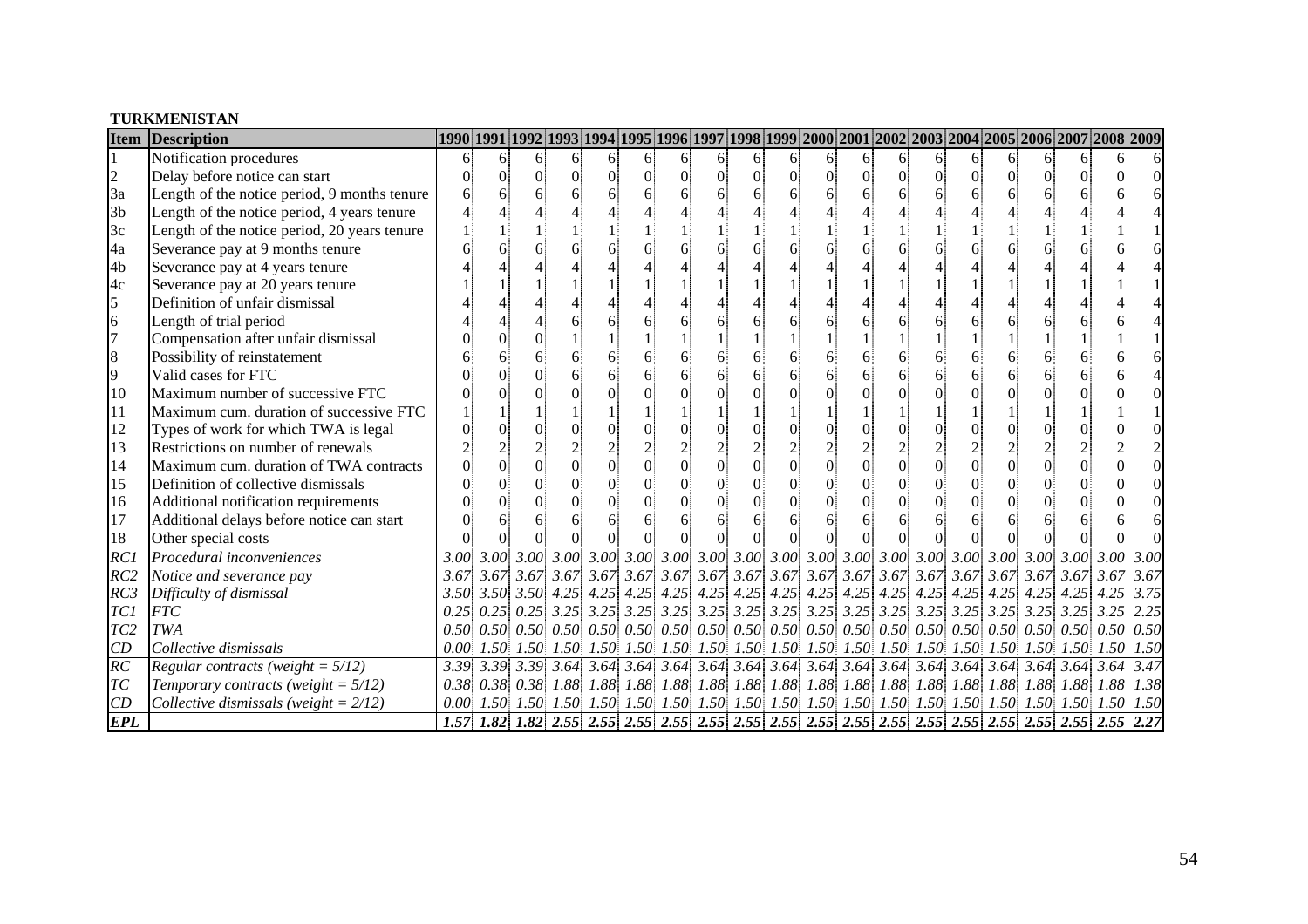#### **UKRAINE**

| <b>Item</b>     | <b>Description</b>                           | 1990 1991 1992 1993 1994 1995 1996 1997 1998 1999 2000 2001 2002 2003 2004 2005 2006 2007 2008 2009 2009 العلام |    |                                                        |                |                |                 |          |                                                                         |          |                               |                |                |                                                                                                                                                 |  |      |
|-----------------|----------------------------------------------|-----------------------------------------------------------------------------------------------------------------|----|--------------------------------------------------------|----------------|----------------|-----------------|----------|-------------------------------------------------------------------------|----------|-------------------------------|----------------|----------------|-------------------------------------------------------------------------------------------------------------------------------------------------|--|------|
|                 | Notification procedures                      | 6                                                                                                               | 61 | 51                                                     |                | $\mathfrak{S}$ |                 |          |                                                                         |          | 5                             |                |                |                                                                                                                                                 |  |      |
| $\overline{c}$  | Delay before notice can start                |                                                                                                                 | 6  | 0                                                      | $\overline{0}$ | $\Omega$       | $\vert 0 \vert$ | $\Omega$ | $\Omega$                                                                | $\Omega$ | $\Omega$                      |                |                |                                                                                                                                                 |  |      |
| 3a              | Length of the notice period, 9 months tenure |                                                                                                                 |    |                                                        | 6              |                |                 |          |                                                                         |          | 6                             |                | 6              |                                                                                                                                                 |  |      |
| 3 <sub>b</sub>  | Length of the notice period, 4 years tenure  |                                                                                                                 |    |                                                        |                |                |                 |          |                                                                         |          |                               |                |                |                                                                                                                                                 |  |      |
| 3c              | Length of the notice period, 20 years tenure |                                                                                                                 |    |                                                        |                |                |                 |          |                                                                         |          |                               |                |                |                                                                                                                                                 |  |      |
| 4a              | Severance pay at 9 months tenure             |                                                                                                                 |    |                                                        |                |                |                 |          |                                                                         |          |                               |                |                |                                                                                                                                                 |  |      |
| 4 <sub>b</sub>  | Severance pay at 4 years tenure              |                                                                                                                 |    |                                                        |                |                |                 |          |                                                                         |          |                               |                |                |                                                                                                                                                 |  |      |
| 4c              | Severance pay at 20 years tenure             |                                                                                                                 |    |                                                        |                |                |                 |          |                                                                         |          |                               |                |                |                                                                                                                                                 |  |      |
| 5               | Definition of unfair dismissal               |                                                                                                                 |    |                                                        |                |                |                 |          |                                                                         |          |                               |                |                |                                                                                                                                                 |  |      |
| 6               | Length of trial period                       |                                                                                                                 |    |                                                        |                |                |                 |          |                                                                         |          |                               |                |                |                                                                                                                                                 |  |      |
| $\overline{7}$  | Compensation after unfair dismissal          |                                                                                                                 |    |                                                        |                |                |                 |          |                                                                         |          |                               |                |                |                                                                                                                                                 |  |      |
| 8               | Possibility of reinstatement                 |                                                                                                                 |    |                                                        |                |                |                 |          |                                                                         |          | 6                             |                | 6              |                                                                                                                                                 |  |      |
| 9               | Valid cases for FTC                          |                                                                                                                 |    |                                                        |                |                |                 |          |                                                                         |          | 6                             |                | 6              |                                                                                                                                                 |  |      |
| 10              | Maximum number of successive FTC             |                                                                                                                 |    |                                                        |                |                | $\theta$        |          |                                                                         |          | $\Omega$                      | $\Omega$       | $\overline{0}$ |                                                                                                                                                 |  |      |
| 11              | Maximum cum. duration of successive FTC      |                                                                                                                 |    |                                                        |                |                | $\Omega$        | $\Omega$ |                                                                         |          | $\Omega$                      | $\Omega$       | $\Omega$       |                                                                                                                                                 |  |      |
| 12              | Types of work for which TWA is legal         |                                                                                                                 |    |                                                        |                |                | $\Omega$        | $\Omega$ |                                                                         |          |                               | $\Omega$       | $\overline{0}$ |                                                                                                                                                 |  |      |
| 13              | Restrictions on number of renewals           |                                                                                                                 |    |                                                        | $\overline{c}$ |                |                 |          |                                                                         |          |                               | $\overline{c}$ | $\overline{c}$ |                                                                                                                                                 |  |      |
| 14              | Maximum cum. duration of TWA contracts       |                                                                                                                 |    |                                                        | $\overline{0}$ | $\overline{0}$ | $\overline{0}$  | $\Omega$ | $\Omega$                                                                |          | $\overline{0}$                | $\overline{0}$ | $\overline{0}$ |                                                                                                                                                 |  |      |
| 15              | Definition of collective dismissals          |                                                                                                                 |    |                                                        |                |                |                 | $\Omega$ |                                                                         |          | $\Omega$                      |                | $\overline{0}$ |                                                                                                                                                 |  |      |
| 16              | Additional notification requirements         |                                                                                                                 |    |                                                        |                |                | $\Omega$        | $\Omega$ | 0                                                                       |          | $\Omega$                      |                | $\Omega$       |                                                                                                                                                 |  |      |
| 17              | Additional delays before notice can start    |                                                                                                                 |    |                                                        | 0              | $\Omega$       | $\Omega$        | $\Omega$ |                                                                         |          | $\Omega$                      |                | $\Omega$       |                                                                                                                                                 |  |      |
| 18              | Other special costs                          |                                                                                                                 |    |                                                        |                |                |                 |          |                                                                         |          |                               |                |                |                                                                                                                                                 |  |      |
| RCI             | Procedural inconveniences                    |                                                                                                                 |    |                                                        |                |                |                 |          |                                                                         |          |                               |                |                |                                                                                                                                                 |  |      |
| RC2             | Notice and severance pay                     |                                                                                                                 |    |                                                        |                |                |                 |          |                                                                         |          |                               |                |                |                                                                                                                                                 |  | 3.67 |
| RC3             | Difficulty of dismissal                      |                                                                                                                 |    |                                                        |                |                |                 |          |                                                                         |          |                               |                |                |                                                                                                                                                 |  | 3.75 |
| TC1             | <b>FTC</b>                                   | 0.25                                                                                                            |    |                                                        |                |                |                 |          |                                                                         |          |                               |                |                | $[0.00]$ $[0.00]$ $[0.00]$ $[0.00]$ $[3.00]$ $[3.00]$ $[3.00]$ $[3.00]$ $[3.00]$ $[3.00]$ $[3.00]$ $[3.00]$ $[3.00]$ $[3.00]$ $[3.00]$ $[3.00]$ |  | 3.00 |
| TC <sub>2</sub> | <b>TWA</b>                                   | 0.50                                                                                                            |    |                                                        |                |                |                 |          |                                                                         |          |                               |                |                |                                                                                                                                                 |  | 0.50 |
| CD              | Collective dismissals                        | 0.00                                                                                                            |    |                                                        |                |                |                 |          | $[0.00]$ $[0.00]$ $[0.00]$ $[0.00]$ $[0.00]$ $[0.00]$ $[0.00]$ $[0.00]$ |          |                               |                |                | $[0.00]$ $[0.00]$ $[0.00]$ $[0.00]$ $[0.00]$ $[0.00]$ $[0.00]$ $[0.00]$ $[0.00]$                                                                |  | 0.00 |
| RC              | Regular contracts (weight = $5/12$ )         |                                                                                                                 |    | $3.39$ $ 4.39$ $ 3.31$ $ 3.31$ $ 3.31$ $ 3.31$ $ 3.31$ |                |                |                 |          |                                                                         |          |                               |                |                |                                                                                                                                                 |  | 3.97 |
| TC              | Temporary contracts (weight = $5/12$ )       |                                                                                                                 |    | $0.38$ 0.25 0.25 0.25 0.25 1.75 1.75                   |                |                |                 |          |                                                                         |          | 1.75 1.75 1.75 1.75 1.75 1.75 |                |                | $1.75$ $1.75$ $1.75$ $1.75$ $1.75$ $1.75$ $1.75$                                                                                                |  | 1.75 |
| CD              | Collective dismissals (weight = $2/12$ )     | 0.00                                                                                                            |    |                                                        |                |                |                 |          |                                                                         |          |                               |                |                |                                                                                                                                                 |  |      |
| <b>EPL</b>      |                                              |                                                                                                                 |    |                                                        |                |                |                 |          |                                                                         |          |                               |                |                | 1.57   1.93   1.48   1.48   1.48   2.11   2.11   2.11   2.11   2.11   2.38   2.38   2.38   2.38   2.38   2.38   2.38   2.38   2.38              |  |      |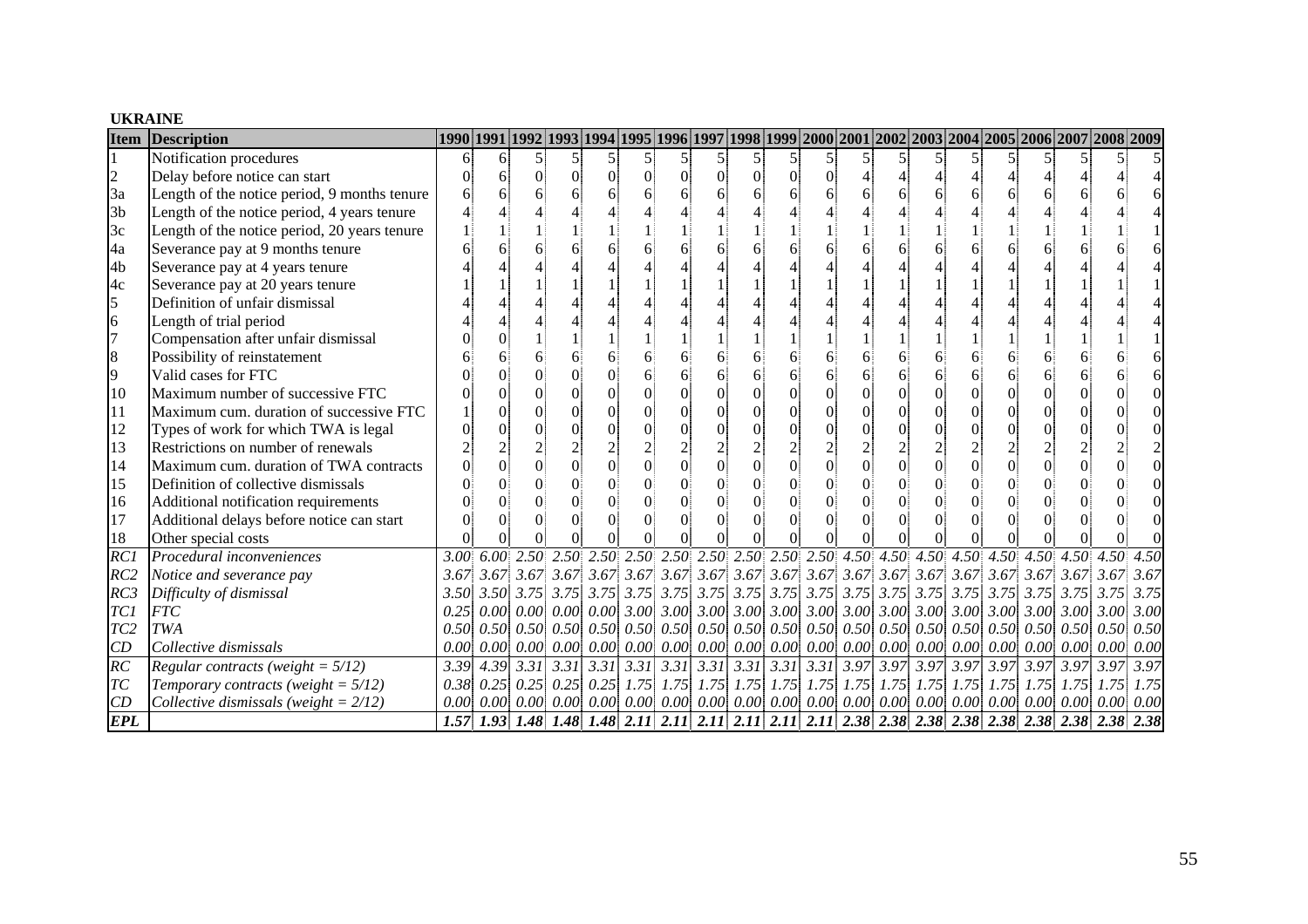#### **UZBEKISTAN**

| <b>Item</b>      | <b>Description</b>                           |      |      |                      |                |   |                          |                        |      |                |                          |                 |                |                 |                |                      |                                                                                                                               |                      | 1990 1991 1992 1993 1994 1995 1996 1997 1998 1999 2000 2001 2002 2003 2004 2005 2006 2007 2008 2009                                                                                                                                                       |      |
|------------------|----------------------------------------------|------|------|----------------------|----------------|---|--------------------------|------------------------|------|----------------|--------------------------|-----------------|----------------|-----------------|----------------|----------------------|-------------------------------------------------------------------------------------------------------------------------------|----------------------|-----------------------------------------------------------------------------------------------------------------------------------------------------------------------------------------------------------------------------------------------------------|------|
|                  | Notification procedures                      |      |      | 61                   | 6              | 6 | $\overline{c}$           | 2                      |      | $\frac{2}{2}$  |                          | 2               |                |                 |                |                      |                                                                                                                               |                      |                                                                                                                                                                                                                                                           |      |
| $\overline{c}$   | Delay before notice can start                |      |      |                      |                |   | $\overline{\mathcal{A}}$ | 4                      | 01   | $\overline{0}$ | $\theta$                 | $\vert 0 \vert$ | $\overline{0}$ | $\vert 0 \vert$ | $\overline{0}$ | $\Omega$             | 0                                                                                                                             | 01                   |                                                                                                                                                                                                                                                           |      |
| 3a               | Length of the notice period, 9 months tenure |      |      |                      | 6              |   |                          |                        |      |                |                          |                 |                |                 | 6              |                      |                                                                                                                               |                      |                                                                                                                                                                                                                                                           |      |
| 3 <sub>b</sub>   | Length of the notice period, 4 years tenure  |      |      |                      |                |   |                          |                        |      |                |                          |                 |                |                 |                |                      |                                                                                                                               |                      |                                                                                                                                                                                                                                                           |      |
| 3c               | Length of the notice period, 20 years tenure |      |      |                      |                |   |                          |                        |      |                |                          |                 |                |                 |                |                      |                                                                                                                               |                      |                                                                                                                                                                                                                                                           |      |
| 4a               | Severance pay at 9 months tenure             |      |      |                      |                |   |                          |                        |      |                |                          |                 |                |                 |                |                      |                                                                                                                               |                      |                                                                                                                                                                                                                                                           |      |
| 4b               | Severance pay at 4 years tenure              |      |      |                      |                |   |                          |                        |      |                |                          |                 |                |                 |                |                      |                                                                                                                               |                      |                                                                                                                                                                                                                                                           |      |
| 4c               | Severance pay at 20 years tenure             |      |      |                      |                |   |                          |                        |      |                |                          |                 |                |                 |                |                      |                                                                                                                               |                      |                                                                                                                                                                                                                                                           |      |
| 5                | Definition of unfair dismissal               |      |      |                      |                |   |                          |                        |      |                |                          |                 |                |                 |                |                      |                                                                                                                               |                      |                                                                                                                                                                                                                                                           |      |
| 6                | Length of trial period                       |      |      |                      |                |   |                          |                        |      |                |                          |                 |                |                 |                |                      |                                                                                                                               |                      |                                                                                                                                                                                                                                                           |      |
| $\overline{7}$   | Compensation after unfair dismissal          |      |      |                      |                |   |                          |                        |      |                |                          |                 |                |                 |                |                      |                                                                                                                               |                      |                                                                                                                                                                                                                                                           |      |
| 8                | Possibility of reinstatement                 |      |      |                      | 6              |   |                          |                        |      |                |                          |                 |                |                 | 6              |                      |                                                                                                                               |                      |                                                                                                                                                                                                                                                           |      |
| 9                | Valid cases for FTC                          |      |      |                      |                |   |                          |                        |      |                |                          |                 |                |                 | 6              |                      |                                                                                                                               |                      |                                                                                                                                                                                                                                                           |      |
| 10               | Maximum number of successive FTC             |      |      |                      |                |   |                          |                        |      |                |                          |                 |                |                 |                |                      |                                                                                                                               |                      |                                                                                                                                                                                                                                                           |      |
| 11               | Maximum cum. duration of successive FTC      |      |      |                      |                |   |                          |                        |      |                |                          |                 |                |                 |                |                      |                                                                                                                               |                      |                                                                                                                                                                                                                                                           |      |
| 12               | Types of work for which TWA is legal         |      |      |                      |                |   | $\overline{0}$           |                        |      |                |                          |                 | $\overline{0}$ |                 | $\Omega$       |                      |                                                                                                                               |                      |                                                                                                                                                                                                                                                           |      |
| 13               | Restrictions on number of renewals           |      |      |                      |                |   | $\overline{\mathcal{L}}$ |                        |      |                |                          |                 |                |                 |                |                      |                                                                                                                               |                      |                                                                                                                                                                                                                                                           |      |
| 14               | Maximum cum. duration of TWA contracts       |      |      |                      | $\overline{0}$ |   | $\overline{0}$           | $\theta$               |      |                |                          | $\Omega$        | $\overline{0}$ |                 | $\overline{0}$ |                      |                                                                                                                               |                      |                                                                                                                                                                                                                                                           |      |
| 15               | Definition of collective dismissals          |      |      |                      |                |   |                          |                        |      |                |                          |                 |                |                 | $\Omega$       |                      |                                                                                                                               |                      |                                                                                                                                                                                                                                                           |      |
| 16               | Additional notification requirements         |      |      |                      |                |   |                          |                        |      |                |                          |                 |                |                 |                |                      |                                                                                                                               |                      |                                                                                                                                                                                                                                                           |      |
| 17               | Additional delays before notice can start    |      |      |                      |                |   |                          |                        |      |                |                          |                 |                |                 |                |                      |                                                                                                                               |                      |                                                                                                                                                                                                                                                           |      |
| 18               | Other special costs                          |      |      |                      |                |   |                          |                        |      |                |                          |                 |                |                 |                |                      |                                                                                                                               |                      |                                                                                                                                                                                                                                                           |      |
| $\overline{RCI}$ | Procedural inconveniences                    | 3.00 |      |                      |                |   |                          |                        |      |                |                          |                 |                |                 |                |                      |                                                                                                                               |                      | $3.00\, \,5.00\, \,5.00\, \,5.00\, \,3.00\, \,3.00\, \,3.00\, \,1.00\, \,1.00\, \,1.00\, \,1.00\, \,1.00\, \,1.00\, \,1.00\, \,1.00\, \,1.00\, \,1.00\, \,1.00\, \,1.00\, \,1.00\, \,1.00\, \,1.00\, \,1.00\, \,1.00\, \,1.00\, \,1.00\, \,1.00\, \,1.00$ |      |
| RC2              | Notice and severance pay                     | 3.67 |      |                      |                |   |                          |                        |      |                |                          |                 |                |                 |                |                      |                                                                                                                               |                      |                                                                                                                                                                                                                                                           | 3.67 |
| RC3              | Difficulty of dismissal                      |      |      |                      |                |   |                          |                        |      |                |                          |                 |                |                 |                |                      |                                                                                                                               |                      |                                                                                                                                                                                                                                                           | 3.75 |
| TC1              | <b>FTC</b>                                   | 0.25 | 0.25 |                      |                |   |                          |                        |      |                |                          |                 |                |                 |                |                      |                                                                                                                               |                      |                                                                                                                                                                                                                                                           | 3.25 |
| TC <sub>2</sub>  | <b>TWA</b>                                   | 0.50 |      |                      |                |   |                          |                        |      |                |                          |                 |                |                 |                |                      | $0.50\,0.50\,0.50\,0.50\,0.50\,0.50\,0.50\,0.50\,0.50\,0.50\,0.50\,0.50\,0.50\,0.50\,0.50\,0.50\,0.50\,0.50\,0.50\,0.50$      |                      |                                                                                                                                                                                                                                                           | 0.50 |
| CD               | Collective dismissals                        | 0.00 |      |                      |                |   |                          |                        |      |                |                          |                 |                |                 |                |                      | $0.00$ $1.50$ $2.25$ $2.25$ $2.25$ $2.25$ $2.25$ $2.25$ $2.25$ $2.25$ $2.25$ $2.25$ $2.25$ $2.25$ $2.25$ $2.25$ $2.25$ $2.25$ |                      |                                                                                                                                                                                                                                                           | 2.25 |
| $\overline{RC}$  | Regular contracts (weight = $5/12$ )         | 3.39 | 3.39 | 4.06                 | 4.06           |   | $4.06$ 3.47              | $3.47 \overline{3.47}$ | 2.81 |                | $2.81$ $2.81$            |                 | $2.81$ $2.81$  |                 |                | $2.81$ $2.81$ $2.81$ |                                                                                                                               | $2.81$ $2.81$ $2.81$ |                                                                                                                                                                                                                                                           | 2.81 |
| T <sub>C</sub>   | Temporary contracts (weight = $5/12$ )       | 0.38 | 0.38 | 0.38 1.88            |                |   | 1.88 1.88                |                        |      |                | 1.88 1.88 1.88 1.88 1.88 |                 | 1.88 1.88      |                 |                |                      | 1.88 1.88 1.88 1.88 1.88 1.88                                                                                                 |                      |                                                                                                                                                                                                                                                           | 1.88 |
| CD               | Collective dismissals (weight = $2/12$ )     | 0.00 |      | $0.00$ $1.50$ $2.25$ |                |   |                          |                        |      |                |                          |                 |                |                 |                |                      |                                                                                                                               |                      | $2.25$ $2.25$ $2.25$                                                                                                                                                                                                                                      | 2.25 |
| <b>EPL</b>       |                                              | 1.57 |      |                      |                |   |                          |                        |      |                |                          |                 |                |                 |                |                      |                                                                                                                               |                      |                                                                                                                                                                                                                                                           |      |